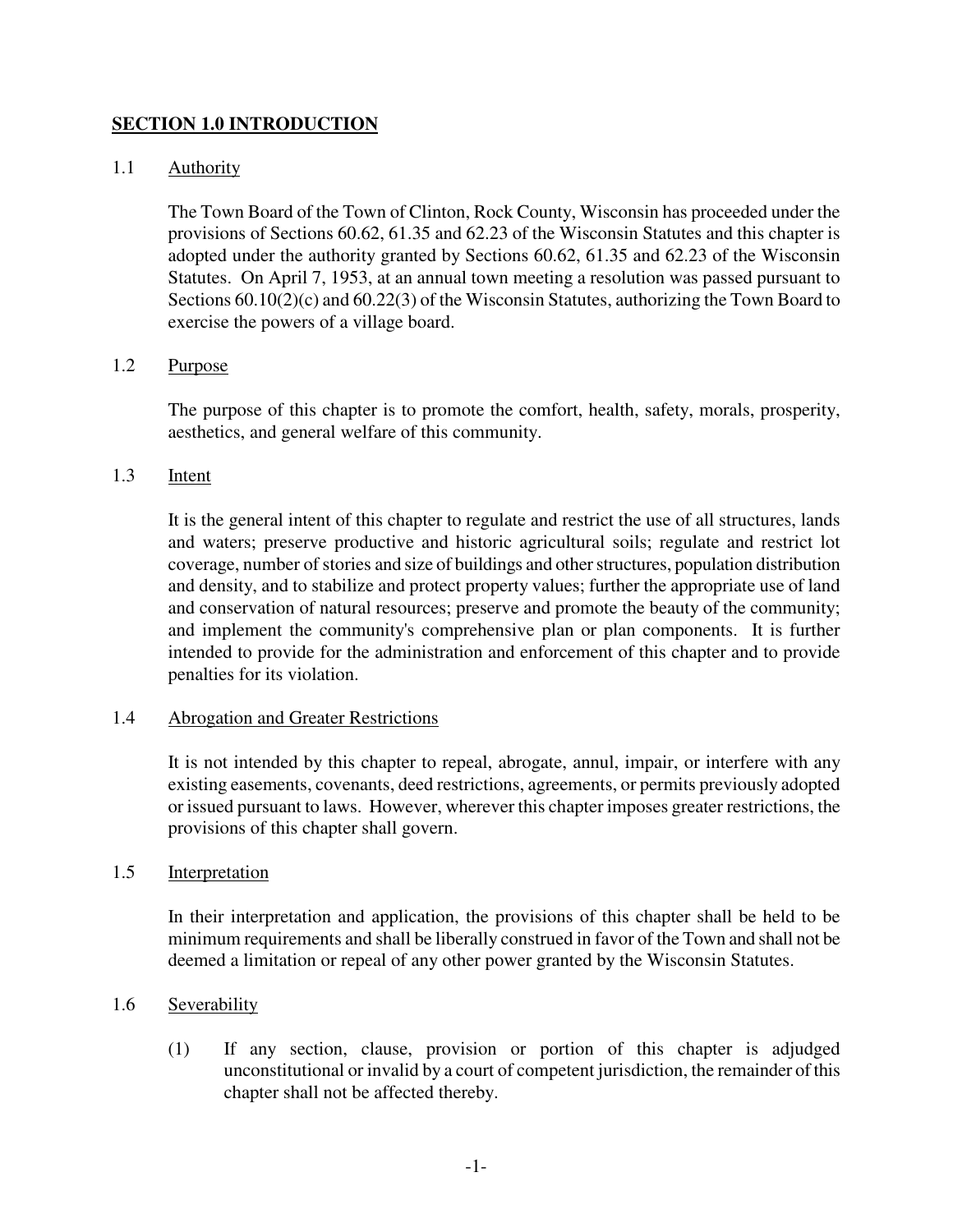(2) If any application of this chapter to a particular structure, land or water is adjudged unconstitutional or invalid by a court of competent jurisdiction, such judgment shall not be applicable to any other structure, land or water not specifically included in said judgment.

## 1.7 Repeal

The Town Board herein repeals without limitation all other ordinances, maps, or parts of ordinances of the Town inconsistent or conflicting with this chapter, to the extent of the inconsistency only, including without limitation the previously existing Chapter 4 of the Municipal Code of the Town of Clinton (and the zoning map referenced in that chapter), which incorporated the previously enacted zoning ordinance of the Town of Clinton pursuant to the codification of ordinances under Chapter No. 94-1 adopted on June 20, 1994.

## 1.8 Title

This chapter may alternatively be known, referred to, and cited as the Town of Clinton Zoning Ordinance.

## 1.9 Effective Date

This chapter shall be effective after a public hearing, adoption by the Town Board, and posting or publication as provided by law. Changes or amendments to the text of this chapter or the "Official Zoning Map" shall be effective after compliance with the provisions of Section 10 and after the change or amendment has been posted or published as provided by law.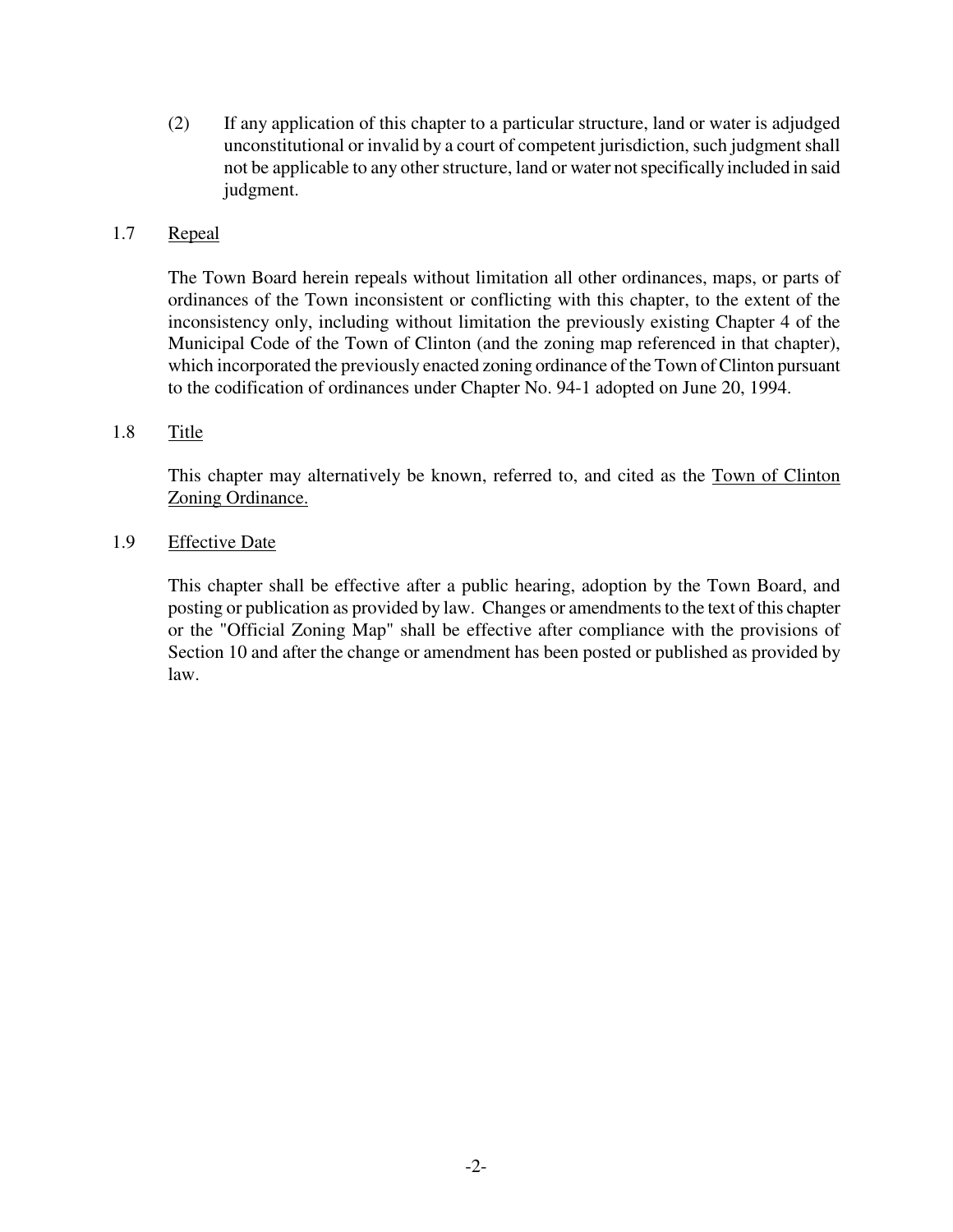## **SECTION 2.0 GENERAL PROVISIONS**

### 2.1 Jurisdiction

The jurisdiction of this chapter shall include all structures, lands and waters within the Town.

### 2.2 Compliance

No structure, land or water shall hereafter be used without full compliance with the provisions of this chapter and all other applicable local, county and state regulations.

#### 2.3 Use Restrictions

The following use restrictions and regulations shall apply:

- (1) Permitted Uses are only those principal uses specified as permitted uses in this chapter, their essential services, and uses listed in subparagraphs (2)-(5) below.
- (2) Accessory Buildings and Structures are permitted in any district, but not until the principal structure is present or under construction. Residential accessory structures shall not involve the conduct of any business, trade, or industry unless a conditional use is authorized under this chapter.
- (3) Conditional Uses are considered special uses requiring review, public hearing, and approval by the Planning & Zoning Committee and issuance of a Conditional Use Permit in accordance with Section 5 of this chapter.
- (4) Unclassified or Unspecified Uses may be considered and utilized as a permitted or conditional use as determined by the Planning & Zoning Committee provided that such uses are similar in character and impact to the principal uses permitted in the district.
- (5) Temporary Uses, such as real estate sales field offices or shelters for materials and equipment being used in the construction of a permanent structure, may be permitted by the Planning & Zoning Committee for a period not to exceed one (1) year. A temporary use may also include: 1) the use of an existing house during the construction of a new house on the same parcel, provided that the existing house will be torn down and that the use of the existing house does not exceed one year; 2) the use of a trailer for a residence during the construction of a new house on the same parcel, provided that the trailer shall not be placed on the property for more than one year.
- (6) Performance Standards listed in this chapter shall govern all uses in all districts.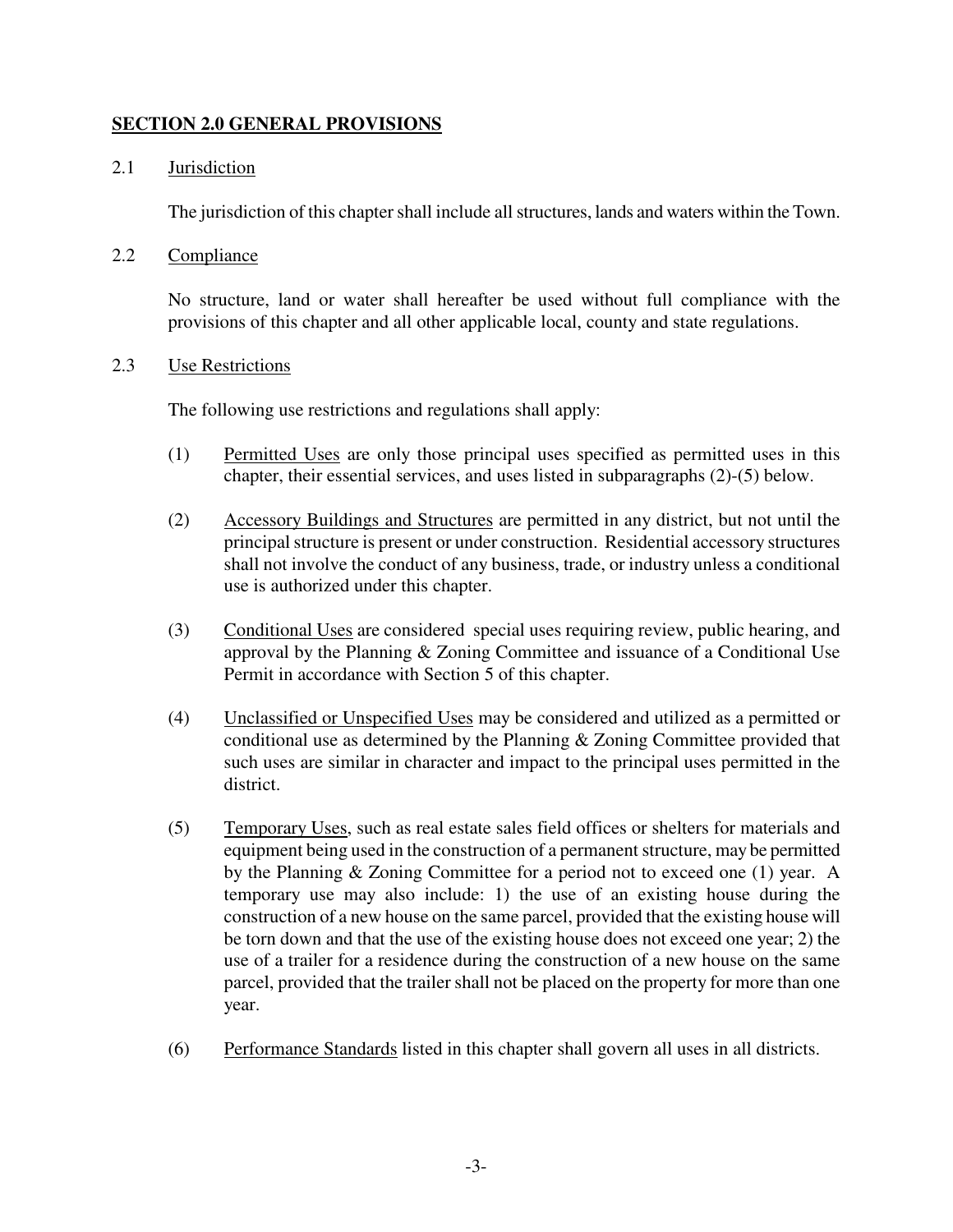## 2.4 Soil Restrictions

Certain soil types in the Town, as shown on the operational soil survey maps prepared by the U.S. Department of Agriculture, Soil Conservation Service, have severe or very severe limitations for on-site soil absorption sewage disposal facilities because of one or more of the following reasons: High or fluctuating water table, flooding, groundwater contamination, silting, slow permeability, steep slopes, or proximity to bedrock. The Rock County Standard Soils Survey prepared by the U.S. Soil Conservation Service shall be considered in granting conditional use permits and in making changes and amendments to this chapter. When a question arises as to the accuracy of a soil mapping unit, an intensive soil survey of the site in question shall be requested from the Rock County Sanitarian and/or a soil scientist from the Soil Conservation Service.

## 2.5 Penalties

Any person or entity who fails to comply with, or violates, the provisions of this chapter shall, upon conviction thereof, forfeit not less than \$100 nor more than \$5,000 and the costs of prosecution for each violation. Each day a violation exists or continues shall constitute a separate offense.

### 2.6 Enforcement

In addition to the penalties described above, in case of any violation of the provisions of this chapter, the Town Board, the Zoning Officer, the Town Planning & Zoning Committee, or any neighboring property owner who may be damaged by such violation may: 1) initiate an action to enjoin such violation or to cause a structure existing in violation of this chapter to be vacated or removed, or 2) initiate any other action in law or equity to prevent any violation of this chapter, to prevent unlawful construction, to recover damages, to restrain, correct, or abate a violation, or to prevent illegal occupancy of a building, structure or premises. For purposes of this subsection a Aneighboring property owner@ is a person owning land located within 100 feet of the violator.

### 2.7 Tardy Application for Permits

In the event construction or use is initiated prior to obtaining any permit necessary under this ordinance for such construction or use, in addition to any penalty for violation of this ordinance, the fee for application for any such permit shall be doubled as a penalty for the tardy application.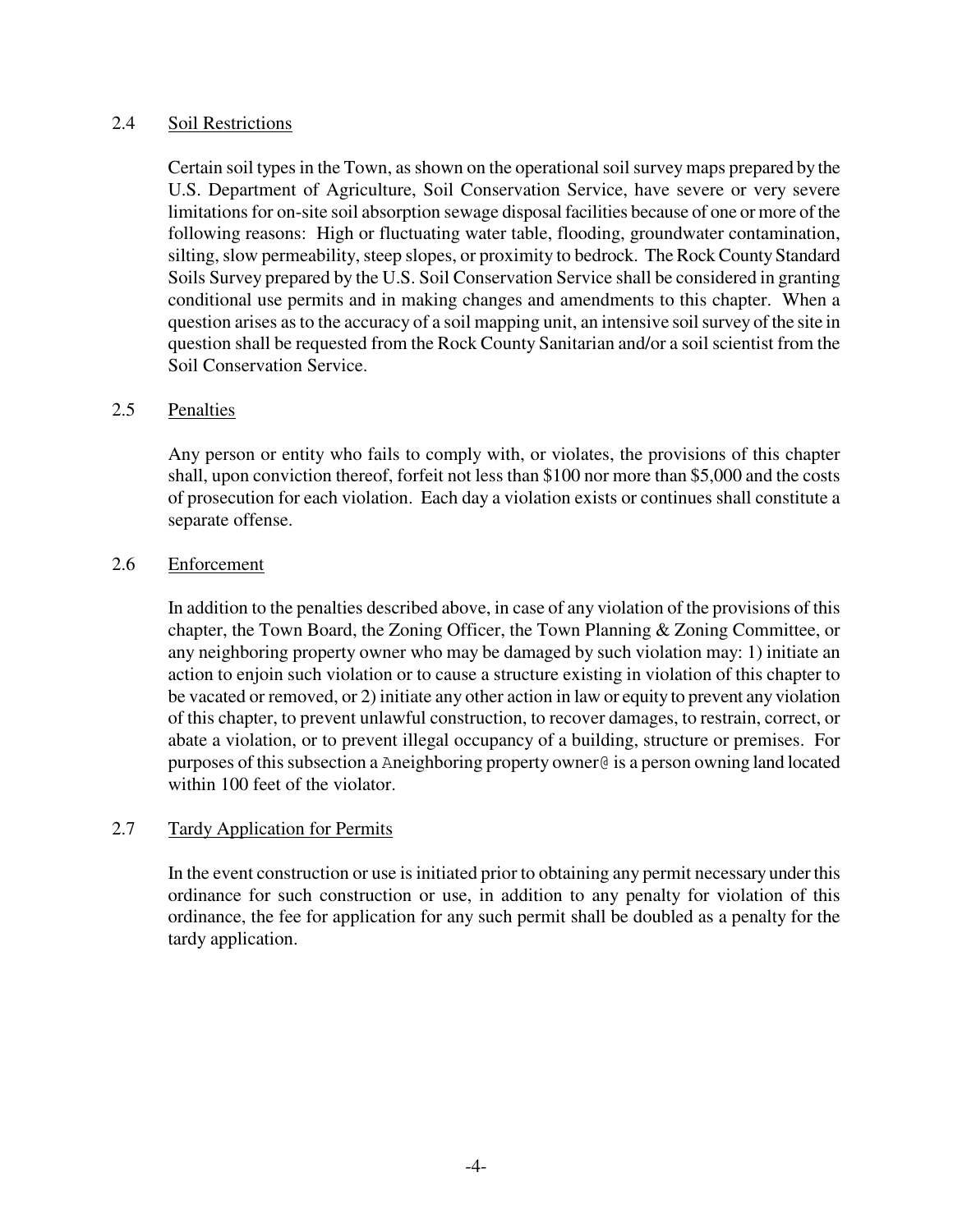# **SECTION 3.0 ADMINISTRATION**

# 3.1 Zoning Officer

- (1) The office of Zoning Officer is hereby created, which office may be a full-time or part-time position, as the Town Board in its discretion shall determine. The Zoning Officer shall be appointed by the Town Board and shall hold office until replaced by the Town Board. The Zoning Officer's compensation shall be determined by the Town Board.
- (2) It shall be the duty of the Zoning Officer to investigate and enforce this chapter by investigating complaints of violations of this chapter. The Zoning Officer may enter onto any public or private lands or waters to make inspection, provided that inspection of private property shall be done with reasonable notice to the owner and occupant. If the Zoning Officer is refused entry, he may obtain special inspection warrants pursuant to Sections 66.122 and 66.123 of the Wisconsin Statutes. The Zoning Officer may set time limits and conditions for the correction of violations.
- (3) The Zoning Officer shall make a monthly report of his other activities to the Town Board.
- (4) The Zoning Officer shall prepare Zoning Permit forms and assist applicants by providing information as to the provisions of this chapter, inspect each project for which a permit application has been filed, report violations to the Town Board, and provide to the Planning & Zoning Committee information concerning permits applied for and granted. The Zoning Officer may issue Zoning Permits which are in strict compliance with the requirements of this chapter. Whenever the propriety of issuance of a Zoning Permit is unclear for any reason, including without limitation the need for interpretation of the language of this chapter, the Zoning Officer shall not issue the permit, but shall refer the matter to the Planning & Zoning Committee for a decision.

# 3.2 Planning & Zoning Committee

(1) Establishment of Committee

The Town of Clinton Planning and Zoning Committee is hereby created.

(2) Membership and Organization

The Town Planning & Zoning Committee (hereinafter "the Committee") shall be formed and organized as follows:

(A) The Committee shall consist of five members, one of which shall be a Town Board member, all of whom shall be appointed by the Town Board and all of whom shall be adult residents of the Town of Clinton.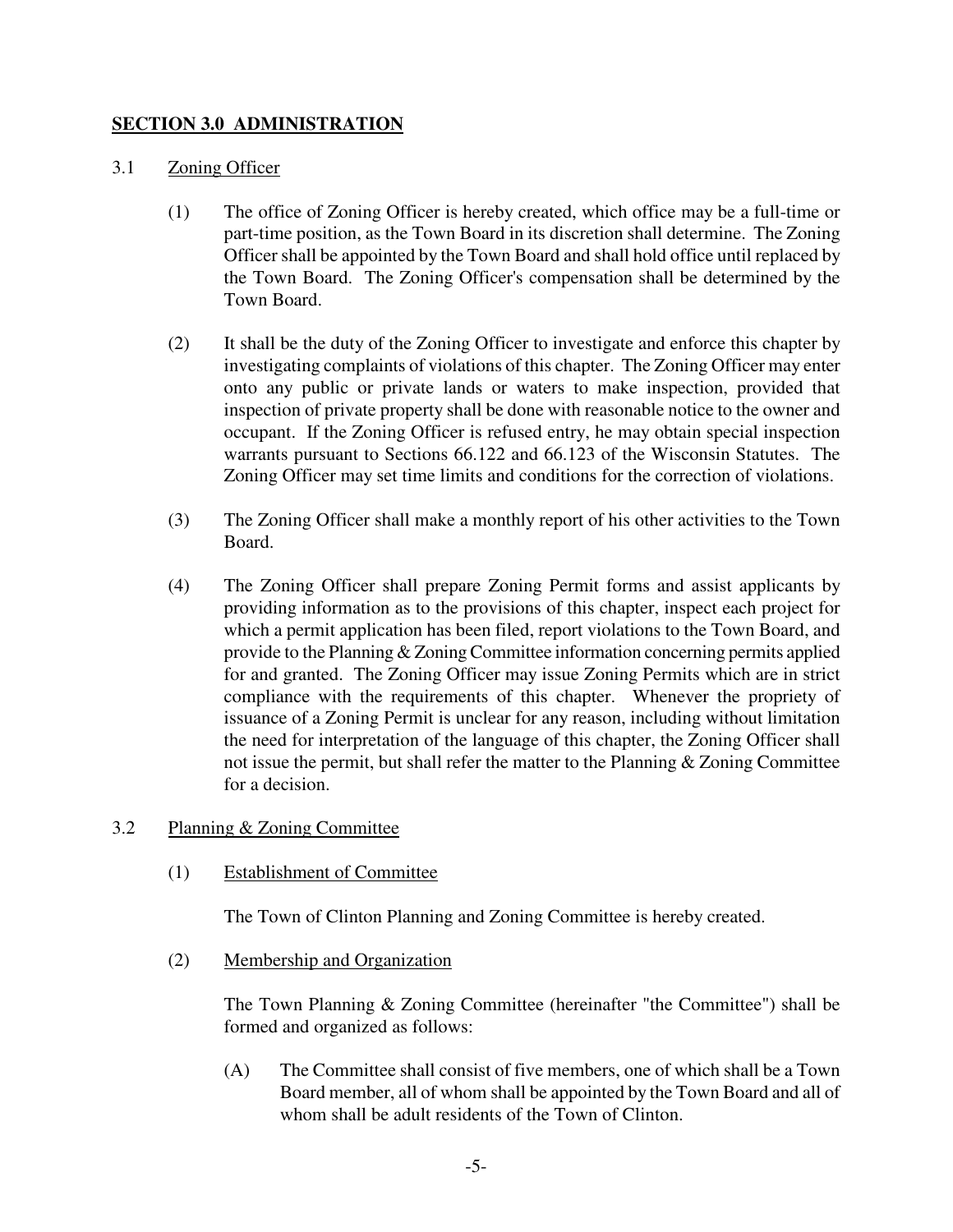- (B) The Zoning Officer shall be an ex-officio member of the Committee and shall attend all meetings but shall not be a voting member.
- (C) The Committee's presiding officer and secretary shall be appointed by the Town Chairperson.
- (D) The term of the Town Board member who sits on the Committee shall be one year, and the terms of the four other members shall be staggered three year periods.
- (E) Vacancies on the Committee shall be filled for an unexpired term in the same manner as appointments for a full-term.
- (F) Each member of the Committee shall take an official oath in accordance with Section 19.01 of the Wisconsin Statutes within ten days of receiving notice of appointment.
- (G) Compensation for Committee members shall be determined by the Town Board.
- (H) Terms of members of the Committee shall begin on the first day of May.

### (3) Disqualification

Any member of the Committee who has any interest in a matter before the Committee shall not vote thereon and shall remove himself or herself from any meeting or hearing at which said matter is under consideration.

(4) Powers

The Planning & Zoning Committee shall have the following powers:

- (1) To issue Zoning Permits under the provisions of this chapter and to delegate this authority to the Zoning Officer.
- (2) To issue Conditional Use Permits under the provisions of this chapter.
- (3) To review and recommend to the Town Board the approval, conditional approval, or denial of preliminary land divisions. Conditions of approval may also be recommended by the Committee to the Town Board.
- (4) To review and recommend approval, conditional approval, or denial of any proposed amendment to the text or Official Zoning Map of this chapter.
- (5) To hear and grant applications for substitution of more restrictive nonconforming uses for existing nonconforming uses, provided no structural alterations are to be made. Whenever the Committee permits such a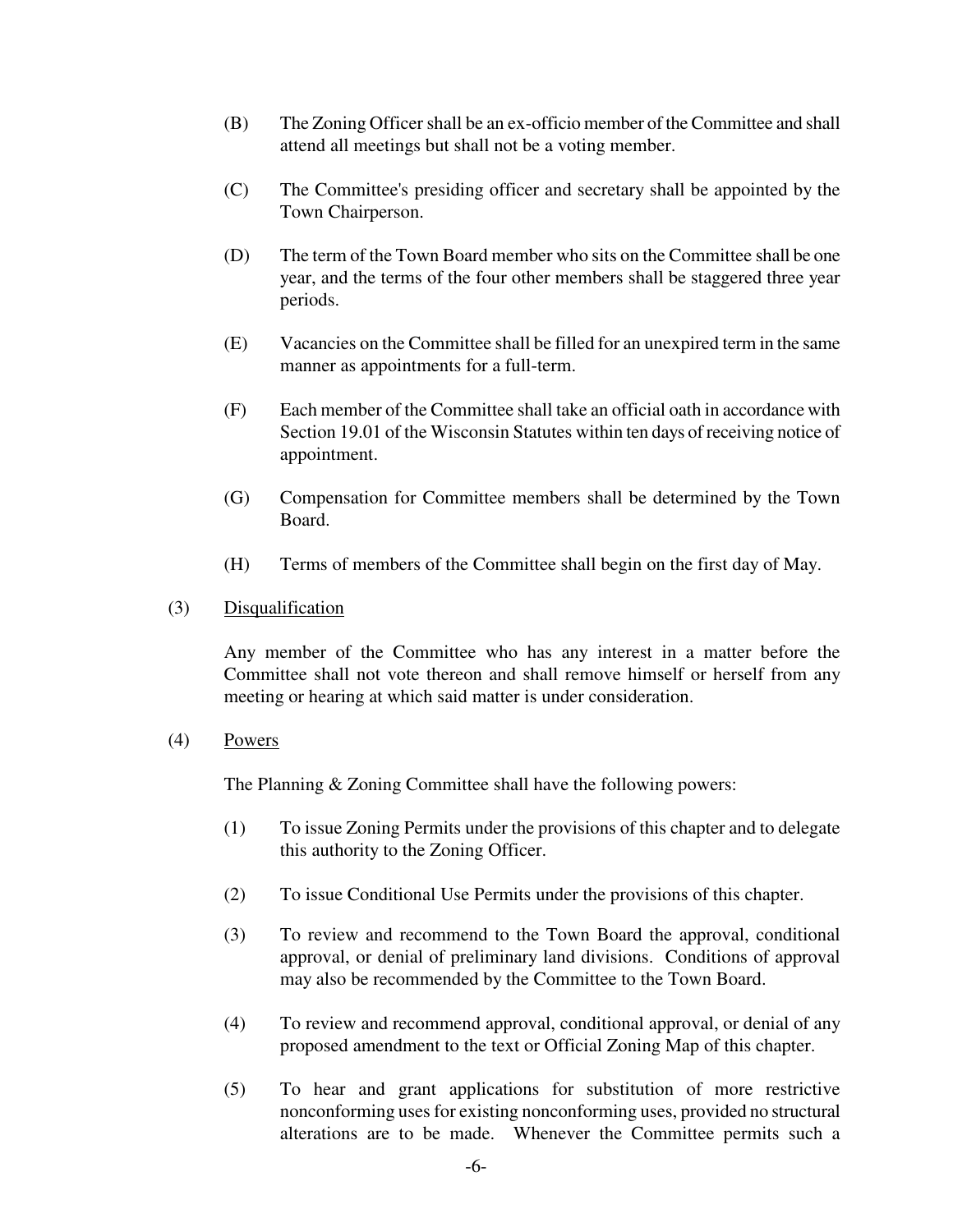substitution, the use may not thereafter be changed without another application for substitution.

- (6) To hear and grant applications for unclassified and unspecified uses, provided that such uses are similar in character to the principal uses permitted in the district.
- (7) To hear and grant applications for temporary uses in any district pursuant to Section 2.3(5). The permit shall be temporary, revocable, subject to any conditions required by the Planning  $&$  Zoning Committee and shall be issued for a period not to exceed twelve (12) months. Compliance with all other provisions of this chapter shall be required.
- (8) To review and make recommendations to the Board of Zoning Appeals on all applications for interpretations of this chapter

# (5) Additional Matters Referred to the Planning & Zoning Committee

The Town Board shall refer to the Planning & Zoning Committee for its consideration and report before final action is taken the following matters: the location and architectural design of any public building; the location of any statue or other memorial; the location, acceptance, extension, alteration, vacation, abandonment, change of use, sale, acquisition of land for or lease of land for any street, alley or other public way, park, playground, airport, area for parking facilities, or other memorial or public grounds; the location, extension, abandonment or authorization for any public utility whether public or privately owned; all proposed certified surveys and subdivision plats in the Town; and the abandonment or repeal of any ordinance relating to planning and zoning. Unless such report is made within 45 days or such longer period as may be stipulated by the Town Board, the Town Board or other public body may take final action without it.

(6) Meetings

Meetings of the Committee shall be called when necessary, as specifically determined by the presiding officer of the Committee. Special meetings may be called by the presiding officer or upon written request of two committee members. Notice of special meetings shall be given by personal service or telephone calls to all members at least 24 hours prior to the called special meeting.

(7) Minutes

The minutes shall be kept by the secretary.

(8) Quorum

Three (3) members shall constitute a quorum to transact any business and formulate proper action thereon.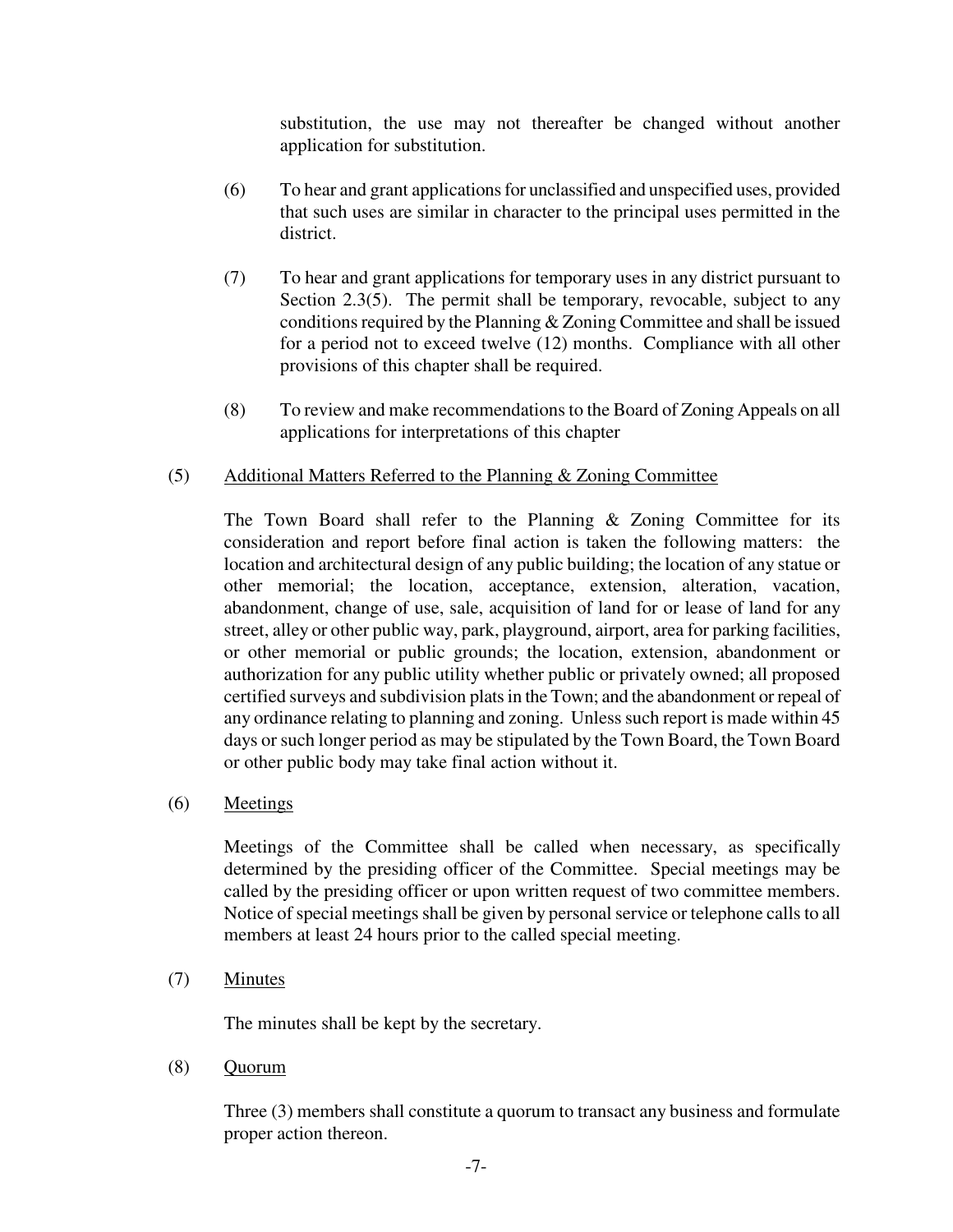## **SECTION 4.0 ZONING DISTRICTS**

### 4.1 Zoning Districts

All land within the Town of Clinton shall be designated on the Official Zoning Map as part of one of the following Zoning Districts:

Agricultural District One (A-1) Transitional Agricultural District One (A-1a) General Agricultural District Two (A-2) Small Scale Agricultural District Three (A-3) Commercial Highway Interchange District (CHI) Business District (B-1) Rural Residential District (R-R) Recreational District (REC) Special Purpose District (SP) (Amended by Ordinance 03-4)

#### 4.2 Official Zoning Map and District Boundaries

The boundaries of the Zoning Districts are hereby established as shown on a map entitled "Official Zoning Map, Town of Clinton, Rock County, Wisconsin", dated December 2, 1999, subject to revisions contained in Ordinance No. 00-01 adopted on April 6, 2000, which is made a part of this chapter, and subject to such other revisions as may be duly adopted from time to time under this Chapter. Unless otherwise clearly noted on the Official Zoning Map, such boundaries shall be construed to follow town and corporate limit lines, U.S. Public Land Survey Lines, lot or property lines, topographic lines, road right-of-ways, centerlines of streets, roads, highways, alleys, easements, and railroad right-of-way lines or such lines extended. Said map shall be kept on file in the office of the Town Clerk and a copy correct only as of the day of passage of the ordinance adopting this chapter shall be attached to the ordinance. The Town Clerk shall arrange for the inclusion of all map amendments approved by the Town Board on the Official Zoning Map and shall keep on file a revised current version of said map reflecting current zoning boundary locations.

### 4.3 Overlay Districts

Overlay districts may be created by amendment to this chapter for the purpose of imposing special regulations in given designated areas of the Town to accomplish stated purposes that are set forth for each overlay district. Overlay districts shall be in addition to, and shall overlap and overlay all other zoning districts within which lands placed in each district also lie, so that any parcel of land lying in an overlay district shall also lie in one or more of the other zoning districts created under this chapter.

### 4.4 General District Regulations

The following regulations set forth requirements that may not apply universally throughout the Town, but rather cover issues that are applicable to one or more districts: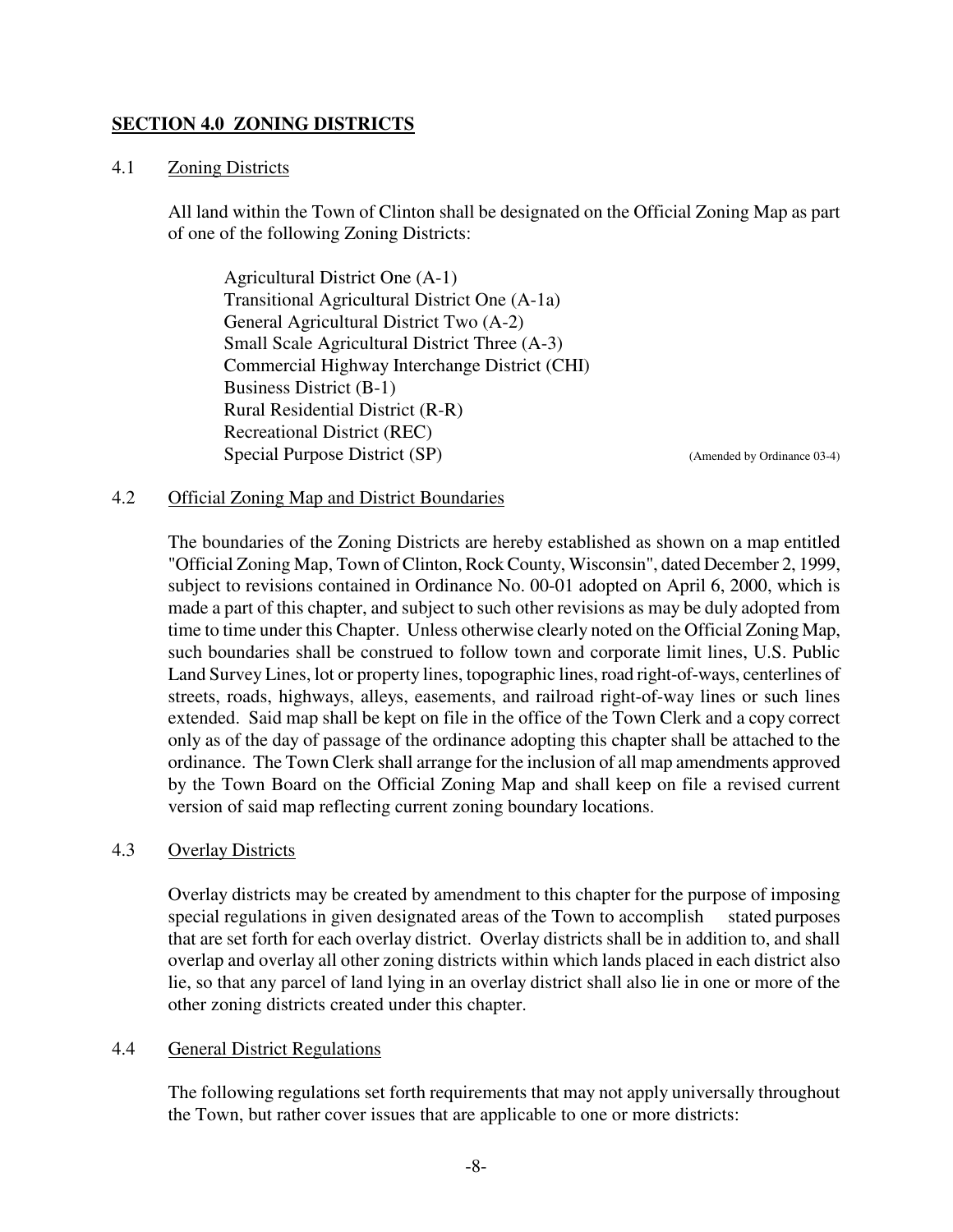- (1) Exclusive Agricultural Districts. This chapter is intended to qualify as an "exclusive agricultural use ordinance" as that term is defined in chapter 91 (the Farmland Preservation Law) and Section 823.08 (the Right to Farm Law) of the Wisconsin Statutes. Any ambiguity in this chapter shall be interpreted in a manner consistent with the ordinance standards for an exclusive agricultural use ordinance under Section 91.75 of the Wisconsin Statutes (1997-98) and any subsequent amendments thereto.
- (2) Erection of More than One Principal Structure on a Lot. In any district no more than one structure housing a permitted or conditional use may be erected on a single lot except as otherwise authorized in the A-1 and A-2 Districts, where the requirements of those districts shall be met for each structure as though it were on an individual lot.
- (3) Exceptions to Height Regulations. The height limitations contained in the requirements for permitted and conditional uses do not apply to grain elevators, silos, barns, spires, belfries, cupolas, antennas, water tanks, fire towers, windmills, ventilators, chimneys, or other appurtenances usually required to be placed above the roof level and not intended for human occupancy.
- (4) Structures to Have Access. Every residential building hereafter erected or moved shall be on a lot adjacent to a public road and all structures shall be so located on lots as to provide safe and convenient access for servicing, fire protection, and required off-street parking.
- (5) Parking and Storage of Certain Vehicles. Unlicensed, abandoned, and/or nonoperable vehicles and equipment shall not be parked or stored on any property unless they are in completely enclosed buildings.
- (6) Setback. A setback less than the setback required by this chapter may be permitted where there are at least two (2) existing main buildings existing at the date of enactment of this chapter within 200 feet on both sides of the proposed site that are built to less than the required setback. In such case, the setback shall be the average of the nearest main building on each side of the proposed site or if there is no building on one side, the average of the setback for the main building on one side and the required setback. Such setback shall be granted by a permit from the Planning  $\&$ Zoning Committee and shall not require a special exception or variance.
- (7) Undersized Lots. Where a residential lot has an area less than the minimum number of square feet per family required for the district in which it is located, and was of record as such at the time of the passage of this chapter, such lot may be occupied by a one (1) family structure.
- (8) Applicable Zoning for Vacated Street. Vacation of public streets, alleys and right-ofways shall cause the land vacated to be automatically placed in the same district as the abutting side to which the vacated land reverts.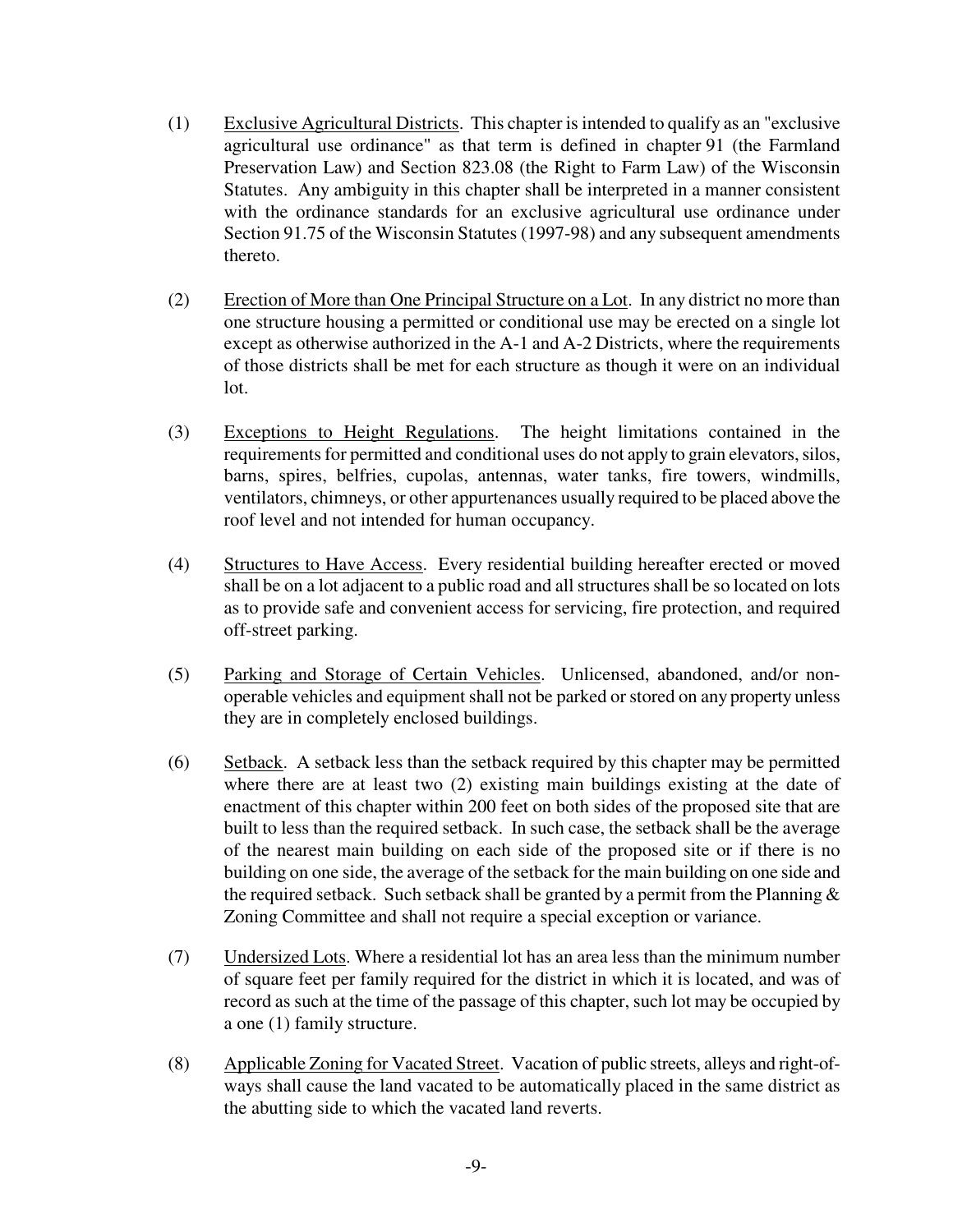- (9) Underground Utility Lines. For all new land divisions, utility lines which will serve individual lots (to include electric lines under 12,400 volts, cable T.V., telephone, natural gas, etc.) shall be installed underground within the utility easements indicated on the land division map and provisions made to assure that installation of said utilities will take place prior to conveyance of any lots so created. The only exception will be where existing overhead or underground lines can provide direct service to a structure, on an immediately adjacent parcel.
- (10) Overhead Utility Lines. No overhead power, telephone or telegraph lines shall be erected within one-half mile of any boundary of the site of any airport, landing field, or landing and takeoff strip.
- (11) Community Living Arrangements. Community living arrangements as provided in Section 60.62 of the Wisconsin Statutes shall be permitted without restriction as to the number of facilities so long as the total capacity of all the community living arrangements does not exceed 25 people or one percent (1%) of the Town's population, whichever is greater. No community living arrangement may be established after March 27, 1978 which is located within 2,500 feet of any other such facility. Two community living arrangements may be adjacent if authorized by the Planning & Zoning Committee and if both comprise essential components of a single program.
- (12) Habitation of Recreational Vehicle. Habitation of any recreational vehicle, tent, or camper shall not take place on a parcel located in the Town unless a primary residence is available for use of required services such as sewer and water and unless such habitation is temporary in nature and does not exceed 14 days in any calendar year.
- (13) Permanent Foundation. A permanent foundation is required for all residential structures as provided in the design standards of the Wisconsin 1 and 2 Family Dwelling Code.
- (14) Required Compliance of New Land Parcels. No new land parcel shall be created that is not in compliance with the requirements and standards of this chapter.
- (15) Minimum Dwelling Size. Every residential dwelling erected in the Town shall provide not less than 900 square feet of floor area on the first floor. Floor area does not include garage, attic, basement or breezeway.
- (16) Accessory Structures. Accessory structures are permitted in any district but not until their principal structure is present or under construction. Residential accessory structures shall not involve the conduct of any business, trade or industry.
- (17) Size Restrictions for Accessory Buildings. Accessory buildings which are incidental to the residential use of any parcel shall not exceed the total square footage of the residence. This subsection is not intended to limit the size of accessory buildings incidental to agricultural use. Accessory buildings incidental to residential use may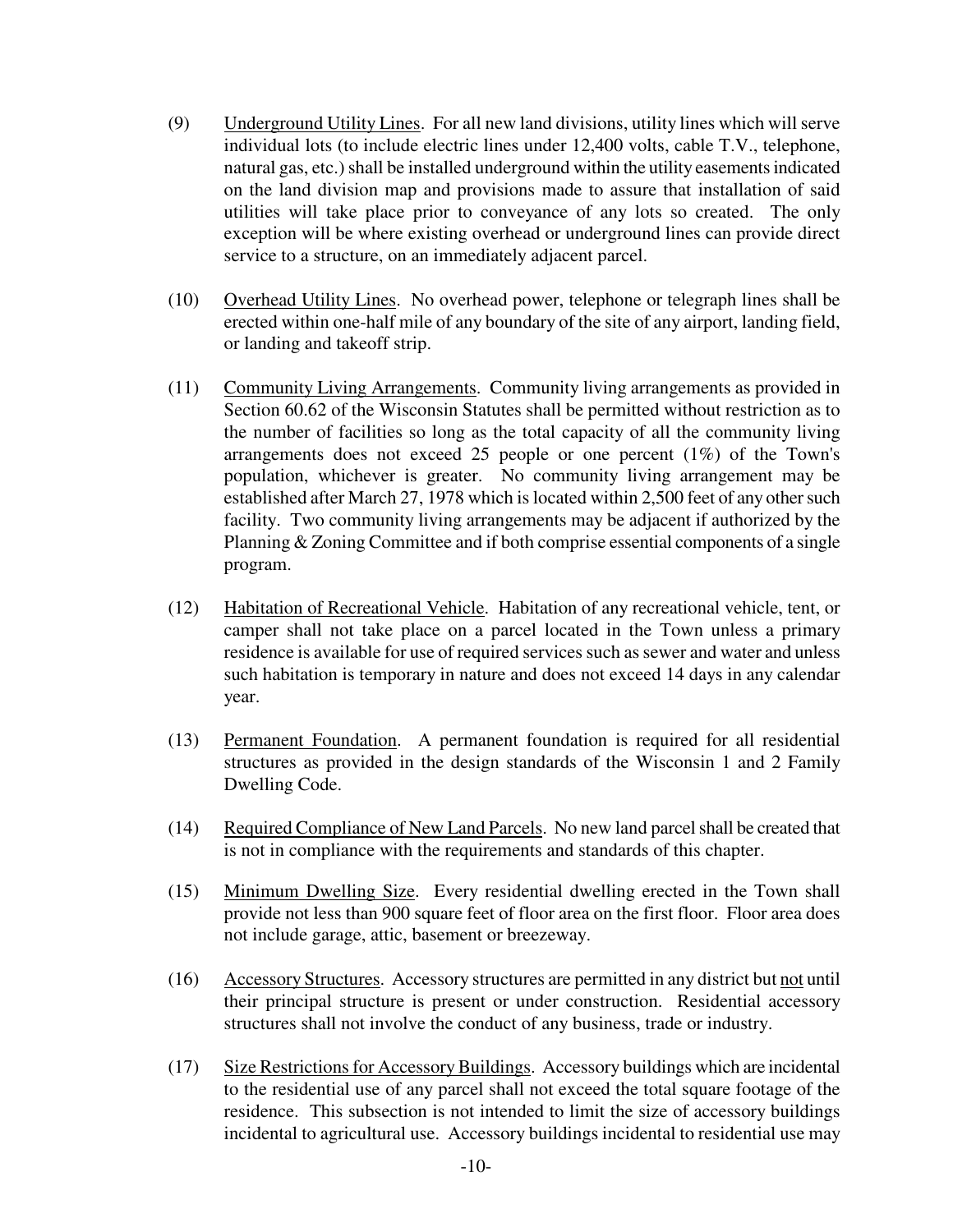exceed the total square footage of the residence upon issuance of a conditional use permit for this purpose by the planning and zoning committee.

- (18) Height Restrictions for Accessory Buildings. Accessory buildings which are incidental to the residential use of any parcel shall not exceed twenty (20) feet in height or the height of the residence, whichever is less. This subsection is not intended to limit the height of accessory buildings incidental to agricultural use. Accessory buildings incidental to residential use may exceed 20 feet in height or the height of the residence upon issuance of a conditional use permit for this purpose by the planning and zoning committee.
- (19) In Ground Swimming Pools. No in ground swimming pools may be constructed within the Town unless surrounded by a substantial fence at least 4 feet in height and sufficient to prevent small children from obtaining unauthorized access to the in ground swimming pool. A conditional use permit may be issued under this Chapter to waive or allow alternative means of protection of in ground swimming pools in the event that the Planning and Zoning Committee is satisfied that safety needs are met by means other than the fencing requirement created under this subsection.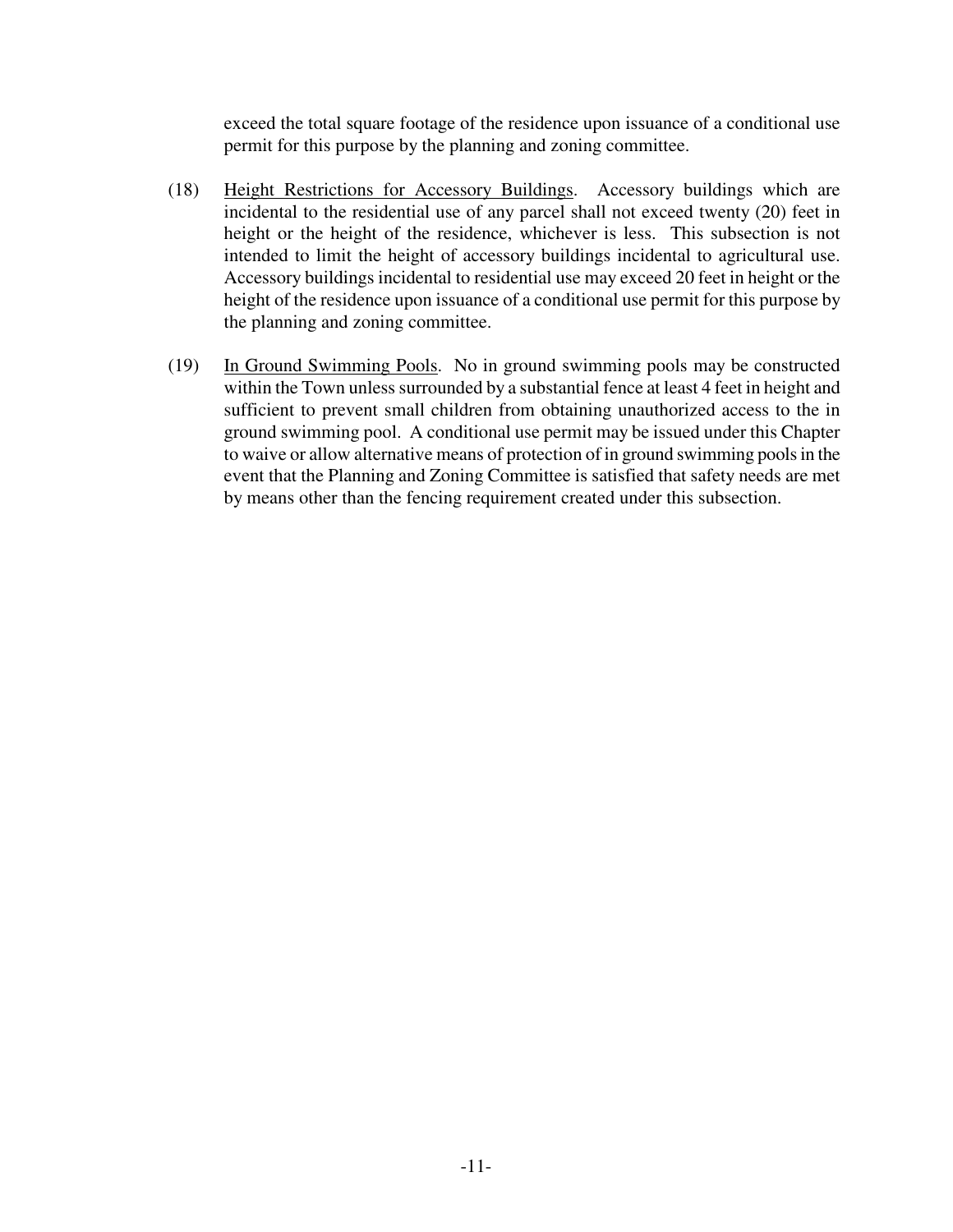(This page intentionally left blank)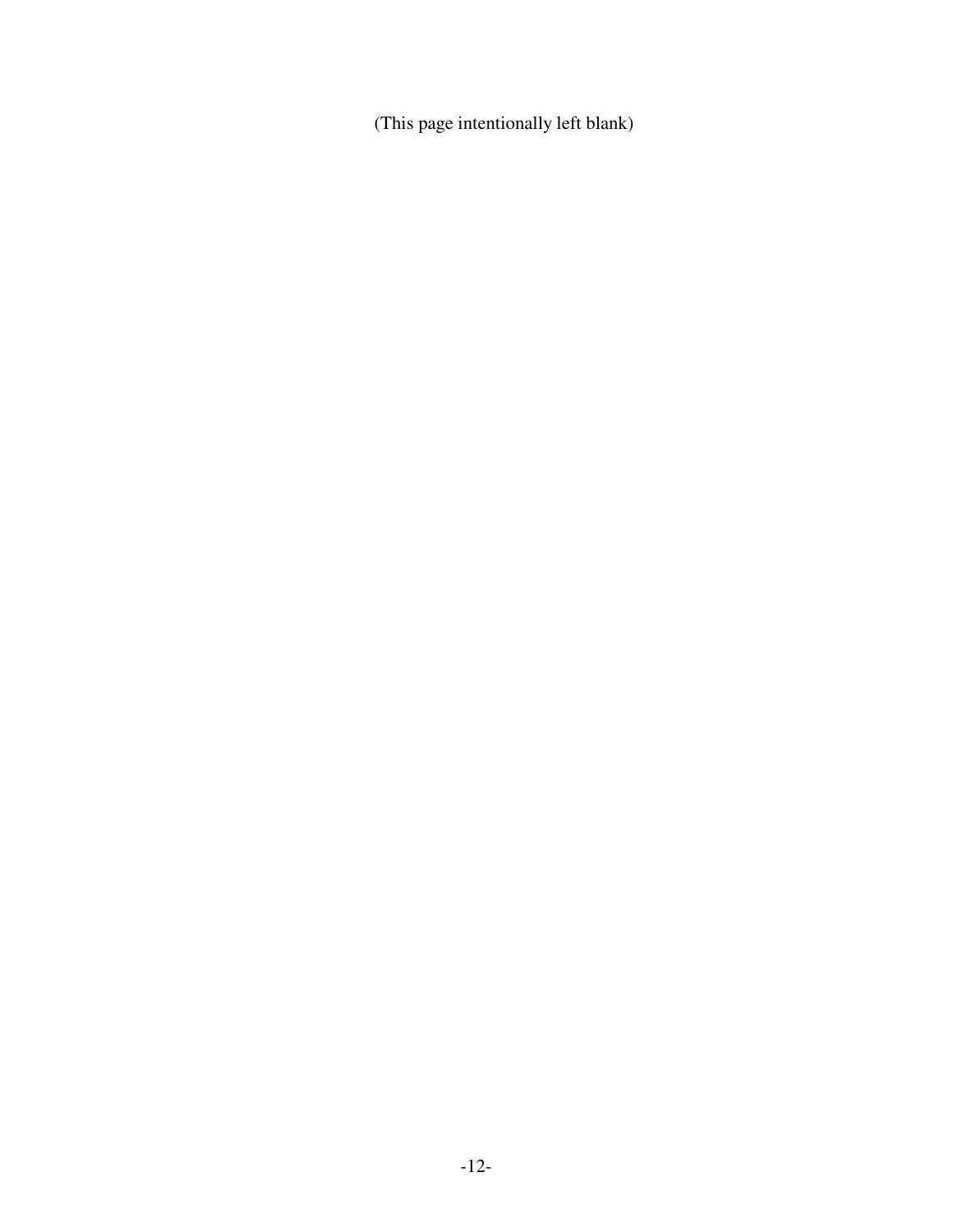# 4.5 Agricultural District One (A-1)

## (1) Purpose and Intent of Agricultural District One (A-1)

The purpose of the A-1 District is to provide a means of obtaining the agricultural goals and objectives of the Town and any development guide adopted by the Town Board. This district exclusively provides for agricultural uses and uses consistent with agriculture uses as defined in Section 91.01(10) of the Wisconsin Statutes. The intent of creating this district is to conserve prime agricultural soils, historically farmed soils and prevent uncontrolled, uneconomical spread of residential development.

(2) Permitted Uses

The following uses are permitted in this district:

- (A) General farming including dairying, livestock and poultry raising, and other similar agricultural enterprises or uses, except confinement operations, fur farms, and farms operated for the disposal or reduction of garbage, sewage, rubbish or offal provided that no buildings for the housing of livestock or poultry shall be located within 100 feet of any existing residence other than that of the owner or lessee of such buildings containing such livestock or poultry. (Amended by Ordinance No. 4.14)
- (B) Forestry, grazing, hatcheries, orchards, paddocks, truck farming, sale of farm products produced on the premises that do not require outside processing before they are offered for sale, and up to two unlighted signs not larger than 32 square feet each advertising such sale.

(Amended by Ordinance No. 4.14)

(C) Beekeeping, commercial feed lots, egg production, floriculture, fish or fur farming, forest and game management, grazing, plant greenhouses, raising of grain, grass, mint and seed crops, raising of fruits, nuts and berries, sod farming, placing land in federal programs in return for payments in kind, owning land, at least 35 acres of which is enrolled in the conservation reserve program under 16 U.S.C. 3831 to 3836, participating in the milk production termination program under 7 U.S.C. 1446(d), and vegetable raising. (Amended by Ordinance No. 00-04)

- (D) One single family dwelling that has a use consistent with agricultural use and that is occupied by any of the following:
	- 1. An owner of the parcel.
	- 2. A person who, or a family at least one adult member of which, earns the majority of his or her gross income from conducting the farm operations on the parcel.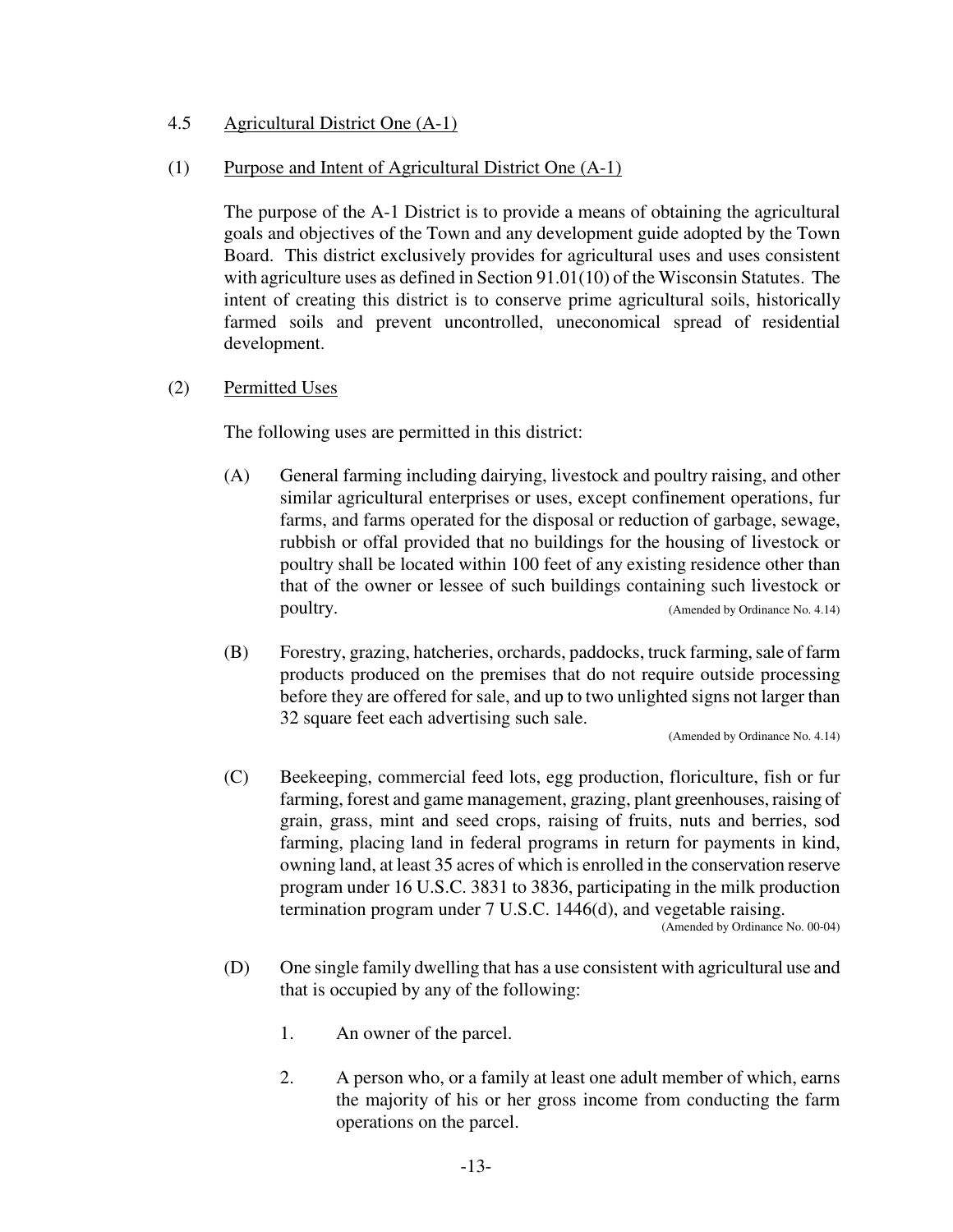- 3. A parent or child of an owner who conducts the majority of the farm operations on the parcel.
- 4. A parent or child of an owner who resides on the parcel and who previously conducted the majority of the farm operations on the parcel.
- (E) Livestock facilities up to and including three animal units per acre.

(Added by Ordinance No. 4.15)

## (3) Conditional Uses

A conditional use in this district is to permit the following uses only after public hearing and approval of the Planning & Zoning Committee provided that such uses are consistent with agricultural use and are found by the Planning & Zoning Committee to be necessary in light of the alternative locations available for such uses. The Committee shall review the applicable facts pertaining to the proposed conditional use according to the standards established in Section 5 of this chapter.

- (A) Churches, publicly owned parks and publicly owned recreational areas.
- (B) Water storage facilities, gas and electric utility uses not requiring authorization under Section 196.491(3) of the Wisconsin Statutes.
- (C) For purposes of farm consolidation, farm residences or structures existing as of April 26, 1974, may be separated from the farm plot provided that no parcel thus created shall exceed five (5) acres or be less than three (3) acres. The remaining portion of the original parcel shall conform to the standards of this district, and the new parcel shall conform to the standards of the A-3 District. For purposes of this section >farm consolidation= means the combination of two or more farms to create a smaller number of farms.

(Amended by Ordinance No. 00-04)

- (D) Fur farms, agricultural-related veterinary services, holding pens, confinement operations and other agricultural uses that may cause additional traffic, noxious odors, or noise.
- (E) Creameries, milk condenseries and cheese factories, provided, however, that same are not located or operated nearer than 500 feet to any dwelling.
- (F) Supportive agri-business activities to include grain elevators, seed, fertilizer, and farm chemical sales, commercial feedlots, feed mills, farm machinery repair, and similar agricultural activities.
- (G) Additional farm dwellings for resident owners and persons who, or a family at least one adult member of which, earn the majority of their income from conducting the farm operations on the parcel.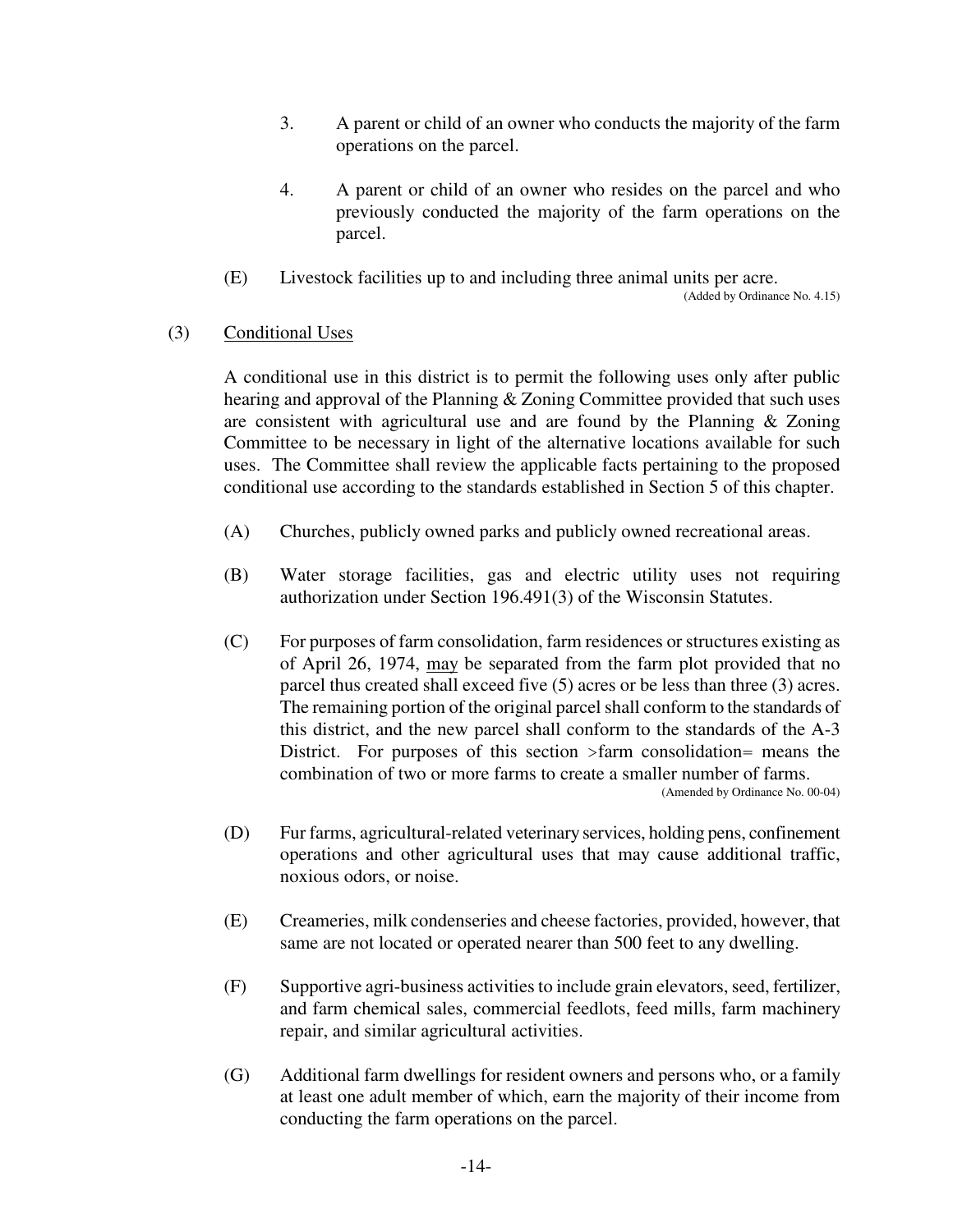- (H) Telephone, telegraph and electric transmission lines, buildings or structures.
- (I) Agricultural-related airport or airstrip not open to the public which is accessory to the farm use.
- (J) Land application of municipal waste disposal sludge.
- (K) Farm family business provided such business is limited to existing farm residences or structures or portions of the existing farmstead that are not dedicated to agricultural uses and provided further no more than 2 persons who are not members of the resident farm family are employed in the farm family business.
- (L) Agricultural-related, religious, other utility, institutional or governmental uses that are consistent with agricultural use and are found to be necessary in light of the alternative locations available for such uses.

(Amended by Ordinance No. 00-04)

| (M) | Greenhouses other than plant greenhouses. | (Amended by Ordinance No. 00-04) |
|-----|-------------------------------------------|----------------------------------|
| (N) | Tree nurseries.                           | (Added by Ordinance No. 4.14)    |

(O) Livestock facilities over three animal units per acre or over 500 animal units total, whichever is less.

(Added by Ordinance No. 4.15)

#### (4) Requirements For Permitted and Conditional Uses

Within the A-1 District the following standards shall apply:

| (A) |  |  |  |
|-----|--|--|--|
|-----|--|--|--|

| (B) |                                               |
|-----|-----------------------------------------------|
|     | [No maximum on other structures]              |
|     | except as set forth in subsection $4.4(18)$ ] |
|     |                                               |

- (C) Minimum Front Yard Setback .............................................................. 50 ft.
- (D) Minimum Rear Yard Setback ............................................................... 50 ft.
- (E) Minimum Side Yard: Principal Buildings........................................................... 20 ft. on each side Accessory Buildings......................................................... 10 ft. on each side
- (F) Minimum Lot Width At Building Line............................................... 100 ft.
- (G) All front yard setbacks are also subject to Section 8.1 of this chapter for setbacks on Arterial, Collector and Local roads.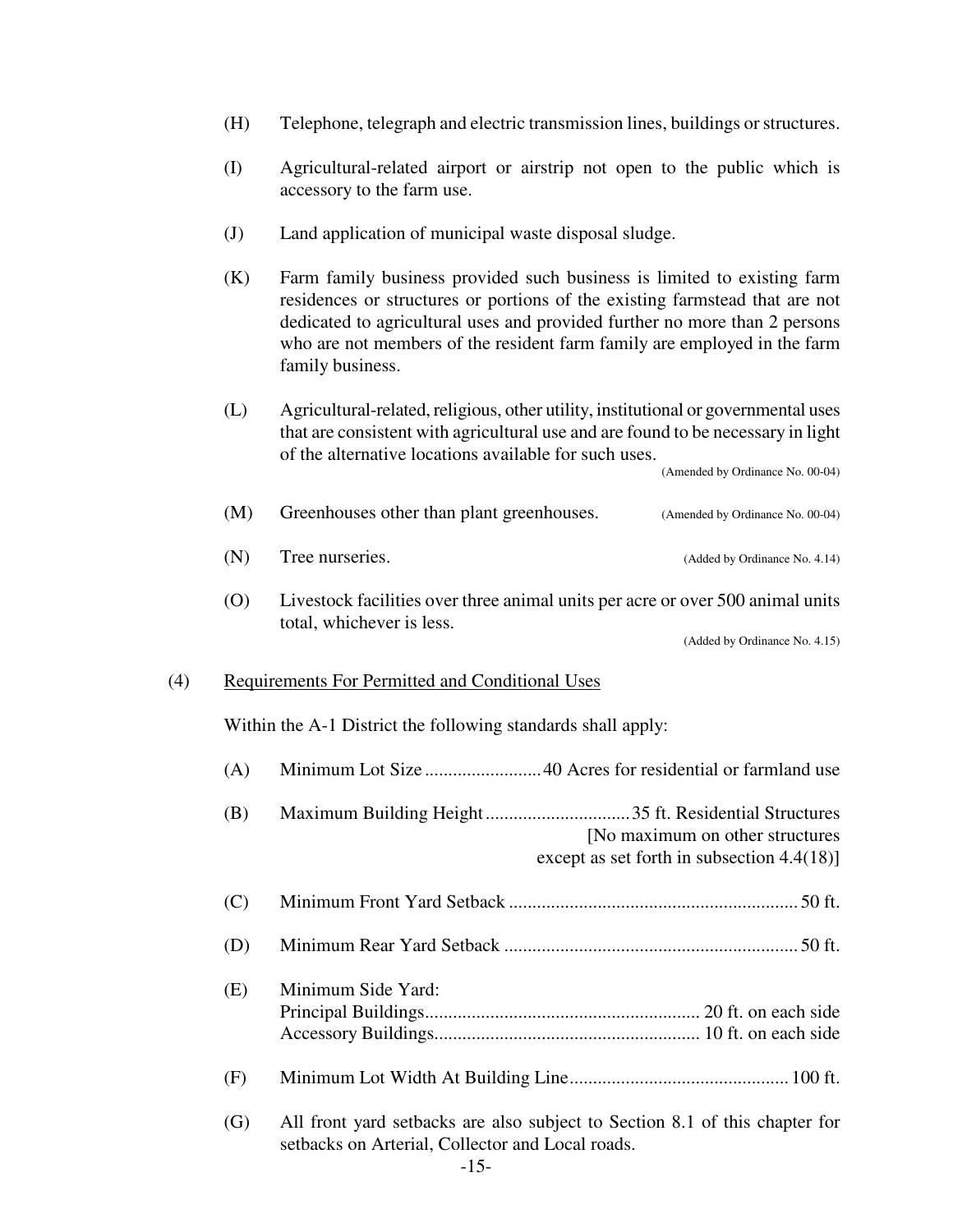- (H) Animal units per acre. Three (3) animal units per acre, on contiguous acreage. Additional units may be permitted under a Conditional Use Permit.
- (I) Minimum Residential Structure Size.........................per subsection 4.4(15)
- (J) Minimum Residential Structure Width................................................. 24 ft.
- (K) No structure may be built in this district unless it is consistent with agricultural use. Such a use must meet all of the following conditions: 1) The activity will not convert land that has been devoted primarily to agriculture use. 2) The activity will not limit the surrounding land=s potential for agricultural use. 3) The activity will not conflict with agricultural operations on the land subject to a farmland preservation agreement under Chapter 91 of the Wisconsin Statutes. 4) The activity will not conflict with agricultural operations on other properties.

(Amended by Ordinance No. 00-04)

- (L) Minimum lot width on Public Road ................................................... 100 ft.
- (M) General Setbacks Applicable to Livestock Structures
	- 1. Property lines

Except as provided for waste storage structures, livestock structures must be located a minimum of 100 feet from the property line if the livestock facility will have fewer than 1,000 animal units, and 200 feet from the property line if the livestock facility will have 1,000 or more animal units. The setback requirement does not prevent the use or expansion of a livestock structure that was located within the setback area prior to the effective date of this setback requirement, except that a structure may not be expanded closer to the property line.

2. Public Road Right-of-Way

Except as provided for waste storage structures, livestock structures must be located a minimum of 100 feet from a public road right-of-way if the livestock facility will have fewer than 1,000 animal units, and 150 feet from a public road right-of-way if the livestock facility will have 1,000 or more animal units. This setback requirement does not prevent the use or expansion of a livestock structure that was located within the setback area prior to the effective date of this setback requirement, except that a structure may not be expanded closer to the public road right-of-way.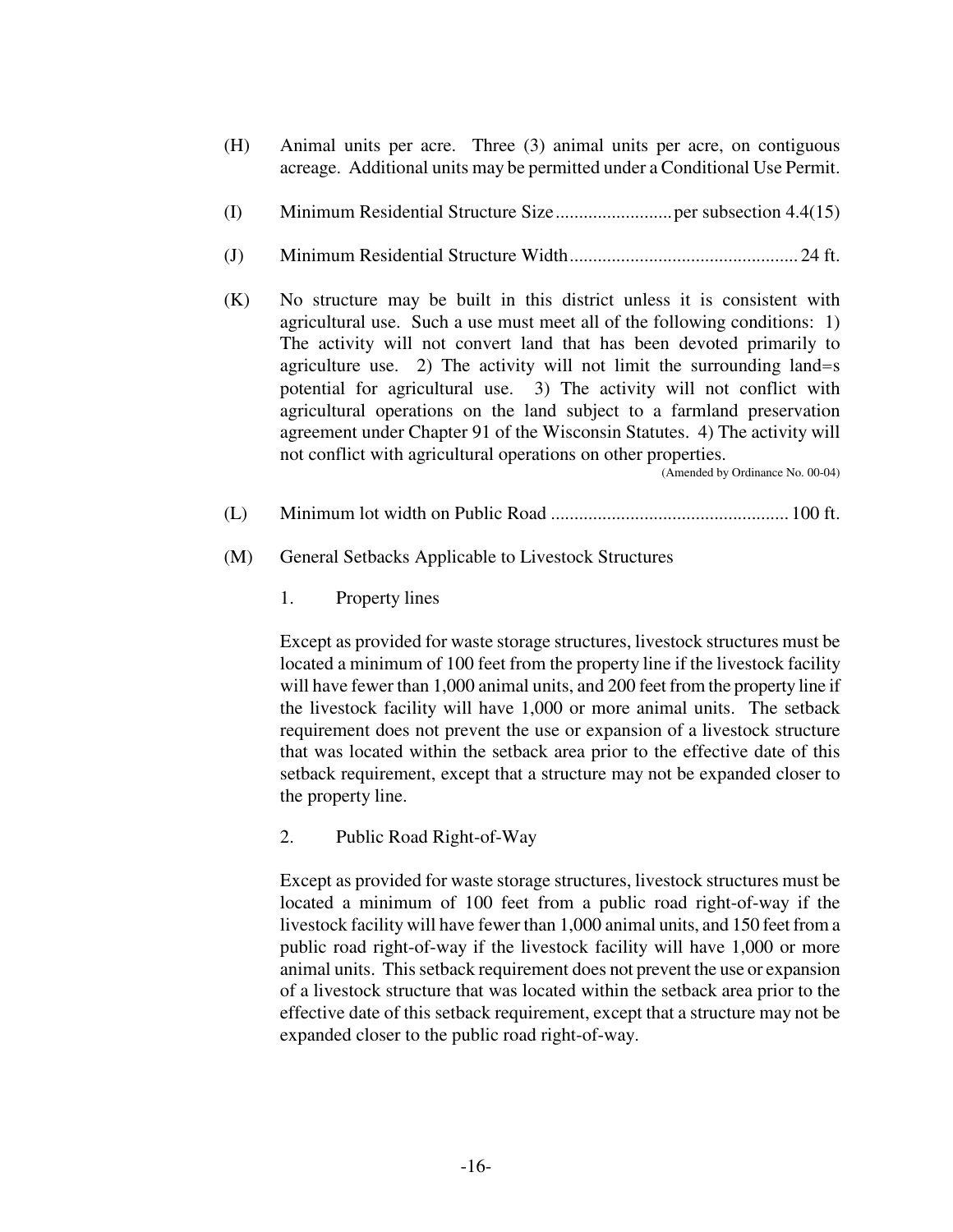3. Waste Storage Structure

A new waste storage structure may not be located within 350 feet of a property line, or within 350 feet of the nearest point of any public road rightof-way.

A single new waste storage structure may be constructed closer to the property line or public road if a new structure is:

| located on the same tax parcel as a waste storage |
|---------------------------------------------------|
| structure in existence before May 1, 2006;        |

- 2 no larger than the existing structure;
- 3 no further than 50 feet from the existing structure
- 4 no closer to the road or property line than the existing structure.

This setback requirement does not apply to existing waste storage structures, except that an existing structure within 350 feet of a property line may not expand toward that property line or road.

(Added by Ordinance No. 4.15)

- (N) Water Quality and Related Setback Requirements
	- 1. Navigable waters and wetlands

A livestock facility shall comply with setback and related requirements in any applicable shore land or wetland zoning ordinances or chapter enacted within the scope of authority granted under §§ 59.692, 61.351 or 62.231 of the Wisconsin Statutes.

2. Flood Plain

A livestock facility shall comply with setback and related requirements in any applicable flood plain zoning ordinance or chapter that is enacted within the scope of statutory authority under § 87.30 of the Wisconsin Statutes.

3. Wells

All wells located within a livestock facility shall comply with Chapters NR811 and 812 of the Wisconsin Administrative Code. New or substantially altered livestock structures shall be separated from existing wells by the distances required in said Chapters NR811 and 812, regardless of whether the livestock facility operator owns the land in which the wells are located. A livestock structure in existence on May 1, 2006, may be altered as long as the alteration does not reduce the distance between the livestock structure and an existing well.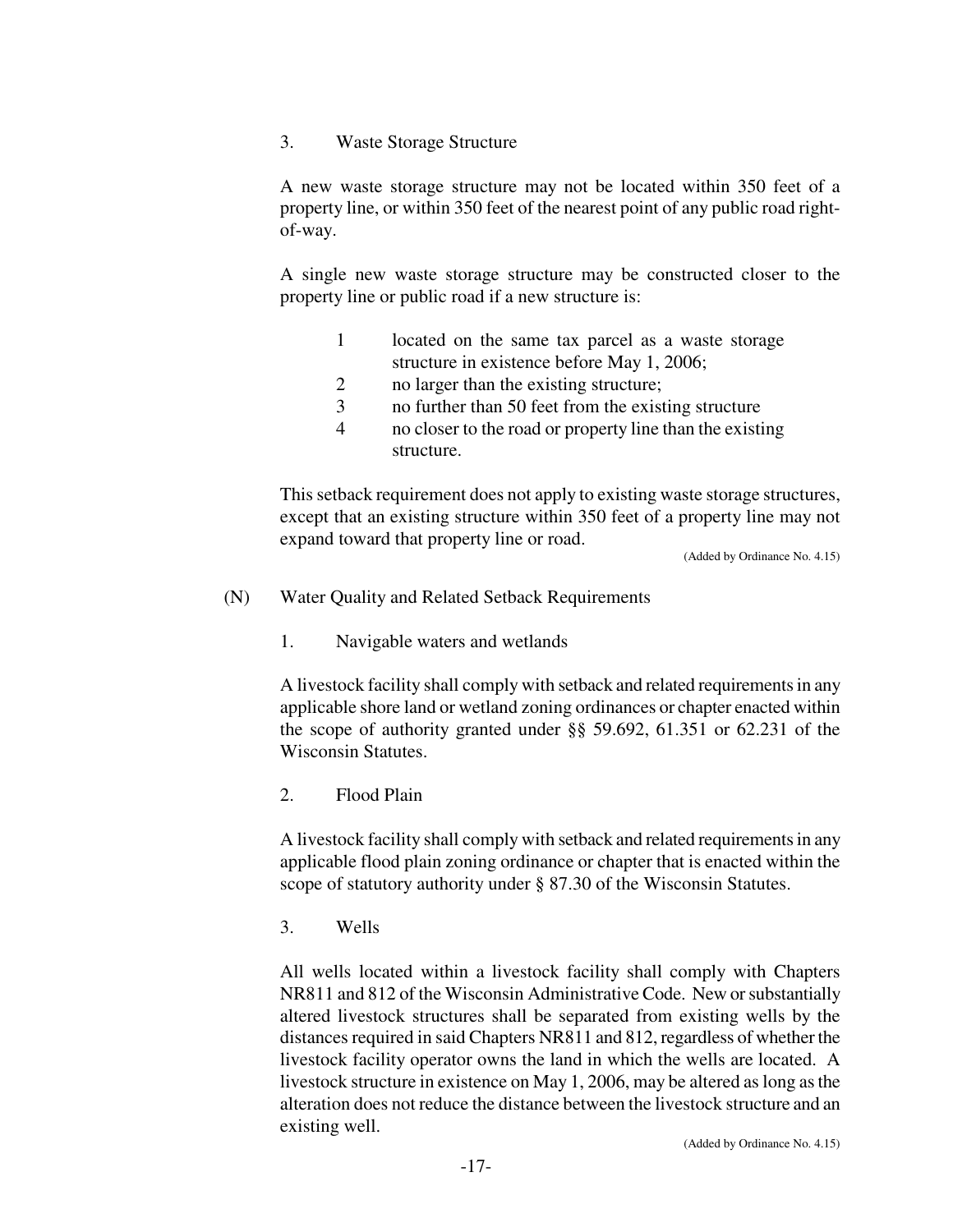## (5) Prohibited Uses

No structure or improvement may be built or land used in this district unless it is a Permitted Use or an approved Conditional Use in this district.

### 4.6 General Rural District Two (Ru-2)

(Amended by Ordinance No. 4.15)

## (1) Purpose and Intent of Rural District Two (Ru-2)

The purpose of the Ru-2 District is to promote the maintenance and preservation of areas that have historically had a rural character, but are not necessarily used for agricultural purposes. The Ru-2 district is not an exclusive agricultural district that would be eligible for tax credits under the farmland preservation program under Chapter 91 of the Wisconsin Statutes.

(Amended by Ordinance No. 00-04) (Amended by Ordinance No. 4.15)

## (2) Permitted Uses

The following uses are permitted in this district:

(A) Small scale general farming consistent with the historical rural character of the District including dairying, livestock and poultry raising, nurseries and other similar enterprises or uses, but not fur farms or farms operated for the disposal or reduction of garbage, sewage, rubbish or offal, provided that such permitted uses shall not include the spreading of sewage sludge unless a Conditional Use Permit is obtained as described in subsection (3)(E) below, and further provided that no buildings for the housing of livestock or poultry shall be located within 100 feet of any existing residence other than that of the owner or lessee of such buildings containing such livestock or poultry.

(Amended by Ordinance No. 4.15)

(B) Forestry, grazing, hatcheries, nurseries, orchards, paddocks, stables, truck farming, and other appropriate rural pursuits, sale of farm products produced on the premises that do not require outside processing before they are offered for sale, and up to two unlighted signs with each sign face no larger than 4' x 8' (totaling up to 32 square feet) advertising such sale.

(Amended by Ordinance No. 4.15)

- (C) One single family residential dwelling.
- (3) Conditional Uses

A conditional use in this district is to permit the following uses only after public hearing and approval of the Planning & Zoning Committee. The Committee shall review the applicable facts pertaining to the proposed conditional use according to the standards established in Section 5 of this chapter.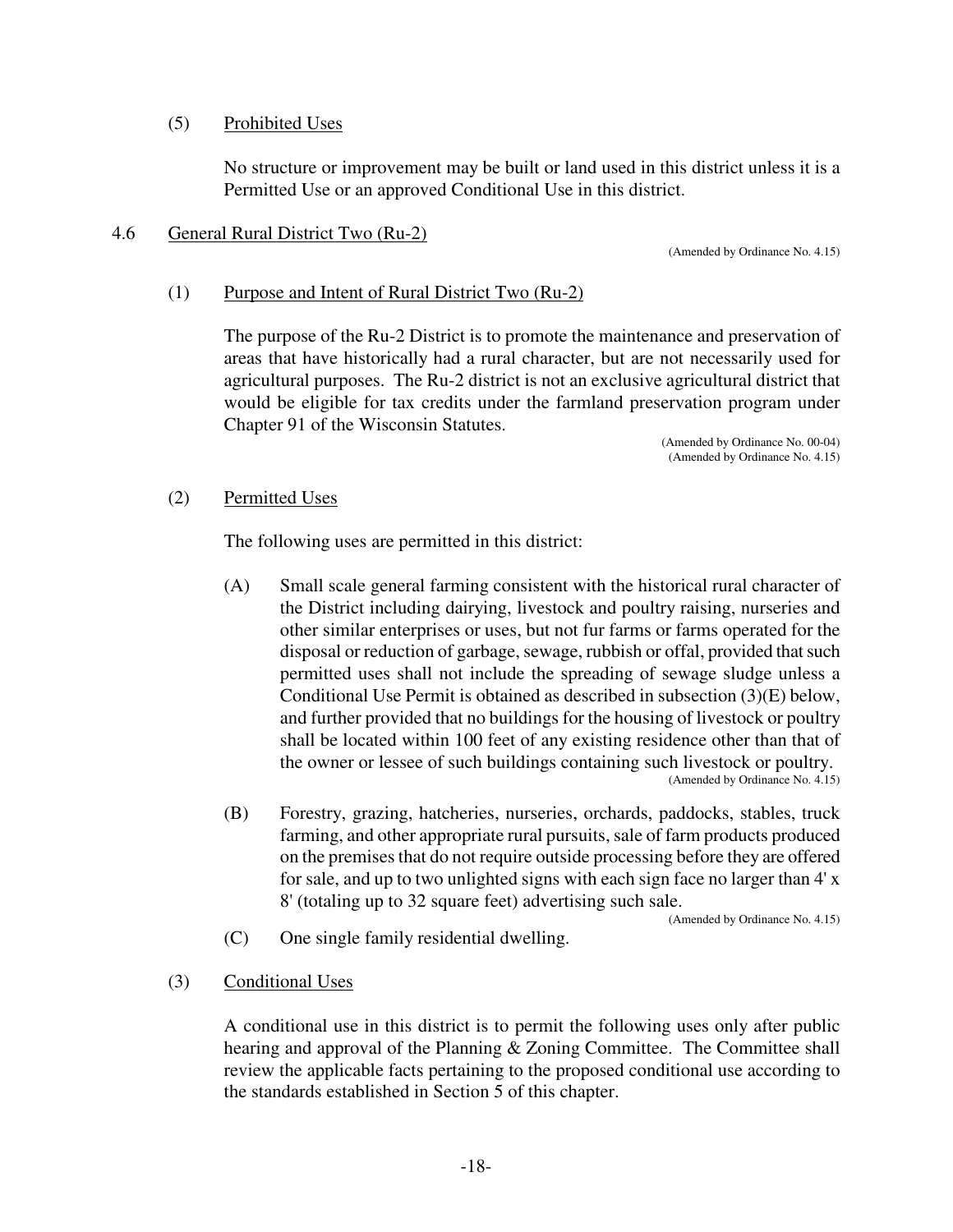- (A) Churches, veterinary hospitals, publicly owned parks and publicly owned recreational areas.
- (B) Water storage facilities, gas and electric utility uses not requiring authorization under Section 196.491(3) of the Wisconsin Statutes.
- (C) Fur farms, insect-breeding facilities, commercial or wholesale greenhouses, holding pens, confinement operations, and other rural uses that may cause noxious odors or noise provided that written permission is obtained from the Town Board on the recommendation of the Planning & Zoning Committee. (Amended by Ordinance No. 4.15)
- (D) Riding stables, riding schools, and shooting preserves.
- (E) The hauling and application of sewage sludge for the purpose of fertilizer, provided that adequate provision for protection of town roads is made pursuant to subsection 5.4(2) of this chapter.
- (F) Creameries, milk condenseries and cheese factories, provided, however, that same are not located or operated nearer than 500 feet to any dwelling.
- (G) Supportive agri-business activities to include grain elevators, seed, fertilizer, and farm chemical sales, commercial feedlots, feed mills, and similar rural activities, provided that adequate provision is made to protect town roads pursuant to subsection 5.4(2) of this chapter.

(Amended by Ordinance No. 4.15)

(H) Storage of non-agriculture items for commercial purposes in buildings existing as of April 26, 1974.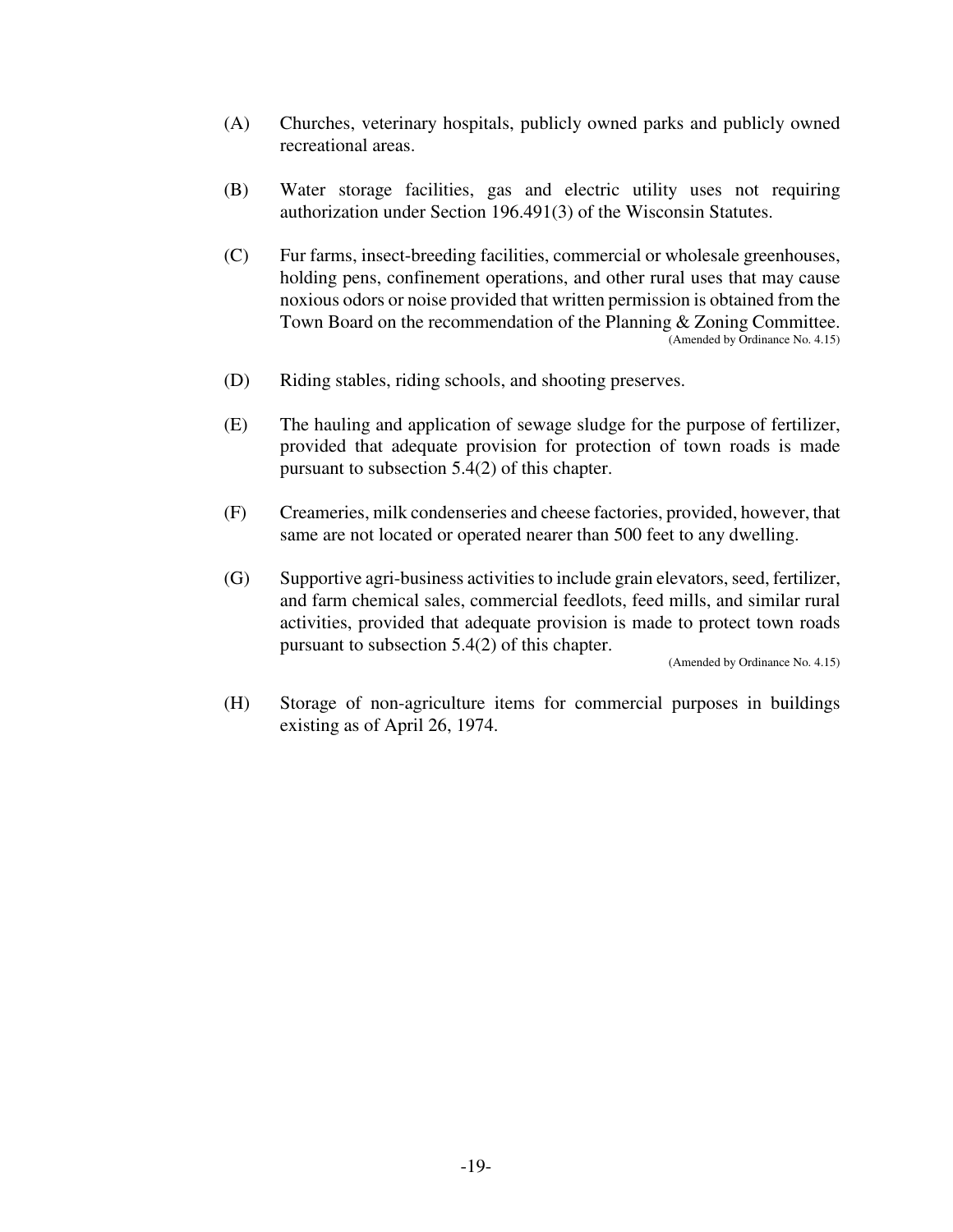(This page intentionally left blank)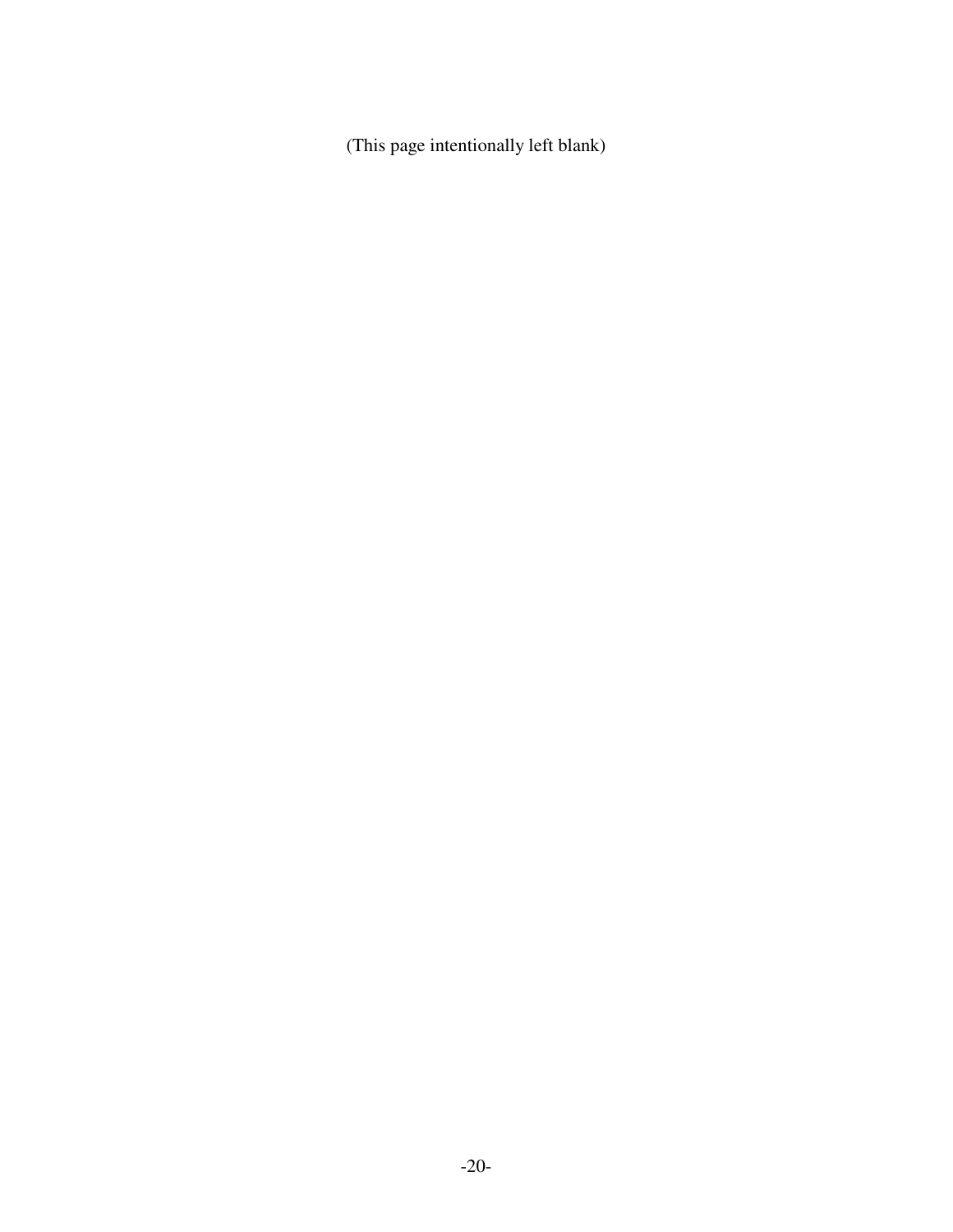- (I) Additional farm dwellings for those resident owners and workers actually engaged in the principal permitted uses.
- (J) Telephone, telegraph and electric transmission lines, buildings and structures.
- (K) Sale of agricultural products not produced on premises.
- (L) Single family dwellings occupied by parents or children of the farm operator.
- (M) Rural-related religious, other utility, institutional or governmental uses that are consistent with rural use and are found to be necessary in light of the alternative locations available for such uses.

(Amended by Ordinance No. 4.15)

(N) Home occupation, when such occupation is incidental to the residential use of the premises, does not involve any external alteration that would effect a substantial change in the residential character of the building and complies with all of the requirements set forth in Section 13 of this chapter.

### (4) Requirements for Permitted and Conditional Uses

Within the A-2 District the following standards shall apply:

| (A) |                    | permit is issued under $(3)(B)$ or $(M)$ ]                                                     |
|-----|--------------------|------------------------------------------------------------------------------------------------|
| (B) |                    | Structures [No maximum on<br>other structures except as set<br>forth in subsection $4.4(18)$ ] |
| (C) |                    |                                                                                                |
| (D) |                    |                                                                                                |
| (E) | Minimum Side Yard: |                                                                                                |
| (F) |                    | Additional animals per acre may be<br>added under the terms of a Conditional<br>Use Permit.    |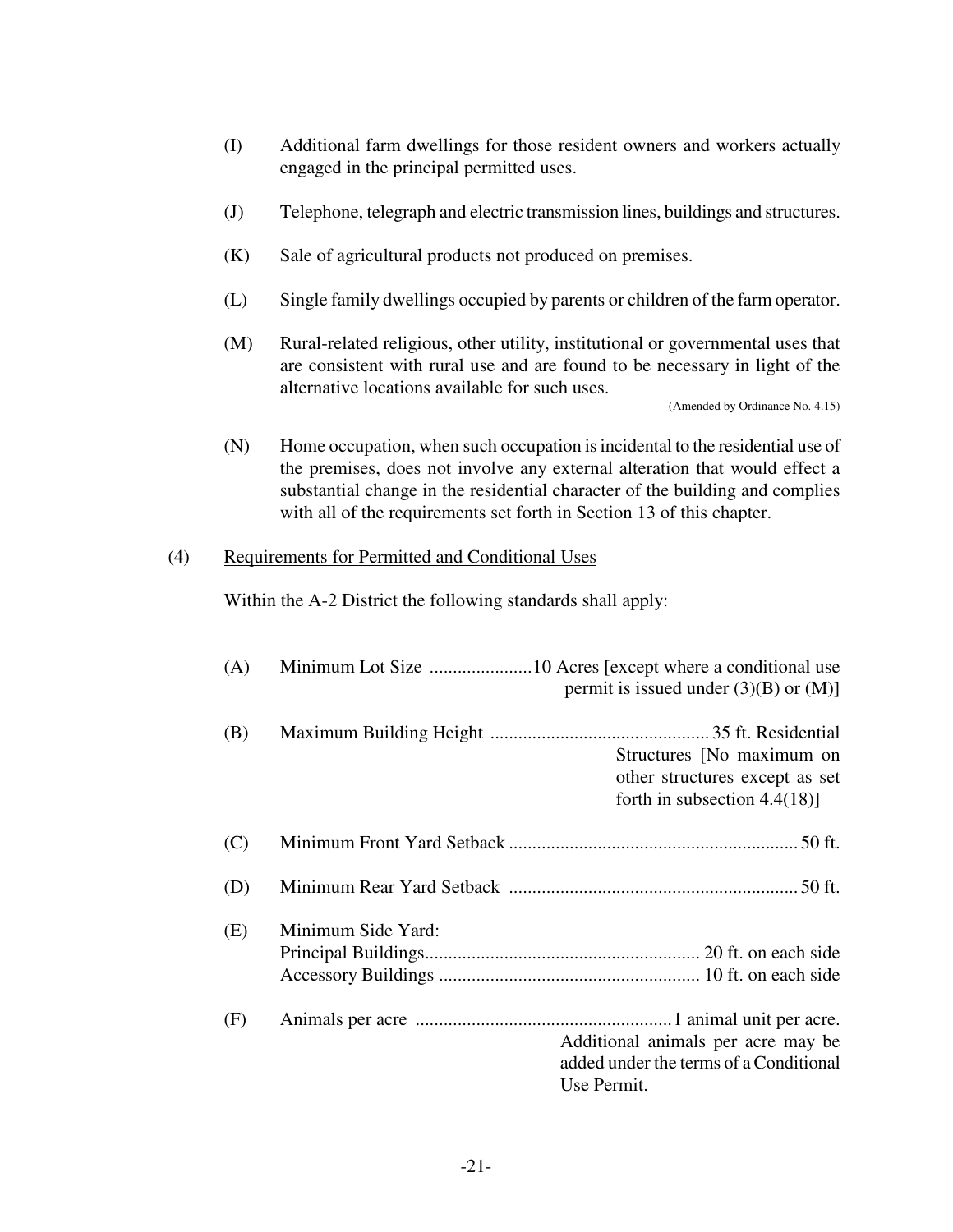- (G) All front yard setbacks are also subject to Section 8.1 of this chapter for setbacks on Arterial, Collector, and Local roads. (H) Minimum lot width on Public Road .................................................. 100 ft. (I) Minimum Residential Building Size .........................per subsection 4.4(15) (J) Minimum Residential Building Width ................................................ 24 ft.
- (5) Prohibited Uses

No structure or improvement may be built or land used in this district unless it is a Permitted Use or an approved Conditional Use in this district.

## 4.7 General Rural District Three (Ru-3)

(Amended by Ordinance No. 4.15)

(1) Purpose and Intent of Rural District Three (Ru-3)

(Amended by Ordinance No. 4.15)

The purpose of the Ru-3 District is to provide a mixture of low density residential and rural land uses which are consistent with the goals and objectives of the Town and any development guide adopted by the Town Board. This district is designed to permit utilization of relatively small land parcels in predominantly rural areas for combined rural residential/agricultural use. The Ru-3 District is intended to be applied to those rural lands that have marginal utility for agricultural use because of soil type, lot configuration and/or topography. The Ru-3 District is to consist of soils which do not have on-site sewer limitations.

(Amended by Ordinance No. 4.15)

(2) Permitted Uses

The following uses are permitted in this district:

- (A) One single family dwelling and one private attached garage provided that the square footage of the attached garage shall not exceed 864 square feet or the square footage of the residential structure, whichever is less.
- (B) Small scale general farming consistent with the historical rural character of the District including livestock and poultry raising, nurseries, and other similar enterprises or uses, except fur farms and farms operated for the disposal or reduction of garbage, sewage, rubbish or offal provided that such permitted uses shall not include the spreading of sewage sludge unless a Conditional Use Permit is obtained as described in subsection (3)(D) below, and further provided that no buildings for the housing of livestock or poultry shall be located within 100 feet of any existing residence other than that of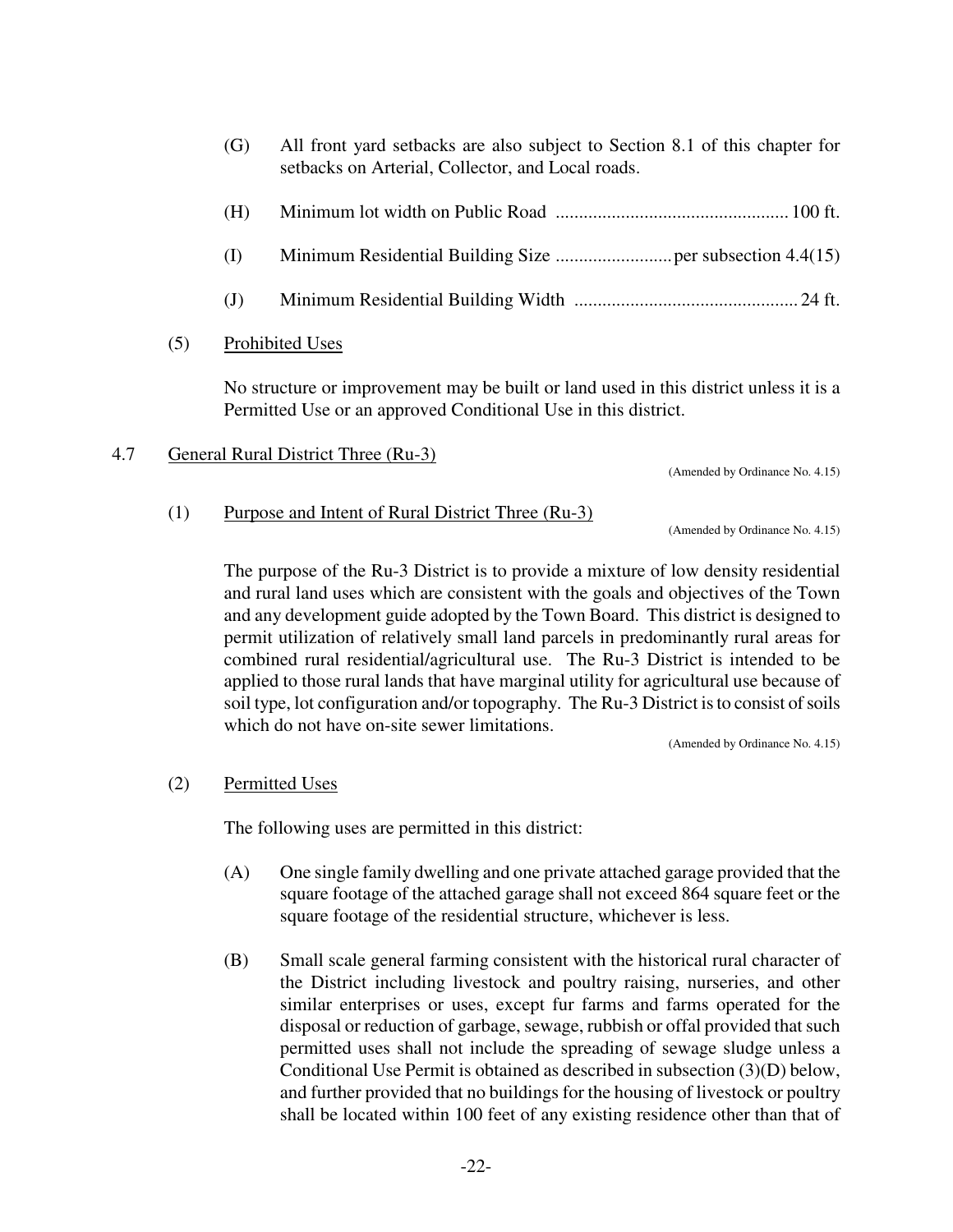the owner or lessee of such buildings containing such livestock or poultry. (Amended by Ordinance No. 14)

- (C) In-season roadside stands for the sale of farm products produced on the premises, and up to two unlighted signs not larger than eight square feet each advertising such sale.
- (D) Gardening, including truck gardens, nurseries and greenhouses.
- (E) Governmental buildings, except sewage disposal plants, garbage incinerators and buildings for the repair or storage of road building or maintenance machinery.
- (F) The following uses if they are publicly owned: parks, playgrounds, recreational and community center buildings and grounds.
- (G) Pre-schools, K-8 Grade schools, churches and their affiliated uses.
- (H) Public buildings, except sewage plants, garbage incinerators, landfills, warehouses, garages, shops and storage areas.
- (I) Water storage facilities and their accessory structures.
- (J) Accessory buildings, including buildings clearly incidental to the residential use of the property, provided that no accessory building may be used as a separate dwelling unit. There shall be no more than two (2) accessory buildings per parcel. (Amended by Ordinance 03-1)
- (K) Uses customarily incident to any of the above uses provided that no such use generates traffic or noise that would create a public or private nuisance.
- (3) Conditional Uses

A conditional use in this district is to permit the following uses only after public hearing and approval of the Planning & Zoning Committee. The Committee shall review the applicable facts pertaining to the proposed conditional use according to the standards established in Section 5 of this chapter.

- (A) Professional offices, when such office is conducted solely by a member or members of the resident family, if the use is conducted entirely within the residence and incidental to the residential use of the premises.
- (B) Institutions of a charitable or philanthropic nature, hospitals, clinics and sanitariums, libraries, museums, community buildings, private clubs, riding clubs, and fraternities except those whose principal activity is a service customarily carried on as a business.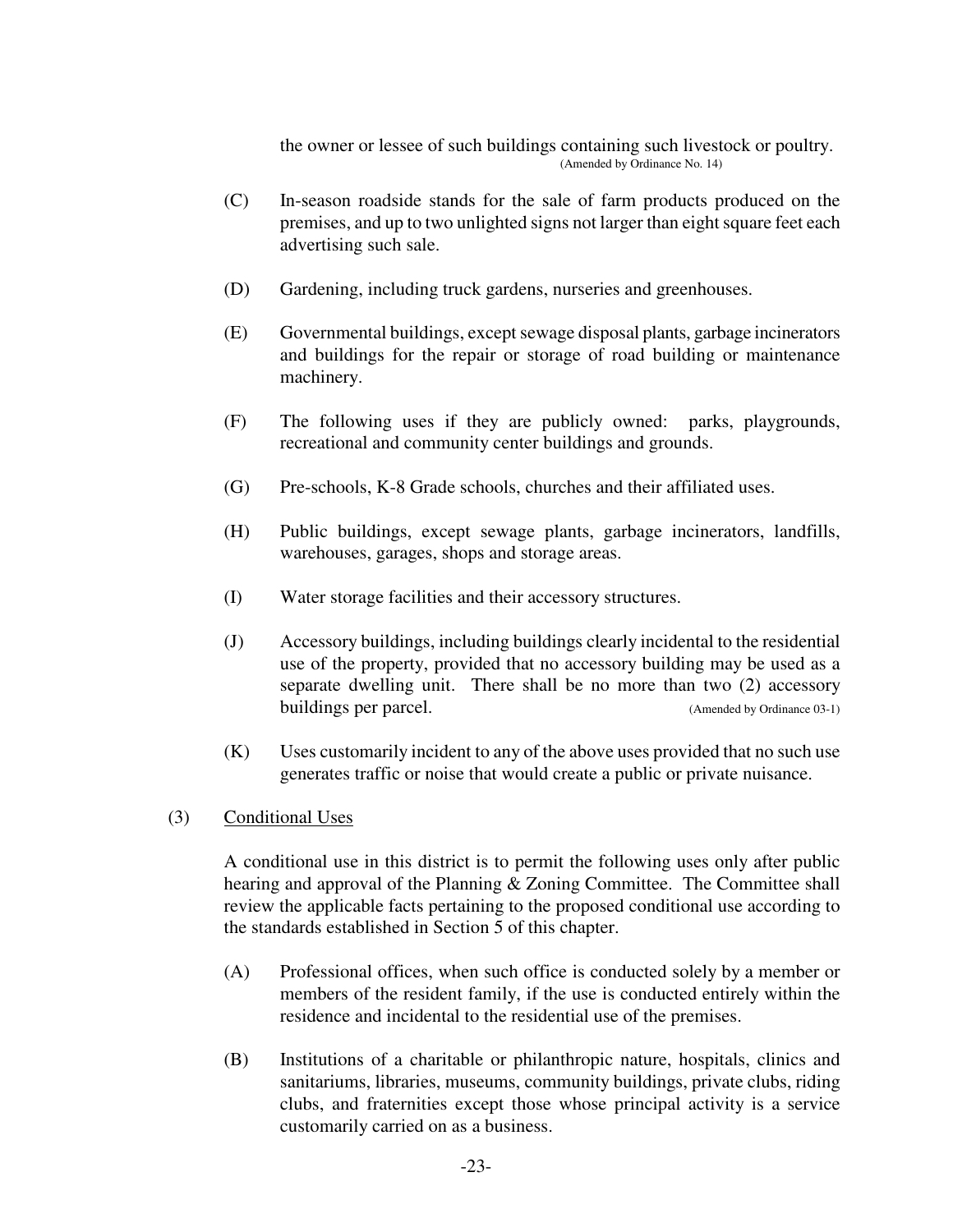- (C) Fur farms, insect-breeding facilities, commercial or wholesale greenhouses, holding pens, confinement operations.
- (D) The hauling and application of sewage sludge for the purpose of fertilizer, provided that adequate provision for protection of town roads is made pursuant to subsection 5.4(2) of this chapter.
- (E) Additional accessory building(s) clearly incidental to the principal use of the property, provided, however, that no accessory building(s) may be used as a separate dwelling unit. (Amended by Ordinance 03-1)
- (F) Home occupation, when such occupation is incidental to the residential use of the premises, does not involve any external alteration that would effect a substantial change in the residential character of the building and complies with all of the requirements set forth in Section 13 of this chapter.

#### (4) Requirements for Permitted and Conditional Uses

Within the A-3 District the following standards shall apply:

| (A)          |                                                                                                                                  |
|--------------|----------------------------------------------------------------------------------------------------------------------------------|
| (B)          | (Amended by Ordinance 03-2)                                                                                                      |
| (C)          |                                                                                                                                  |
|              | Structures [No maximum on                                                                                                        |
|              | other structures except as set                                                                                                   |
|              | forth in subsection $4.4(18)$ ]                                                                                                  |
| (D)          | Minimum Side Yard:                                                                                                               |
|              |                                                                                                                                  |
|              |                                                                                                                                  |
| (E)          |                                                                                                                                  |
| (F)          |                                                                                                                                  |
| (G)          |                                                                                                                                  |
|              | Additional animals per acre                                                                                                      |
|              | may be added under the terms                                                                                                     |
|              | of a Conditional Use Permit.                                                                                                     |
| (H)          | All front yard setbacks are also subject to Section 8.1 of this chapter for<br>setbacks on Arterial, Collector, and Local roads. |
| (I)          |                                                                                                                                  |
| $\mathrm{J}$ |                                                                                                                                  |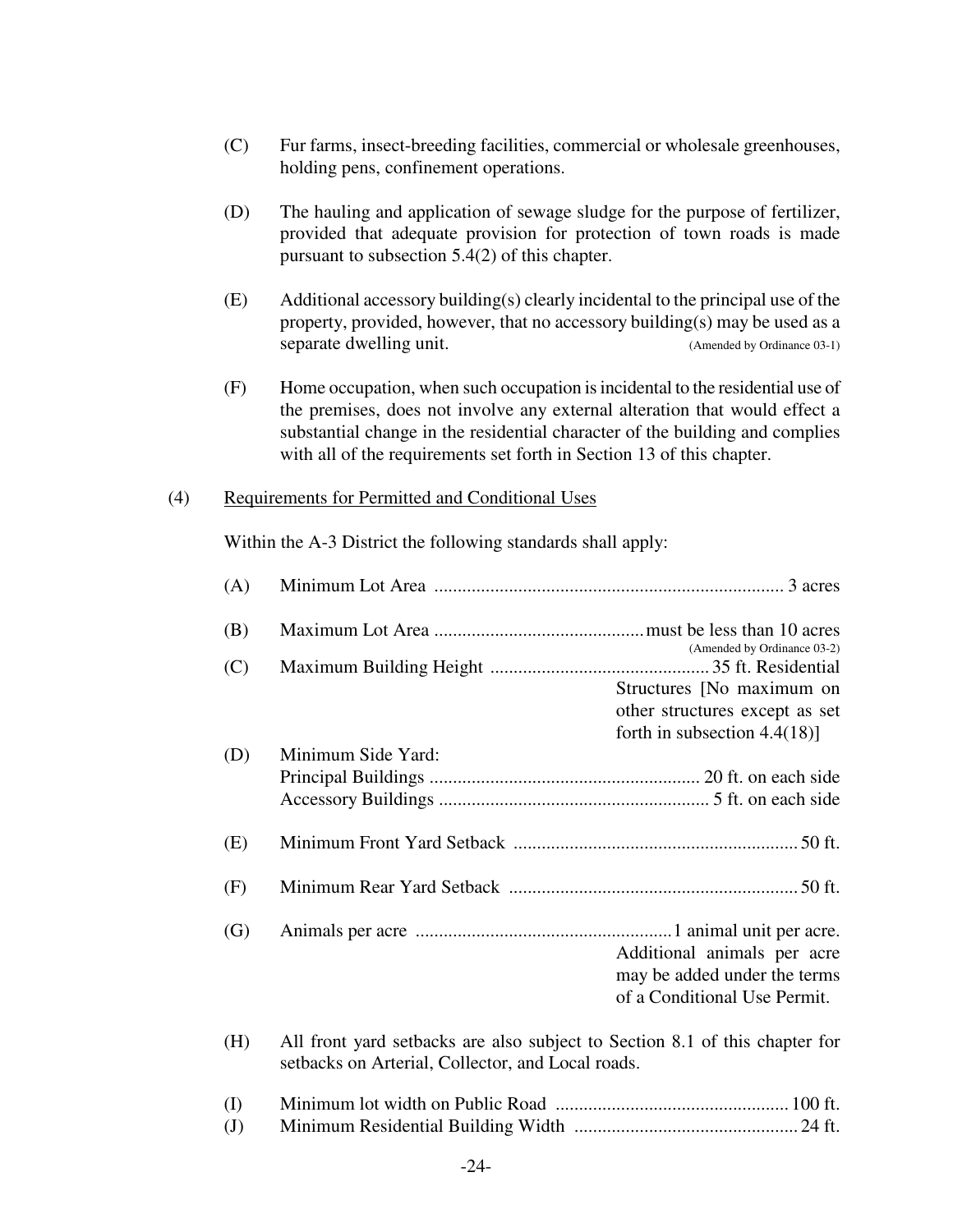- (K) Minimum Residential Building Size .........................per subsection 4.4(15)
- (L) Maximum Residential Accessory Building Size ....... per subsection 4.4(17)
- (M) Maximum Residential Accessory Building Height....per subsection 4.4(18)
- (5) Prohibited Uses

No structure or improvement may be built or land used in this district unless it is a Permitted Use or an approved Conditional Use in this district.

- 4.8 Commercial Highway Interchange District (CHI)
	- (1) Purpose and Intent of Commercial Highway Interchange District (CHI)

The purpose of the CHI District is to provide a means of obtaining the commercial and transportation goals and objectives of the Town and any development guide adopted by the Town Board. The CHI District is to provide facilities to serve the traveling public at locations along federal and state highway routes. This district is intended to provide and protect sites that are suited to highway service development from haphazard development that could destroy the best use of such sites for their unique business functions.

(2) Permitted Uses

The following uses are permitted uses in this district:

(A) Gasoline service stations, provided further that all gasoline pumps,

storage tanks, and accessory equipment are located at least 100 feet from any existing or officially proposed street line.

- (B) Automobile repair shops, including shops for general mechanical repairs and tire repairs, but not including establishments for rebuilding, retreading, recapping, vulcanizing, or manufacturing tires, and also not including establishments for painting automobiles or major automobile body or engine repair.
- (C) Leasing of passenger automobiles, limousines or trucks, or of truck trailers or utility trailers. This use does not include businesses which provide drivers for hire.
- (D) Establishment engaged in the daily or extended term rental or leasing for use off the premises of mobile homes, campers, or recreational vehicles.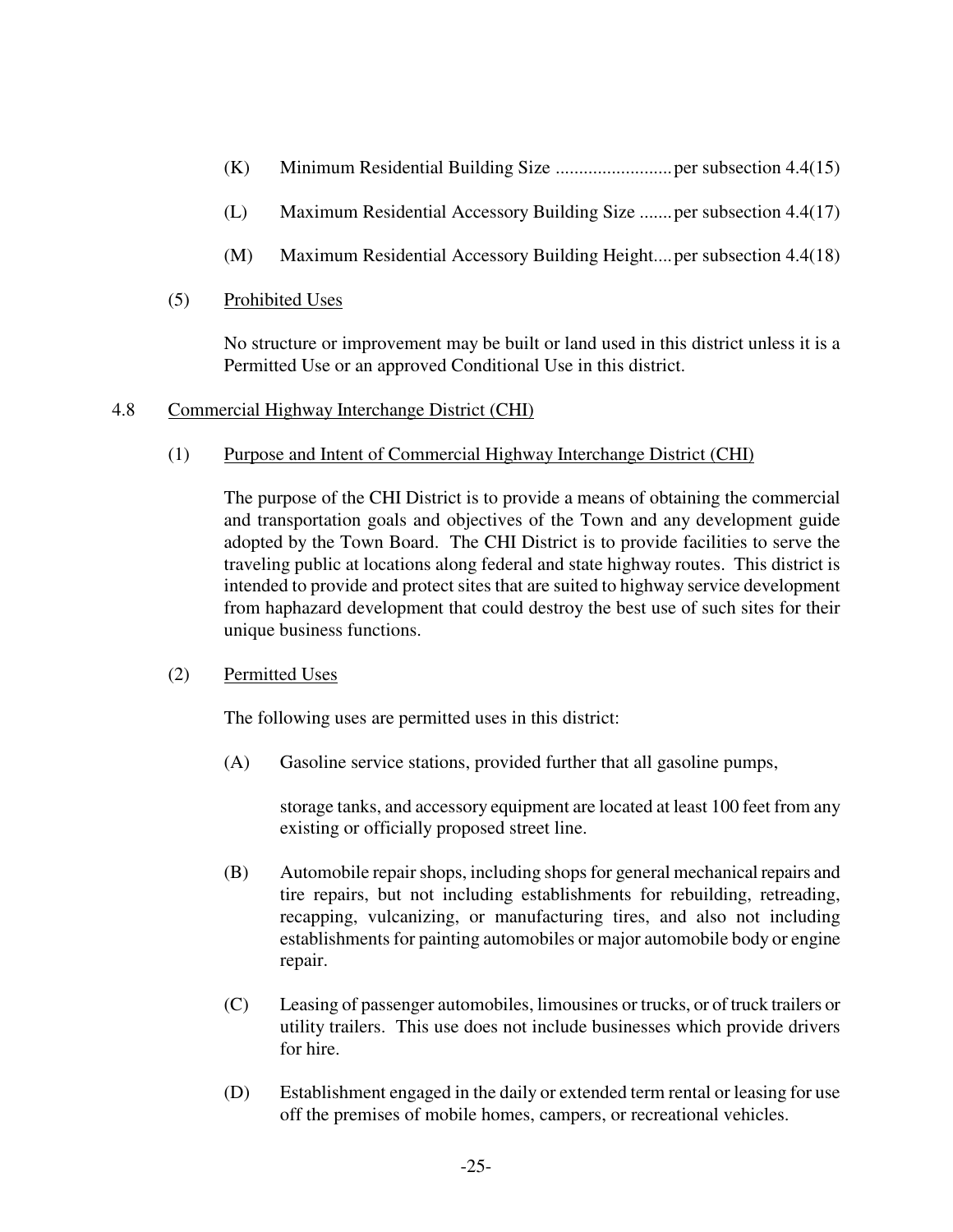- (E) Hotels, motor hotels, motels, tourist camps, tourist rooms, etc.
- (F) Restaurants, taverns, lunch rooms and other eating places, including drive-in type establishments.
- (G) Commercial parking lots, parking garages, parking structures.
- (H) Tourist-oriented retail shops, including souvenir shops, gift shops, and flea markets.
- (I) Residential use only when an integral part of the commercial building.
- (3) Conditional Uses

A conditional use in this district is to permit the following uses only after public hearing and approval of the Planning and Zoning Committee. The Committee shall review the applicable facts pertaining to the proposed conditional use according to the standards established in Section 5 of this chapter.

- (A) Seasonal roadside stands for the sale of vegetables, fruit, or other farm products, but not other types of products or merchandise.
- (B) Wholesale merchandise establishments.
- (C) Warehouses.
- (D) Motor carrier facilities.
- (E) Travel Trailer Parks, specifically, parcels of land in which two or more spaces are occupied, or intended for occupancy, by travel trailers or "campers", and for transient dwelling purposes only. This provision shall include by reference the definitions of "Travel Trailer Park" and "Travel Trailer" set forth in Section 14 of this chapter.
- (4) Requirements for Permitted and Conditional Uses

Within the CHI District the following standards shall apply:

(A) Minimum Lot Area ........................................................................... 3 Acres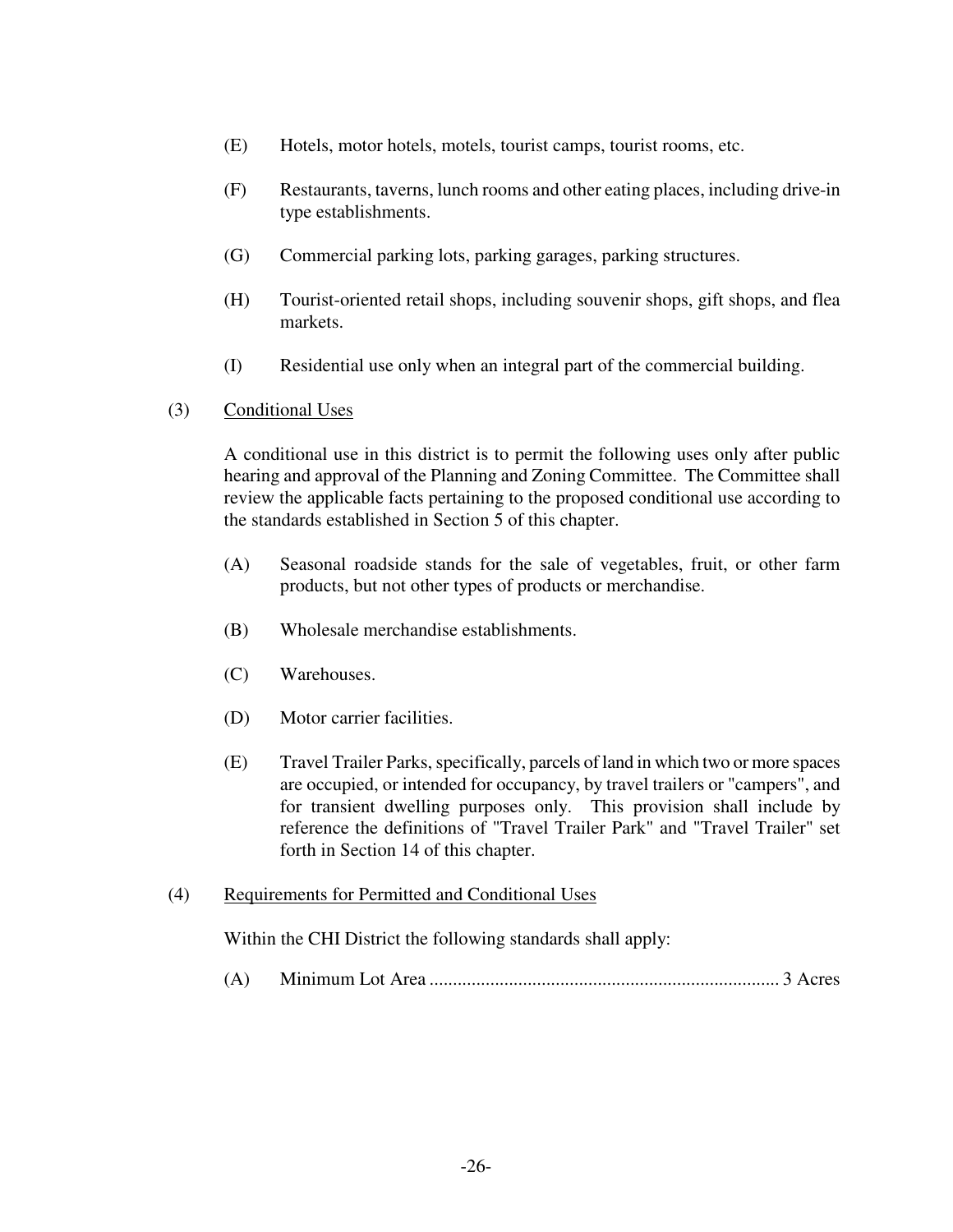### **Setbacks**

| (B)                        |                                                                                                                                                                                                                                                                                                                                                                                                                        |  |
|----------------------------|------------------------------------------------------------------------------------------------------------------------------------------------------------------------------------------------------------------------------------------------------------------------------------------------------------------------------------------------------------------------------------------------------------------------|--|
| $\left( \mathrm{C}\right)$ |                                                                                                                                                                                                                                                                                                                                                                                                                        |  |
| (D)                        | or unloading of vehicles shall be provided<br>off the highway so that the highway shall at<br>all times be free and unobstructed to the<br>passage of traffic.                                                                                                                                                                                                                                                         |  |
| (E)                        | Off-Street Parking, Public GatheringOne 200 sq. ft. parking<br>space for each 200 sq. ft. of building.                                                                                                                                                                                                                                                                                                                 |  |
| (F)                        | Maximum Lot Coverage Ratio of All Buildings to Lot Size: 5 (lot) to 1<br>(building).                                                                                                                                                                                                                                                                                                                                   |  |
| (H)                        | Natural Features such as drainage areas, wet soils, and steep slopes shall be<br>designed into the site plan.                                                                                                                                                                                                                                                                                                          |  |
| (I)                        | Not less than twenty (20) percent of the area of each parcel shall be<br>permanently reserved for grass, flowers, shrubs, cover plants, trees, or<br>equivalent aesthetic treatment (green area) within the area between the front<br>of the principal building and the front yard line. Driveways or parking lots<br>shall not qualify for such a green area but ponds or fountains shall qualify as<br>a green area. |  |
| $\overline{J}$             | a Building Permit, any area which<br>comes under the CHI District shall<br>an Interior Road Network<br>have<br>dedicated to the public which will<br>provide adequate access for future lots<br>to the public road system.                                                                                                                                                                                             |  |
| (K)                        | No permits shall be granted for access points located within 1,000 feet of the                                                                                                                                                                                                                                                                                                                                         |  |

(K) No permits shall be granted for access points located within 1,000 feet of the most remote end or taper of any existing or proposed entrance or exit ramp of an interchange, or at intervals of less than 600 feet thereafter. Access points along opposite sides of intersecting highways shall be located either directly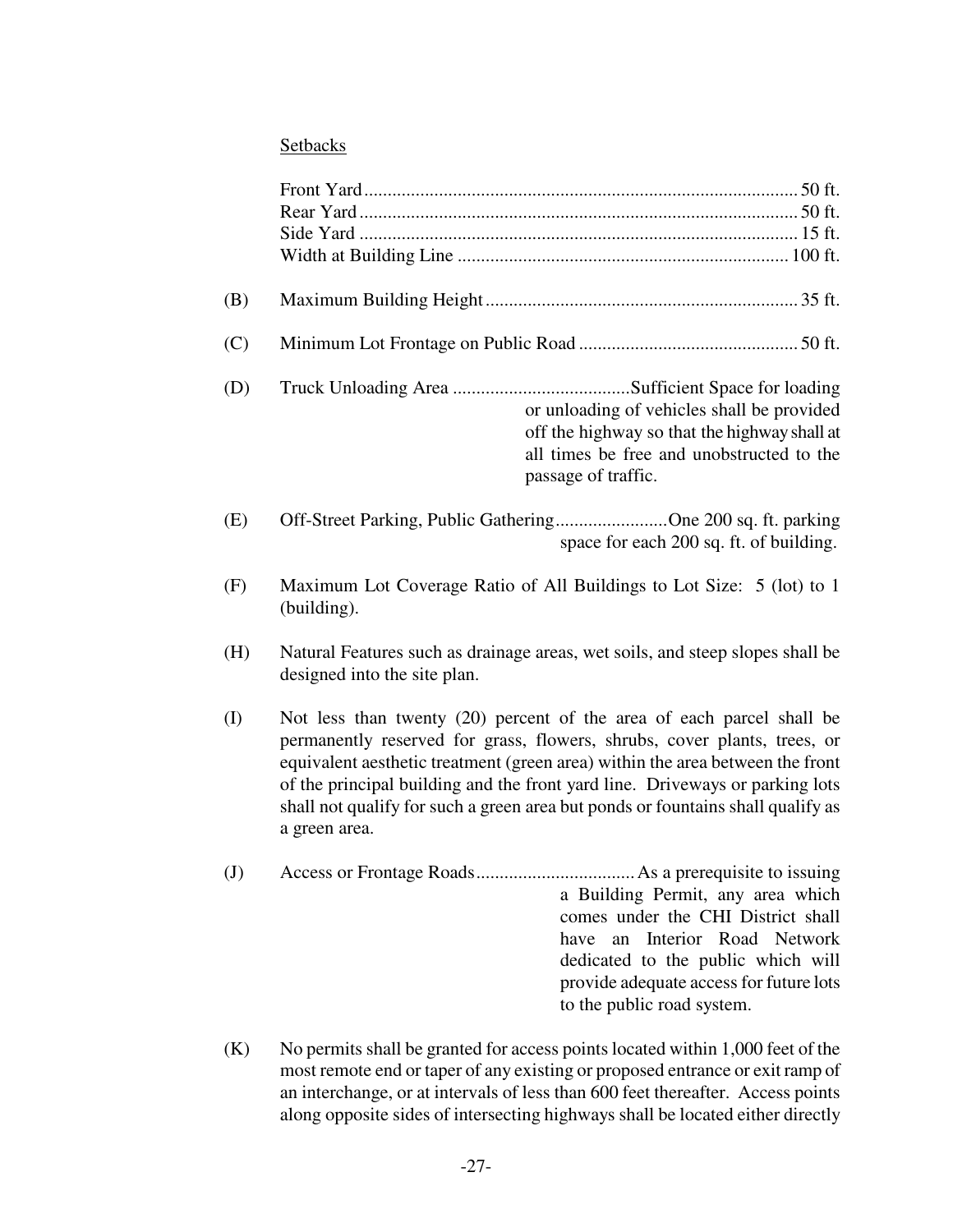opposite each other, or directly opposite a median strip crossover, or separated by at least 300 feet of lateral distance along the highway centerline.

- (L) Truck parking areas shall be separated from automobile parking areas. The road network shall be designed to separate automobile and truck traffic.
- (M) All front yard setbacks are also subject to Section 8.1 of this chapter for setbacks on Arterial, Collector and Local roads.
- (5) Prohibited Uses

No structure or improvement may be built or land used in this district unless it is a Permitted Use or an approved Conditional Use in this district.

## 4.9 Business District (B-1)

## (1) Purpose and Intent of Business District (B-1)

The purpose of the B-1 District is to provide a means of obtaining the commercial goals and objectives of the Town and any development guide adopted by the Town Board. The intent of this District is to accommodate certain limited sales and service facilities adjacent to residential areas which constitute a convenience to residents in the neighborhood and are compatible with residential uses.

# (2) Permitted Uses

The following uses are permitted in this district:

- (A) Stores and shops in which items are sold directly to the public to include grocery, hardware, clothing and apparel stores, pharmacies and beverage stores, bakeries, magazine and tobacco stores, coffee shops, gift shops, parking areas and similar retail establishments normally found in neighborhood shopping centers.
- (B) Professional offices for physicians, dentists, attorneys, real estate, insurance sales, and similar professional services in which services are offered to the general public on the premises.
- (C) Personal services to include barbershops, beauty salons, tailor shops, and coin operated laundromats.
- (D) Governmental and public facilities such as fire and police stations, community centers, libraries, public emergency shelters, parks, and playgrounds.
- (E) Banks, office buildings, and restaurants.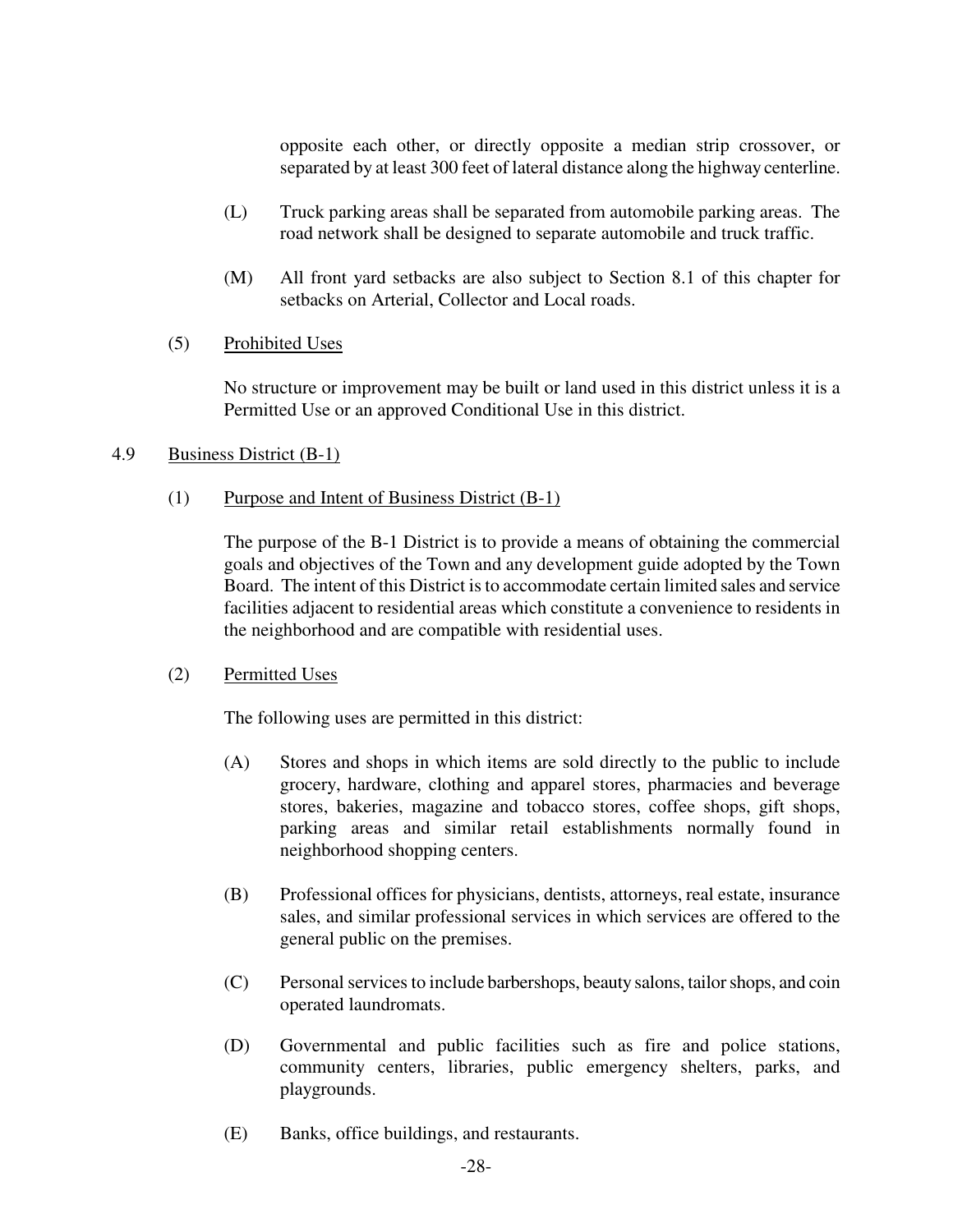- (F) Sales and retail of new and used automobiles, trucks, trailers, construction equipment, and agricultural equipment.
- (G) Gasoline/Convenience stores which do not provide mechanical services.
- (H) Model Homes for sales promotion (habitation as dwelling only as a conditional use), lumber yards, building services and building supplies.
- (I) Mini-warehousing and general warehousing of merchandise in enclosed buildings.
- (J) Television, video, radio, and electrical equipment sales, service, and rental.
- (K) Plumbing, heating, and air-conditioning sales and repair shops.
- (L) Technical schools and training centers.
- (M) Single family residences in existence as of the date of the adoption of this Ordinance but only if such residence is the only permitted or conditional use located upon the property.
- (3) Conditional Uses

A conditional use in this district is to permit the following uses only after public hearing and approval of the Planning & Zoning Committee. The Committee shall review the applicable facts pertaining to the proposed conditional use according to the standards established in Section 5 of this Ordinance.

- (A) Single family residences but only in conjunction with and accessory to another permitted use for residential quarters for the owner, proprietor, commercial tenant, employee, or caretaker located in the same building as the business.
- (B) Lodges and fraternal buildings, nursing and retirement homes, nursery and day care centers.
- (C) All public utility facilities, including sewage treatment facilities.
- (D) Animal hospitals and clinics, excluding open kennels and exercise yards.
- (E) Maintenance and repair of equipment and vehicles.
- (F) Construction contractor offices, equipment storage yards, and maintenance facilities.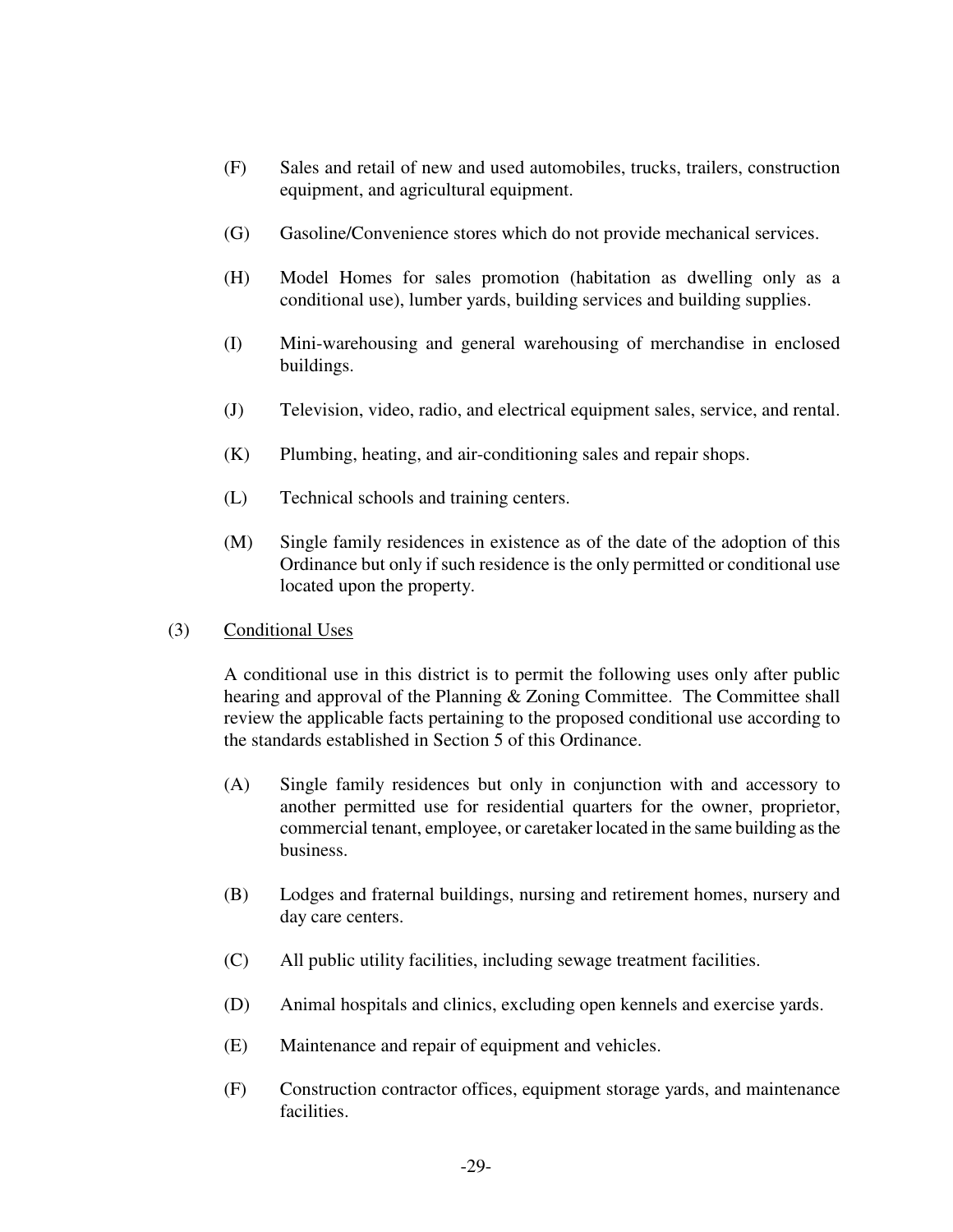- (G) Fabrication, assembly, processing, and/or packaging of plastics products, electrical equipment, jewelry, and pottery.
- (H) Automotive upholstery shops and automotive body repair shops.
- (I) Feed and grain dealers and grain storage.
- (J) Stores dealing with sexually explicit materials, books, magazines, movies, clothing and paraphernalia.
- (K) Radio or television studio and tower and microwave radio relay structures.
- (L) Telephone, telegraph, and electric transmission lines, buildings or structures.
- (M) Agricultural uses which would be permitted in agricultural districts under this chapter.

#### (4) Requirements for Permitted and Conditional Uses

Within the B-1 District the following standards shall apply:

| (A) |                 |                                                                             |
|-----|-----------------|-----------------------------------------------------------------------------|
|     | <b>Setbacks</b> |                                                                             |
|     |                 |                                                                             |
|     |                 |                                                                             |
|     |                 |                                                                             |
|     |                 |                                                                             |
| (B) |                 |                                                                             |
| (C) |                 |                                                                             |
| (D) |                 | parking space for each 200 sq. ft. of<br>building.                          |
| (E) |                 |                                                                             |
| (F) |                 | All front yard setbacks are also subject to Section 8.1 of this chapter for |

(F) All front yard setbacks are also subject to Section 8.1 of this chapter for setbacks on Arterial, Collector and Local Roads.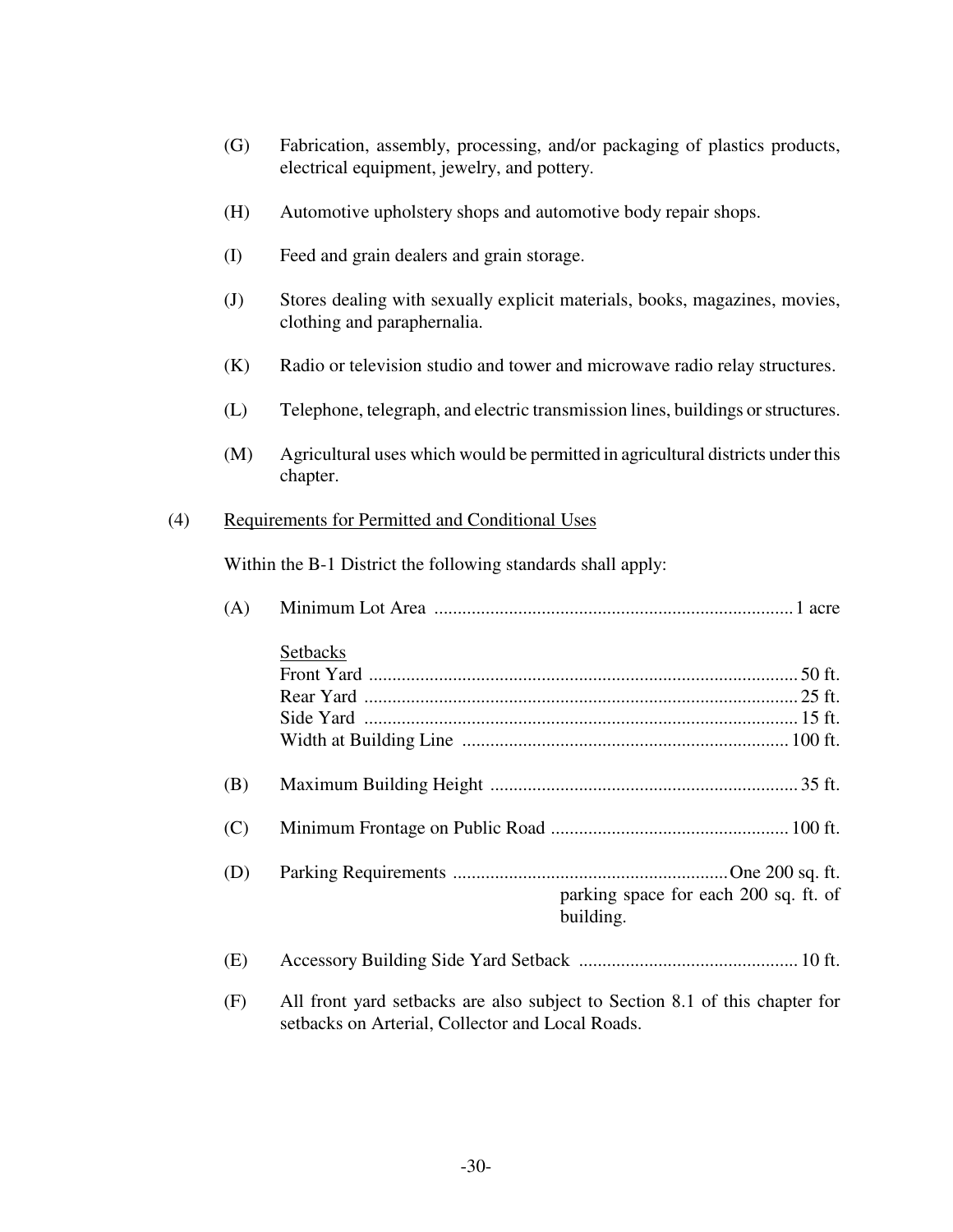# (5) Prohibited Uses

No structure or improvement may be built or land used in this district unless it is a Permitted Use or an approved Conditional Use in this district.

## 4.10 Rural Residential District (R-R)

## (1) Purpose and Intent of Rural Residential District (R-R)

The purpose of the R-R District is to provide a means of obtaining the residential goals and objectives of the Town and any development guide adopted by the Town Board. The R-R District is to provide a quiet, pleasant and relatively spacious living area protected from traffic hazards and the intrusion of incompatible land uses. The intent of the R-R District is to provide for rural residential development at slightly higher population densities and on soils that are compatible for on-site sewage disposal systems.

(2) Permitted Uses

The following uses are permitted uses in this district:

- (A) One single family dwelling and one private attached or unattached garage, provided that the square footage of any garage, attached or unattached, shall not exceed 864 square feet or the square footage of the residential structure, whichever is less. (Amended by Ordinance 03-3)
- (B) Gardening, including truck gardens, nurseries, and greenhouses, and the keeping of small animals to include up to a total of any combination of three (3) dogs and cats. Additional dogs and cats and other domestic animals which may be kept or may roam outside of the residence may be permitted upon issuance of a Conditional Use Permit.
- (C) Governmental buildings, except sewage disposal plants, garbage incinerators, warehouses, garages, shops and storage yards.
- (D) Public and quasi-public owned parks, playgrounds, and community center buildings and grounds and private parks provided such private park is directly related to an adjoining residential subdivision, the use thereof restricted to the residents of such subdivision and their guests and such park is not used for any commercial purposes.
- (E) Grade schools, churches and their affiliated uses.
- (F) Water-storage facilities and their accessory structures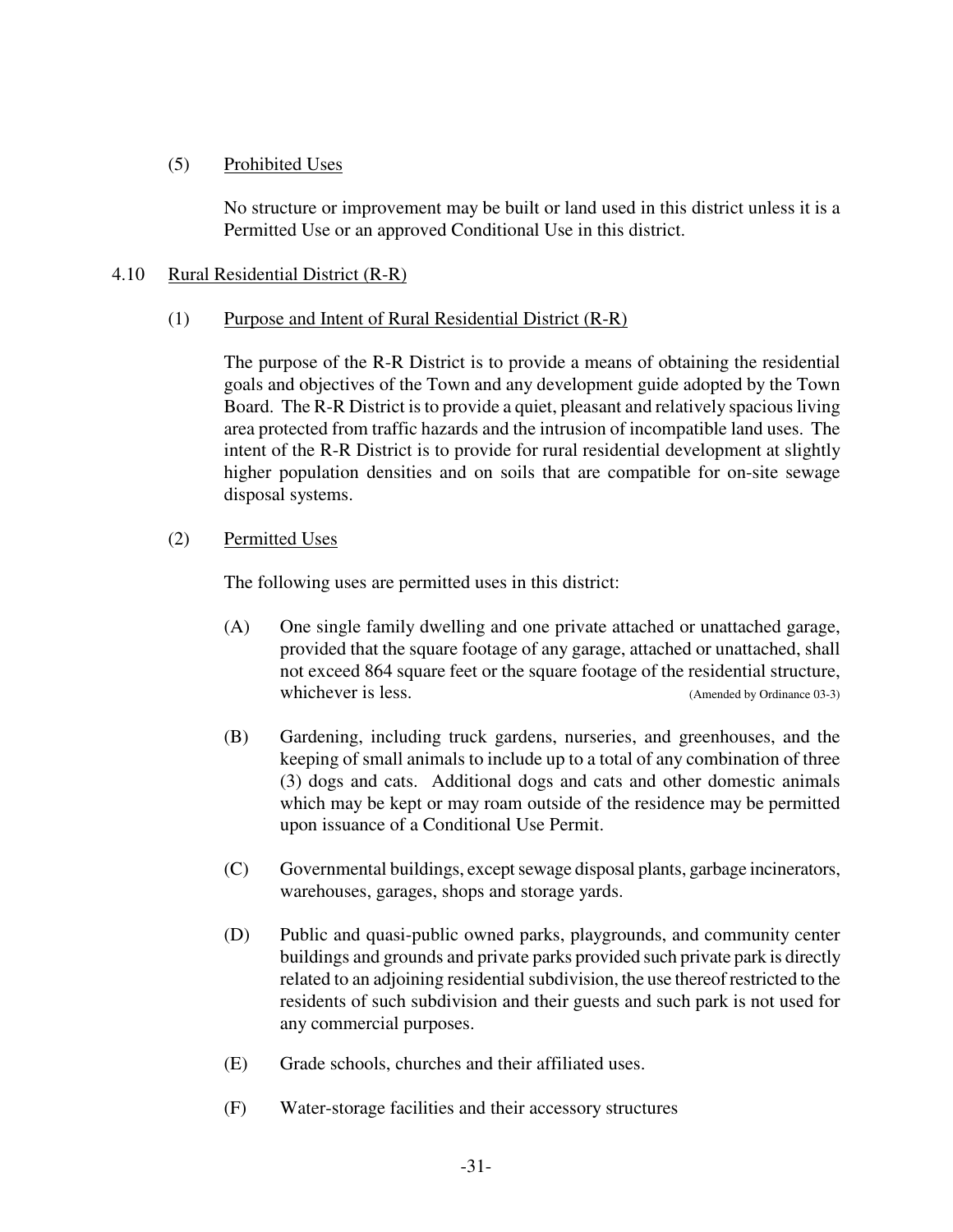- (G) Accessory buildings clearly incidental to the residential use of the property, provided, however, that no accessory building may be used as a separate dwelling unit. There shall be no more than one accessory building per lot, but a detached garage shall not be counted as an accessory building unless it exceeds 864 square feet or the residence on the premises also has an attached garage. (Amended by Ordinance 03-3)
- (H) Uses customarily incidental to any of the above uses, provided that no such use generates traffic or noise that would create a public or private nuisance.
- (3) Conditional Uses

A conditional use in this district is to permit the following uses only after public hearing and approval of the Planning & Zoning Committee. The Committee shall review the applicable facts pertaining to the proposed conditional use according to the standards established in Section 5 of this chapter.

- (A) Professional offices, when such office is conducted solely by a member or members of the resident household, entirely within the residence and incidental to the residential use of the premises.
- (B) Public buildings such as colleges and universities, private music schools, dancing schools, business schools and vocational schools, but not to include sewage disposal plants, garbage incinerators, warehouses, garages, shops or storage areas.
- (C) Institutions of a charitable or philanthropic nature, hospitals, nursing homes, clinics and sanitariums, libraries, museums and other community buildings, private clubs and fraternities, except those whose principal activity is a service customarily carried on as a business.
- (D) Telephone, telegraph and electric transmission lines, buildings or structures.
- (E) Community living arrangement having a capacity for 16 or more persons provided it is located at least 2,500 feet from any other such facility, and that it is adequately designed and landscaped to be in keeping with the neighborhood and to prevent the appearance of an institution.
- (F) One two-family dwelling and one private attached garage for each residential unit provided that the square footage of the attached garage shall not exceed 864 square feet or the square footage of the residential unit whichever is less.
- (G) Home occupation, when such occupation is incidental to the residential use of the premises, does not involve any external alteration that would effect a substantial change in the residential character of the building and complies with all of the requirements set forth in Section 13 of this chapter.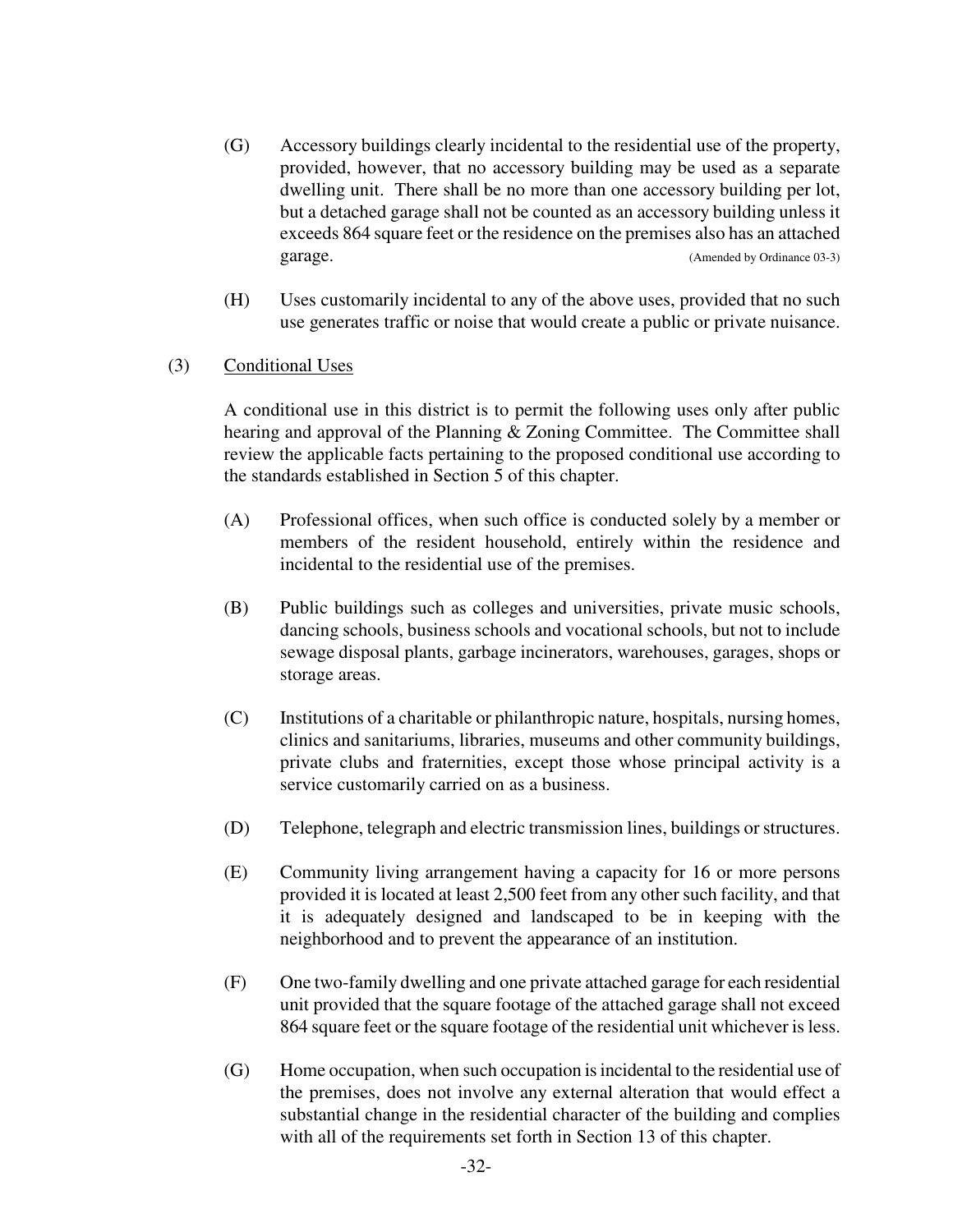## (4) Requirements for Permitted and Conditional Uses

Within the R-R District the following standards shall apply:

| (A)          |                                                                                                                                 |
|--------------|---------------------------------------------------------------------------------------------------------------------------------|
| (B)          | (Amended by Ordinance 03-2)                                                                                                     |
| (C)          |                                                                                                                                 |
| (D)          |                                                                                                                                 |
| (E)          |                                                                                                                                 |
| (F)          |                                                                                                                                 |
| (G)          |                                                                                                                                 |
| (H)          |                                                                                                                                 |
| (I)          | Minimum Lot Area Per Two Family Dwelling55,000 sq. ft.                                                                          |
| $\mathrm{J}$ |                                                                                                                                 |
| (K)          |                                                                                                                                 |
| (L)          |                                                                                                                                 |
| (M)          |                                                                                                                                 |
| (N)          |                                                                                                                                 |
| (0)          | All front yard setbacks are also subject to Section 8.1 of this chapter for<br>setbacks on Arterial, Collector and Local roads. |

## (5) Prohibited Uses

No structure or improvement may be built or land used in this district unless it is a Permitted Use or an approved Conditional Use in this district.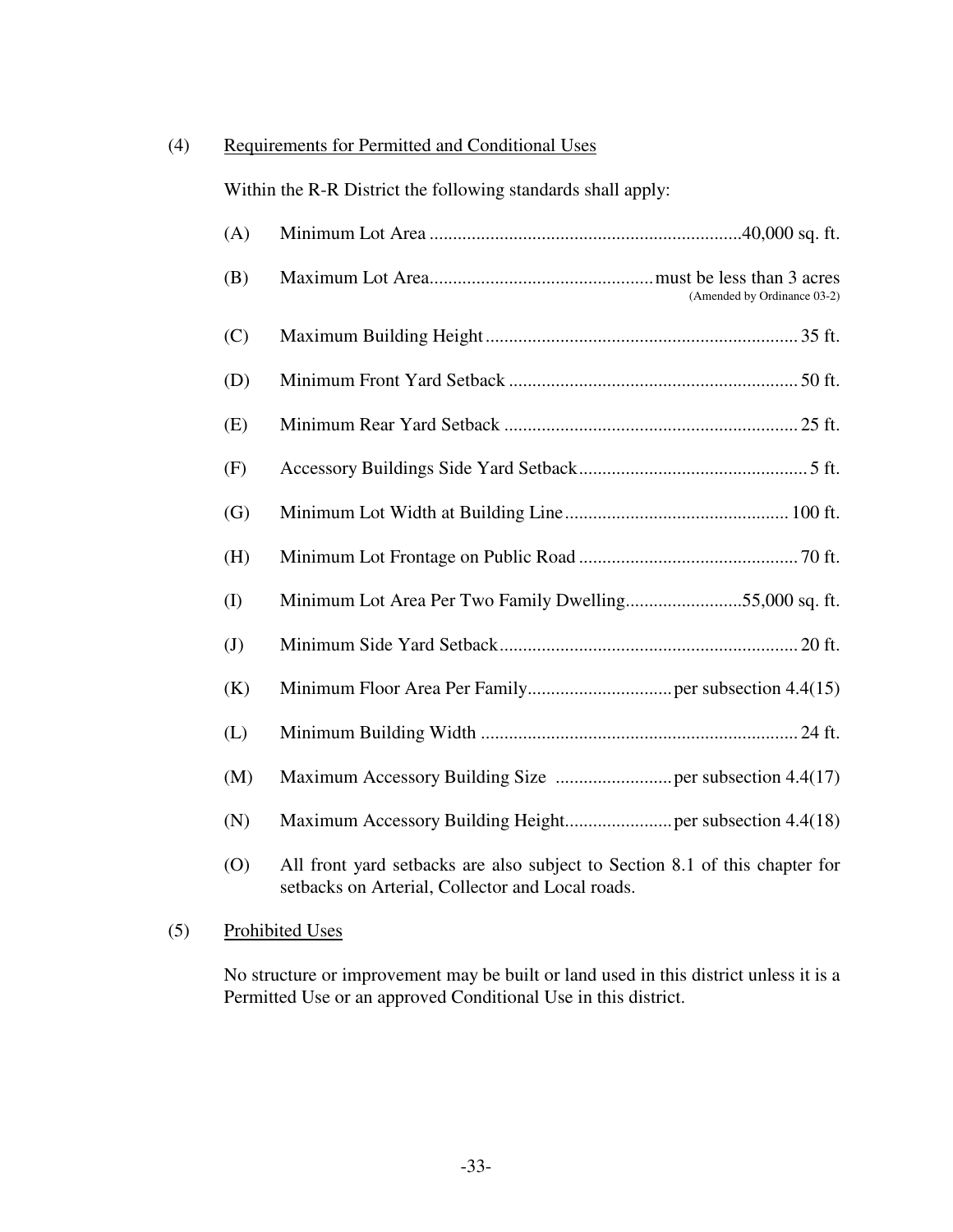(This page intentionally left blank)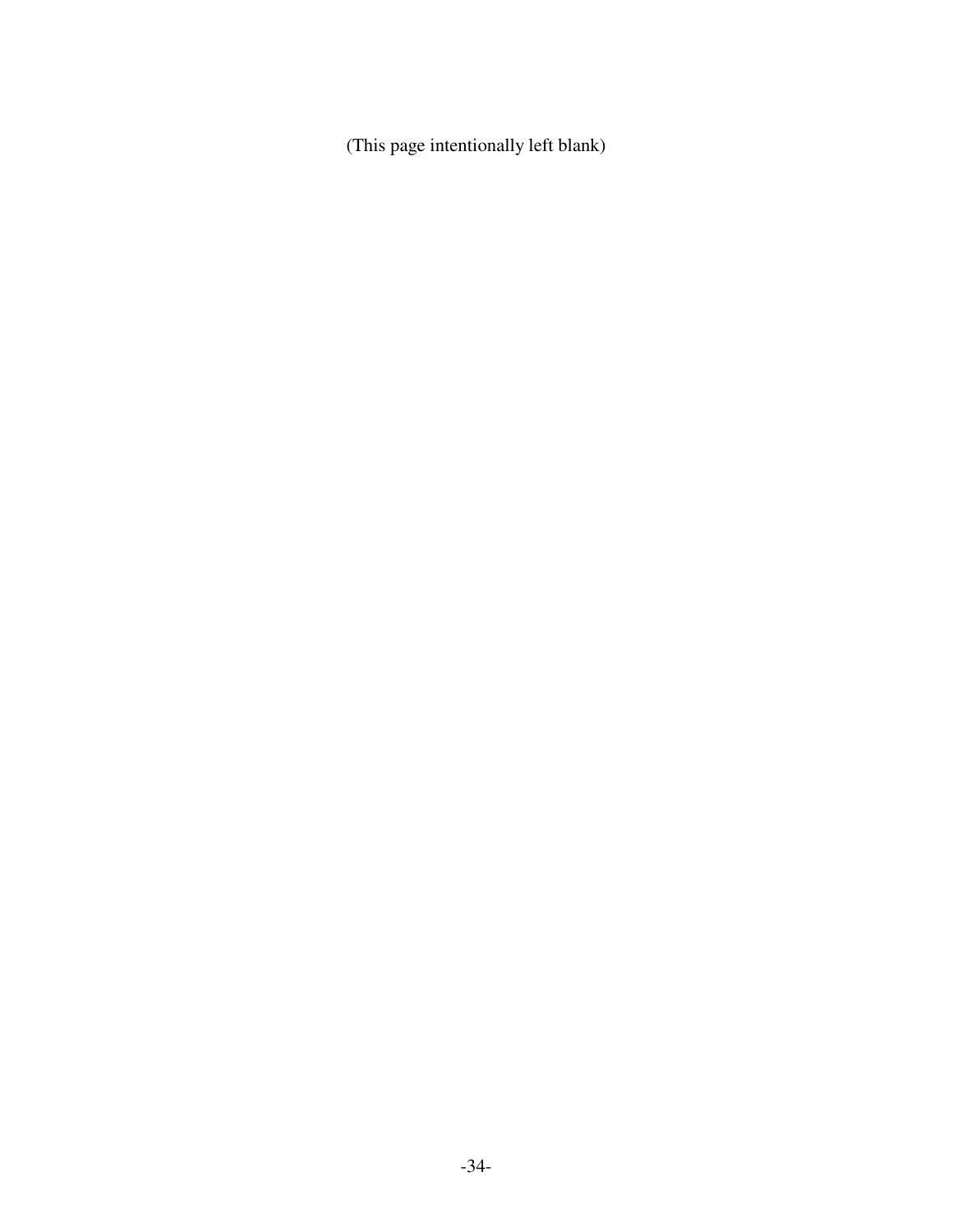# 4.11 Recreational District (REC)

## (1) Purpose and Intent of Recreational District (REC)

The purpose of the REC District is to designate an area exclusively for recreational uses and to provide a means of obtaining the recreational goals of the Town and any development guide adopted by the Town Board. The intent of the REC District is to provide land for recreation and to prevent uncontrolled and uneconomical spread of development in areas of recreational activity or in areas that have recreational potential due to their natural setting or the availability of natural resources.

(2) Permitted Uses

None.

- (3) Conditional Uses
	- (A) Cottages or summer homes for seasonal occupancy.
	- (B) Public and private parks and playgrounds, swimming pools, golf courses, tennis courts, picnic grounds, and bathing beaches.
	- (C) Recreational and educational camps as defined in Section HFS 175 of the Wisconsin Administrative Code, or its successor.
	- (D) Campgrounds.

### (4) Requirements for Conditional Uses

- (A) All of the conditional uses in this district shall meet any and all applicable state, county, and local regulations including but not limited to Sections HFS 175 and 178 of the Wisconsin Administrative Code, the Rock County Sanitary Ordinance, the Rock County Shoreland Ordinance, this Zoning Ordinance, as well as their successors.
- (B) The owner or operator of any of the above-listed proposed uses shall submit, in addition to the requirements outlined in Section 5.3 of this chapter, plans and specifications for the proposed use to the Planning & Zoning Committee for examination and approval before beginning construction.
- (C) Campgrounds
	- (1) Each campsite in a campground shall have a minimum area of 2,000 square feet.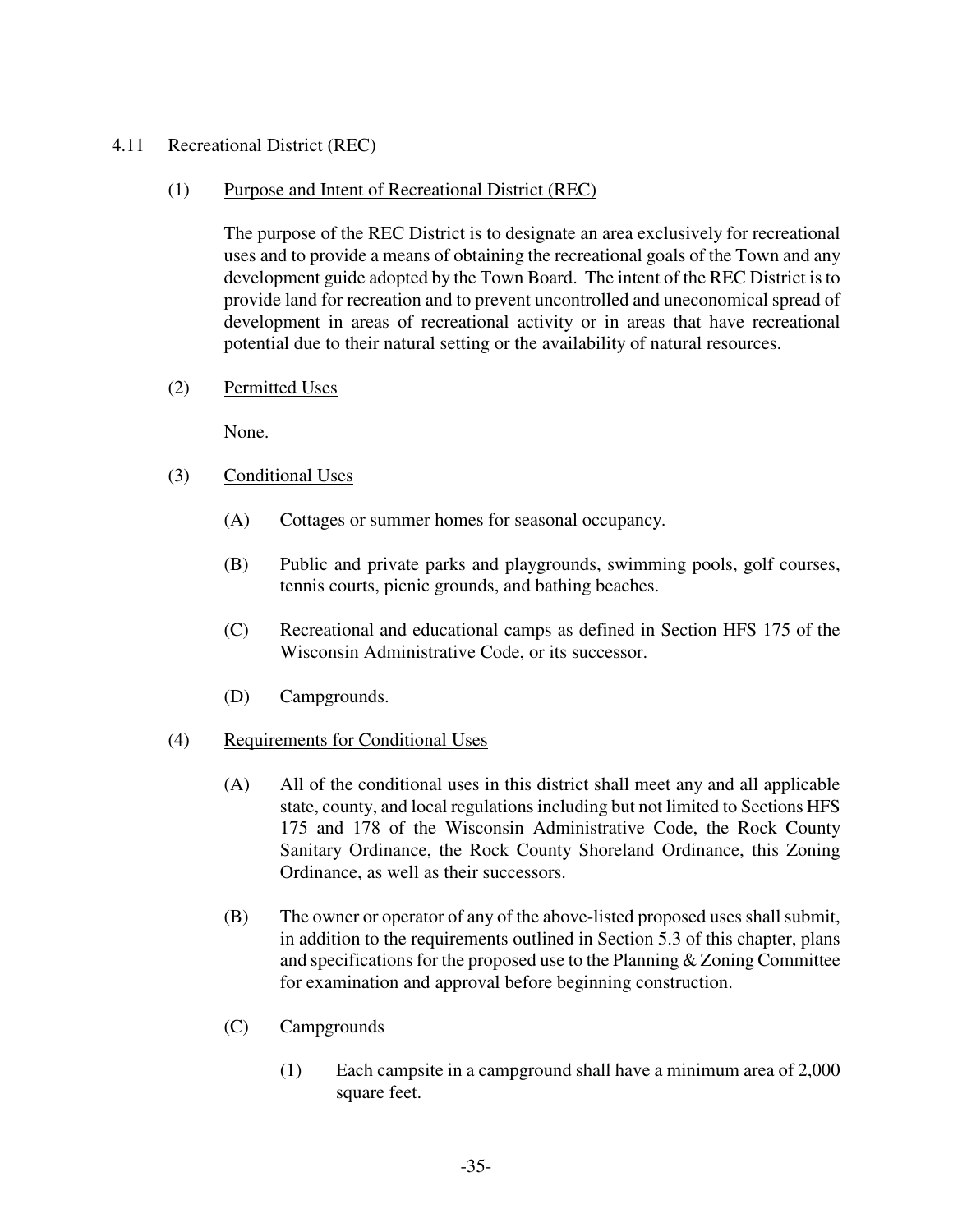- (2) Each campground shall provide a building or structure where campers may find shelter from the natural elements. Such structure may be a portion of a toilet or shower building.
- (3) Firearms shall not be permitted in campgrounds.
- (4) Where electric power is supplied to campsites, the electric lines shall run underground where possible. Where it is necessary that electric lines run aboveground, then all electrical wiring shall meet the requirements of state law.
- (5) All indoor water sources, flush toilet buildings, shower buildings, and shelter buildings or structures shall have adequate, working lights for safe night-time use.
- (6) For each calendar year during which a camping unit is placed on a campsite, the camping unit must be removed from that campsite for a period of at least ninety consecutive days. The ninety day period need not fall entirely in any one calendar year, but the ninety days must be consecutive, and the period must be begun once in every calendar year. This subsection shall not apply to camping units placed on campsites which have been established as campsites prior to October 1, 1999.
- (7) Any structure which may otherwise come within the definition of a camping unit under this chapter, but which has the appearance of a permanent building, and not of a camping trailer, travel trailer, motor home, bus, van, pickup or tent, shall require a zoning permit, whether or not such unit is permanently installed on the ground.
- (8) If any camping unit shall exceed the size which would allow it to meet the definition of a Acamping unit@ under Chapter HFS 178 of the Wisconsin Administrative Code or any successor to that section, the provisions of this section, including portions of Chapter HFS 178 incorporated by reference in this section, shall be deemed to apply to such a camping unit in the same manner as if such camping unit were within the definition of Chapter HFS 178. (The maximum size to qualify as a Acamping unit@ under the current section HFS 178.03(4) is 400 square feet.)
- (9) No permanent additions, including decks and porches, may be constructed on campsites. This subsection shall not apply to decks and porches existing as of October 1, 1999. APermanent additions@ shall not be deemed to include temporary decks and porches which are capable of being picked up and placed in or on a camper and hauled away.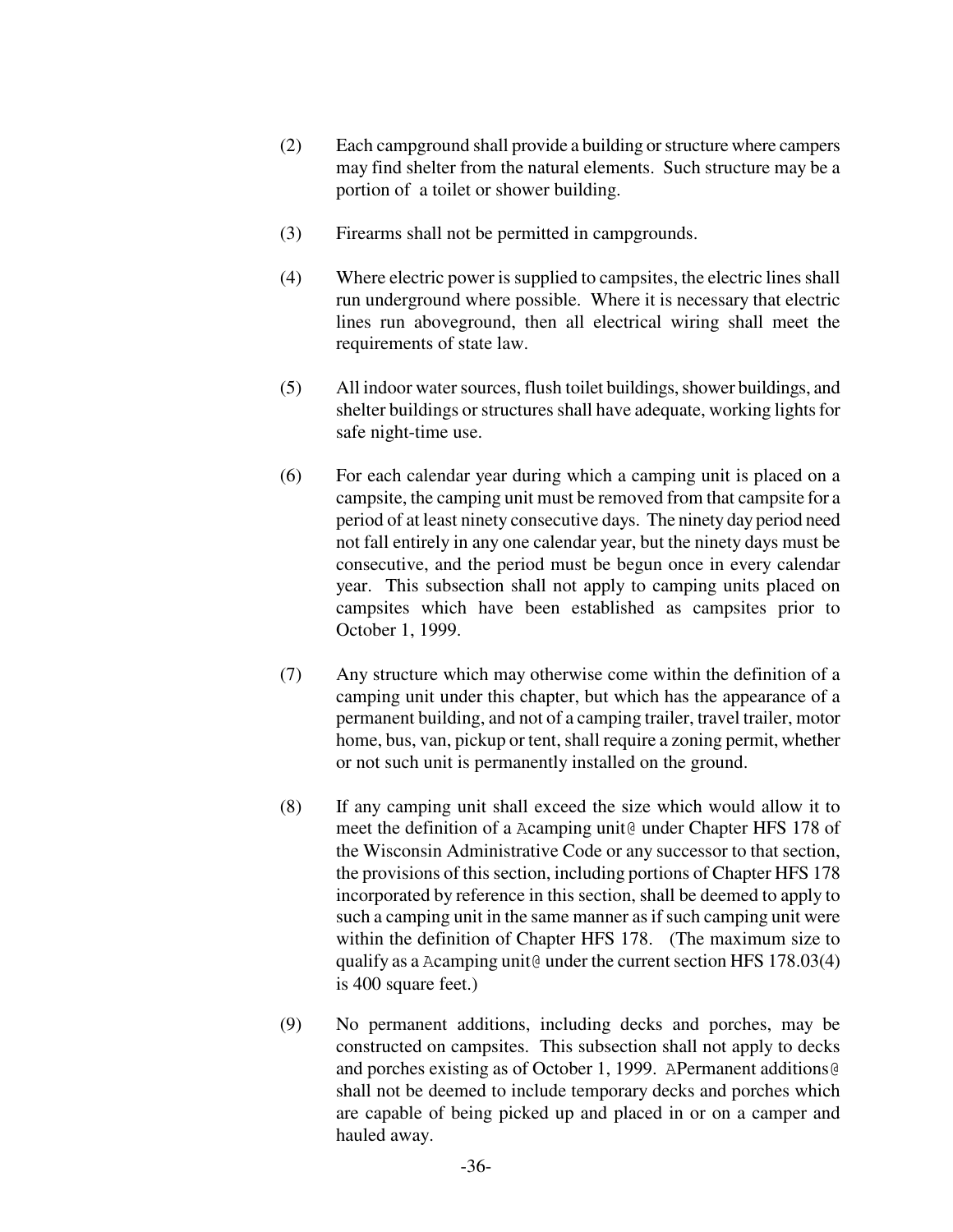(10) Camping units shall be placed no less than 15 feet from the property line of the campground. This provision shall not apply to camping units placed prior to October 1, 1999, unless subsequently moved, replaced or sold.

### (5) Prohibited Uses

No structure may be built or land used in this district unless it is a Permitted Use or an approved Conditional Use in this district.

### (6) Requirements for Permitted and Conditional Uses

Within the REC District the following standards shall apply:

| (A) |                                                                          | Minimum Lot Area (for total premises, not for lots for individual camping |
|-----|--------------------------------------------------------------------------|---------------------------------------------------------------------------|
|     | Setbacks (for total premises, not for lots for individual camping units) |                                                                           |
|     |                                                                          |                                                                           |
|     |                                                                          |                                                                           |
|     |                                                                          |                                                                           |
|     |                                                                          |                                                                           |
| (B) |                                                                          |                                                                           |
| (C) |                                                                          |                                                                           |
| (D) |                                                                          |                                                                           |
|     |                                                                          | parking space for each 200 sq. ft. of<br>building.                        |
| (F) |                                                                          | Accessory Building Side Yard Setback (for total premises not for lots for |

- (E) Accessory Building Side Yard Setback (for total premises, not for lots for individual camping units) .................................................................... 10 ft.
- (F) All front yard setbacks are also subject to Section 8.1 of this chapter for setbacks on Arterial, Collector and Local Roads.

### 4.12 Special Purpose District (SP)

### (1) Purpose and Intent of Special Purpose District (SP)

The purpose of this district is to provide a means of obtaining the goals and objectives of the Town and any development guide adopted by the Town Board. The SP District is intended to provide for those uses which create or could present special problems, hazards or other circumstances with regard to the use of land. This district is to include those uses of land which require large expanses of land, those which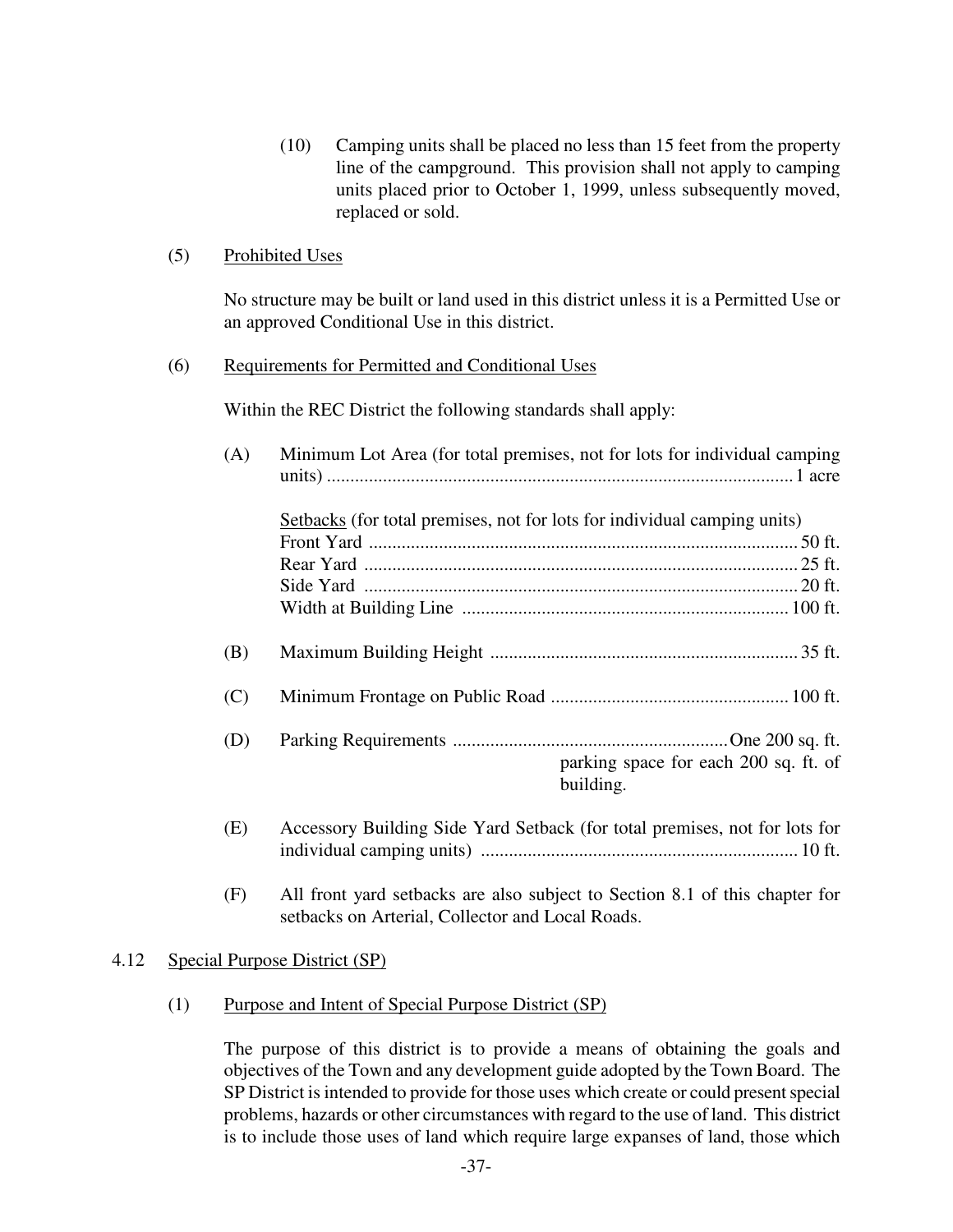afford hazards to health, safety, or other aspects of the general welfare, and those for which it is desirable to have a limited number of a given land use within the community. All such uses shall be conditional uses and subject to the consideration and approval of the Planning & Zoning Committee.

(2) Permitted Uses

None.

(3) Conditional Uses

A conditional use in this district is to permit the following uses only after public hearing and approval of the Planning & Zoning Committee. The Committee shall review the applicable facts pertaining to the proposed conditional use according to the standards established in Section 5 of this chapter. The Committee may require special facilities as a condition of approval such as, but not limited to, fences, trees, shrubbery, barriers, and other applicable material to protect the general public, the aesthetics of the area, or the immediate environment.

- (A) Refuse disposal sites, dumping grounds, sanitary landfill operations, or similar uses. This use shall require a specific provision that setbacks, screening, protective fencing, or some combination of these be provided in a manner adequate to protect the general public from any and all nuisances, hazards or other harmful conditions.
- (B) Sand and gravel operations and facilities for the production, mining, processing or storage of concrete, blacktop, asphalt, or other pavings or road surfacing or building materials.
- (C) Airports open to the public, hangars, or accessory structures.
- (D) Cemeteries when they comply with the provisions of Section 157.06 of the Wisconsin Statutes.
- (E) Race tracks.
- (F) Sewage treatment facilities.
- (G) Accessory structures required by the principal use as part of the original application.
- (H) Junkyard and automobile salvage yards.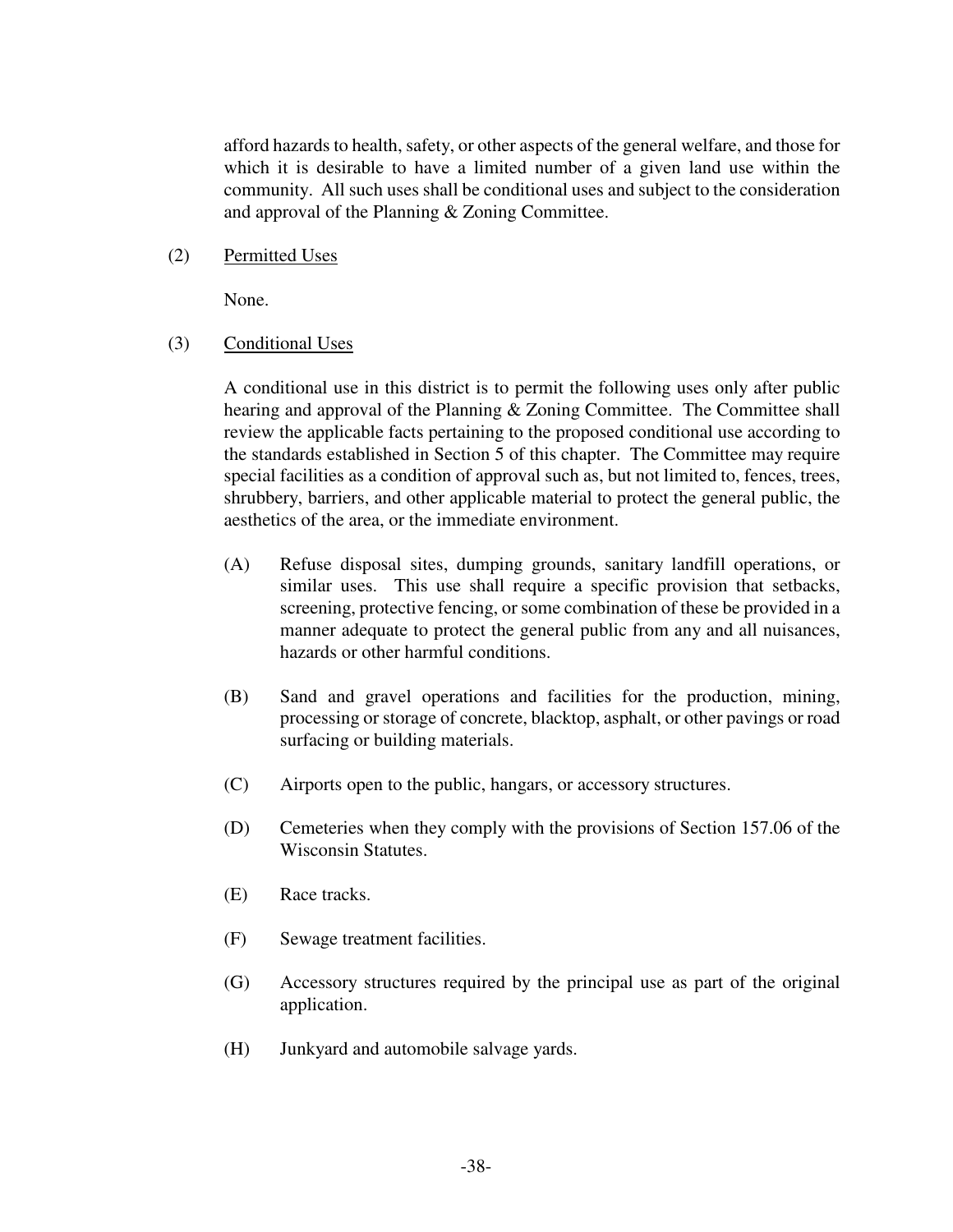## (4) Requirements for Conditional Uses

Within the SP District the following standards shall apply:

| (A) |                                                                                                                                 |                                                                                                                                                                                    |  |
|-----|---------------------------------------------------------------------------------------------------------------------------------|------------------------------------------------------------------------------------------------------------------------------------------------------------------------------------|--|
| (B) |                                                                                                                                 |                                                                                                                                                                                    |  |
| (C) |                                                                                                                                 |                                                                                                                                                                                    |  |
| (D) |                                                                                                                                 |                                                                                                                                                                                    |  |
| (E) |                                                                                                                                 | 1 space per 5 anticipated users at<br>maximum usage of facility.                                                                                                                   |  |
| (F) | All Front Yard Setbacks are also subject to Section 8.1 of this chapter for<br>setbacks on Arterial, Collector and Local roads. |                                                                                                                                                                                    |  |
| (G) | Sand and Gravel Operations                                                                                                      |                                                                                                                                                                                    |  |
|     | (1)                                                                                                                             |                                                                                                                                                                                    |  |
|     | (2)                                                                                                                             | Setback from Existing Street or Highway 100 ft.                                                                                                                                    |  |
|     | (3)                                                                                                                             |                                                                                                                                                                                    |  |
|     | (4)                                                                                                                             |                                                                                                                                                                                    |  |
|     | (5)                                                                                                                             | Fencing and Screening                                                                                                                                                              |  |
|     |                                                                                                                                 | All access to any mining operation within one-half mile radius of any<br>residential district shall be barred by chain link or similar fencing no<br>less than $six(6)$ feet high. |  |
|     | (6)                                                                                                                             | No dumping of waste products shall be allowed anywhere on the site.<br>This restriction does not apply to the storage of clean fill material.                                      |  |
|     | (7)                                                                                                                             | Restoration Plan to be developed with aid of County Agricultural                                                                                                                   |  |

Agent, County Soil Conservation Service, County Parks Department, and County Planning Department and approved by Town Board. Such Restoration Plan shall include grading and slope requirements, topsoil preservation, ground cover planting, erosion control, fencing, removal of structures, equipment, and stockpiles, and any other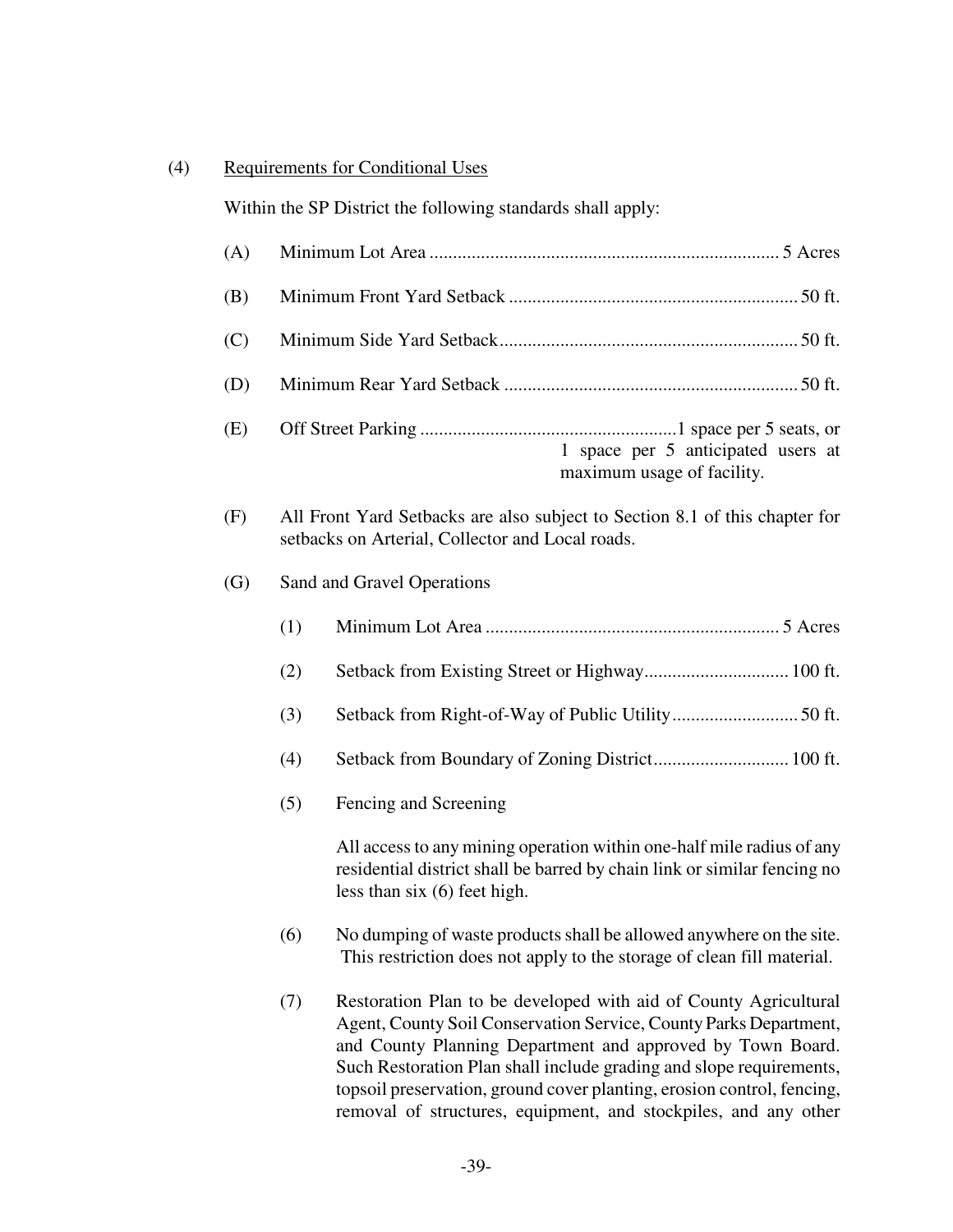measures which are deemed necessary to protect the public health, safety, comfort, convenience, or general welfare.

(8) Minimum Accessory Side Yard Setback .................................. 50 ft.

# (5) Prohibited Uses

No structure or improvement may be built or land used in this district unless it is an approved Conditional Use in this district.

(6) Termination Upon Ceasing of Operations

If any operation for which a Conditional Use Permit has been issued in this district is not carried on for a period of one (1) year at the premises which are the subject of the permit, the operation shall be considered to have been abandoned and, prior to any further operations on the subject premises, a new Conditional Use Permit shall be required.

# 4.13 Transitional Agricultural District One (A-1a)

(1) Purpose and Intent of Transitional Agricultural District One (A-1a)

The purpose of the A-1a District is to provide a means of obtaining the agricultural goals and objectives of the Development Plan. This district exclusively provides for agricultural uses and uses consistent with agriculture uses as defined in Section 91.01(10) of the Wisconsin Statutes. The intent in having this district is to conserve prime agricultural soils, historically farmed soils and prevent uncontrolled, uneconomical spread of residential development. This district is intended to include lands that are included in areas classified as Aurban transition@ and Arural transition@ under the Rock County Agricultural Preservation Plan. Lands in this district, as well as lands in the A-1 District, are intended to be eligible for tax credits under the Wisconsin Farmland Preservation Program.

(2) Permitted Uses

The following uses are permitted in this district:

(A) General farming including dairying, livestock and poultry raising, nurseries, and other similar agricultural enterprises or uses, except confinement operations, fur farms, and farms operated for the disposal or reduction of garbage, sewage, rubbish or offal provided that no buildings for the housing of livestock or poultry shall be located within 100 feet of any existing residence other than that of the owner or lessee of such buildings containing such livestock or poultry.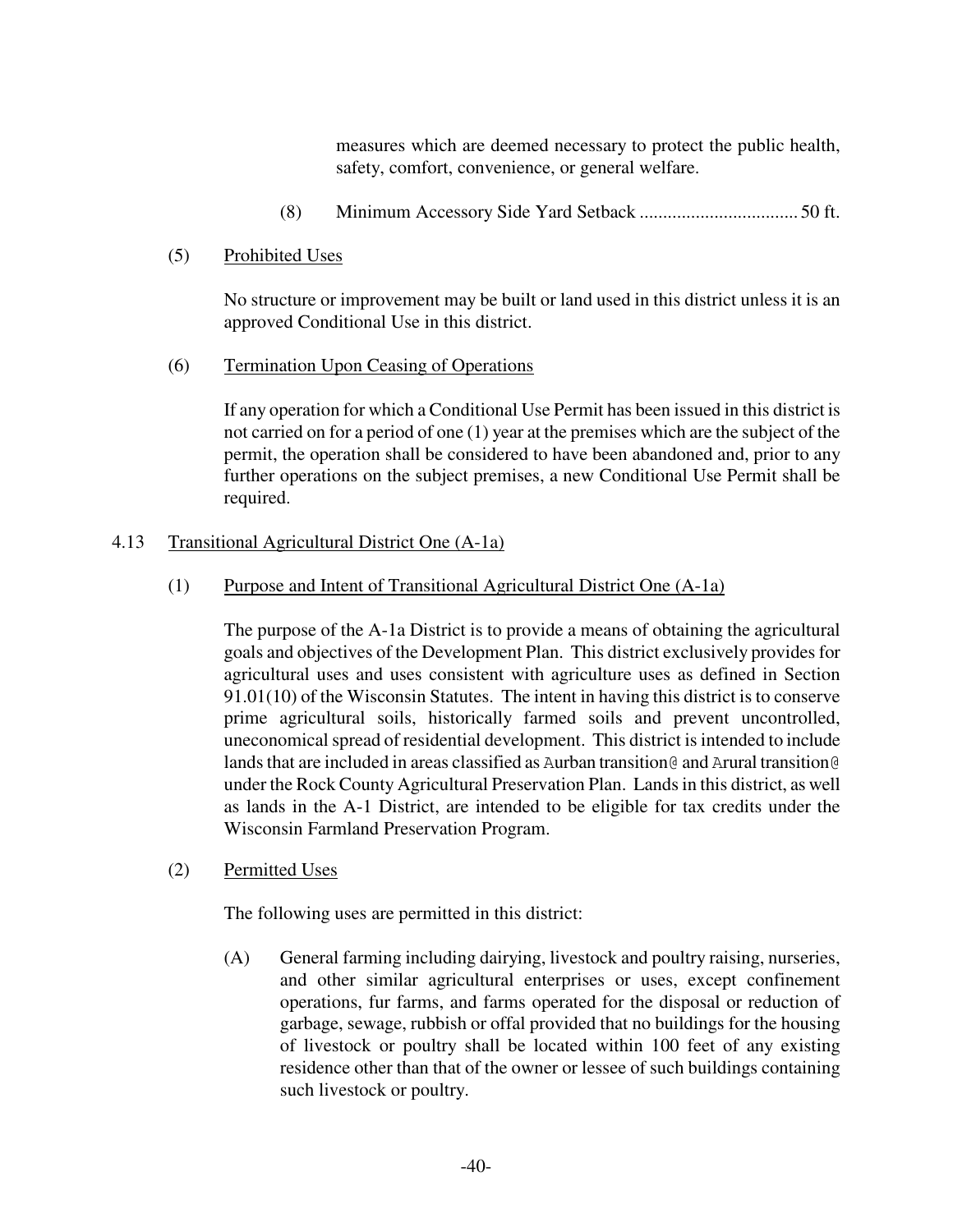- (B) Forestry, grazing, hatcheries, nurseries, orchards, paddocks, truck farming, sale of farm products produced on the premises that do not require outside processing before they are offered for sale, and up to two unlighted signs not larger than 32 square feet each advertising such sale.
- (C) Beekeeping, commercial feed lots, egg production, floriculture, fish or fur farming, forest and game management, grazing, plant greenhouses, raising of grain, grass, mint and seed crops, raising of fruits, nuts and berries, sod farming, placing land in federal programs in return for payments in kind, owning land, at least 35 acres of which is enrolled in the conservation reserve program under 16 U.S.C. 3831 to 3836, participating in the milk production termination program under 7 U.S.C. 1446(d), and vegetable raising.
- (D) One single family dwelling that has a use consistent with agricultural use and that is occupied by any of the following:
	- 1. An owner of the parcel.
	- 2. A person who, or a family at least one adult member of which, earns the majority of his or her gross income from conducting the farm operations on the parcel.
	- 3. A parent or child of an owner who conducts the majority of the farm operations on the parcel.
	- 4. A parent or child of an owner who resides on the parcel and who previously conducted the majority of the farm operations on the parcel.
- (E) Livestock facilities up to and including three animal units per acre.

(Added by Ordinance No. 4.15)

(3) Conditional Uses

A conditional use in this district is to permit the following uses only after public hearing and approval of the Planning & Zoning Committee provided that such uses are consistent with agricultural use and are found by the Planning & Zoning Committee to be necessary in light of the alternative locations available for such uses. The Committee shall review the applicable facts pertaining to the proposed conditional use according to the standards established in Section 5 of this chapter.

- (A) Churches, publicly owned parks and publicly owned recreational areas.
- (B) Water storage facilities, gas and electric utility uses not requiring authorization under Section 196.491(3) of the Wisconsin Statutes.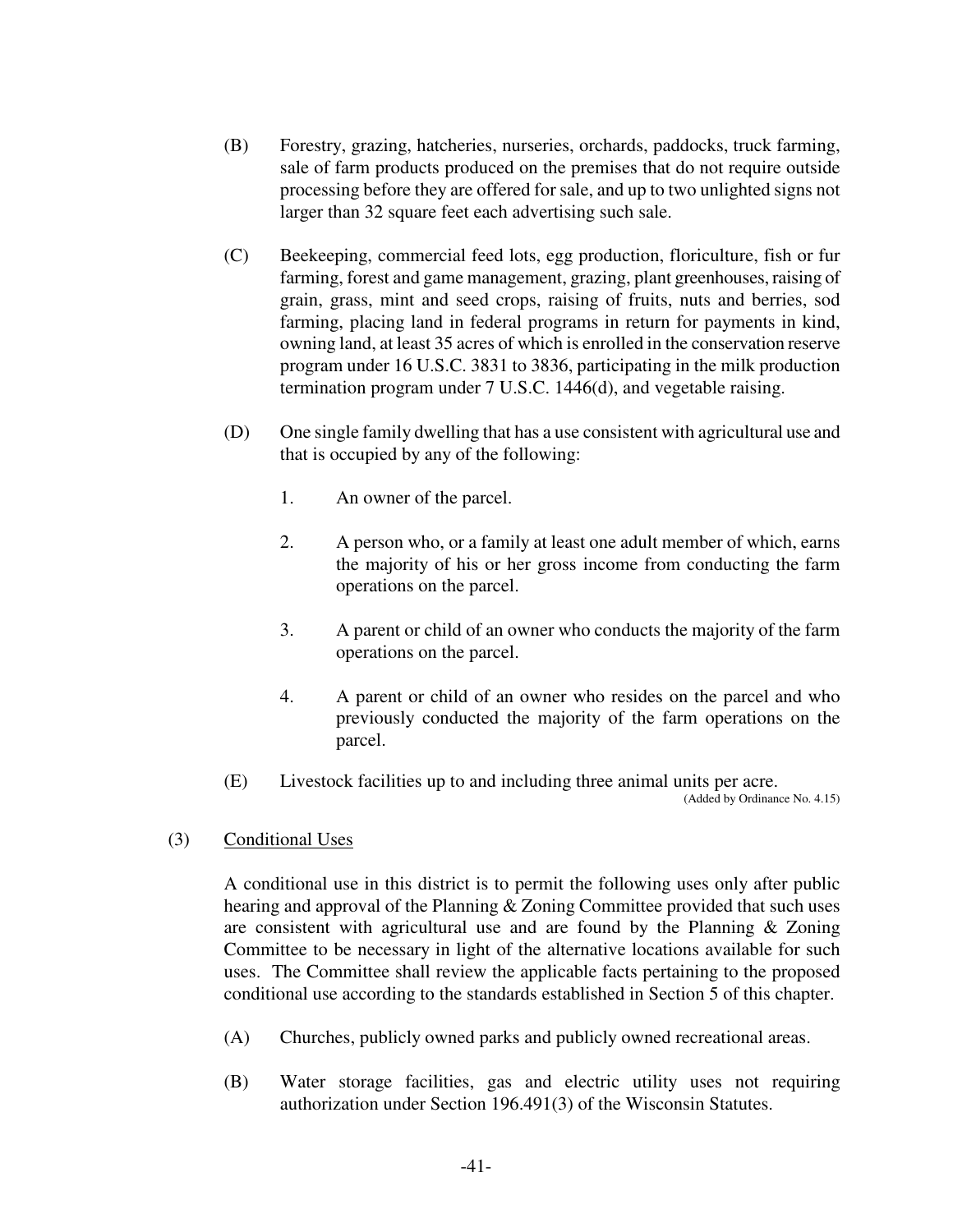- (C) For purposes of farm consolidation, farm residences or structures existing as of April 26, 1974, may be separated from the farm plot provided that no parcel thus created shall exceed five (5) acres or be less than three (3) acres. The remaining portion of the original parcel shall conform to the standards of this district, and the new parcel shall conform to the standards of the A-3 District. For purposes of this section >farm consolidation= means the combination of two or more farms to create a smaller number of farms.
- (D) Fur farms, agricultural-related veterinary services, holding pens, confinement operations and other agricultural uses that may cause additional traffic, noxious odors, or noise.
- (E) Creameries, milk condenseries and cheese factories, provided, however, that same are not located or operated nearer than 500 feet to any dwelling.
- (F) Supportive agri-business activities to include grain elevators, seed, fertilizer, and farm chemical sales, commercial feedlots, feed mills, farm machinery repair, and similar agricultural activities.
- (G) Additional farm dwellings for resident owners and persons who, or a family at least one adult member of which, earn the majority of their income from conducting the farm operations on the parcel.
- (H) Telephone, telegraph and electric transmission lines, buildings or structures.
- (I) Agricultural-related airport or airstrip not open to the public which is accessory to the farm use.
- (J) Land application of municipal waste disposal sludge.
- (K) Farm family business provided such business is limited to existing farm residences or structures or portions of the existing farmstead that are not dedicated to agricultural uses and provided further no more than 2 persons who are not members of the resident farm family are employed in the farm family business.
- (L) Agricultural-related, religious, other utility, institutional or governmental uses that are consistent with agricultural use and are found to be necessary in light of the alternative locations available for such uses.
- (M) Greenhouses other than plant greenhouses.
- (N) Livestock facilities over three animal units per acre or over 500 animal units total, whichever is less.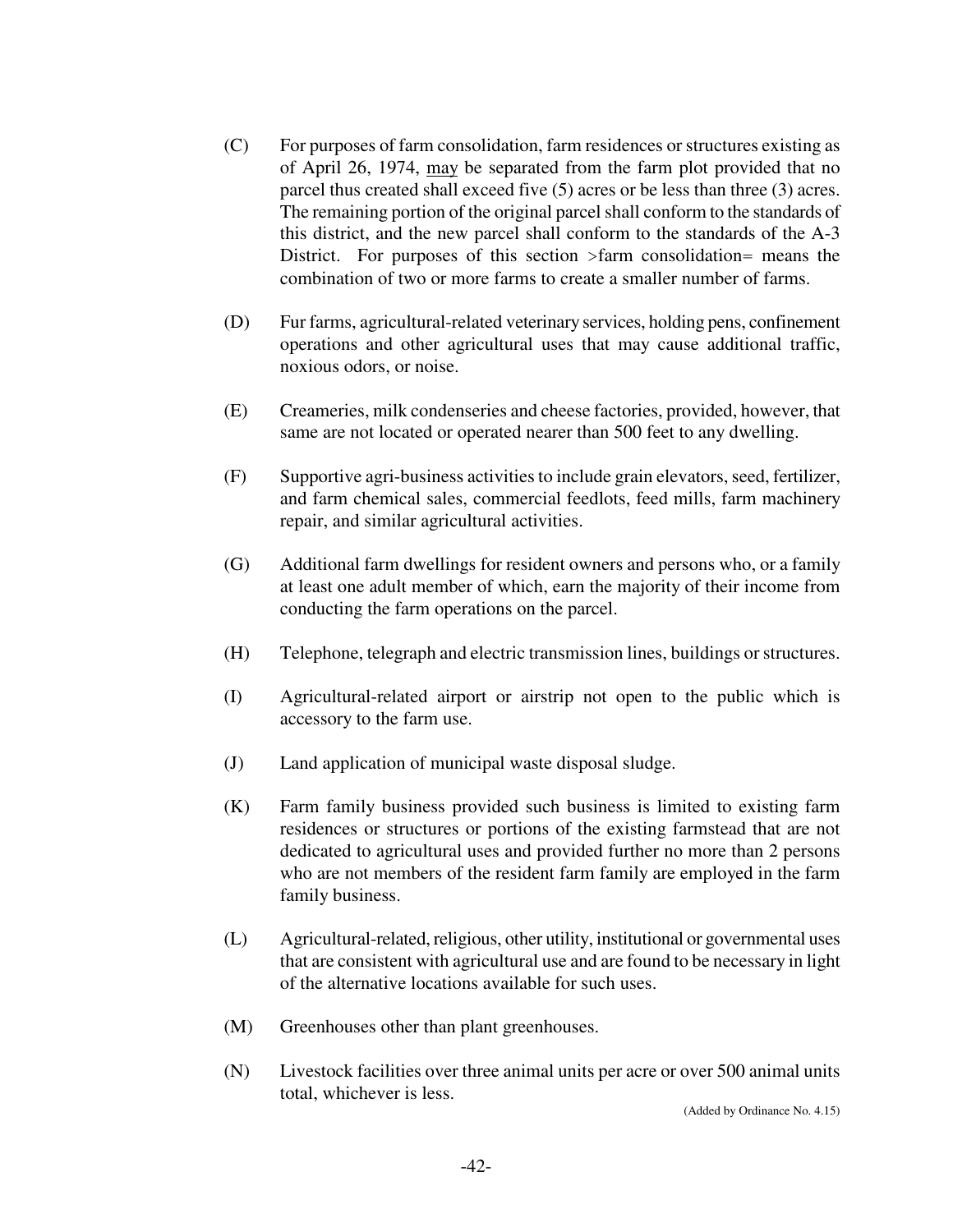## (4) Requirements For Permitted and Conditional Uses

Within the A-1a District the following standards shall apply:

(A) Minimum Lot Size . . . . . . . . . . 40 Acres for residential or farmland use

| (B) | Maximum Building Height 35 ft. Residential Structures<br>[No maximum on other structures]<br>except as set forth in subsection<br>$4.4(18)$ ]                                                                                                                                                                                                                                                                                                                                                                                                                                                                   |  |
|-----|-----------------------------------------------------------------------------------------------------------------------------------------------------------------------------------------------------------------------------------------------------------------------------------------------------------------------------------------------------------------------------------------------------------------------------------------------------------------------------------------------------------------------------------------------------------------------------------------------------------------|--|
| (C) |                                                                                                                                                                                                                                                                                                                                                                                                                                                                                                                                                                                                                 |  |
| (D) |                                                                                                                                                                                                                                                                                                                                                                                                                                                                                                                                                                                                                 |  |
| (E) | Minimum Side Yard:                                                                                                                                                                                                                                                                                                                                                                                                                                                                                                                                                                                              |  |
| (F) | Minimum Lot Width At Building Line 100 ft.                                                                                                                                                                                                                                                                                                                                                                                                                                                                                                                                                                      |  |
| (G) | All front yard setbacks are also subject to Section 8.1 of this chapter for<br>setbacks on Arterial, Collector and Local roads.                                                                                                                                                                                                                                                                                                                                                                                                                                                                                 |  |
| (H) | Animal units per acre. Three (3) animal units per acre, on contiguous<br>acreage. Additional units may be permitted under a Conditional Use Permit.                                                                                                                                                                                                                                                                                                                                                                                                                                                             |  |
| (I) | Minimum Residential Structure Size per subsection 4.4(15)                                                                                                                                                                                                                                                                                                                                                                                                                                                                                                                                                       |  |
| (J) |                                                                                                                                                                                                                                                                                                                                                                                                                                                                                                                                                                                                                 |  |
| (K) | No structure may be built in this district unless it is consistent with<br>agricultural use. Such a use must meet all of the following conditions: 1)<br>The activity will not convert land that has been devoted primarily to<br>agriculture use. 2) The activity will not limit the surrounding land= $s$<br>potential for agricultural use. 3) The activity will not conflict with<br>agricultural operations on the land subject to a farmland preservation<br>agreement under Chapter 91 of the Wisconsin Statutes. 4) The activity will<br>not conflict with agricultural operations on other properties. |  |
| (L) | Minimum lot width on Public Road 100 ft.                                                                                                                                                                                                                                                                                                                                                                                                                                                                                                                                                                        |  |

- (M) General Setbacks Applicable to Livestock Structures
	- 1. Property lines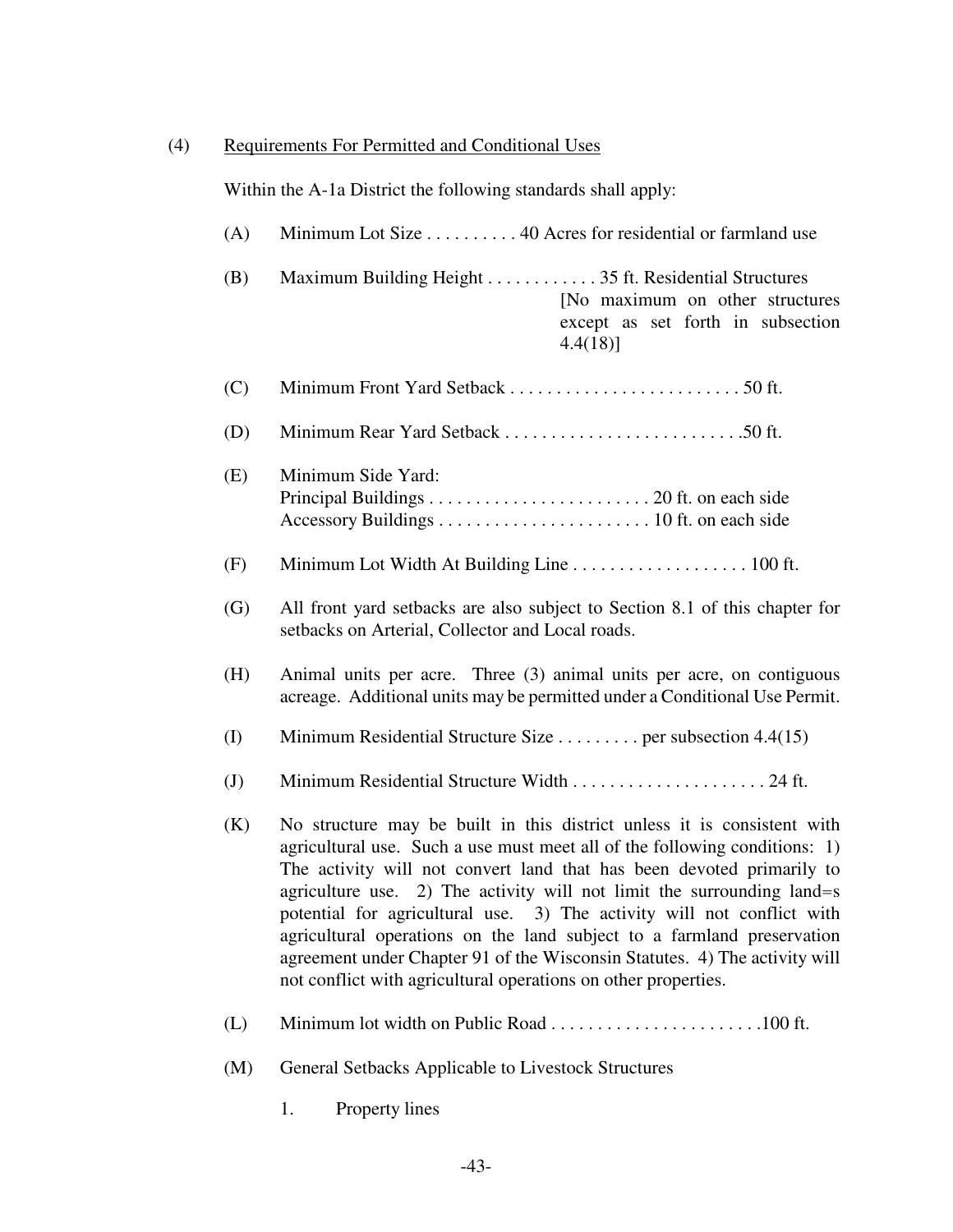Except as provided for waste storage structures, livestock structures must be located a minimum of 100 feet from the property line if the livestock facility will have fewer than 1,000 animal units, and 200 feet from the property line if the livestock facility will have 1,000 or more animal units. The setback requirement does not prevent the use or expansion of a livestock structure that was located within the setback area prior to the effective date of this setback requirement, except that a structure may not be expanded closer to the property line.

2. Public Road Right-of-Way

Except as provided for waste storage structures, livestock structures must be located a minimum of 100 feet from a public road right-of-way if the livestock facility will have fewer than 1,000 animal units, and 150 feet from a public road right-of-way if the livestock facility will have 1,000 or more animal units. This setback requirement does not prevent the use or expansion of a livestock structure that was located within the setback area prior to the effective date of this setback requirement, except that a structure may not be expanded closer to the public road right-of-way.

3. Waste Storage Structure

A new waste storage structure may not be located within 350 feet of a property line, or within 350 feet of the nearest point of any public road rightof-way.

A single new waste storage structure may be constructed closer to the property line or public road if a new structure is:

| located on the same tax parcel as a waste storage |  |  |  |
|---------------------------------------------------|--|--|--|
| structure in existence before May 1, 2006;        |  |  |  |

- 2 no larger than the existing structure;
- 3 no further than 50 feet from the existing structure
- 4 no closer to the road or property line than the existing structure.

This setback requirement does not apply to existing waste storage structures, except that an existing structure within 350 feet of a property line may not expand toward that property line or road.

(Added by Ordinance No. 4.15)

- (N) Water Quality and Related Setback Requirements
	- 1. Navigable waters and wetlands

A livestock facility shall comply with setback and related requirements in any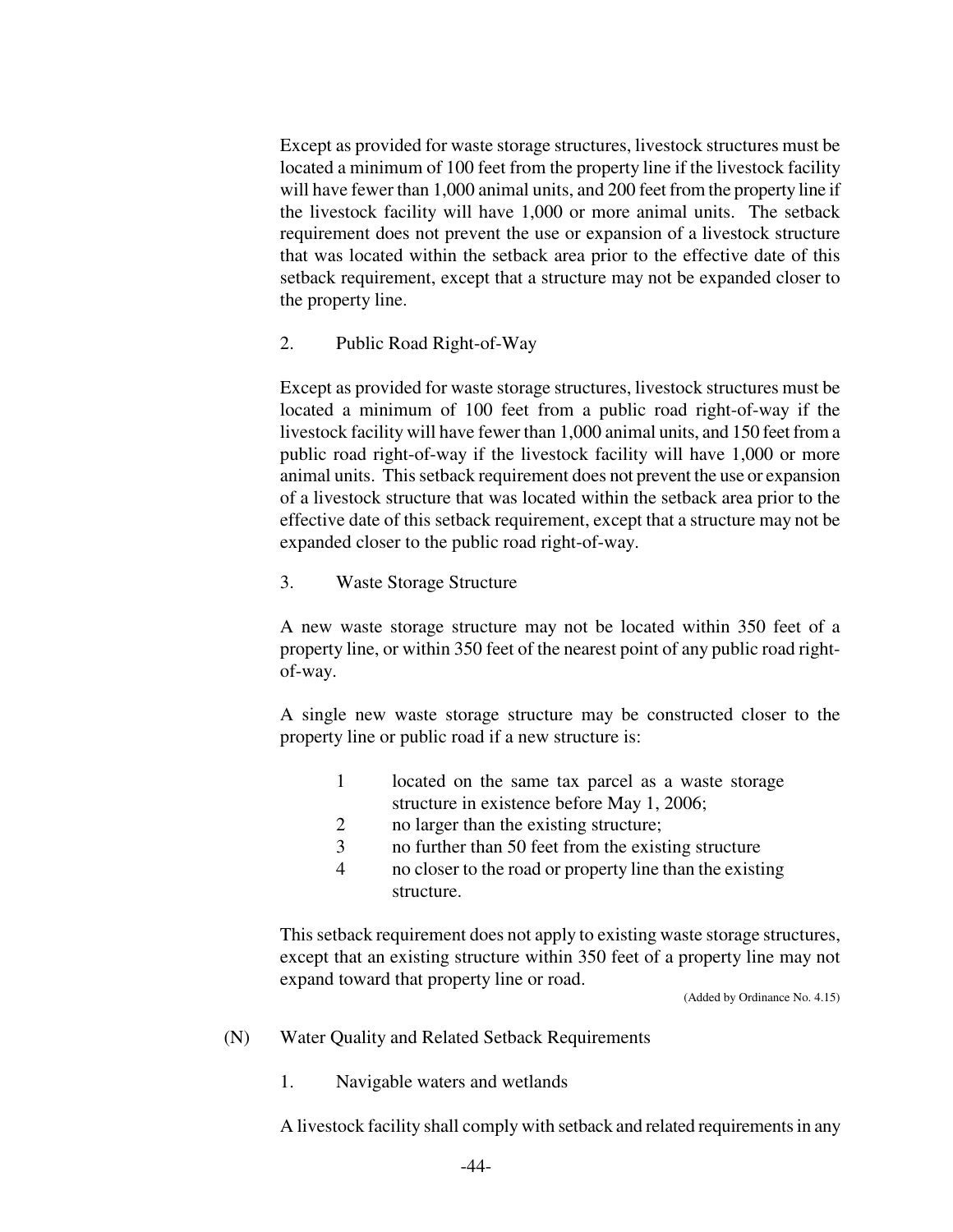applicable shore land or wetland zoning ordinances or chapter enacted within the scope of authority granted under §§ 59.692, 61.351 or 62.231 of the Wisconsin Statutes.

2. Flood Plain

A livestock facility shall comply with setback and related requirements in any applicable flood plain zoning ordinance or chapter that is enacted within the scope of statutory authority under § 87.30 of the Wisconsin Statutes.

3. Wells

All wells located within a livestock facility shall comply with Chapters NR811 and 812 of the Wisconsin Administrative Code. New or substantially altered livestock structures shall be separated from existing wells by the distances required in said Chapters NR811 and 812, regardless of whether the livestock facility operator owns the land in which the wells are located. A livestock structure in existence on May 1, 2006, may be altered as long as the alteration does not reduce the distance between the livestock structure and an existing well.

(Added by Ordinance No. 4.15)

#### (5) Prohibited Uses

No structure or improvement may be built or land used in this district unless it is a Permitted Use or an approved Conditional Use in this district. (Adopted by Ordinance No. 03-4)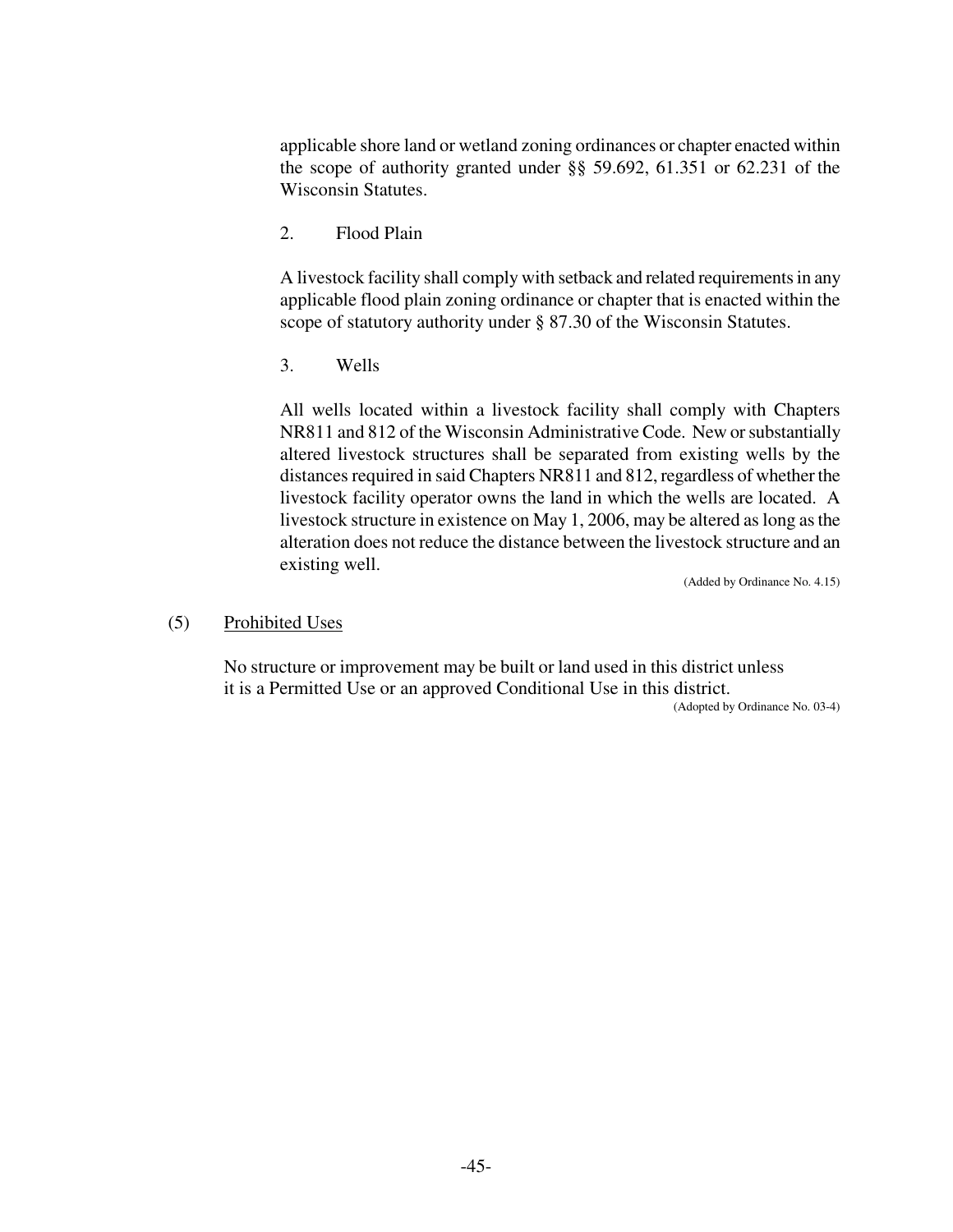(This page intentionally left blank)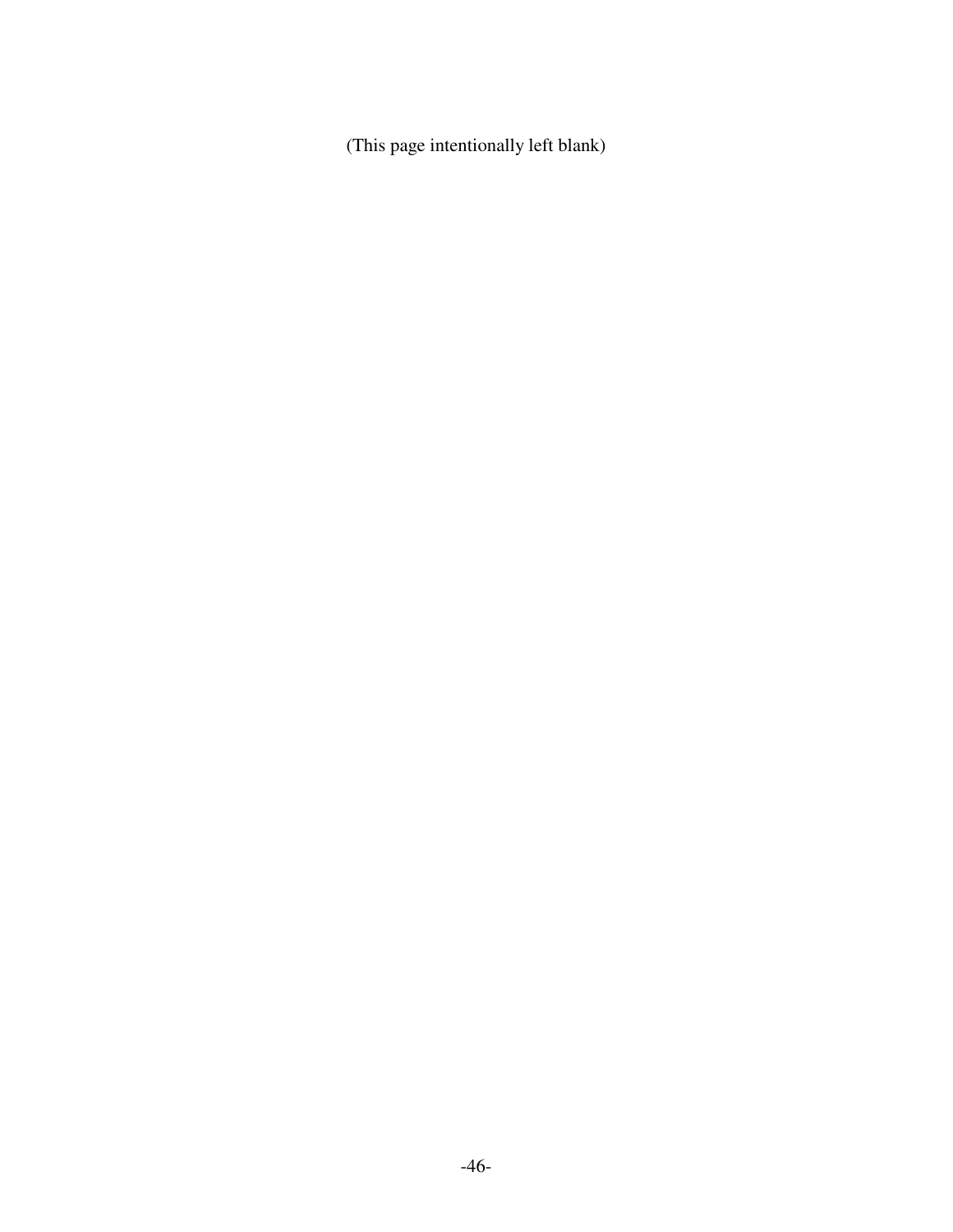# **SECTION 5.0 CONDITIONAL USE PERMITS**

## 5.1 General Provisions

Any use listed as a conditional use in this chapter shall be permitted only upon application in duplicate to the Town Clerk and issuance of a Conditional Use Permit by the Planning & Zoning Committee. A Conditional Use Permit shall be issued only upon satisfaction of the requirements listed herein, in addition to all other requirements of this chapter. All such uses are hereby declared to possess such unique and special characteristics that each specific use shall be considered as an individual case.

## 5.2 Required Information

In order to secure evidence upon which to base its determination, the Planning & Zoning Committee may require, in addition to the information required for a Conditional Use Permit, the submission of plans of buildings, arrangement of operations, plat of grounds showing location of buildings, stockpiles, equipment storage, fences or screens, specification of operations, parking areas, traffic access, open spaces, landscaping and any other pertinent information that may be necessary to determine if the proposed use meets the requirements of the chapter.

### 5.3 Procedure

- (1) The procedure for obtaining a Conditional Use Permit is as follows:
	- (A) A Conditional Use Permit Application is filed with the Town Clerk. Such application shall contain the exact legal description of the premises for which the Conditional Use Permit is requested, a list of the reasons justifying the application, and shall specify the proposed use and have attached the following:
		- (1) Plot Plan drawn to a scale of 1 inch equals 100 feet showing the area for which the Conditional Use Permit is requested, its location, its dimensions, the location and classification of adjacent zoning districts, and the location and existing use of all properties within 400 feet of the area for which the Conditional Use Permit is requested.
		- (2) Owners' Names and Addresses of all properties lying within 1,000 feet of the area for which the Conditional Use Permit is requested.
		- (3) Additional Information required by the Planning & Zoning Committee.
		- (4) Fee Receipt from the Town Clerk for the Conditional Use Permit Fee.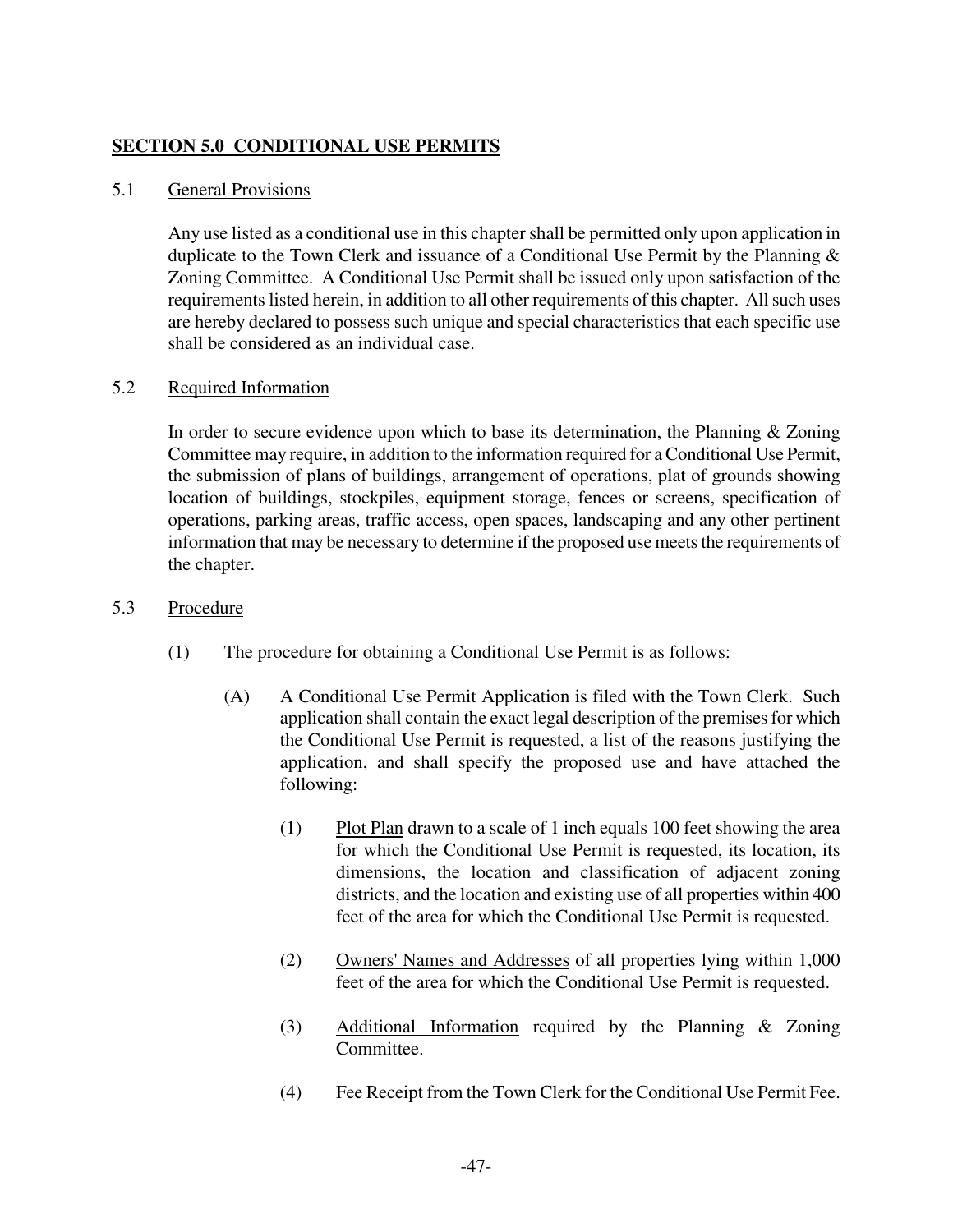- (B) The Town Clerk shall forward a copy of the Conditional Use Permit Application to the Town Attorney for review.
- (C) The Town Clerk shall notify all property owners within 1,000 feet of the parcel in question, except that for property owners not located in the Town of Clinton notice will be given only to those whose parcels are adjacent to the parcel in question. The Town Clerk shall publish a Class I Legal Notice listing the time and place of the public hearing, the conditional use being proposed, and the location of the proposed conditional use.
- (D) A public hearing is held by the Planning & Zoning Committee (hereafter called the Committee).
- (E) The application and information obtained at the public hearing is reviewed by the Committee at a public meeting as to potential problems that may affect the community, adjoining parcels, occupants of adjoining parcels, and/or the physical environment.
- (F) Upon consideration of these factors and the "Standards" in this section, the Committee may approve, approve with conditions, or deny the Conditional Use Permit Application. In addition, prior to approval of any Conditional Use Permit Application in connection with any land located in the A-1 District or in the A-1a District, the Committee may only approve such Application upon finding that the conditional use is consistent with agricultural use and is necessary in light of the alternative locations available for such use. (Amended by Ordinance 03-4)
- (G) Upon approval, the Chairperson of the Planning & Zoning Committee shall instruct the Town Clerk to forward with a copy of the Conditional Use Permit Application any conditions of approval to the Town Attorney who shall draft the Conditional Use Permit. After receipt of the approved Conditional Use Permit Application and conditions of approval, the Town Attorney shall prepare and send the Conditional Use Permit to the Chairperson who shall sign and forward copies of the Conditional Use Permit to the Town Clerk and the County Planning and Development Agency. The Town Clerk shall notify the Department of Agriculture, Trade, and Consumer Protection of the issuance of any Conditional Use Permit in connection with any land located in the A-1 District or in the A-1a District. (Amended by Ordinance 03-4)
- (H) If a permit is denied, the Committee shall provide its decision in written form, listing the reasons for denial and explaining the applicant's appeal rights.
- (I) The applicant or the applicant's authorized legal representative shall attend the public hearing as well as all other meetings of the Planning & Zoning Committee in connection with the applicant's requested Conditional Use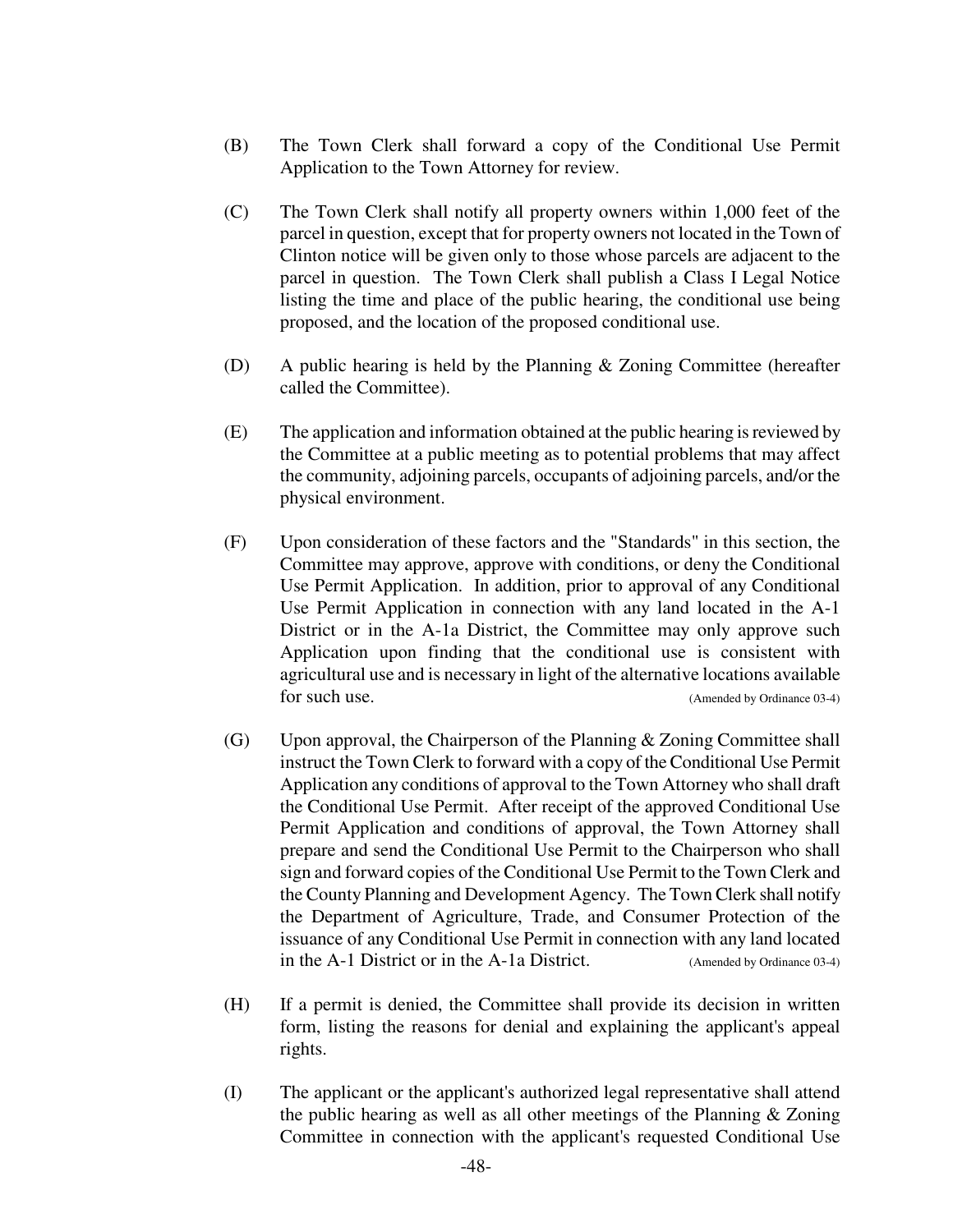Permit. Failure of the applicant or the applicant's authorized legal representative to attend such public hearing or other meetings shall be grounds for denial of applicant's request.

- (2) Conditional Use Permits are assigned to a parcel of land or a particular location on the parcel, not to the person who owns the land. Conditional Use Permits are revocable by majority vote of the Committee if the conditional use is not actively utilized for a period of one (1) year, conditions of approval are not being met, or the conditional use is expanded without Committee approval.
- (3) The owner of a parcel of land upon which a Conditional Use Permit has been issued may voluntarily surrender said permit, whereupon the permit shall terminate and no longer run with the parcel.

## 5.4 Standards Applicable to All Conditional Uses

- (1) In considering a Conditional Use Permit Application, the Planning & Zoning Committee shall consider the following factors:
	- (A) That the amount of land is limited to that which is reasonably necessary to accommodate the proposed use.
	- (B) Wherever possible a proposed non-agricultural use shall be placed on that portion of a parcel which contains the poorest quality agricultural soils or that portion of the parcel which would be the least productive for agricultural purposes, and the use shall be placed as close as possible to other nonagricultural uses.
	- (C) The location of the site with respect to existing or future roads giving access to it.
	- (D) Its compatibility with existing uses on land adjacent thereto.
	- (E) Its harmony with the future development of the district.
	- (F) Existing topography, drainage, soils types, and vegetative cover.
	- (G) Its relationship to the public interest, the purpose and intent of this chapter and substantial justice to all parties concerned.
- (2) No Conditional Use Permit shall be issued for any use which might result in damage to town roads, including, but not limited to, the operation of an agri-business or the use of sewage sludge for fertilizer purposes, unless the committee is assured that adequate provision for repair of potential damages has been made. Such adequate provision may include a performance bond assuring that any damage to the road caused by the applicant will be repaired or reconstructed at the applicant's full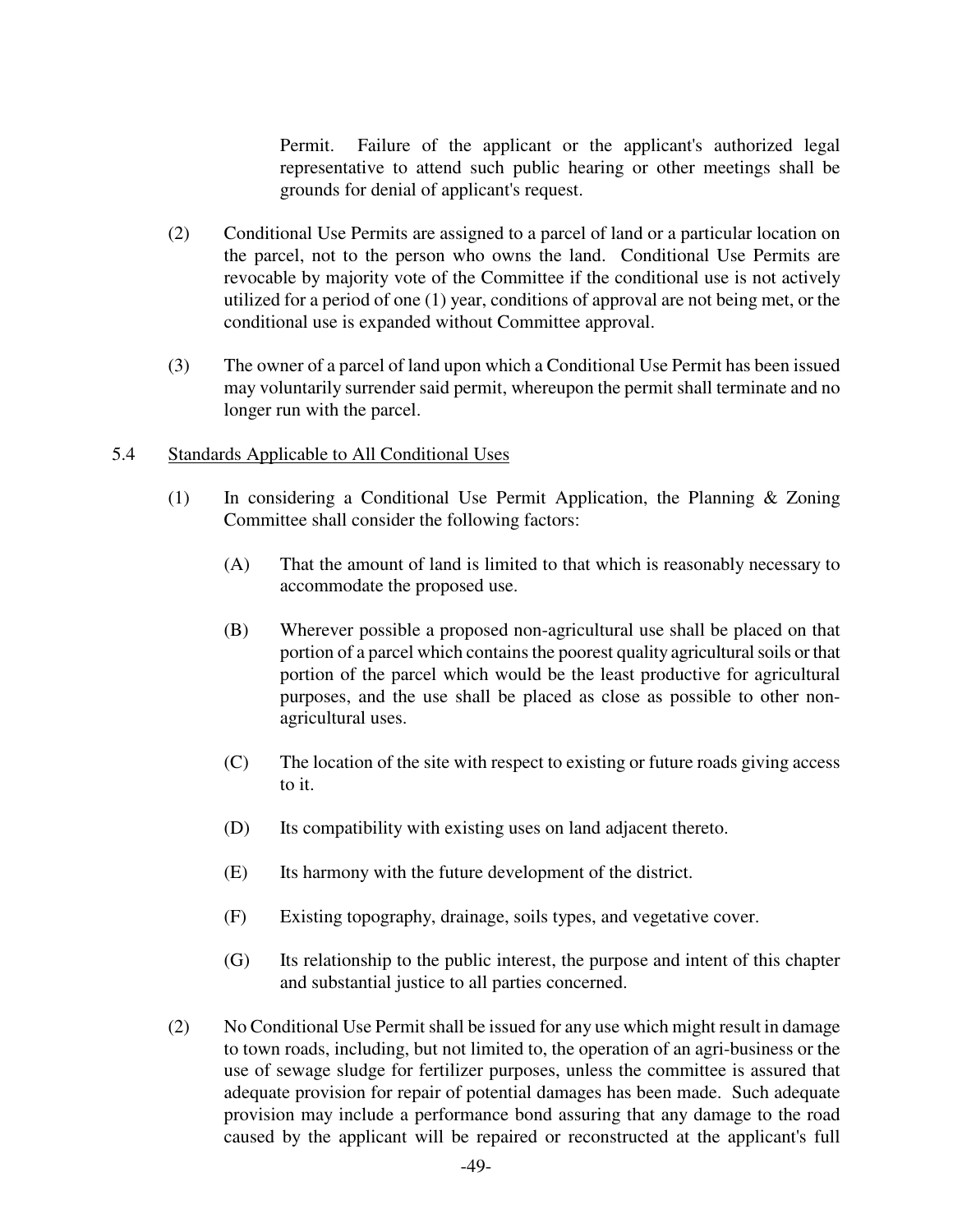expense, or a letter of credit that will protect the town against any expense due to the inability or refusal of the applicant to repair any damage to the road.

- 5.5 Standards Applicable to Conditional Uses within the A-1 District and the A-1a District
	- (1) In considering a Conditional Use Permit Application in the A-1 District or the A-1a District, the Planning & Zoning Committee shall also consider the following factors:
		- (A) The potential for conflict with agricultural use.
		- (B) The need of the proposed use for a location in an agricultural area.
		- (C) The availability of alternative locations.
		- (D) Compatibility with existing or permitted uses on adjacent lands.
		- (E) The location of the proposed use so as to reduce to a minimum the amount of productive agricultural land converted.
		- (F) The need for public services created by the proposed use.
		- (G) The availability of adequate public services and the ability of affected local units of government to provide them without an unreasonable burden.
		- (H) The effect of the proposed use on water or air quality, soil erosion, and rare or irreplaceable natural resources.

(Amended by Ordinance 03-4)

# 5.6 Conditions Attached to Conditional Use Permit

Upon consideration of the factors listed above, the Planning  $&$  Zoning Committee may attach such conditions, in addition to those otherwise specifically listed, that it deems necessary in furthering the purposes of this chapter. Violation of any of these conditions shall be deemed a violation of this chapter.

# 5.7 Notice and Public Hearing

Before issuing a Conditional Use Permit, the Planning & Zoning Committee shall hold a public hearing. Notice of such public hearing specifying the time, place, and matters to come before the committee shall be published as a Class 1 Notice as referred to in chapter 985 of the Wisconsin Statutes. The Town Clerk shall also notify all property owners within 1,000 feet of the parcel in question by U.S. mail, postage prepaid, with the above information, except that for property owners not located in the Town of Clinton notice will be given only to those whose parcels are adjacent to the parcel in question.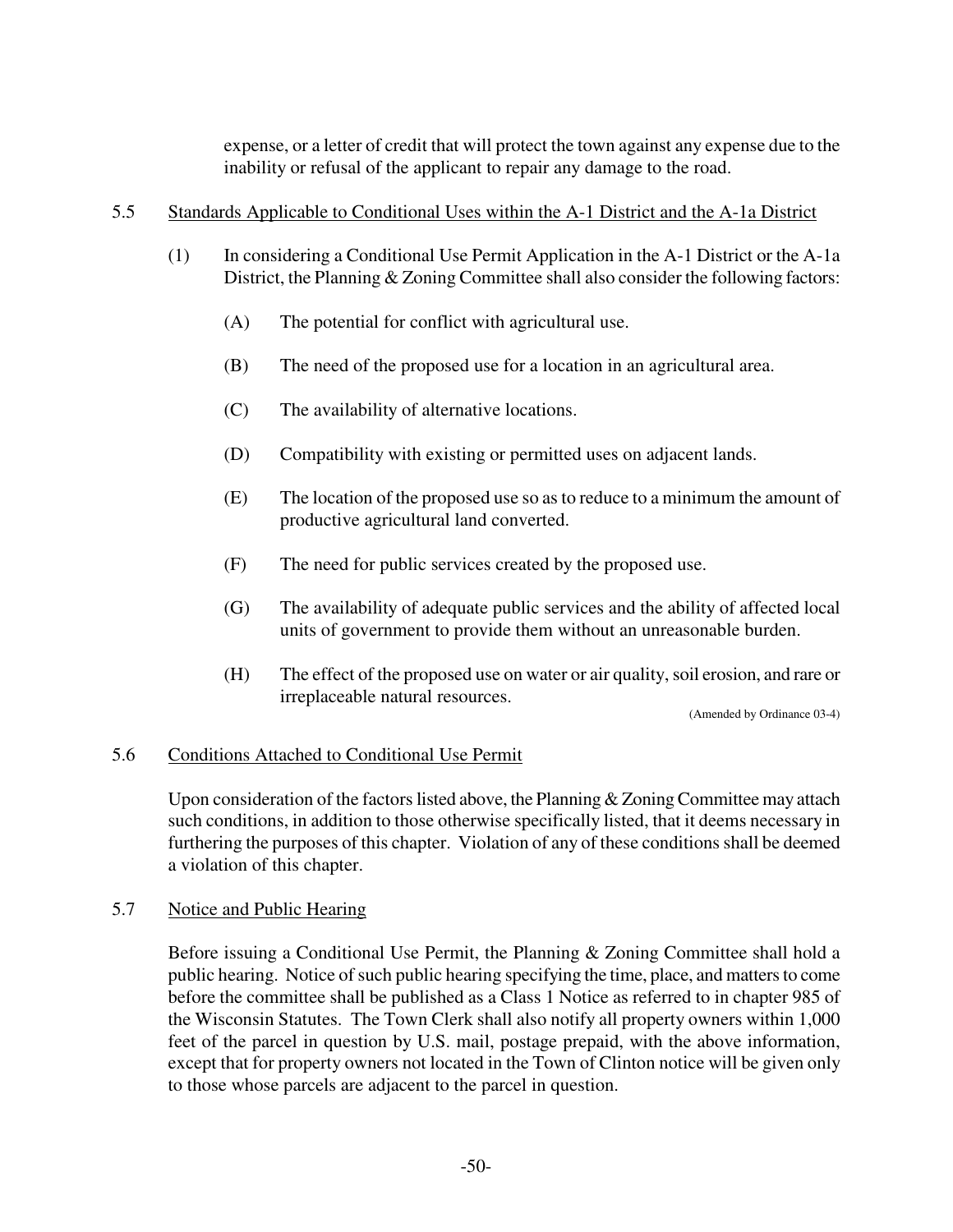# 5.8 Conditional Use Permit Fee

The applicant, upon filing of his/her application, shall pay the following fee to the Town of Clinton:

Conditional Use Permit Fee.......................................\$100.00 or such other amount as shall hereafter be determined by Town Board resolution.

# 5.9 Conditional Use Permit Procedure for Livestock Facilities

(1) Approval required

These procedures apply to livestock facilities that may require a Conditional Use Permit under this chapter.

- (2) Permits for Existing Livestock Facilities
	- (A) A permit is required for the expansion of a pre-existing or previously approved livestock facility if the number of animal units kept at the expanded livestock facility will exceed all of the following:
		- 1. The applicable size threshold for a Conditional Use Permit established in the zoning district where the facility is located.
		- 2. The maximum number previously approved or, if no maximum number was previously approved, a number that is 20% higher than the number kept on May 1, 2006, or on the effective date of the permit requirement, whichever date is later.
	- (B) A permit is not required for a livestock facility that existed before May 1, 2006 or before the effective date of the permit requirement in this chapter (except as provided in subparagraph (A)).
	- (C) A permit is not required for a livestock facility that was previously issued a Conditional Use Permit or other local approval (except as provided in subparagraph (A)). A prior approval for the construction of a livestock facility implies approval for the maximum number of animal units that the approved livestock facility was reasonably designed to house, except as otherwise clearly provided in the approval. Prior approval of a single livestock structure, such as a waste storage structure, does not constitute prior approval of an entire livestock facility.
- (3) Application Procedure

A livestock operator must complete the application and worksheets prescribed by ATCP 51,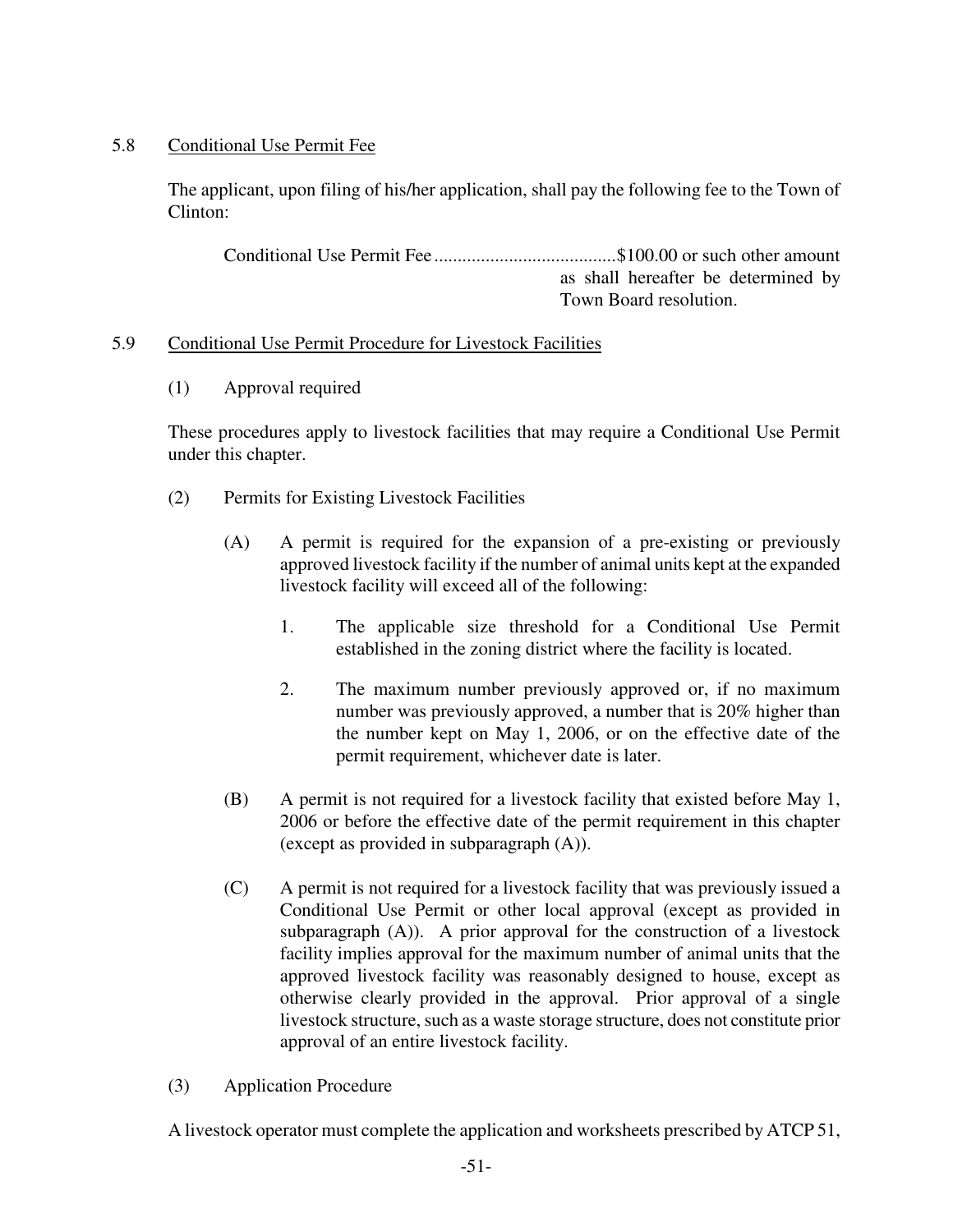including any authorized local modifications. The application requirements specified in ATCP 51, Wisconsin Administrative Code, are incorporated by reference, without reproducing them in full. The application form and worksheets establish compliance with the standards in ATCP 51 and this chapter.

This operator must file 4 duplicate copies of the application form, including worksheets, maps and documents (other than engineering design specifications) included in the application.

(4) Application Fee

A non-refundable application fee of \$1,000 shall accompany an application for livestock facilities of 500 animal units or more. The Town board may by resolution adopt a schedule of lesser fees for livestock facilities with fewer than 500 animal units.

- (5) Application Review Procedure
	- (A) Within 45 days after the Planning & Zoning Committee receives an application, it shall notify the applicant whether the application is complete. If the application is not complete, the notice shall describe the additional information needed. Within 14 days after the applicant provides all of the required information, the Planning & Zoning Committee shall notify the applicant that the application is complete. This notice does not constitute an approval of the proposed livestock facility.
	- (B) Within 14 days after the Planning & Zoning Committee notifies an applicant that the application is complete, the Town Clerk shall notify adjacent landowners of the application. The Town Clerk shall use the approved notice form in ATCP 51, and mail a written notice to each adjacent landowner.
	- (C) The Committee shall grant or deny an application within 90 days after the notice of a complete application is provided as required by subparagraph (a) above. The Committee may extend this time limit for good cause, including any of the following:
		- 1. The Committee needs additional information to act on the application.
			- 2. The applicant materially modifies the application or agrees to an extension.

The Committee shall give written notice of any extension. The notice shall specify the reason for the extension, and the extended deadline date by which the Committee will act on the application.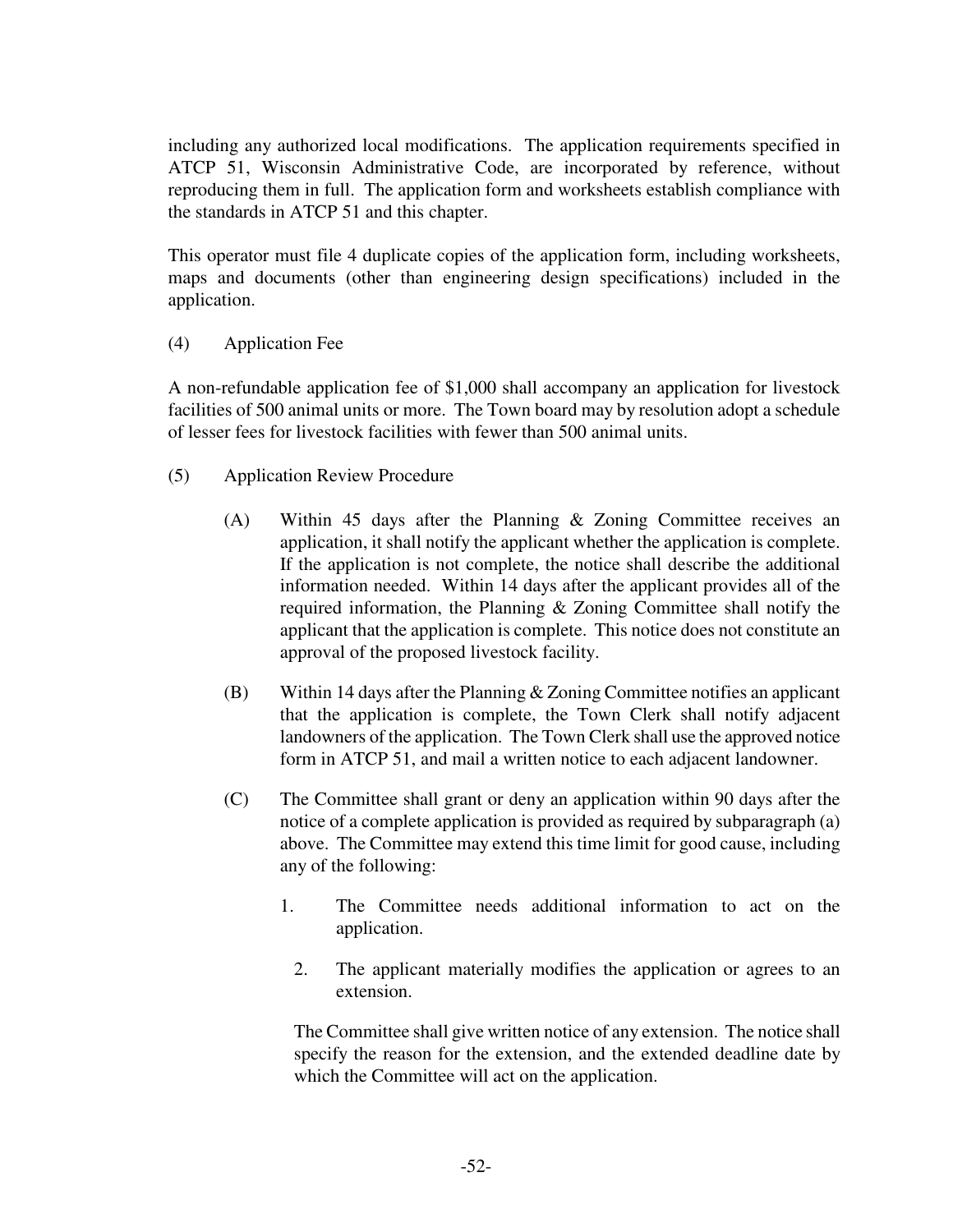### (6) Public Hearing

The Committee shall schedule a public hearing on the application within 90 days after issuing notice of a complete application.

(7) Standards

The standards for issuing a permit are as follows:

- (A) The state livestock facility siting standards adopted under ATCP 51, Wisconsin Administrative Code. These standards are incorporated by reference, without reproducing them in full.
- (B) Setbacks authorized by this chapter.
- (8) Criteria for Issuance of a Permit
	- (A) A permit shall be issued if the application for the proposed livestock facility contains sufficient credible information to show, in the absence of clear and convincing information to the contrary, that the proposed livestock facility meets the standards specified in this chapter.
	- (B) A permit may be denied if any of the following apply:
		- 1. The application, on its face, fails to meet the standards for approval.
		- 2. The Committee finds that, based on other clear and convincing information in the record, the proposed livestock facility does not comply with applicable standards in this chapter.
		- 3. Other grounds authorized by § 93.90, Stats., that warrant disapproving the proposed livestock facility.
	- (C) No conditions may be imposed on the permit other than the standards provided in this chapter.
- (9) Record of Decision
	- (A) The Committee shall issue its decision in writing. Its decision shall be based on written findings of fact supported by evidence in the record.
	- (B) In the event that a permit is approved, the applicant shall receive a duplicate copy of the approved application, marked "approved." The duplicate copy must include worksheets, maps and other documents (other than engineering specifications) included in the application.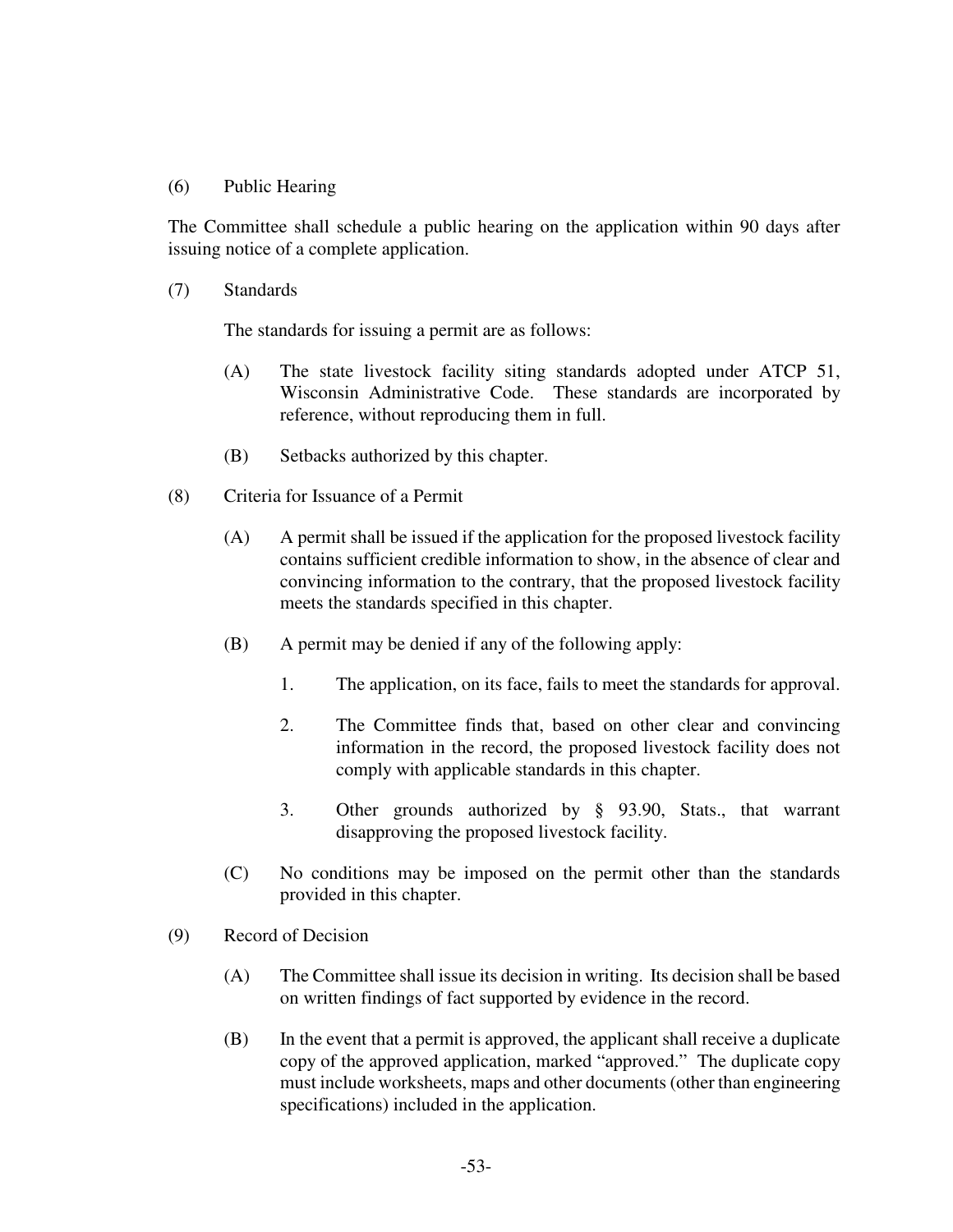(10) Notice to the Department of Agriculture, Trade and Consumer Protection

The town clerk as required by ATCP 51.36, Wisconsin Administrative Code, within 30 days of the Committee's decision on the application shall do all of the following:

- (A) Give the Department of Agriculture, Trade and Consumer Protection written notice of the decision.
- (B) File with the Department a copy of the final application granted or denied, if the Committee has granted or denied an application under this chapter. (The copy shall include all of the worksheets, maps and other attachments included in the application, except that it is not required to include the engineering design specifications.)
- (C) If the Committee has withdrawn a local approval under this chapter, file with the Department a copy of the final notice or order withdrawing the local approval.
- (11) Expiration of Permit

A permit remains in effect regardless of the amount of time that elapses before the livestock operator exercises the authority granted under the permit, and regardless of whether the livestock operator exercises the full authority granted by the approval. However, the Committee may treat a permit as lapsed and withdraw the permit if the permit holder fails to do all of the following within 2 years after issuance of the permit:

- (A) Begin populating the new or expanded livestock facility.
- (B) Begin constructing all of the new or expanded livestock housing or waste storage structures proposed in the permit application.
- (12) Permit Modifications

The operator may make reasonable changes that maintain compliance with the standards in this chapter, and the Committee shall not withhold authorization for those changes.

(13) Compliance Monitoring

The Committee shall monitor compliance with the chapter as follows:

(A) Upon notice to the livestock facility owner, request the right of Zoning Officer to personally view the permitted facility at a reasonable time and date to insure that all commitments of the application as approved are being complied with.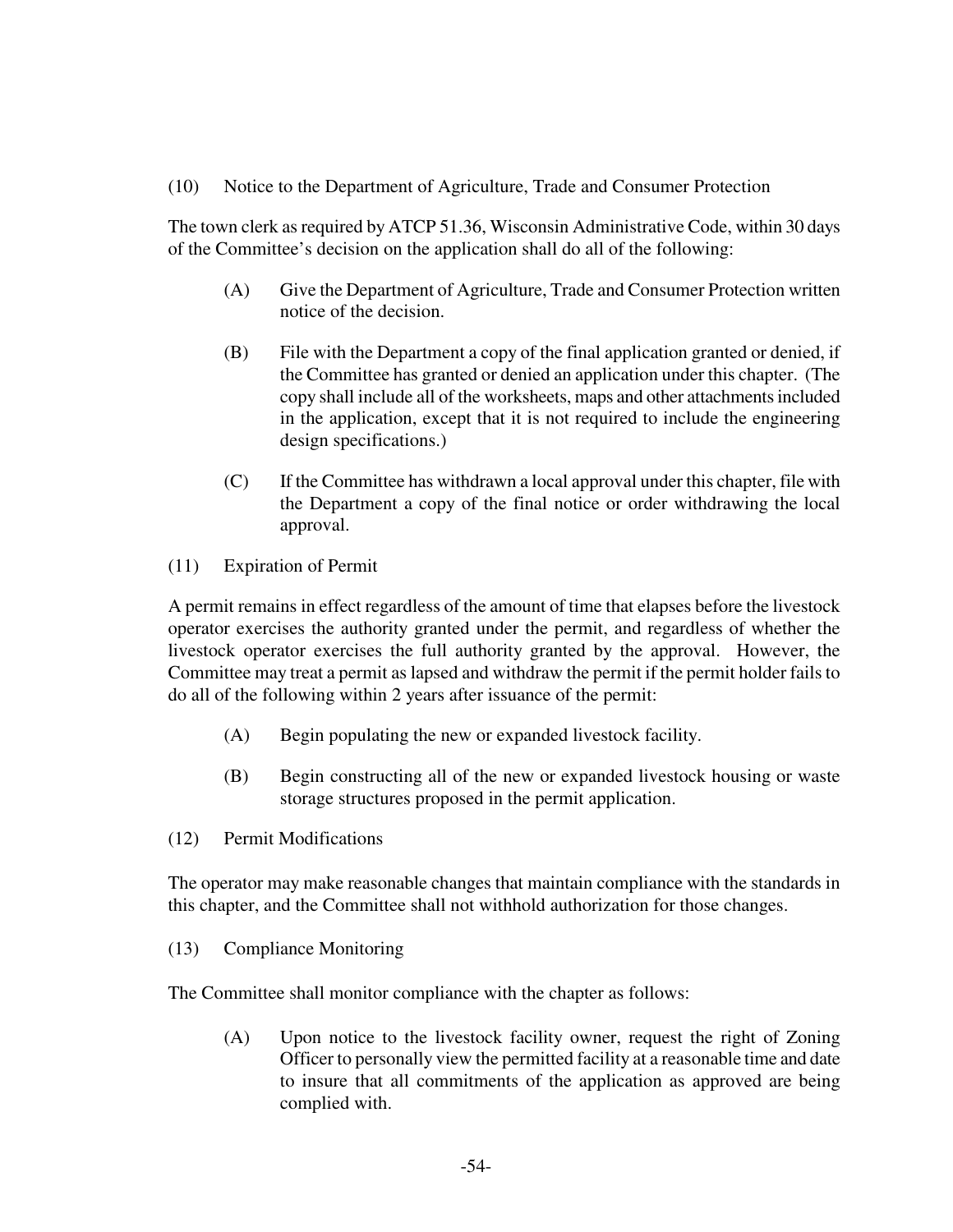- (B) If the livestock facility owner refuses the Zoning Officer the right to view the permitted facility, the Zoning Officer may request the assistance of the Sheriff or a deputy Sheriff to obtain an inspection warrant from the circuit court to inspect the permitted facility for the purpose of protection of the public health and safety under Sec. 66.0119 of Wis. Statutes.
- (C) If a permitted facility is found not to be in compliance with the commitments made in the approved application, the Zoning Officer shall issue a written notice to the livestock facility owner stating the conditions of non-compliance and directing that compliance of the commitments of the approved application be complied within a reasonable amount of time stated in this written notice.
- (D) If non-compliance of the permit conditions as described in the written notice given by the Zoning Officer continue past the stated reasonable time to comply, the Zoning Officer may take further action as provided in this chapter, including but not limited to issuance of a citation or seeking of injunctive relief.
- (E) If the livestock facility owner disputes that the conditions of the permit have not been complied with, the livestock facility owner may request a hearing in writing within five days of receipt of the notice of non-compliance. The Committee shall schedule a hearing within five days to determine if the conditions of the permit have been complied with or whether non-compliance of the commitments of the approved application and local approval exists.
- (14) Terms of the Permit

A permit and the privileges granted by a permit issued under this chapter is conditioned on the livestock operator's compliance with the standards in this chapter, and with commitments made in the application for a permit. The Committee is authorized to suspend a permit or seek other redress provided in this chapter for non-compliance.

(15) Transferability

A permit and the privileges granted by the permit run with the land, and remain in effect, despite a change in ownership of the livestock facility, as long as the new operator does not violate the terms of the local approval. An applicant may record with the register of deeds, at the applicant's expense, the duplicate copy of the approved application.

Upon change of ownership of the livestock facility, the new owner of the facility shall file information with the town clerk providing pertinent information, including but not limited to such information as the name and address of the new owner and date of transfer of ownership.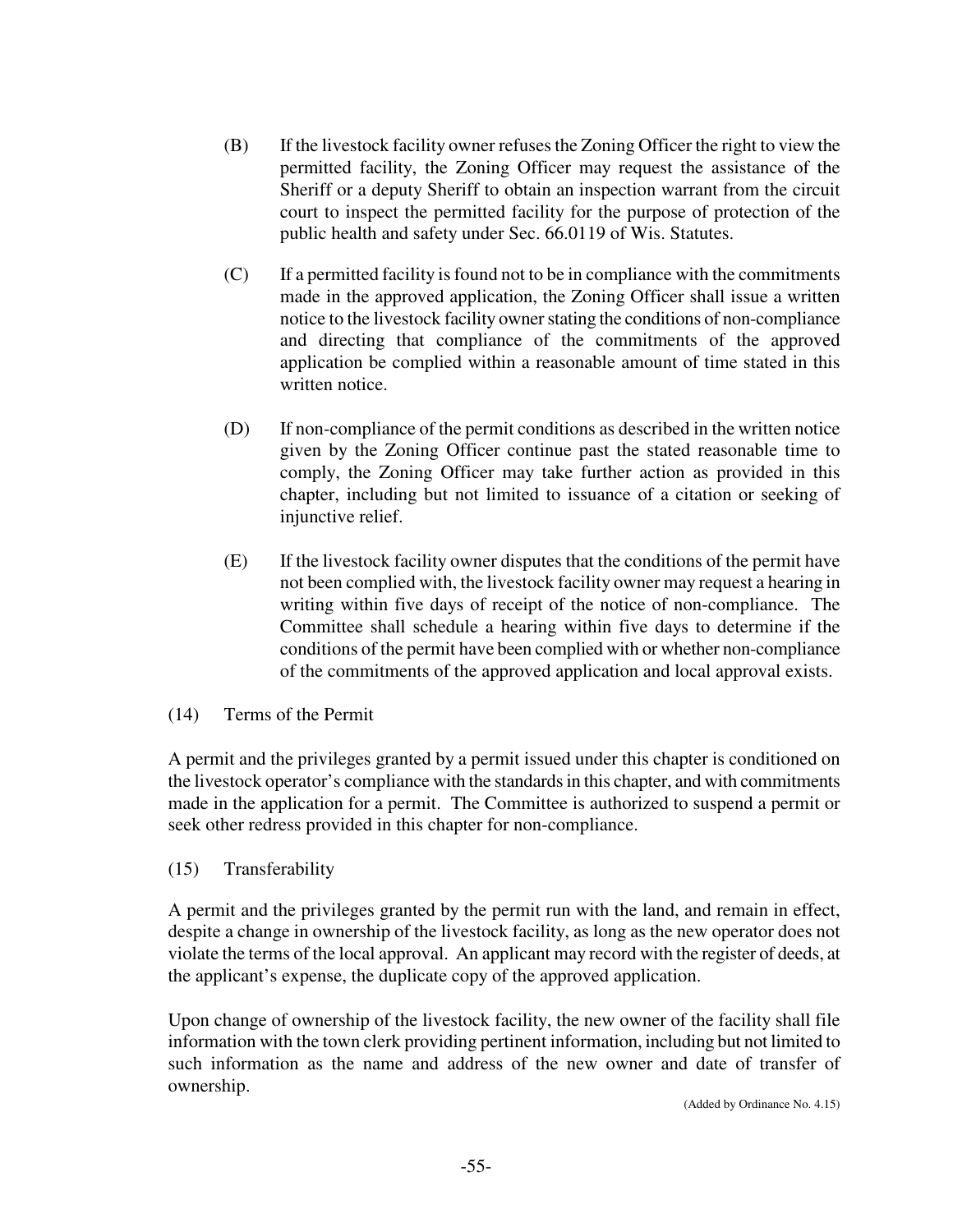(This page intentionally left blank)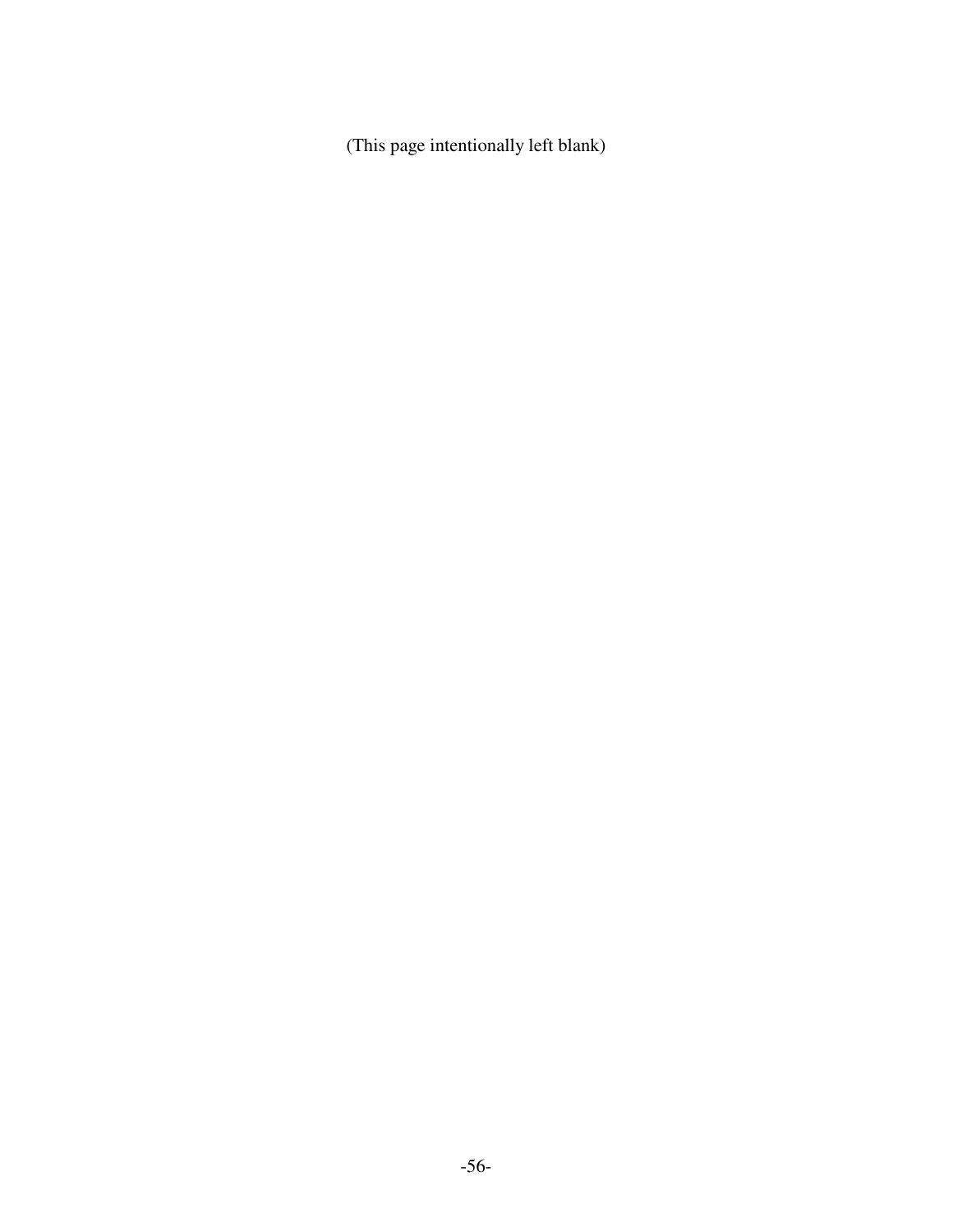# **SECTION 6.0 ZONING PERMITS**

## 6.1 Issuance

A Zoning Permit is required to be obtained from the Zoning Officer as part of the requirements of this chapter. Where the use involves the construction or structural improvement of buildings or structures, such construction or improvement shall be completed within 24 months after issuance of the Zoning Permit and, if such construction or improvement is not completed, the Zoning Permit shall be deemed to have expired unless extended by the Planning and Zoning Committee.

## 6.2 Requirements

- (1) Cases where a zoning permit is required:
	- (A) Where any building, other than a minor structure, is erected, moved or structurally altered so as to change its use or increase its floor area.
	- (B) Where any land use is altered, other than by erecting, moving or altering a minor structure.
	- (C) Where 50 percent or more of the fair market value of a structure, other than a minor structure, is destroyed and is being repaired or altered.

(Amended by Ordinance 02-01)

- (2) Cases where a zoning permit is not required:
	- (A) For any minor structure which meets the definition of a minor structure under this Chapter.
	- (B) For any improvements or alterations to an existing building, the cost of which, including labor, is in the amount of \$3,000 or less, provided that the proposed improvements shall not result in a structural change or an addition to the square footage of a building other than a minor structure.
	- (C) For any maintenance to an existing building, regardless of cost.

(Amended by Ordinance 02-01)

(3) The Zoning Permit Card issued as part of the approval shall be displayed at a prominent location which can be on the building site, the public road, or driveway.

### 6.3 Application for Zoning Permit

An application for a Zoning Permit shall be made to the Zoning Officer upon forms furnished and shall include, for the purpose of proper enforcement of these regulations, the following data: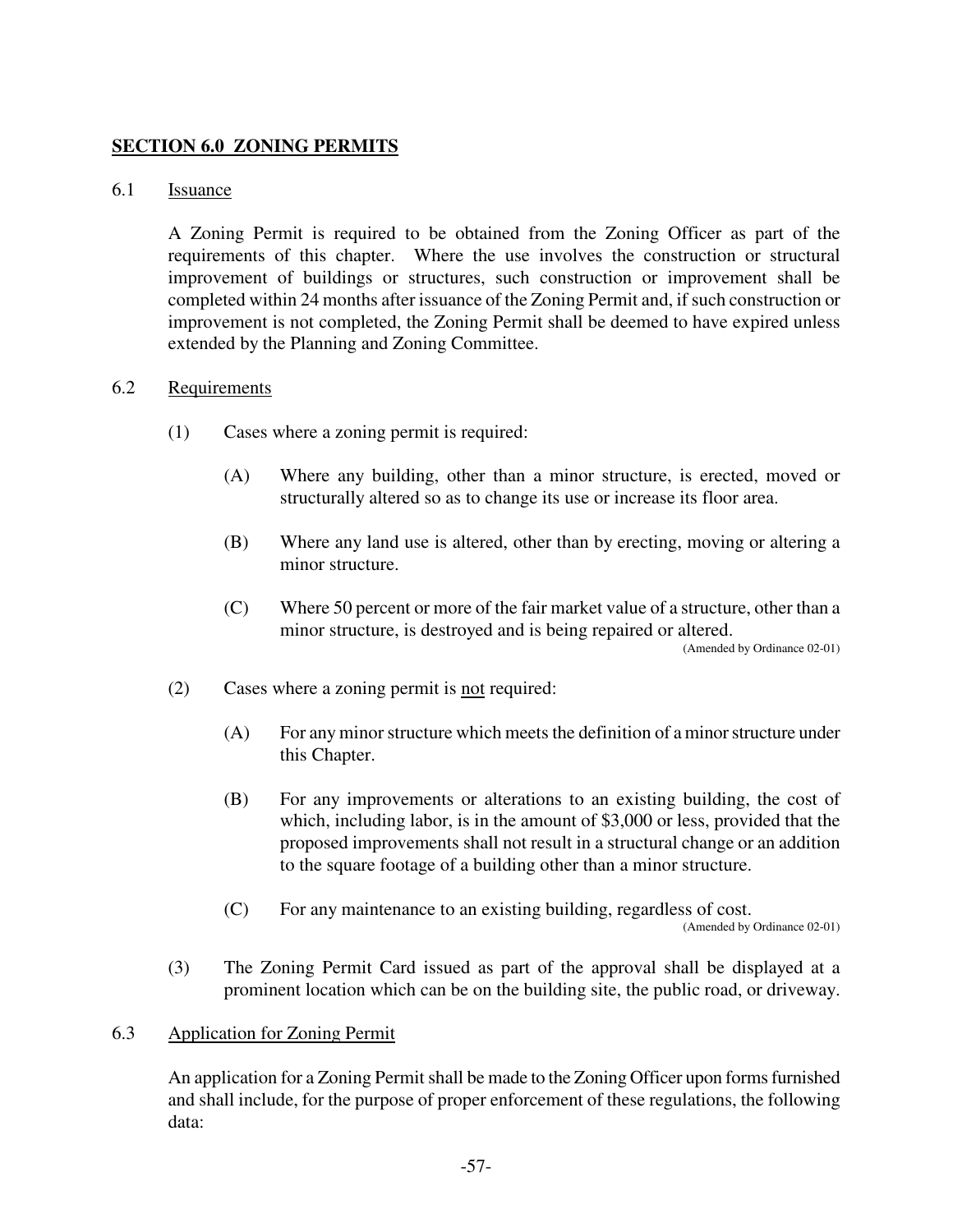- (1) An accurate map of the property, in duplicate and properly dimensioned, showing:
	- (A) The boundaries of the property involved.
	- (B) The location of the centerline or road right-of-way lines of any abutting streets or highways.
	- (C) The location on the lot of any existing buildings, proposed additions or proposed new buildings, including the measured distances between such buildings, and from the lot lines, and from the centerline (or road right-ofway lines of any abutting streets or highways to the nearest portion of such building.
	- (D) The floodway, floodfringe or if not available, the high water line of any stream or lake which the property adjoins or includes.
	- (E) The building plans and estimated costs.
- (2) Where the use involves an on-site sewage disposal system, the Map shall include the location of the water system and sewage system, which shall conform to the requirements set forth in the Wisconsin Administrative Code. The plan shall also show the location and distances of the proposed water and sewage systems to the water and sewage systems of the adjoining lots.

### 6.4 Zoning Permit Fee

The applicant, upon filing of an application for a Zoning Permit with the Zoning Officer, shall pay the following fee to the Zoning Officer:

Zoning Permit Fee .....................................................\$100.00 or such other amount as shall hereafter be determined by Town Board resolution.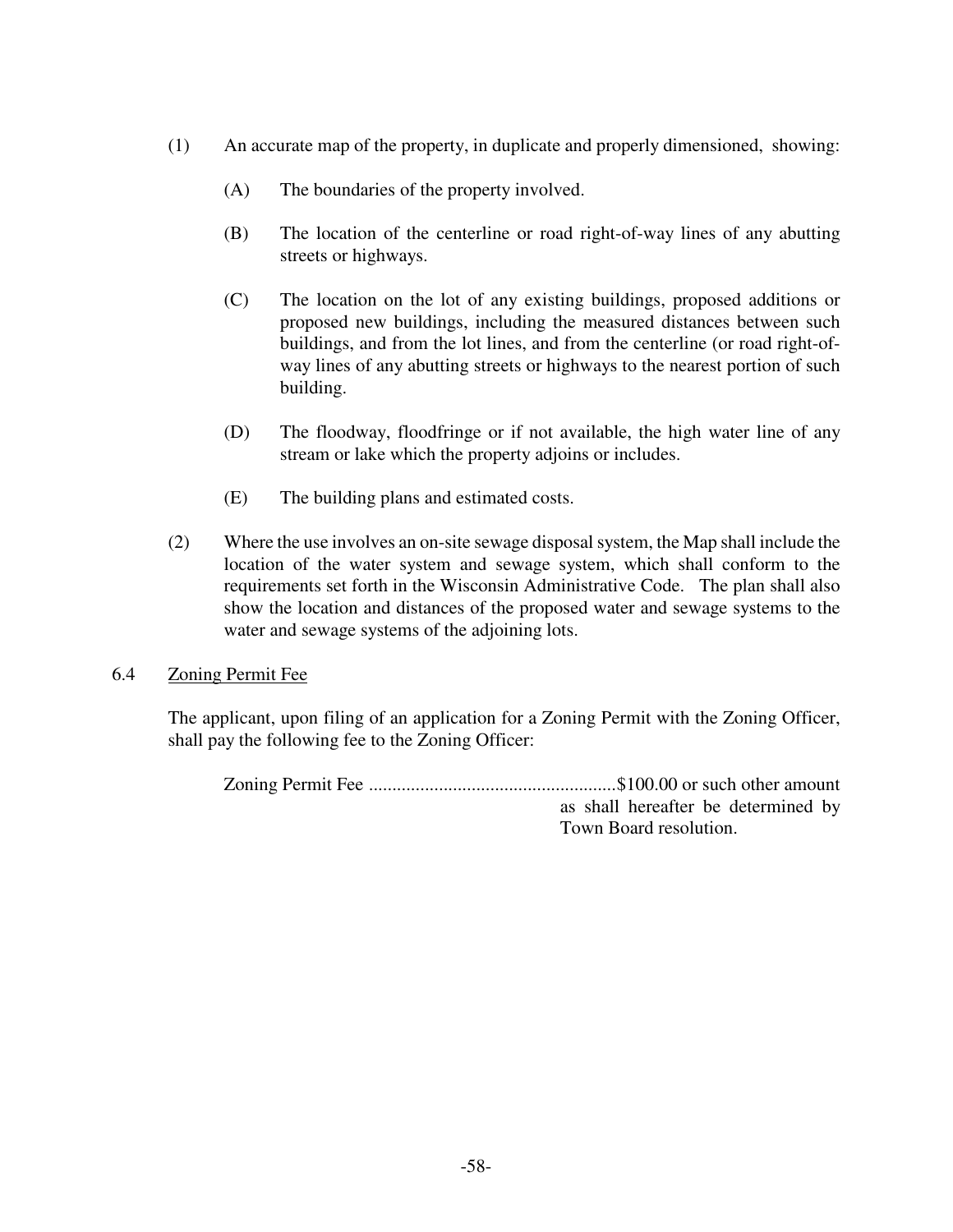# **SECTION 7.0 BOARD OF ZONING APPEALS**

### 7.1 Establishment

There is hereby established a Board of Zoning Appeals for the Town for the purposes set forth in this Section.

## 7.2 Membership and Organization

The Board of Zoning Appeals (hereafter called the Board) shall be formed and organized as follows:

- (1) The Board shall consist of five members appointed by the Town Chairperson and confirmed by the Town Board.
- (2) One of the five members of the Board shall be a member of the Town Board.
- (3) The terms of members of the Board shall be for staggered three year periods.
- (4) The Chairperson of the Board shall be elected annually by the Board from among its members.
- (5) No member of the Board may simultaneously be a member of the Planning & Zoning Committee. In addition, the Zoning Officer shall not be a member of the Board, although he or she shall attend all meetings of the Board for the purpose of providing technical assistance when requested by the Board.
- (6) The Chairperson of the Board shall appoint a member of the Board as Secretary.
- (7) Vacancies in the Board shall be filled for an unexpired term in the same manner as appointments for a full term.
- (8) Each member of the Board shall take an official oath in accordance with Section 19.01 of the Wisconsin Statutes within 10 days of receiving notice of appointment.
- (9) Compensation for the members of the Board shall be determined by the Town Board.
- (10) Any member of the Board who has any interest in a matter before the Board shall not vote thereon and shall remove himself or herself from any meeting or hearing at which said matter is under consideration.

### 7.3 Administration

The Board shall administer itself in accordance with the following: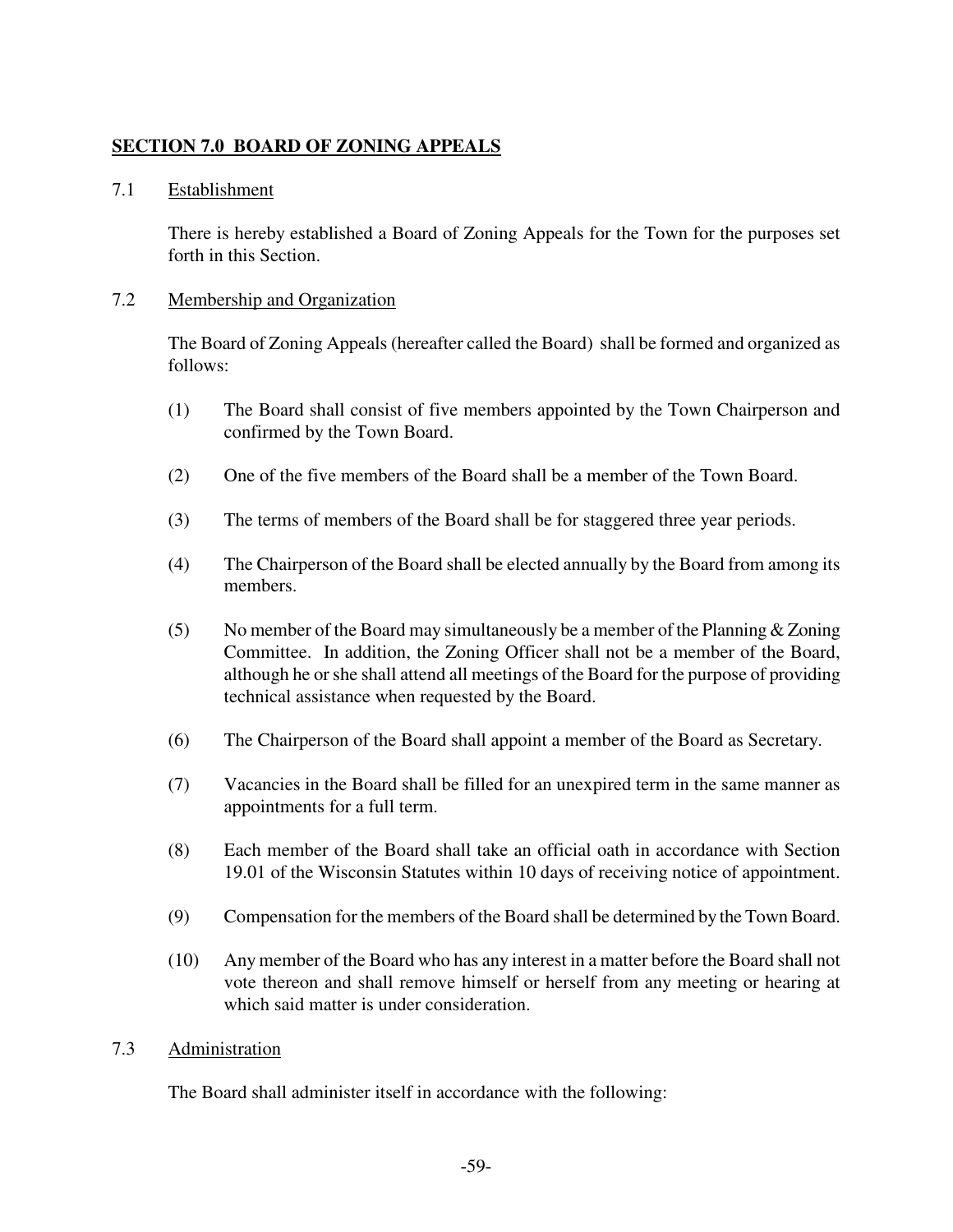- (1) All meetings shall be held at the call of the Chairperson and shall be open to the public.
- (2) Minutes of the proceedings and a record of all actions shall be kept by the Secretary, showing the vote of each member upon each question, and recording the absence or abstention of any member, and further recording the reasons for any determination by the Board and findings of fact related to such determination. The Secretary shall keep all records of the Board, which shall be immediately filed with the Town Clerk upon creation of such records.
- (3) The Board may request assistance from other town and county officials, departments, agencies and boards in rendering any decision under this section.

# 7.4 Powers

The Board shall have the following powers:

- (1) To hear and decide appeals relating to any alleged error in any order, requirement, decision or determination made by the Planning & Zoning Committee or its delegates or the Zoning Officer in the enforcement of codes, regulations or ordinances under their jurisdiction, including, but not limited to, decisions granting or denying the issuance of a permit. The Board may reverse, affirm wholly or partly, or modify the conditions established by the Planning & Zoning Committee for issuance of a permit, and may direct the issuance of a permit.
- (2) To hear requests for variances and to grant variances subject to the requirements of this Section.
- (3) To hear and decide applications for interpretations of this zoning ordinance, provided that no decision on an interpretation shall be made until after the matter has been reviewed by the Planning & Zoning Committee and the Board has received recommendations of the Planning & Zoning Committee.
- (4) To revoke a Conditional Use Permit or variance upon request of the Planning and Zoning Committee or the Town Board, and upon determination following a hearing that the owner of the land holding such permit or variance has failed to follow specified conditions which accompanied the issuance of the permit or variance.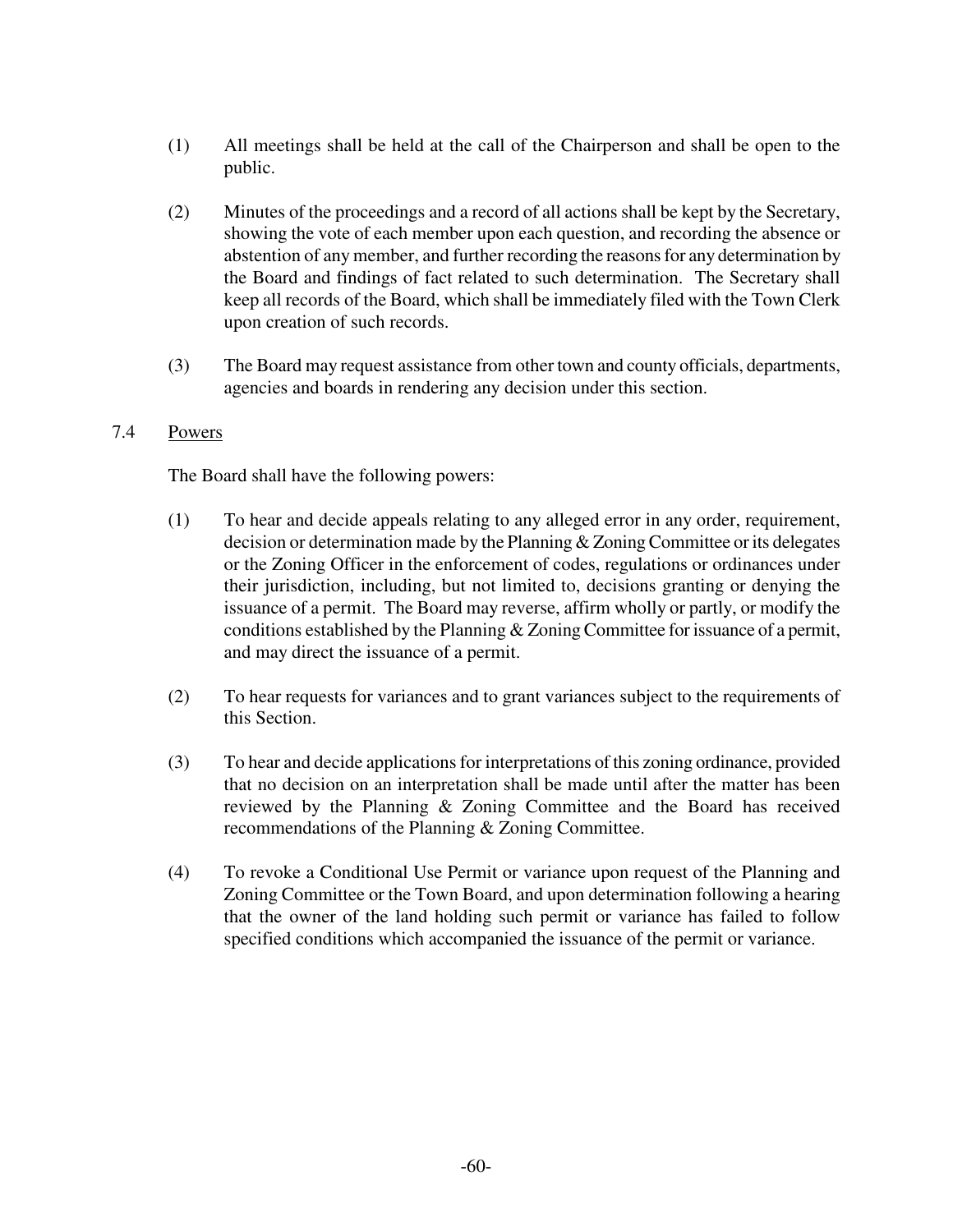# 7.5 Appeals

Appeals from the decision of the Planning & Zoning Committee or its delegates, the Zoning Officer or any other officer of the Town concerning the enforcement of this zoning ordinance or the issuance or denial of a Zoning Permit or Building Permit may be made by any person aggrieved by such decision or by an officer, department, committee, board or bureau of the Town. Any such appeal shall be filed with the Town Clerk within 30 days after the date of written notice of the decision or order appealed from. Such appeal shall include the following:

- (1) Name and address of the appellant and, if such appeal relates to a specific parcel of land, all owners of land located within 1,000 feet of the subject parcel.
- (2) Such additional information as may be required by the Board or the Zoning Officer, which may include a plat of survey.
- (3) Fee receipt from the Town Clerk. The fee for appeals shall be \$100.00 or such other amount as shall hereafter be set by Town Board resolution.

# 7.6 Applications for Interpretation

Applications for interpretation of any portion of this zoning ordinance may be made by the owner or lessee of any structure, land or water affected by this chapter. Such application shall be filed with the Town Clerk and shall include the following:

- (1) Name and address of the applicant and, if such application relates to a specific parcel, all owners of property located within 1,000 feet of the subject property.
- (2) Such additional information as may be required by the Board or the Zoning Officer, which may include a plat of survey.
- (3) Fee receipt from the Town Clerk. The fee for applications hereunder shall be \$100.00 or such other amount as shall hereafter be set by Town Board resolution.

# 7.7 Variances

An application for a variance from the provisions from this chapter may be made by the owner or lessee of any structure, land or water affected by this chapter. Such application shall be filed with the Town Clerk and shall include the following:

- (1) Name and address of the applicant and, if such application relates to a specific parcel, all owners of property located within 1,000 feet of the subject property.
- (2) Such additional information as may be required by the Board or the Zoning Officer, which may include a plat of survey.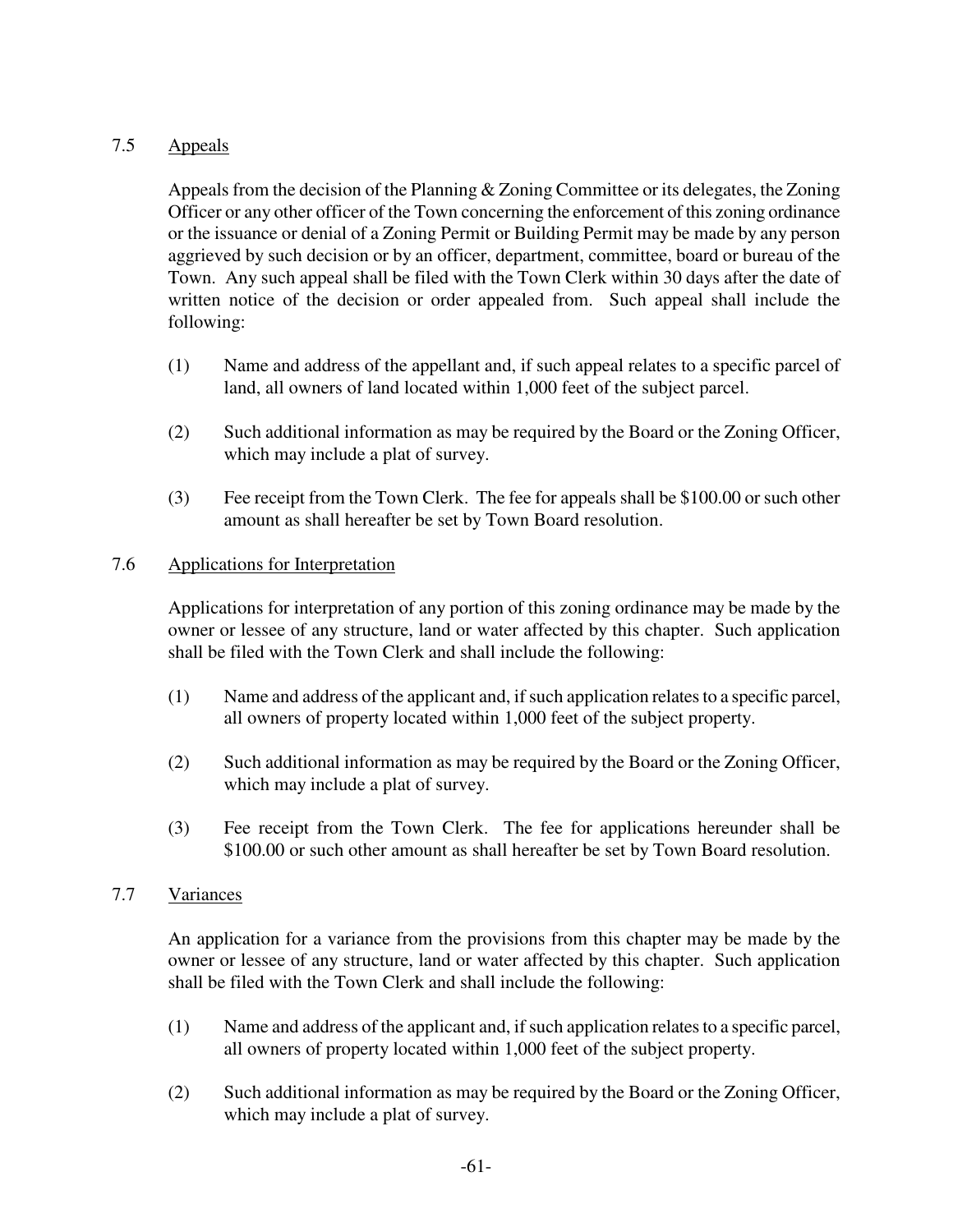(3) Fee receipt from the Town Clerk. The fee for applications hereunder shall be \$100.00 or such other amount as shall hereafter be set by Town Board resolution.

Variances may be granted only when subject to the following restrictions:

- (A) Variances shall not be granted routinely, and shall be granted only when the applicant clearly shows the existence of an unnecessary hardship and the presence of a unique property limitation, and further shows that the granting of the variance will not be contrary to the public interest.
- (B) No use variance shall be granted.
- (C) An unnecessary hardship may be shown only where, in the absence of a variance, the applicant can make no feasible use of the subject property, or if strict conformity is unnecessarily burdensome.
- (D) No variance shall be granted if the physical character of the property allows the applicant to build or develop in a manner which complies with this chapter.
- (E) Any unnecessary hardship must be peculiar to the zoning parcel in question and different from that of other parcels, and not one that affects all parcels similarly. Such hardships must arise because of some unique property limitation.
- (F) Loss of profit or pecuniary hardship is not in and of itself grounds for a variance.
- (G) Self-imposed hardship is not grounds for a variance. Reductions resulting from the sale of portions of a property that reduce the remainder below buildable size or cut off existing access to a public highway, deed restrictions imposed by previous owners and improvements made in violation of this chapter are generally considered to be self-imposed hardships.
- (H) An unnecessary hardship cannot be one which would have existed in the absence of this chapter, although a legitimate unnecessary hardship may result from the interaction of the provisions of this chapter with other actions or regulations adopted by public authorities.
- (I) A unique property limitation for purposes of this section shall involve a situation in which unique physical characteristics of the property, and not the desires of or conditions personal to the applicant, prevent the applicant from developing in accordance with this chapter. Unique property limitations may include wetlands, soil types, parcel shapes or steep slopes.
- (J) In order to protect the public interest the Board shall not grant a variance which would undermine the purpose of this chapter. The Board shall consult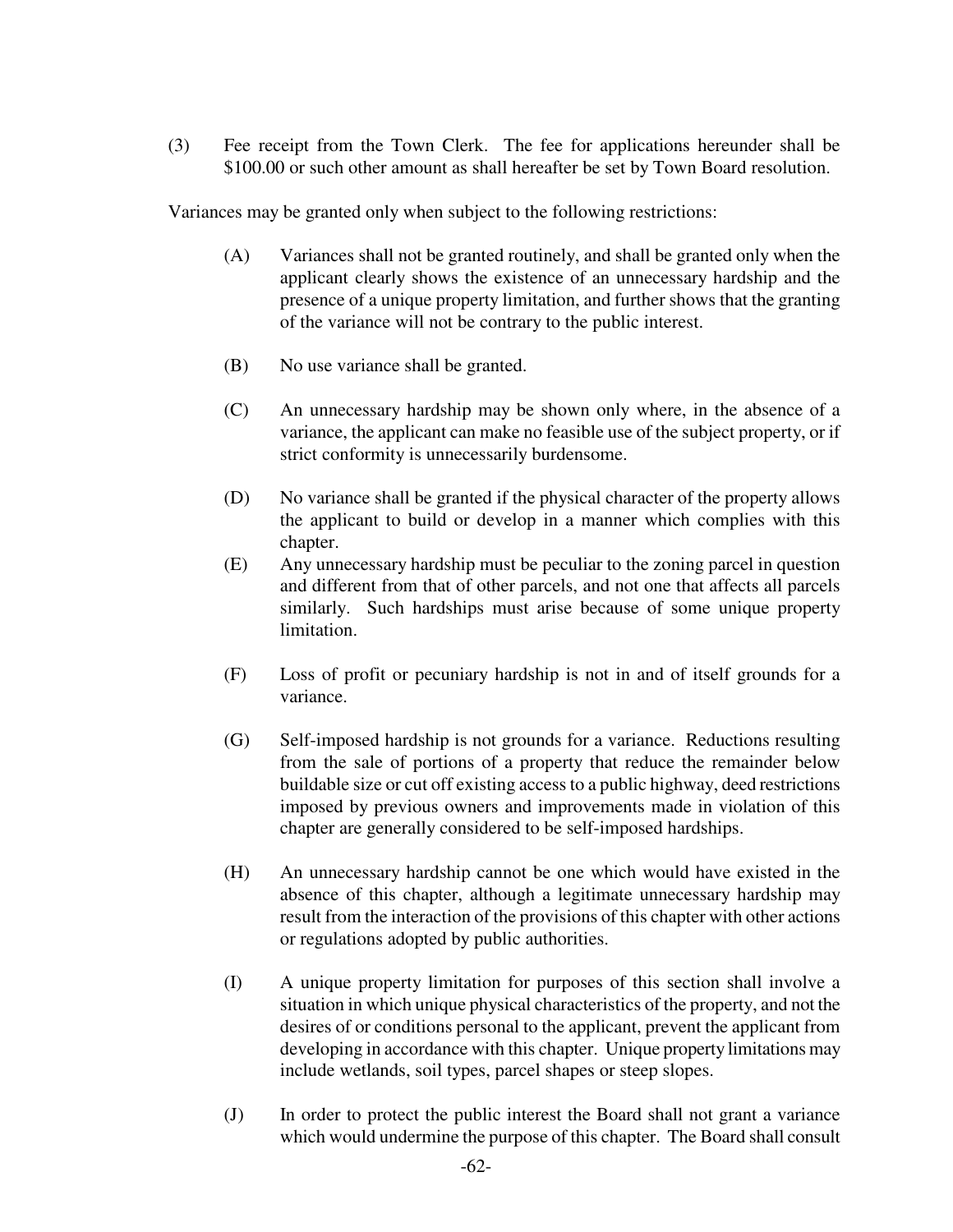the "purpose" and "intent" sections of this chapter in determining whether a variance is appropriate, and shall consider the interests of the public at large, and not only the interests of the nearby property owners.

- (K) Lack of opposition does not in itself mean that a proposed variance will not harm the public interest.
- (L) In granting a variance the Board may impose special conditions to ensure that the public welfare is not damaged, provided that such conditions must relate reasonably to the purpose and intent established in this chapter.
- (M) A variance should include only the minimum relief necessary to allow reasonable use of the subject property.
- (N) Violations by or variances granted to a neighboring owner do not justify the granting of a variance.
- (O) Any variance granted shall attach to the property as a permanent right, and any subsequent owner of the subject property may make use of that variance, provided that all conditions attached to the variance are met.
- (P) In order to grant a variance, the Board must determine that there are exceptional, extraordinary, or unusual circumstances or conditions applying to the subject lot, parcel, structure, use or intended use that do not apply generally to other properties or uses in the same district, and that the granting of the variance would not be so general or recurrent in nature as to suggest that this chapter should be changed.
- (Q) No variance shall be granted unless the Board determines that the granting will not create a substantial detriment to adjacent property.
- (4) The Board of Adjustment is not authorized to grant a variance from the state requirements related to livestock facility siting, except as provided in § 93.90 of the Wisconsin Statutes and in Chapter ATCP 51 of the Wisconsin Administrative Code. (Added by Ordinance No. 4.15)

### 7.8 Hearing

The Board shall hold a public hearing within 45 days of receiving an appeal or an application, and shall give public notice thereof at least 10 days prior to the hearing by publication of a Class 1 Notice under chapter 985 of the Wisconsin Statutes, and shall give due notice to all parties in interest, the Zoning Officer, and the Town Planning & Zoning Committee. If the appeal or application relates to a specific parcel, "parties in interest" shall include all owners of property located within 1,000 feet of the subject property. At the hearing the appellant or applicant shall appear in person, by agent, or by attorney. Following or preceding the public hearing the Board may, in its discretion, hold additional hearings,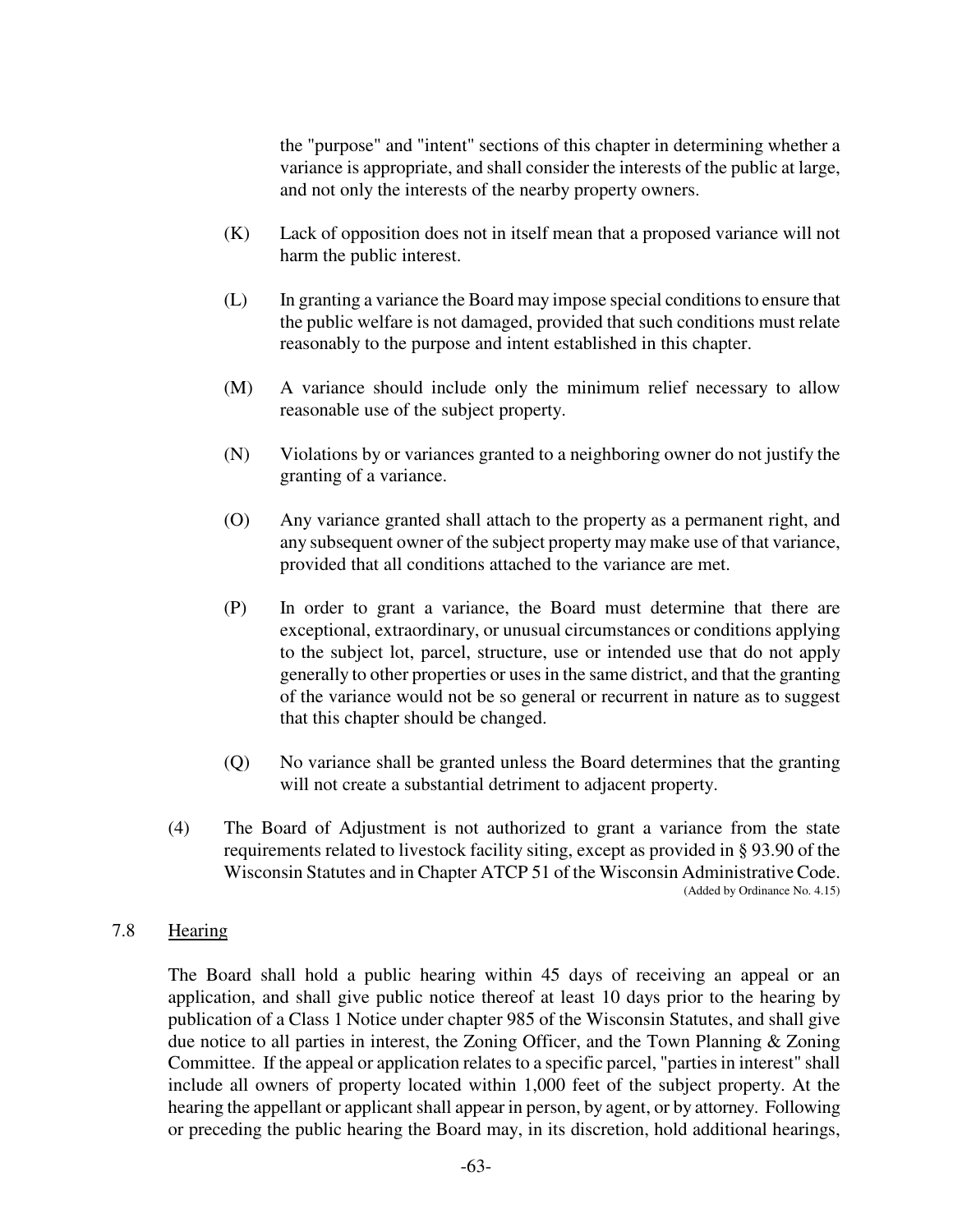allowing the participation only of the applicant and such other parties as may hold a direct interest in the subject matter of the appeal or application. The Chairperson shall administer oaths to all persons providing factual testimony to the Board, and may compel the attendance of witnesses.

### 7.9 Required Attendance

The appellant or applicant or the appellant's or applicant's authorized legal representative shall attend the public hearing as well as all other meetings of the Board in connection with the appellant's or applicant's appeal or application. Failure of the appellant or applicant or the appellant's or applicant's authorized legal representative to attend such public hearing or other meetings shall be grounds for denial of appellant's or applicant's appeal or application.

## 7.10 Decision

The Board shall decide all appeals and applications within 30 days after the final hearing and shall transmit a signed copy of its decision to the appellant or applicant, the Zoning Officer and the Town Planning & Zoning Committee. Such decision shall be accompanied by findings of fact and conclusions of law, and may include any conditions placed upon the issuance of any permit. Any variance or permit granted by the Board shall expire six months following the issuance of the decision unless substantial work has commenced consistent with such variance or permit prior to such expiration.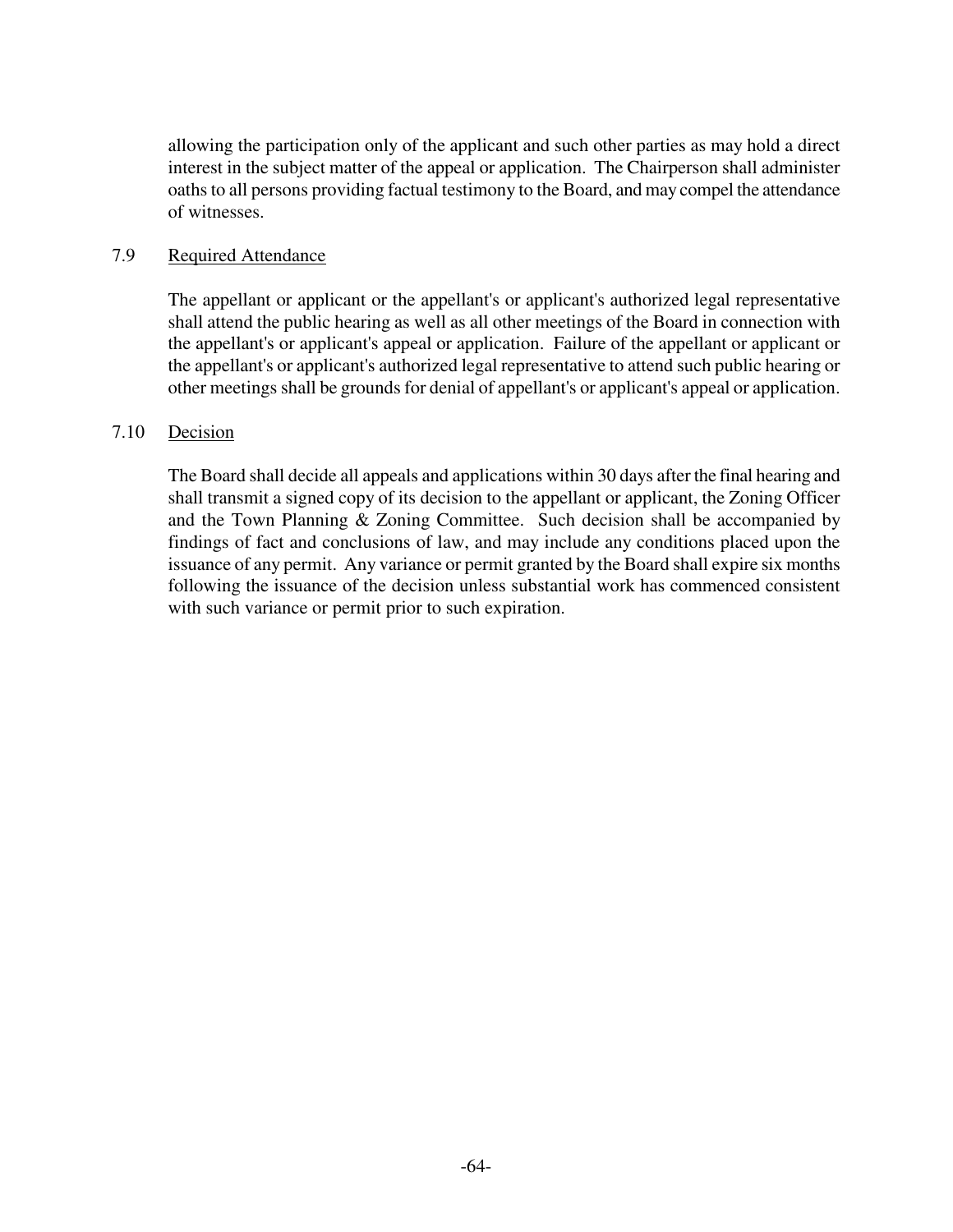# **SECTION 8.0 HIGHWAY SETBACK LINES & ROADSIDE REGULATIONS**

## 8.1 Classification and Setbacks

For the purpose of determining the distance buildings and other structures are set back, the roads and highways of the township are hereby divided into the following classifications according to the Wisconsin Department of Transportation Functional Classification System or a locally adopted Transportation Plan.

## (1) Arterial Highways

- (A) The setback line for arterial highways shall be 150 feet from the centerline of the highway or 100 feet from the right-of-way line whichever is greater.
- (B) Frontage roads to arterial highways shall be considered as local roads for the purpose of determining the setback along said service roads.
- (C) Minimum road right-of-way width shall be 100 feet.

## (2) Collector Roads

The setback for collector roads shall be 90 feet from the centerline or 50 feet from the right-of-way line, whichever is greater. Minimum road right-of-way width shall be 80 feet.

### (3) Local Roads

All local roads shall have a minimum setback of 85 feet from the centerline or 50 feet from the right-of-way line, whichever is greater. Minimum road right-of-way width shall be 70 feet.

### (4) Lesser Setbacks

Lesser setbacks may be permitted by the Planning & Zoning Committee in cases of unusual topography, or existing patterns of lesser setbacks of buildings on nearby properties or varying alignment of highway right-of-way lines.

### (5) Special Width Road Right-of-Ways

Road right-of-ways which are indicated as a Special Width Road in adopted transportation plans shall be used to establish minimum setback requirements.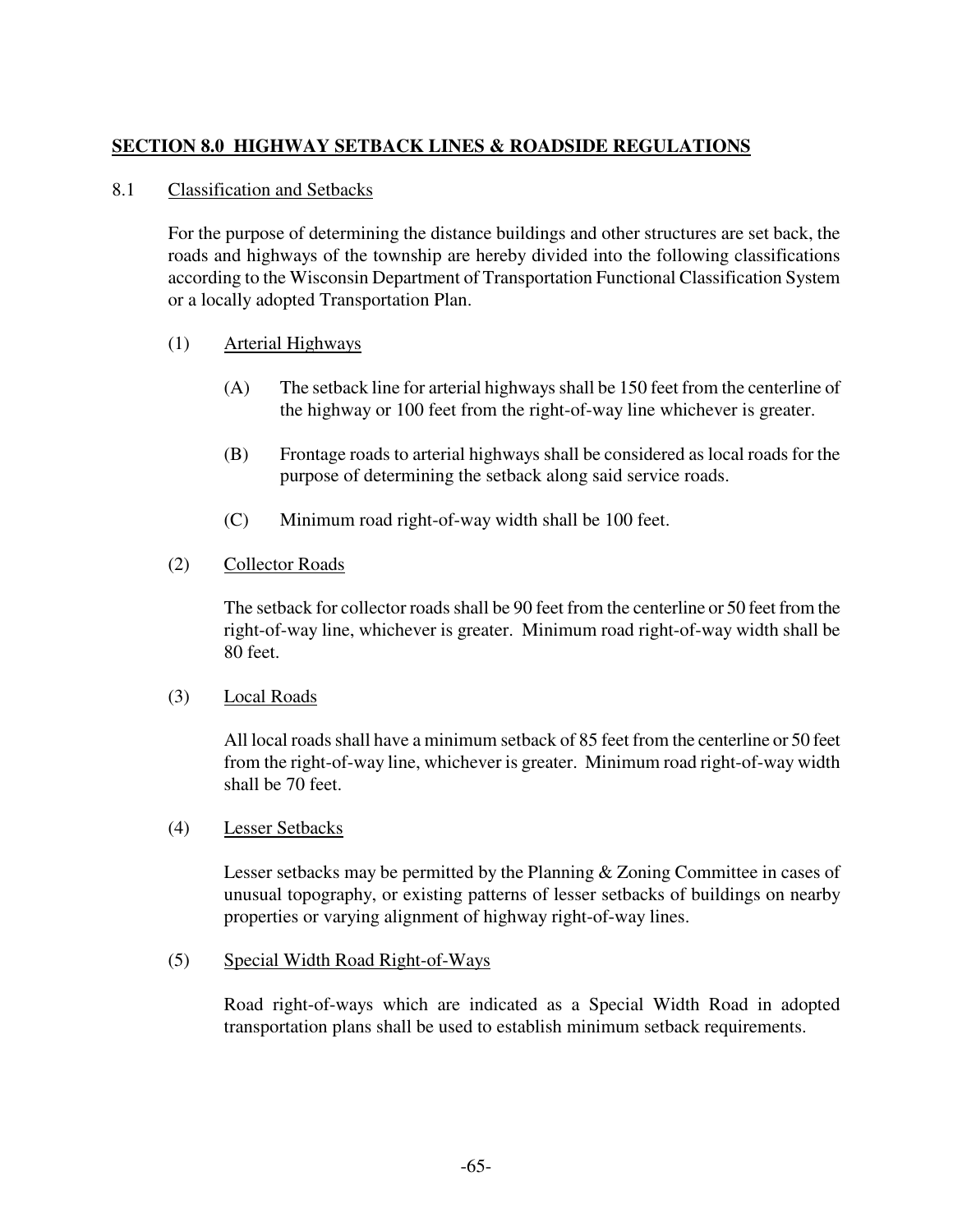### 8.2 Vision Clearance at Intersections

In each quadrant of every public street, road or railroad intersection, there shall be designated a clear vision triangle, bounded by the street or road centerline and a line connecting points on said centerline at a specified distance from their point of intersection, in the manner illustrated on the following page and titled Basic Illustration of Clear Vision Triangles.

The use of the term "triangle" in this section shall not be construed to preclude reasonable modifications of a triangular shaped area, including modifications occasioned by the existence of curving streets or roads.

The term "centerline" in this section shall be interpreted as follows:

- (1) Where there is an undivided pavement within a right-of-way, the centerline shall be the centerline of that pavement, irrespective of whether or not that coincides with the centerline of the right-of-way.
- (2) Where there is a divided pavement within a right-of-way, the centerline shall be the centerline of the median strip between the pavements, except as specified in subsection 3 below.
- (3) Where there is a divided pavement within a right-of-way, and the distance between the centerline of the pavements, measured along the centerline of the intersecting street or road, is 60 feet or greater, the centerline of the pavements shall be used separately, in the manner illustrated on the following page, and entitled Illustration of Designation of Centerline For Clear Vision Triangles, to designate the clear vision triangles.

The distance specified from the point of intersection of the centerline to the aforesaid points on the centerline shall be as specified in the table as follows:

| Classification           | <b>Triangle Side Distance</b> |
|--------------------------|-------------------------------|
|                          |                               |
| Arterial                 | 300 ft.                       |
| Collector                | 200 ft.                       |
| Local                    | 150 ft.                       |
| <b>Railroad Crossing</b> | 330 ft.                       |

Within the clear vision triangle, no object shall be allowed above a height of two and one-half feet above the average elevation of the streets at the aforesaid points on the respective centerlines, if it substantially obstructs the view across the triangle.

In situations where trees of large diameter, large numbers of trees, or some combination of these are present, this provision shall be construed to mean that a sufficient number of trees shall be removed so as to render an object such as a motor vehicle clearly visible across the clear vision triangle from one street or road to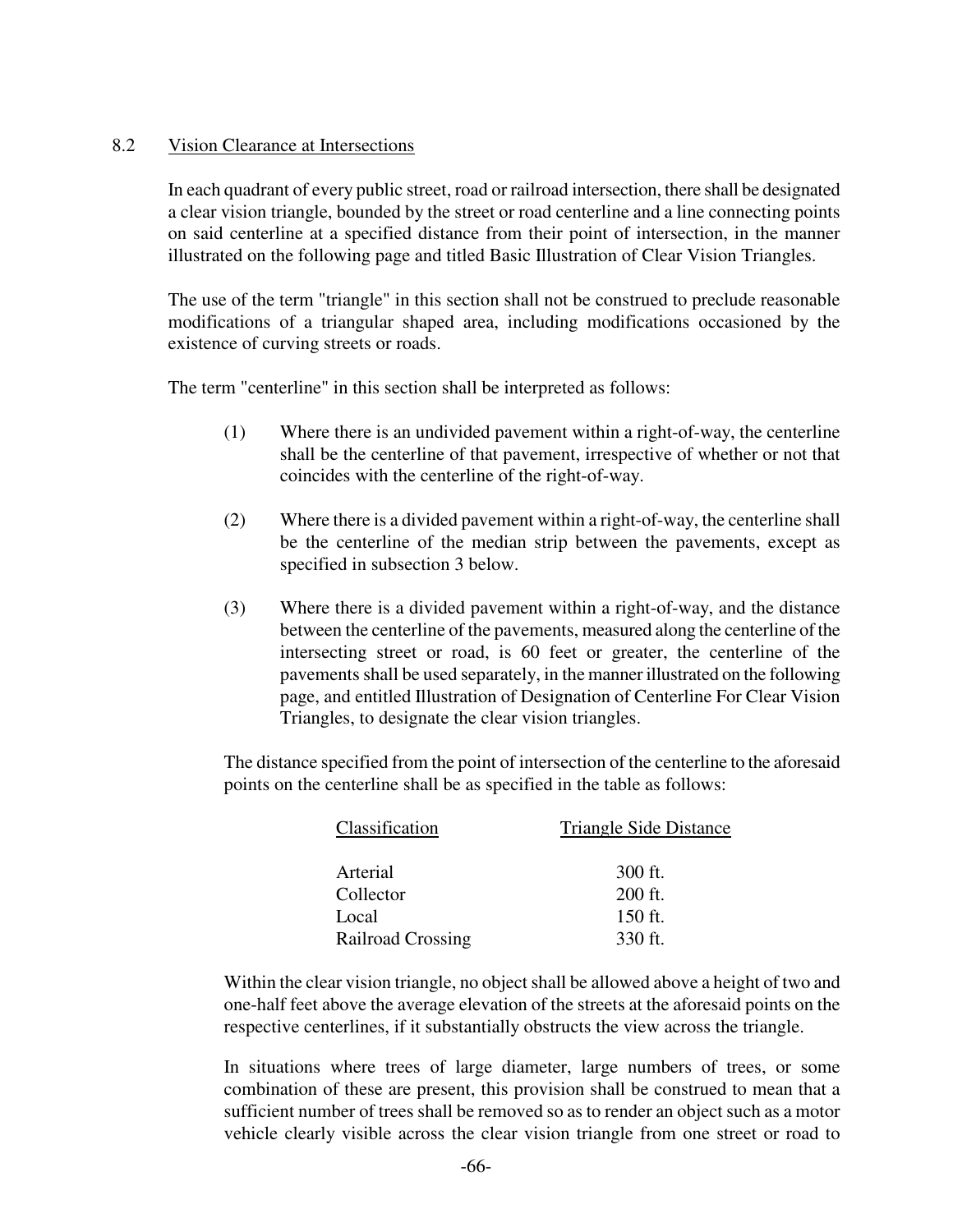another, the intent being to provide for the public safety. However, it shall not necessarily be construed to mean that every tree in the clear vision triangle must be removed. In a like manner, this restriction shall not apply to posts and wire fences, provided that they do not obstruct visibility across the clear vision triangle.

## 8.3 Objects Permitted Within Setback Lines and Vision Triangles

- (1) Open fences.
- (2) Telephone, telegraph and power transmission poles, lines and portable equipment that is readily removable in its entirety.
- (3) The planting and harvesting of field crops, shrubbery and trees, except that no trees or shrubbery shall be planted within a vision clearance triangle so as to obstruct the view in the vision triangle.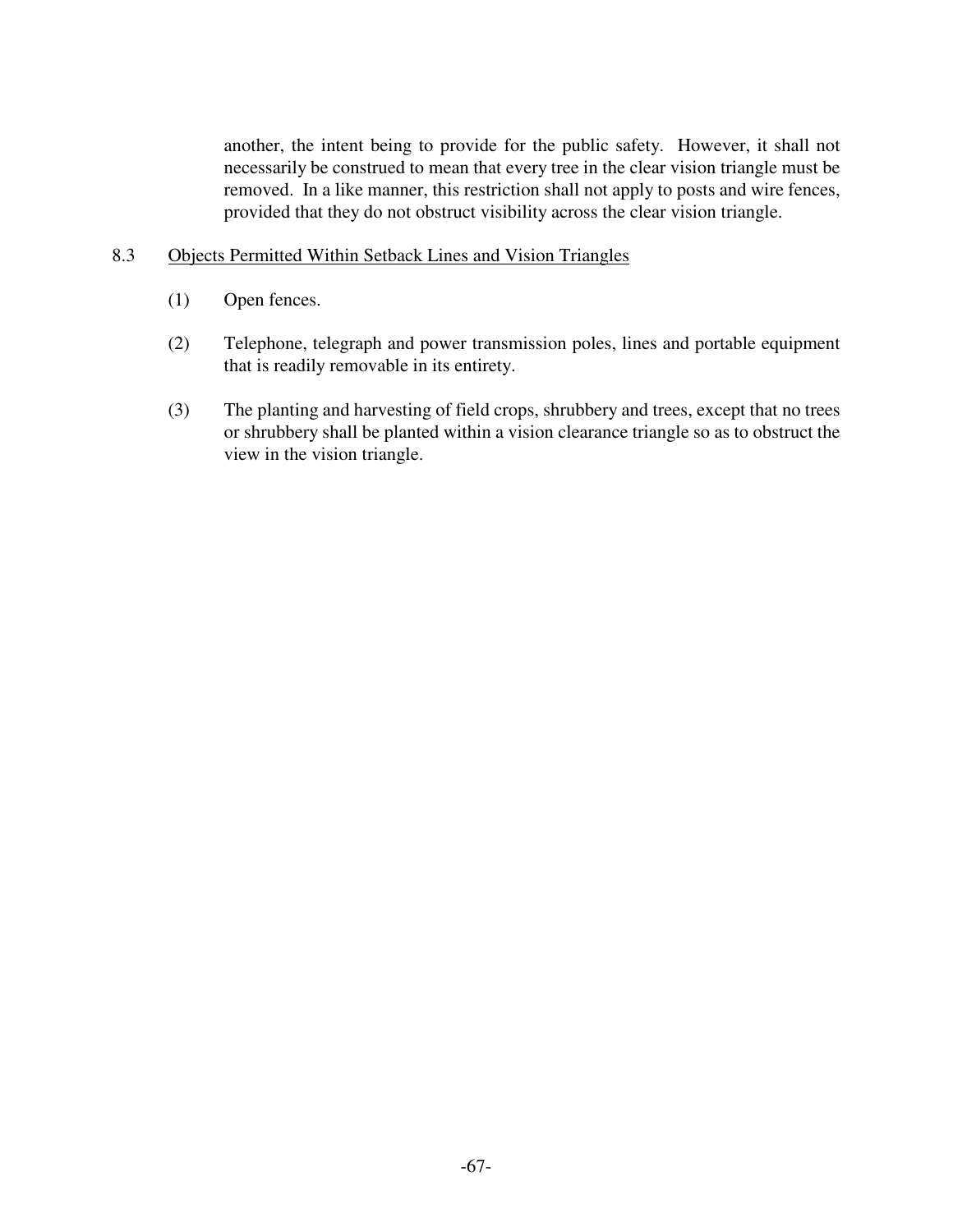# **BASIC ILLUSTRATION OF CLEAR VISION TRIANGLES**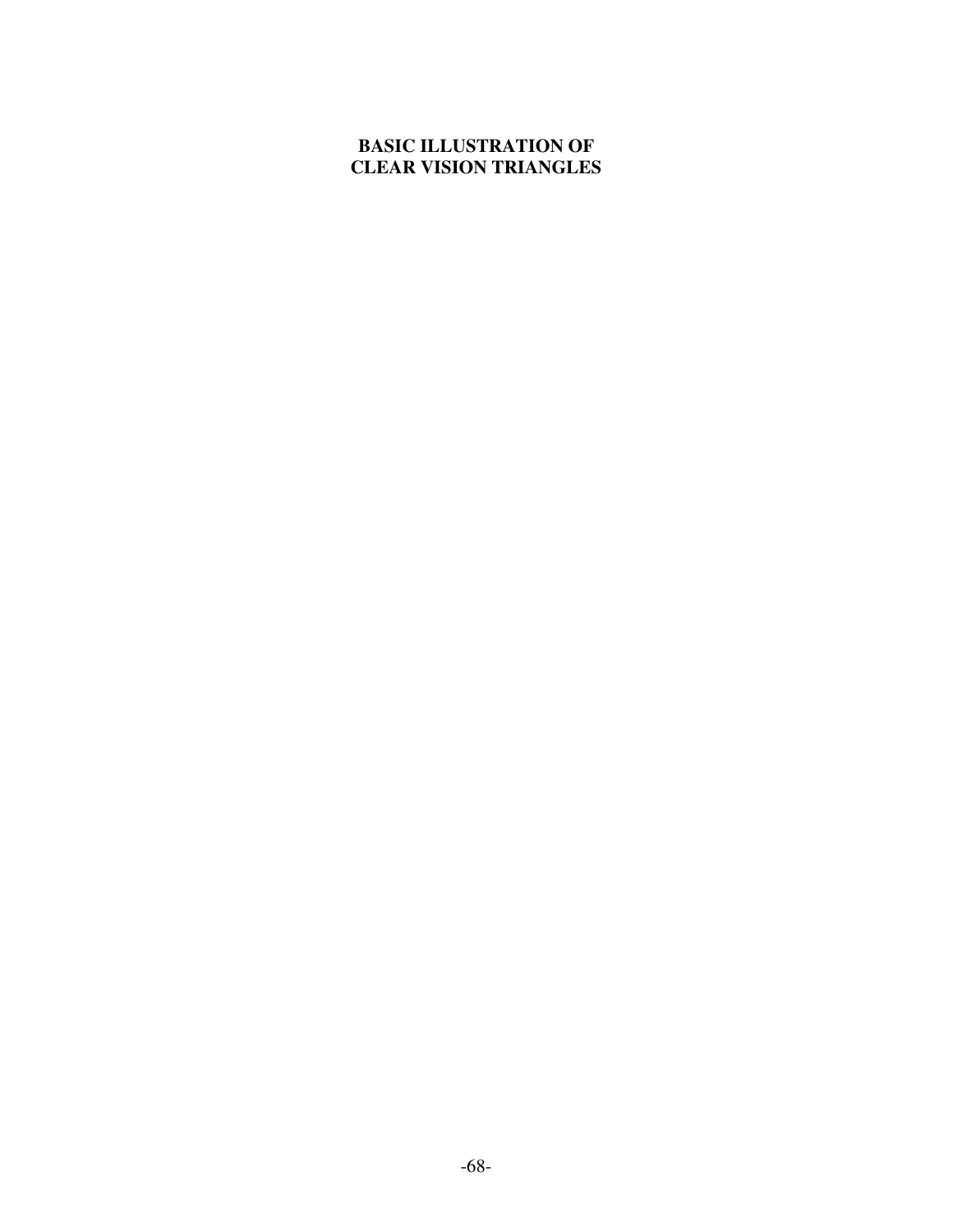# **ILLUSTRATION OF DESIGNATION OF CENTERLINE FOR CLEAR VISION TRIANGLES**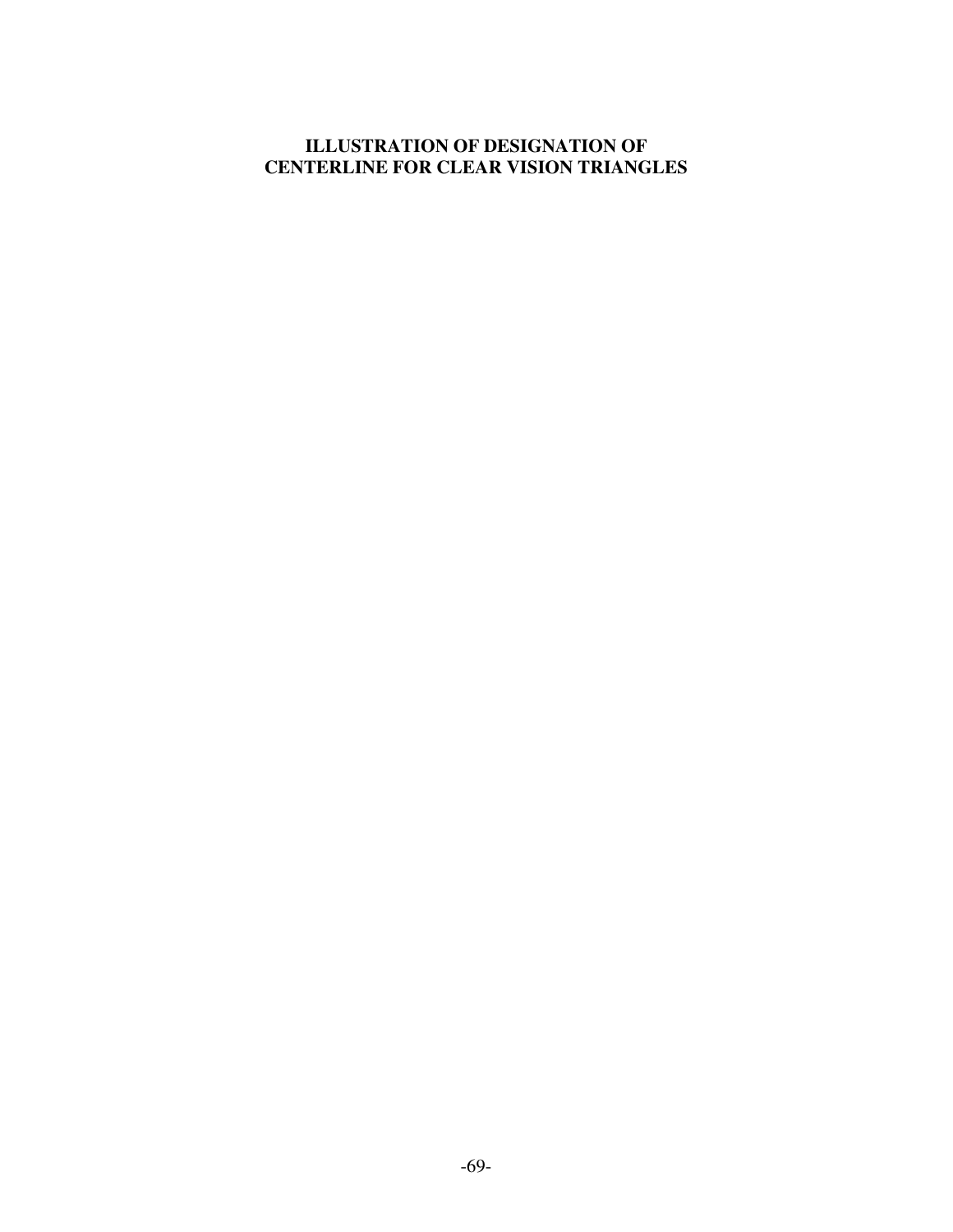(This page intentionally left blank)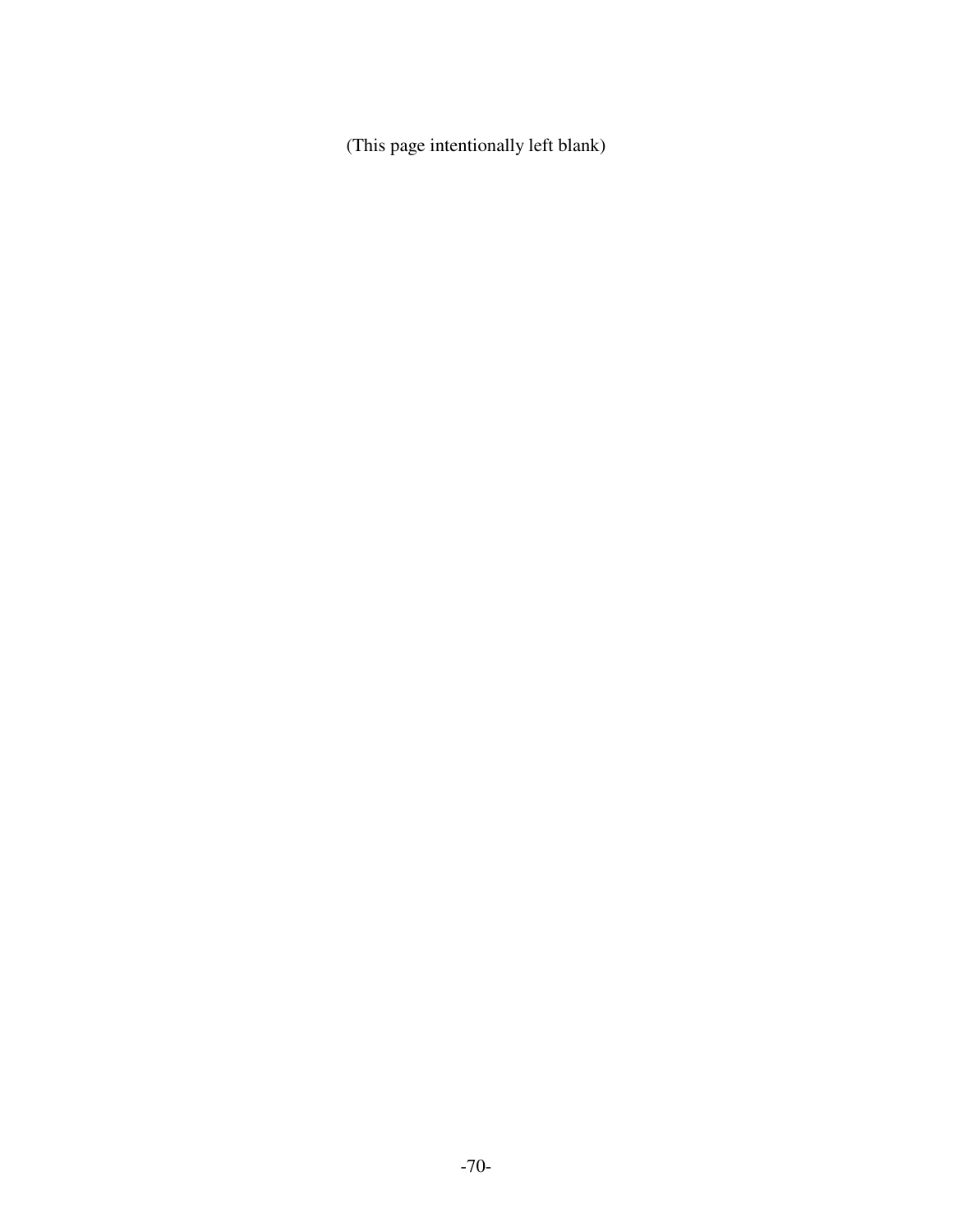# **SECTION 9.0 NONCONFORMING USES, STRUCTURES, AND LOTS**

# 9.1 Existing Nonconforming Uses

The lawful nonconforming use of a structure, land, or water existing at the time of the adoption or amendment of this chapter may be continued although the use does not conform with the provisions of this chapter subject to the following:

- (1) Only that portion of the structure, land or water in actual use may be so continued and the structure may not be extended, enlarged, reconstructed, substituted, moved or structurally altered except when required to do so by law or order or so as to comply with the provisions of this chapter.
- (2) Total lifetime structural repairs or alterations shall not exceed fifty (50) percent of the local assessed value of the structure at the time of its becoming a nonconforming use unless it is permanently changed to conform to the use provisions of this chapter.
- (3) Substitution of new equipment may be permitted by the Board of Zoning Appeals if such equipment will reduce the incompatibility of the nonconforming use with the neighboring uses.
- (4) This chapter is not intended to negate licenses (or their respective uses) which are issued by governmental agencies and are current as of the effective date of this chapter.

# 9.2 Existing Nonconforming Structures

Any lawful nonconforming structure existing at the time of the adoption or amendment of this chapter may be continued although its size or location does not conform with the lot width, lot area, yard, height, parking and loading, and access provisions of this chapter, provided that: (1) The structure shall not be extended, enlarged, reconstructed, moved, or structurally altered except when required to do so by law or order or so as to comply with the provisions of this chapter; and (2) Total lifetime structural repairs or alterations shall not exceed fifty (50) percent of the local assessed value of the structure at the time of its becoming a nonconforming structure unless it is permanently changed to conform to the provisions of this chapter.

# 9.3 Abolishment or Replacement

If a nonconforming use or the use or occupancy of a nonconforming structure is discontinued or terminated for a period of twelve (12) months, any future use of the structure, land, or water shall conform to the provisions of this chapter. When a nonconforming use or structure is damaged by fire, explosion, flood, the public enemy, or other calamity, to the extent of more than fifty (50) percent of its current local assessed value, it shall not be restored except in conformity with the provisions of this chapter.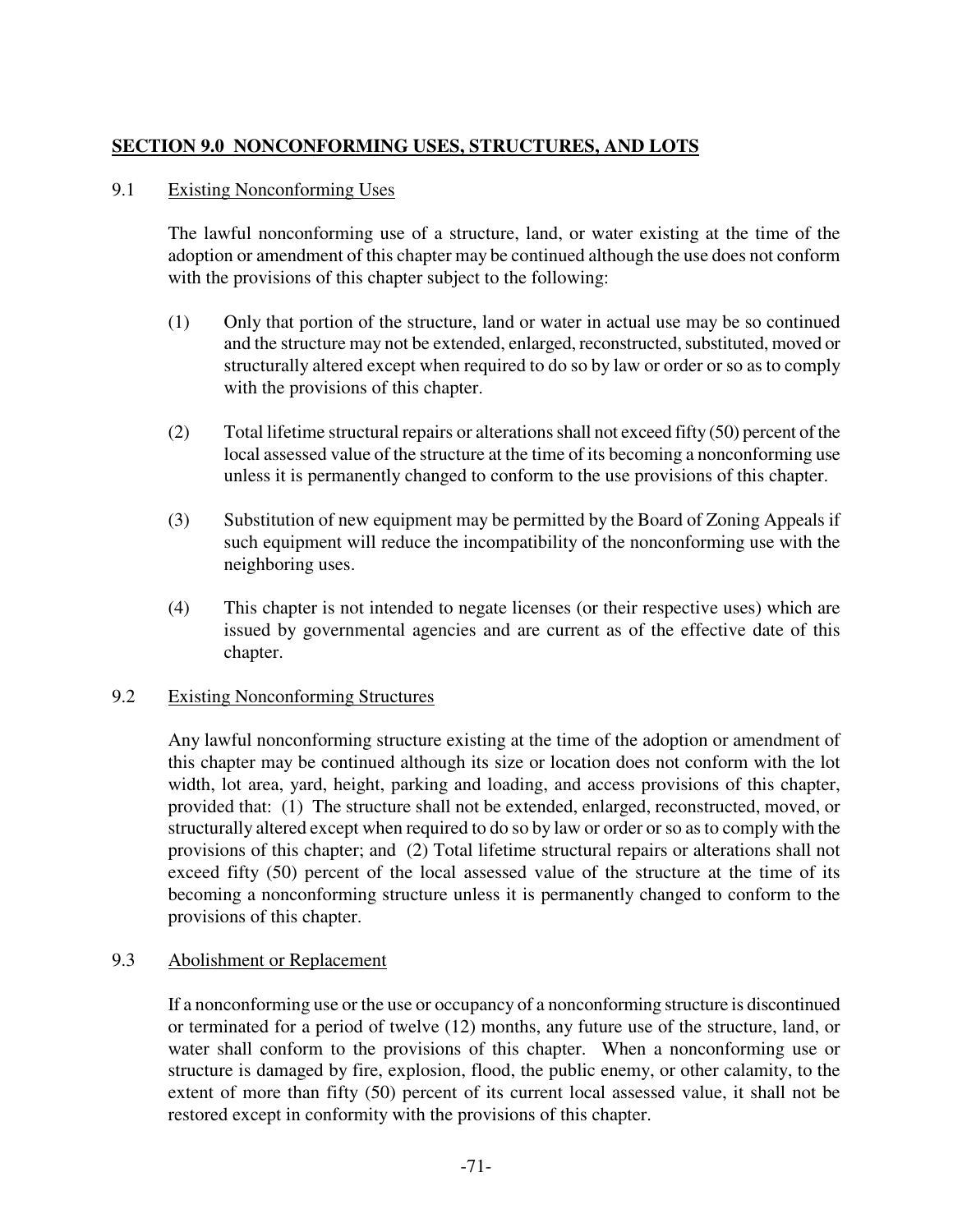## 9.4 Changes and Substitutions

Once a nonconforming use or structure has been changed to conform, it shall not revert back to a nonconforming use or structure. Once the Planning & Zoning Committee has permitted the substitution of a more restrictive nonconforming use for an existing nonconforming use, the substituted use shall lose its status as a legal nonconforming use and become subject to all the conditions required by the Planning & Zoning Committee.

### 9.5 Substandard Lots

In any residential or agricultural district, a one family detached dwelling and its accessory structures may be erected on any legal lot or parcel of record in the Rock County Register of Deeds Office before the effective date of this chapter subject to the following requirements:

- (1) If two (2) or more substandard lots exist side by side, under the same ownership, each of which individual lots is less than 25,000 square feet, they shall be combined and considered as one (1) building site.
- (2) Compliance with the standards of the Rock County Sanitary Code shall be a condition for the granting of a Zoning Permit.

## 9.6 Special Exception

The owner of any one family or two-family dwelling unit which was used exclusively for residential use on the date of the adoption of this chapter, which has been continuously used for residential use since the date of the adoption of this chapter up to the date of the casualty referred to hereafter, and which has continuously been located in the Agricultural District One (A-1) or Transitional Agricultural District One (A-1a) since the date of the adoption of this chapter shall, in the event of destruction of the residence by fire or other casualty in an amount greater than fifty (50) percent of assessed value, be permitted to reconstruct such residence on the lot where originally located. The size and number of units of the reconstructed residence shall be no greater than the size and number of units of the original residence. The burden of proof of establishing continuous residential use, size and number of units shall be on the landowner. If said reconstruction is not commenced within a period of twelve (12) months following the casualty, any subsequent re-construction and use of the building, structure or premises shall conform to the regulations of the district in which such building, structure or premises is located.

(Amended by Ordinance 03-4)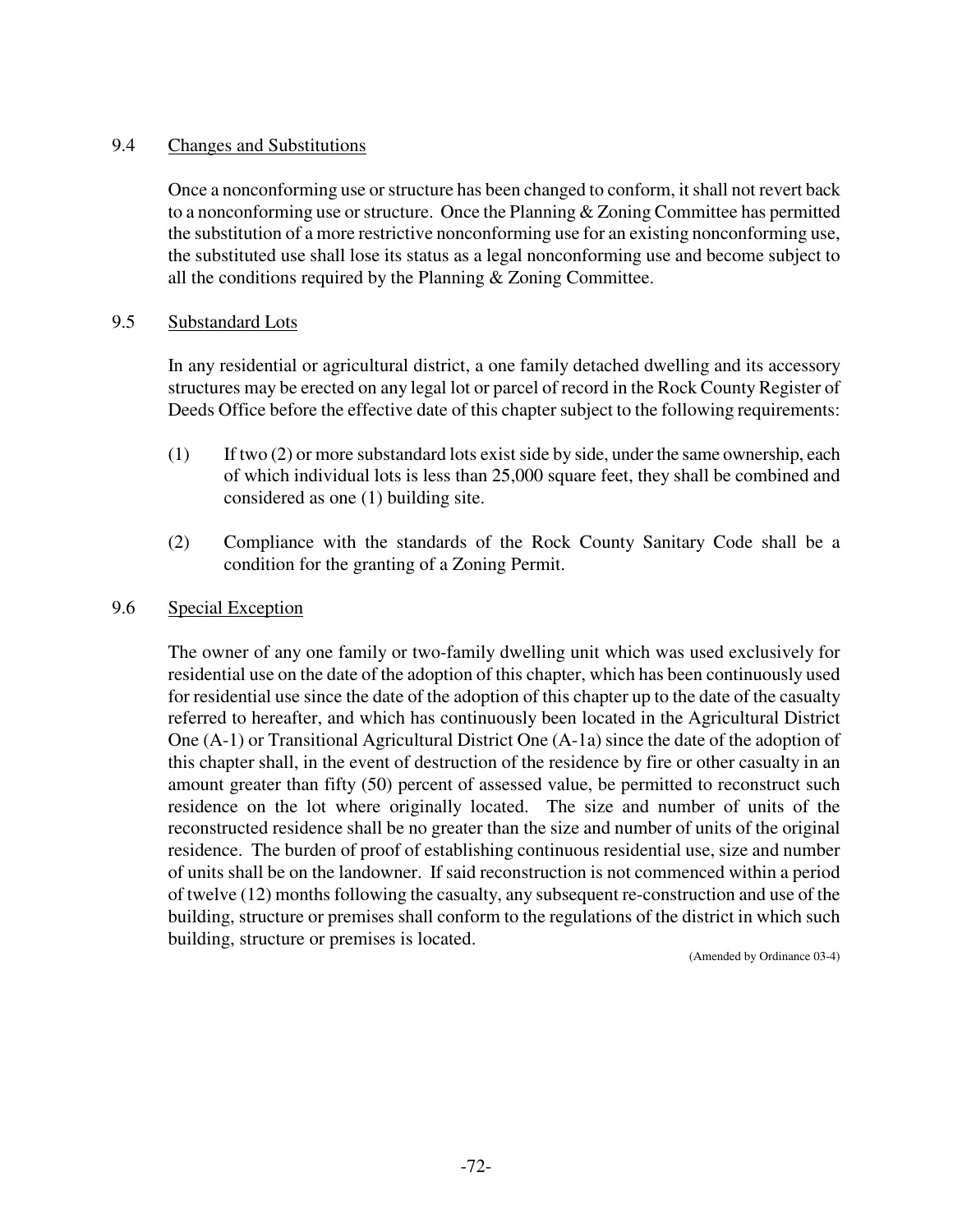# **SECTION 10.0 CHANGES AND AMENDMENTS**

### 10.1 Authority

Whenever the public necessity, convenience, general welfare, or good zoning practice require, the Town Board may, by ordinance, change the district boundaries or amend, change or supplement the regulations established by the text of this chapter or amendments thereto. Such change or amendment shall be subject to the review and recommendation of the Town Planning & Zoning Committee prior to the approval of the Town Board. Any change or amendment approved by the Town Board that is not consistent with any development guide adopted by the Town Board shall be construed to have amended the development guide so as to comply with this chapter as amended.

### 10.2 Initiation

A change or amendment may be initiated by the Town Board, Planning & Zoning Committee, or by a petition of one or more of the owners or an agent of property within the area proposed to be changed.

### 10.3 Petitions

Petitions for any change to the district boundaries or amendments to the regulations shall be filed with the Town Clerk, and shall contain the exact legal description of the premises to be rezoned or a detailed description of the regulations to be amended, a list of the reasons justifying the petition, and shall specify the proposed use and have attached the following:

- (1) Plot Plan drawn to a scale of 1 inch equals 100 feet showing the area proposed to be rezoned, its location, its dimensions, the location and classification of adjacent zoning districts, and the location and existing use of all properties within 1,000 feet of the area proposed to be rezoned.
- (2) Owners' Names and Addresses of all properties lying within 1,000 feet of the area proposed to be rezoned.
- (3) Additional Information required by the Planning & Zoning Committee or Town Board.
- (4) Fee Receipt from the Town Clerk. The fee for petitions hereunder shall be \$100.00 or such other amount as shall hereafter be determined by Town Board resolution.

#### 10.4 Recommendations

The Planning & Zoning Committee shall review all proposed changes and amendments within the municipal limits of the Town and shall recommend that the petition be granted as requested, modified, or denied. If the Town Board does not receive a written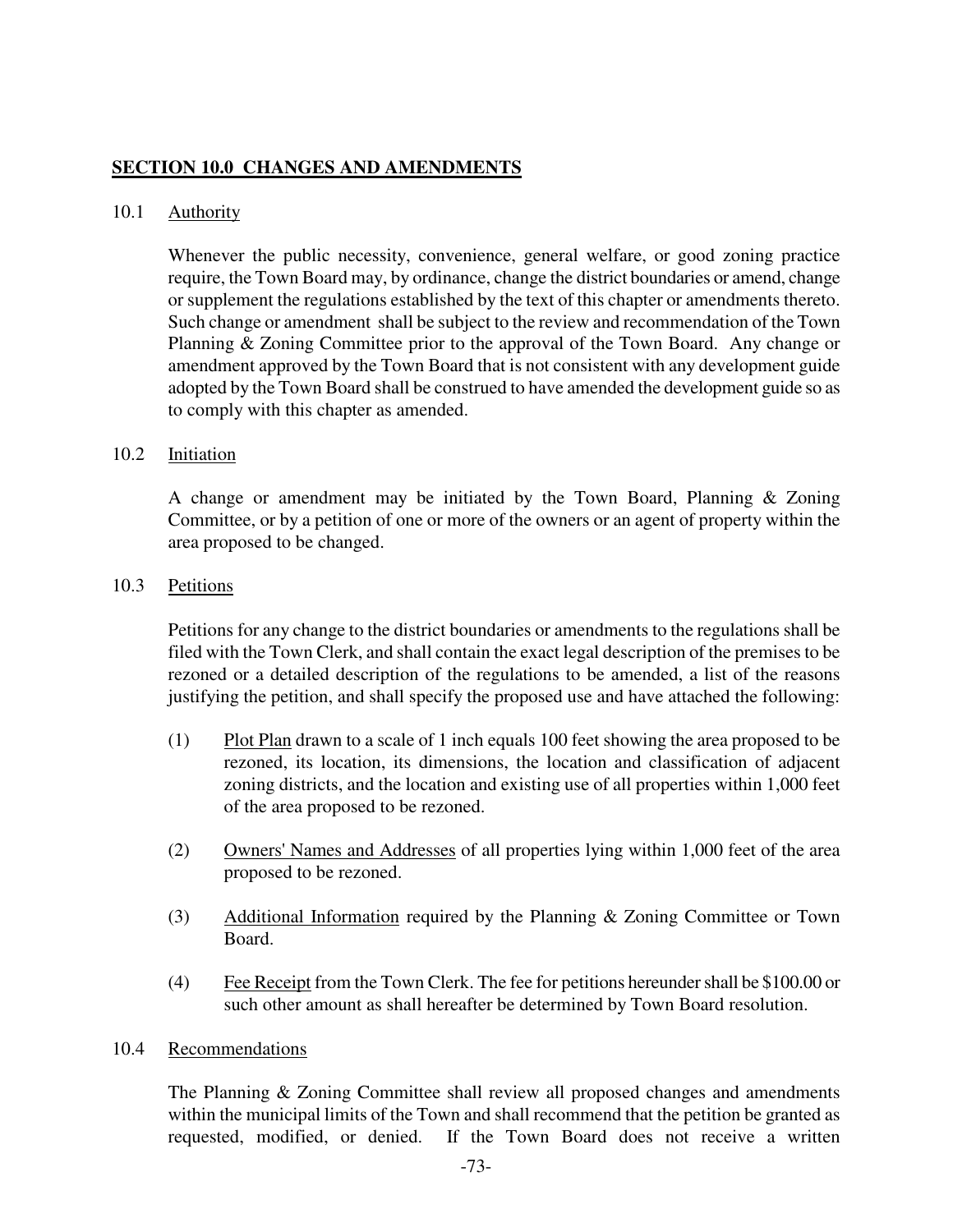recommendation from the Planning & Zoning Committee within forty-five (45) days of submitting the proposed changes or amendments to the Committee, the Town Board may hold hearings and act upon the petition without first receiving the recommendation.

## 10.5 Guidelines for Zoning Changes

The Planning & Zoning Committee and the Town Board shall carefully analyze proposed zoning changes to determine whether they are appropriate and consistent with the goals and intent of this chapter. While zoning changes are made in the discretion of the Planning  $\&$ Zoning Committee and the Town Board, consistent with the standards of this section, the Planning & Zoning Committee and the Town Board should consider the following before approving any zoning change:

- (1) Whether the proposed zoning change is consistent with any development guide adopted by the Town Board and its goals and objectives.
- (2) Whether the proposed zoning change is consistent with the Purpose and Intent Sections of this chapter, Sections 1.2 and 1.3.
- (3) Whether adequate public facilities to accommodate development from the proposed zoning change either exist or will be provided within a reasonable amount of time.
- (4) Whether provision of public facilities to accommodate development consistent with the zoning change will place an unreasonable burden on the ability of affected units of government and school districts.
- (5) Whether the land proposed for rezoning is suitable for development and whether development will result in undue water and air pollution, cause unreasonable soil erosion or have an unreasonably adverse effect on rare or irreplaceable natural resources.
- (6) Whether the proposed development may adversely affect property values and the property tax base.
- (7) Traffic to be generated by proposed development.
- (8) Access to commercial retail/service areas.
- (9) Relation to scenic or recreation values.

# 10.6 Required Findings for Zoning Changes From A-1 District and A-1a District

No petition for rezoning areas previously zoned A-1 or A-1a under this chapter shall be granted unless the Town Board has made the following findings after due consideration: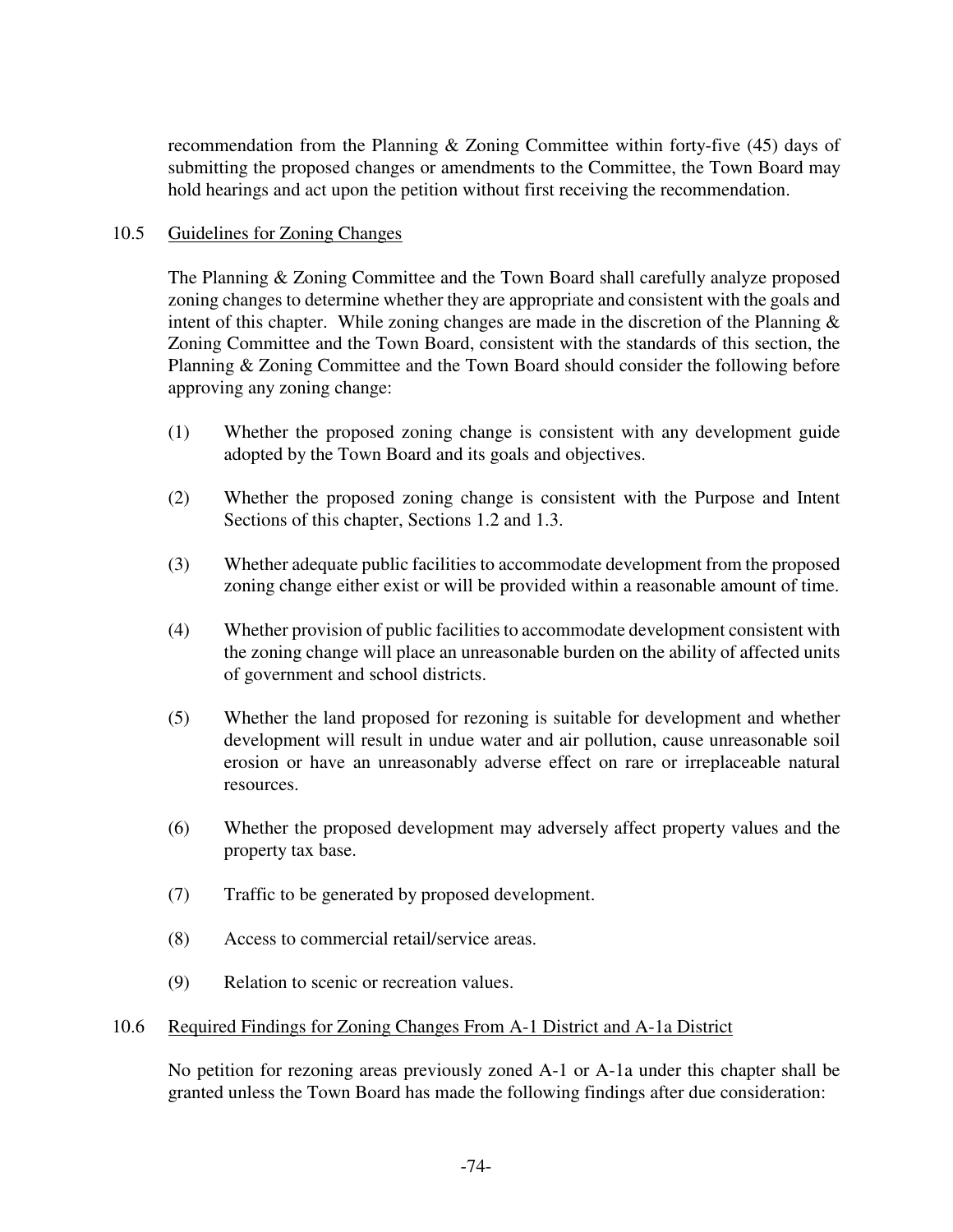- (1) Adequate public facilities to accommodate development either exists or will be provided within a reasonable time.
- (2) Provision of public facilities to accommodate development will not place an unreasonable burden on the ability of affected local units of government to provide them.
- (3) The land proposed for rezoning is suitable for development and development will not result in undue water or air pollution, cause unreasonable soil erosion or have an unreasonably adverse effect on rare or irreplaceable natural areas.

(Amended by Ordinance No. 00-04) (Amended by Ordinance No. 03-4)

### 10.7 Public Hearing and Notice

The Town Board shall hold a public hearing in connection with any proposed changes to the district boundaries or any proposed amendments, changes or supplements to the regulations established by this chapter. A Class 2 Notice under chapter 985 of the Wisconsin Statutes, listing the time, place, and the changes or amendments proposed, shall first be published in the official newspaper for the Town prior to the hearing. In addition, if the hearing is in connection with a proposed change to district boundaries or a proposed rezoning of a specific parcel of land, the Town Clerk shall notify in writing all property owners within 1,000 feet of the land in question of the hearing at least five (5) days prior thereto, except that for property owners not located in the Town of Clinton notice will be given only to those whose parcels are adjacent to the parcel in question. The Town Clerk shall also give at least ten (10) days prior written notice to the Clerk of any municipality within 1,000 feet of any land to be affected by the proposed change or amendment.

#### 10.8 Required Attendance

The petitioner or the petitioner's authorized legal representative shall attend the public hearing as well as all other meetings of the Planning & Zoning Committee and the Town Board in connection with the petitioner's proposed change to the district boundaries or the petitioner's proposed amendments, changes or supplements to the regulations established by this chapter. Failure of the petitioner or the petitioner's authorized legal representative to attend such public hearing or other meetings shall be grounds for denial of petitioner's request.

### 10.9 Town Board's Action

Following such hearing and after careful consideration of the recommendations of the Town Planning & Zoning Committee, the Town Board shall vote on the passage of the proposed change or amendment. Upon the passage of any proposed change or amendment which results in the rezoning of any land into or out of the A-1 District or th A-1a District, the Town Clerk shall notify the Department of Agriculture, Trade, and Consumer Protection of such change or amendment. (Amended by Ordinance 03-4)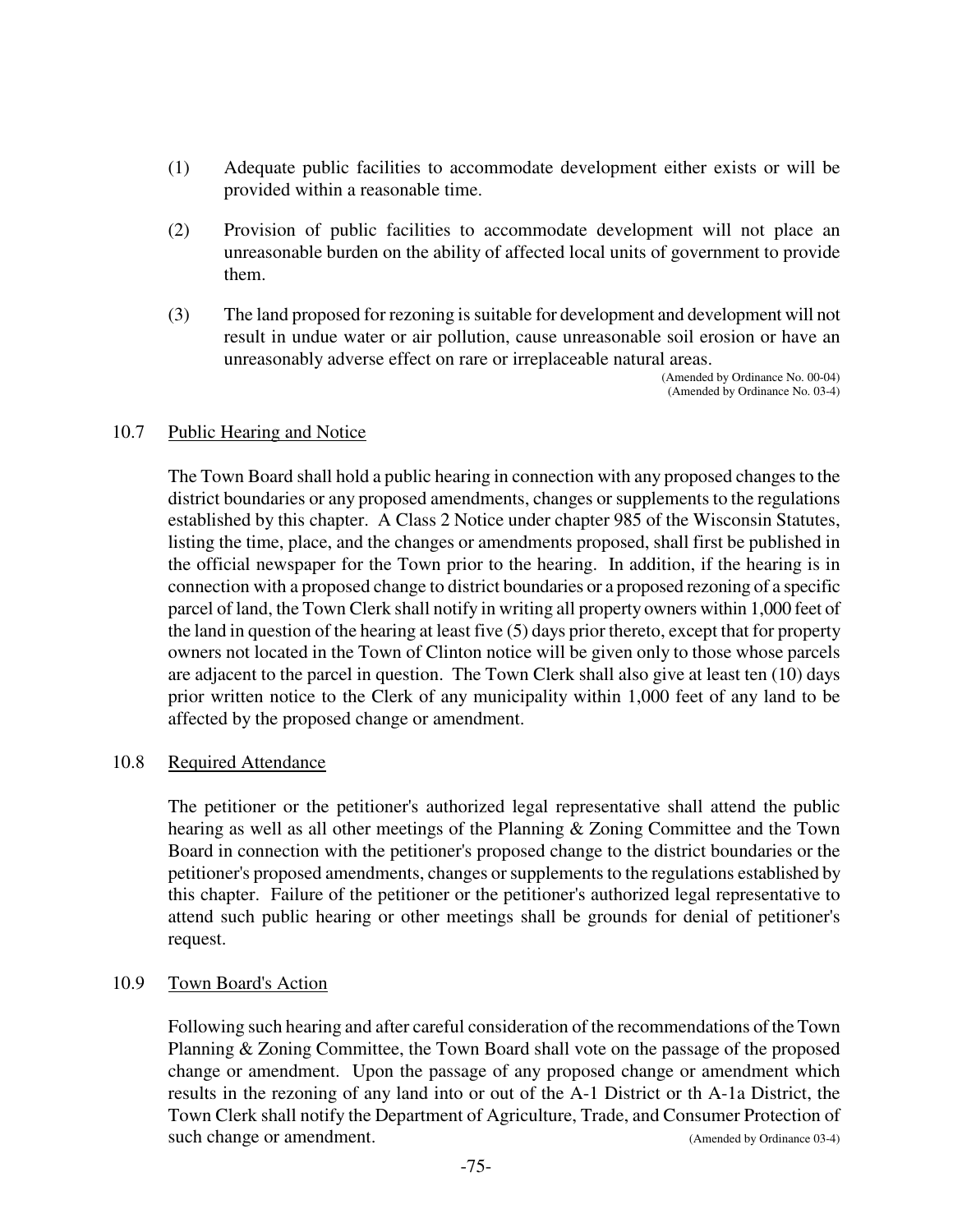### 10.10 Protest to Proposed Change

A proposed amendment, supplement or change to the Town Zoning Ordinance must be adopted by not less than a three-fourths vote of the members of the Town Board voting on the proposed amendment, supplement or change if a protest against the proposed amendment, supplement or change is presented to the Town Board prior to or at the public hearing under Section 10.6 above and:

- (1) The protest is duly signed and acknowledged by the owners of 20% or more of the area proposed to be altered; or
- (2) The protest is duly signed and acknowledged by the owners of 20% or more of the area of the land immediately adjacent extending 100 feet from the area proposed to be altered; or
- (3) The protest is duly signed and acknowledged by the owners of 20% or more of the land directly opposite to the area proposed to be altered extending 100 feet from the street frontage of such opposite land.

### 10.11 Future Comprehensive Chapter Revisions

The Town of Clinton acknowledges that any future comprehensive revisions to this chapter require certification by the State of Wisconsin Land and Water Conservation Board before landowners in the A-1 District or the A-1a District may qualify for tax credits under the revised chapter. (Amended by Ordinance 03-4)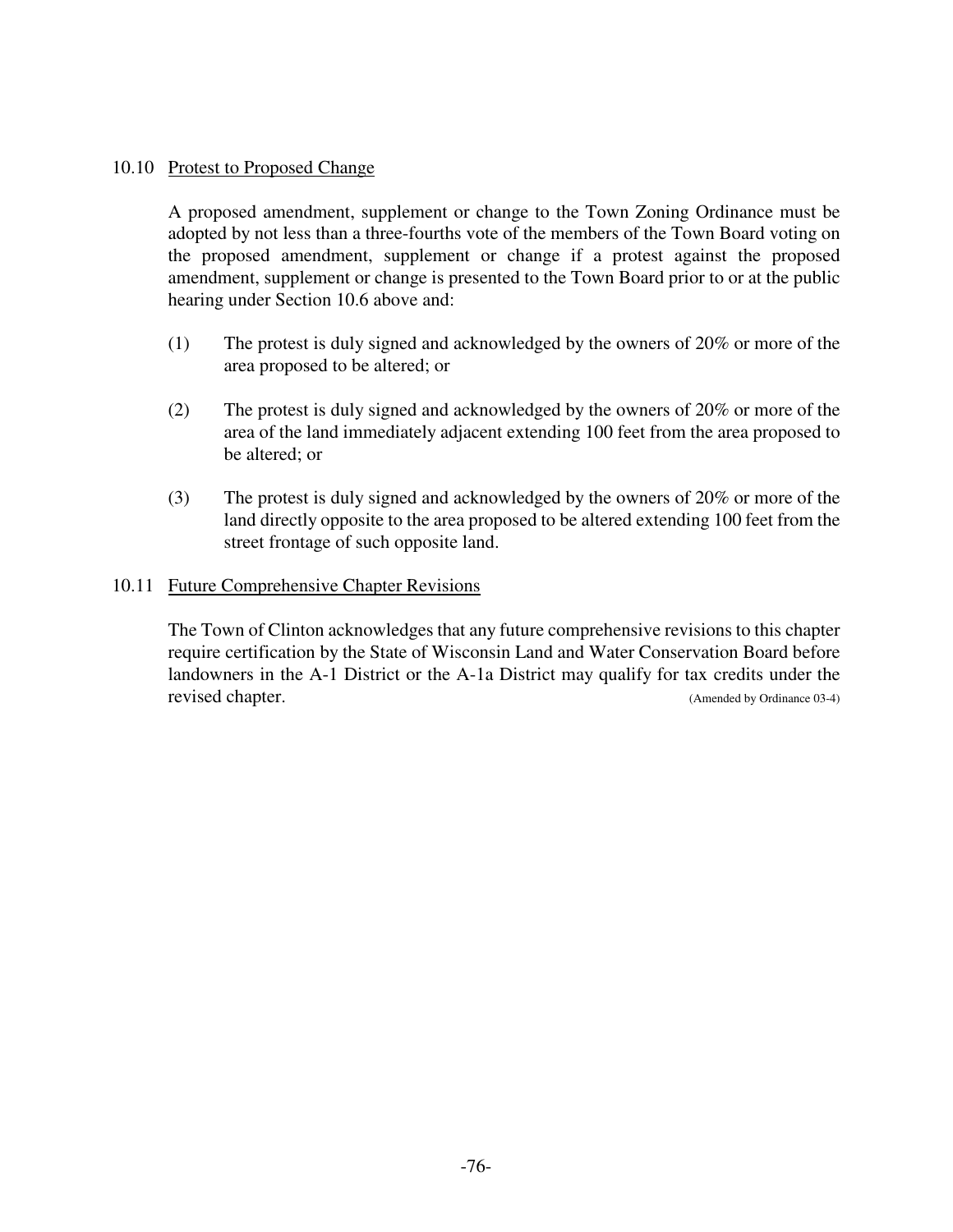# **SECTION 11.0 PERFORMANCE STANDARDS**

## 11.1 Compliance

This chapter permits specific uses in specific districts; and these performance standards are designed to limit, restrict, and prohibit the effects of those uses outside their premises or district. No structure, land, or water shall hereafter be used except in compliance with their district regulations and with the following performance standards.

## 11.2 Fire and Explosive Hazards

All industrial activities involving the manufacturing, utilization, processing, or storage of inflammable and explosive materials shall be provided with adequate safety devices against the hazard of fire and explosion and with adequate fire-fighting and fire-suppression equipment and devices so that they are in full compliance with all applicable state and federal regulations. In any industrial activity, the above-ground storage capacity of materials that produce flammable or explosive vapors shall not exceed the following:

| Closed Cup Flash Point              | Gallons |
|-------------------------------------|---------|
| Over $187^\circ$ F.                 | 400,000 |
| 105 $^{\circ}$ to 187 $^{\circ}$ F. | 200,000 |
| Below $105^{\circ}$ F.              | 100,000 |

### 11.3 Glare and Heat

No industrial activity shall emit glare or heat that is visible or measurable outside its premises. All industrial operations producing intense glare or heat shall be conducted within a completely enclosed building and exposed sources of light from such operations shall be shielded so as not to be visible outside their premises.

### 11.4 Liquid or Solid Wastes

No activity shall discharge at any point onto any land or into any water or public sewer any materials of such nature, quantity, noxiousness, toxicity, or temperature which can contaminate, pollute, or harm the quantity or quality of any water supply, and cause the emission of dangerous or offensive elements, can overload the existing municipal utilities, or can injure or damage persons or property.

### 11.5 Noise

No industrial activity shall produce a sound level that exceeds the following sound level measured by a sound level meter and associated octave band filter: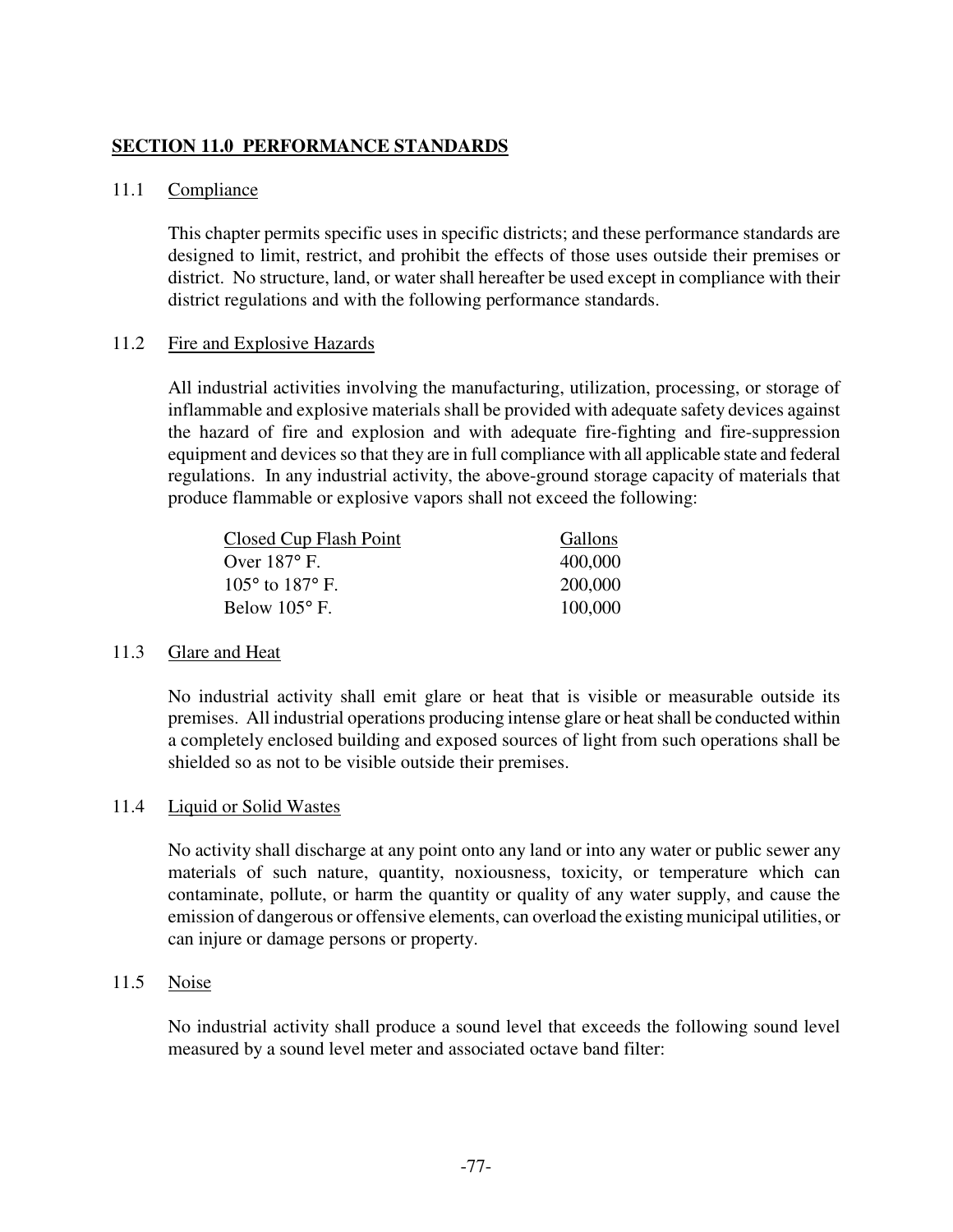| <b>Octave Band Frequency</b><br>(Cycles Per Second) |    | Sound Level<br>(Decibels) |    |
|-----------------------------------------------------|----|---------------------------|----|
| $\theta$                                            | to | 75                        | 72 |
| 75                                                  | to | 150                       | 67 |
| 150                                                 | to | 300                       | 59 |
| 300                                                 | to | 600                       | 52 |
| 600                                                 | to | 1200                      | 46 |
| 1200                                                | to | 2400                      | 40 |
| 2400                                                | to | 4800                      | 34 |
| above                                               |    | 4800                      | 32 |

All noise shall be so muffled or otherwise controlled as not to become objectionable due to intermittence, duration, beat frequency, impulse character, periodic character or shrillness.

### 11.6 Odors

No activity shall emit any odorous matter of such nature or quantity as to be offensive, obnoxious, or unhealthful outside their premises. The guide for determining odor measurement and control shall be NR 154.18, Wisconsin Administrative Code. Agricultural odors associated with normal agricultural activities are exempted from this section.

## 11.7 Radioactivity and Electrical Disturbances

No activity shall emit radioactivity or electrical disturbances outside its premises that are dangerous or adversely affect the use of neighboring premises.

### 11.8 Vibration

No activity in any district shall emit vibrations which are discernible without the aid of instruments outside the premises on which such vibrations are generated. This prohibition shall not apply to blasting in the Special Purpose District when conducted in a manner consistent with the requirement of the Wisconsin Administrative Code.

### 11.9 Water Quality Protection

(A) No activity shall locate, store, discharge, or permit the discharge of any treated, untreated, or inadequately treated liquid, gaseous, or solid materials of such nature, quantity, obnoxiousness, toxicity or temperature that would be likely to run off, seep, percolate or wash into surface or subsurface waters so as to contaminate, pollute, or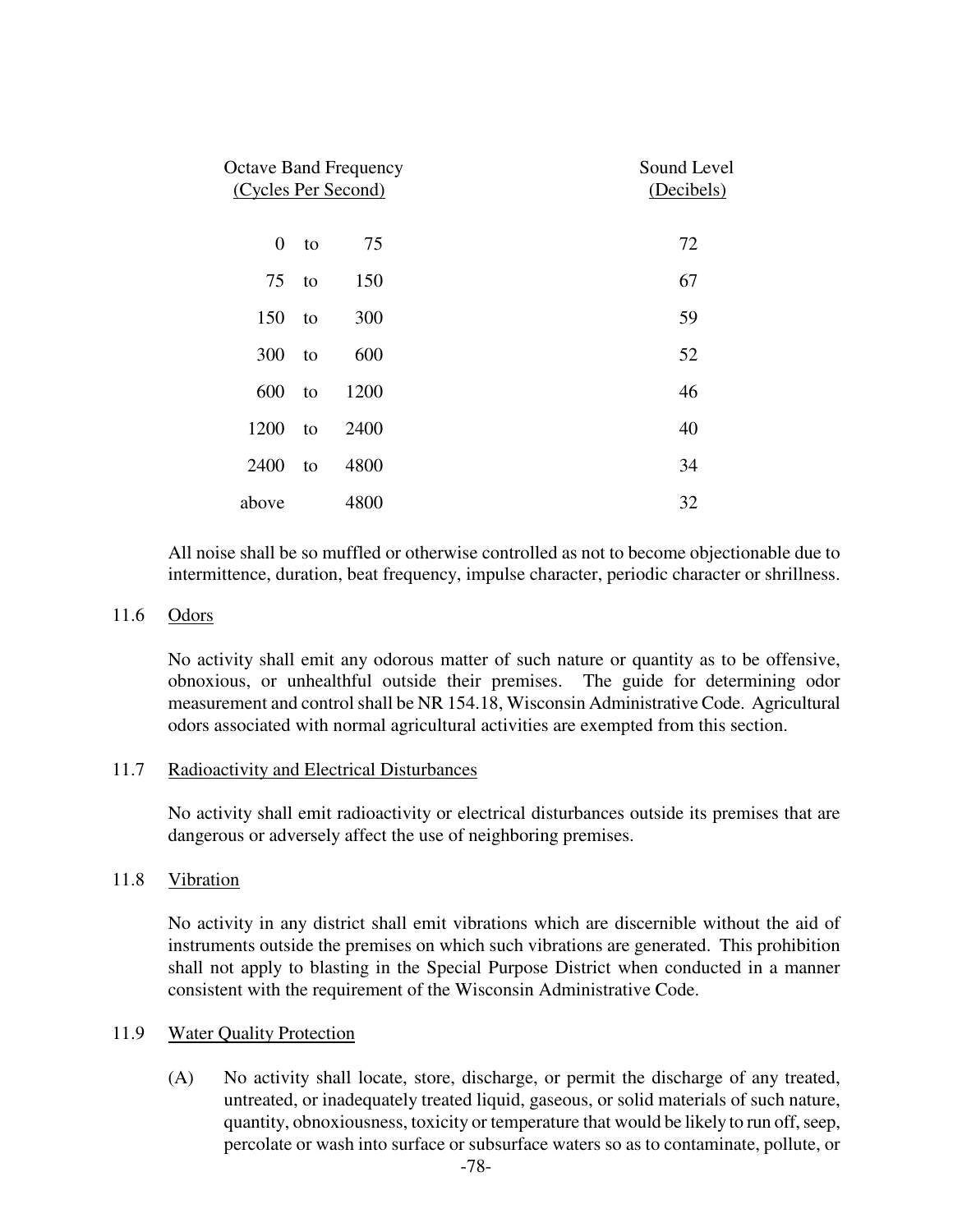harm such waters or cause nuisances such as objectionable shore deposits, floating or submerged debris, oil or scum, color, odor, taste, or unsightliness or be harmful to human, animal, plant, or aquatic life.

(B) In addition, no activity shall discharge any liquid, gaseous, or solid materials so as to exceed or contribute toward the exceeding of the minimum standards and those other standards and the application of those standards set forth in chapter NR-102 of the Wisconsin Administrative Code for all navigable waters.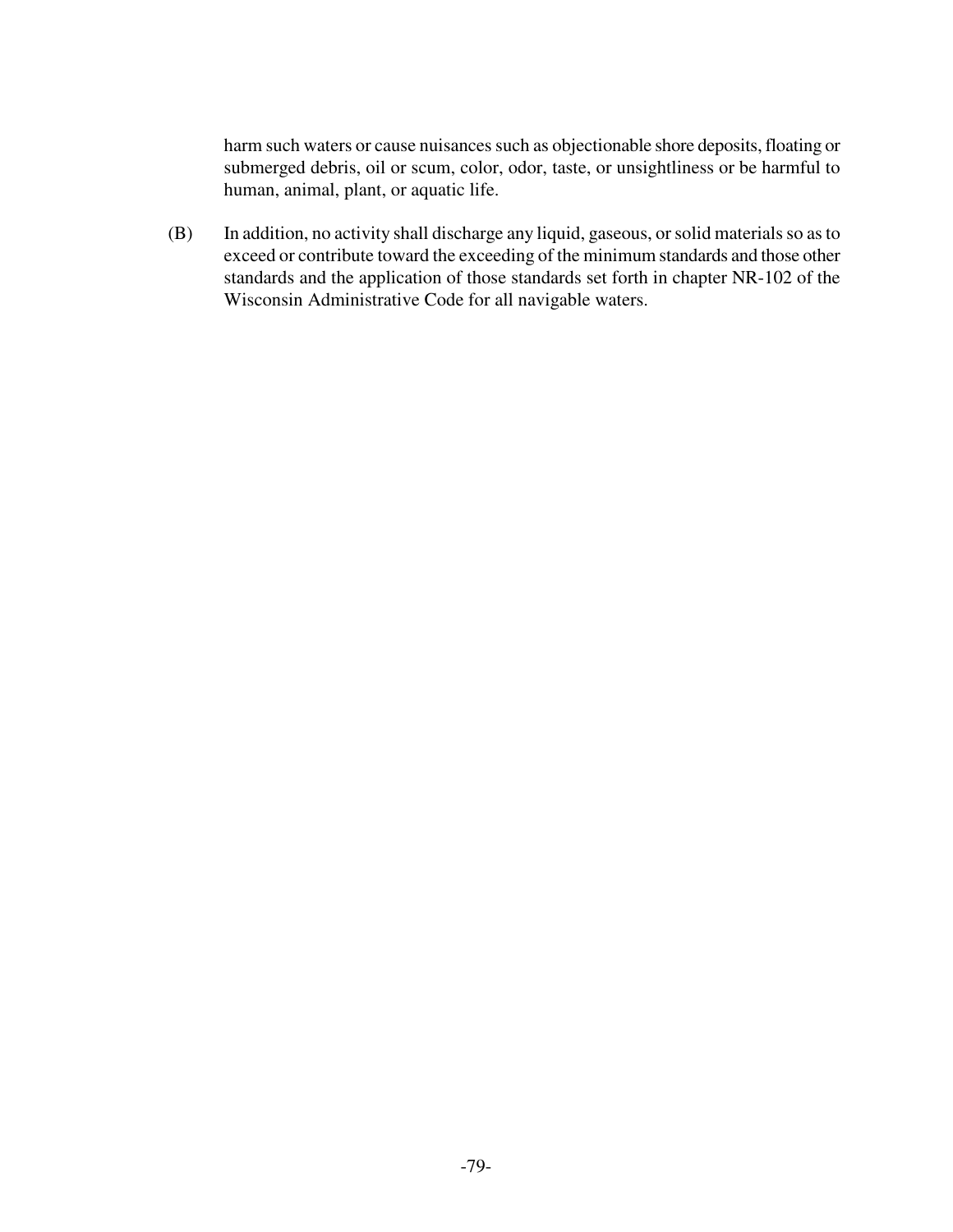(This page intentionally left blank)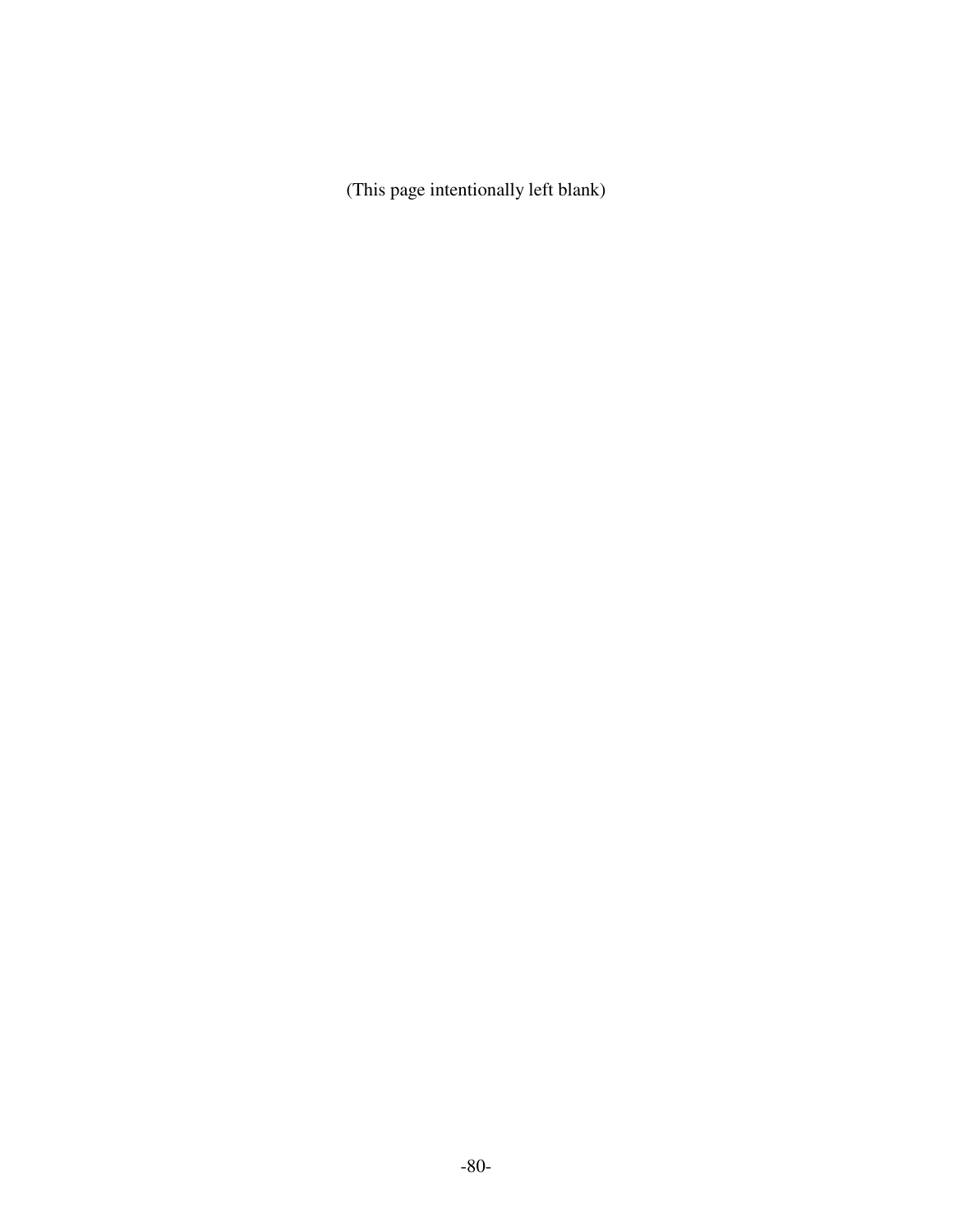## **SECTION 12.0 SIGNS**

### 12.1 Permit Required

No sign shall hereafter be located, erected, moved, reconstructed, extended, enlarged, converted, or structurally altered without a building permit, except those signs permitted under Section 12.2, and without being in conformity with the provisions of this chapter and Section 84.30 of the Wisconsin Statutes. The sign shall also meet all the structural requirements of local and state building codes. Normal maintenance and routine repair of signs, including changes to sign copy or message shall be allowed without a building permit.

### 12.2 Signs Permitted In All Districts Without A Zoning Permit

The following signs are permitted in all zoning districts without a permit subject to the following regulations:

- (1) Signs Over Show Windows or Doors of a nonconforming business establishment announcing without display or elaboration only the name and occupation of the proprietor, not to exceed two (2) feet in height and ten (10) feet in length.
- (2) Agricultural Signs pertaining to the sale of agricultural products on a farm if produced and sold by the person who owns or is a tenant of the property and pertaining to membership in agricultural or agricultural-related organizations, consisting of up to two (2) signs with each sign face totaling not more than 32 square feet in display area.
- (3) Real Estate Signs not to exceed 16 square feet in display area per side which advertise the sale, rental, or lease of the premises upon which said signs are temporarily located.
- (4) Name, Occupation, and Warning Signs not to exceed two (2) square feet in display area located on the premises, and not closer than fifty (50) feet between signs.
- (5) Bulletin Boards of public, charitable, or religious institutions not to exceed sixteen (16) square feet in display area on one side located on the premises.
- (6) Memorial Signs, tablets, name of buildings, and date of erection when cut into any masonry surface or when constructed of metal and affixed flat against a structure.
- (7) Official Road Signs, such as traffic control, parking restrictions, information, and notices.
- (8) Political Signs for political candidates which shall not be larger than 32 square feet per side.
- (9) Community Signs, which advertise municipal and civic-related activities, including events and activities of the local chamber of commerce.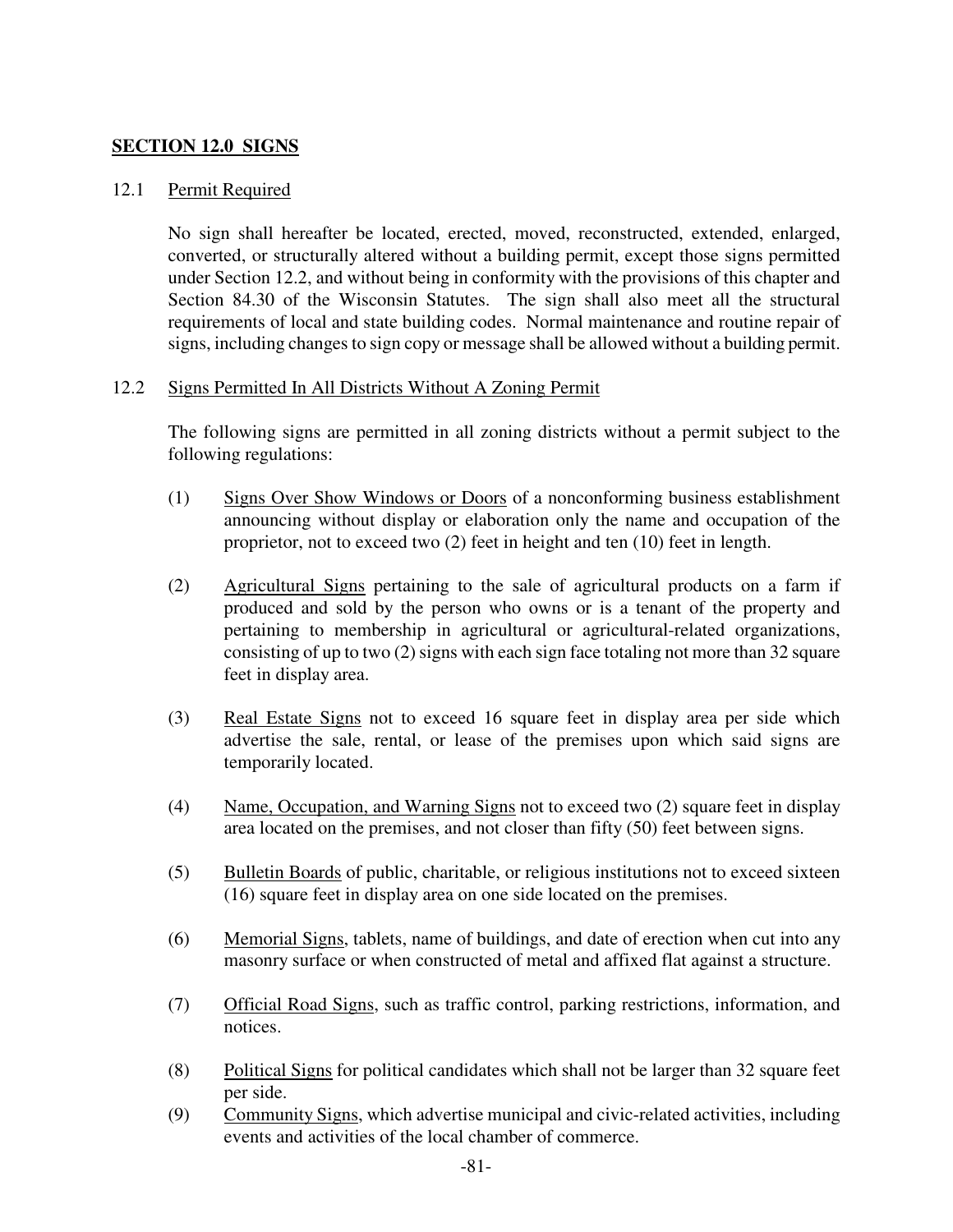(10) Temporary Signs or banners when authorized by the Planning  $&$  Zoning Committee.

## 12.3 Signs Permitted In Non-residential Districts

The following signs are permitted in non-residential districts with a permit and are subject to the following regulations:

Off-Premise Ground Signs shall be placed only along federal and state trunk highways and that portion of any county trunk highway located within fifteen hundred (1,500) feet of the municipal limits of the Village of Clinton, shall not be located within fifty (50) feet of the existing right-of-way of any federal, state or county trunk highway measured horizontally along a line perpendicular to the center of the highway; shall not be located within five hundred (500) feet of any other off-premise ground sign located on the same side of the highway; shall not exceed fifteen (15) feet in height; shall not exceed one hundred fifty (150) square feet in display area on any one side nor three hundred (300) square feet in display area on all sides; and shall not be located within one hundred (100) feet of a residential district.

# 12.4 Traffic

Signs shall not resemble, imitate, or approximate the shape, size, form, or color of railroad or traffic signs, signals, or devices. Signs shall not obstruct or interfere with the effectiveness of railroad or traffic signs, signals, or devices. No sign shall be erected, relocated, or maintained so as to prevent free ingress to or egress from any door, window, or fire escape; and no sign shall be attached to a standpipe or interfere with traffic visibility nor be lighted in such a way as to cause glare or impair driver visibility upon public ways.

# 12.5 Existing Signs

Signs lawfully existing at the time of the adoption or amendment of this chapter may be continued although the use, size, or location does not conform with the provisions of this chapter, however, it shall be deemed a nonconforming use or structure and the provisions of Section 9.0 shall apply.

# 12.6 Moveable or Temporary Signs

No moveable or temporary signs shall be permitted. This prohibition shall include signs mounted on trucks, trailers, or other objects which are not permanently affixed to the real estate. Any licensed motor vehicle or trailer used on a regular basis for a bona fide business purpose other than advertising is excepted from the above prohibition.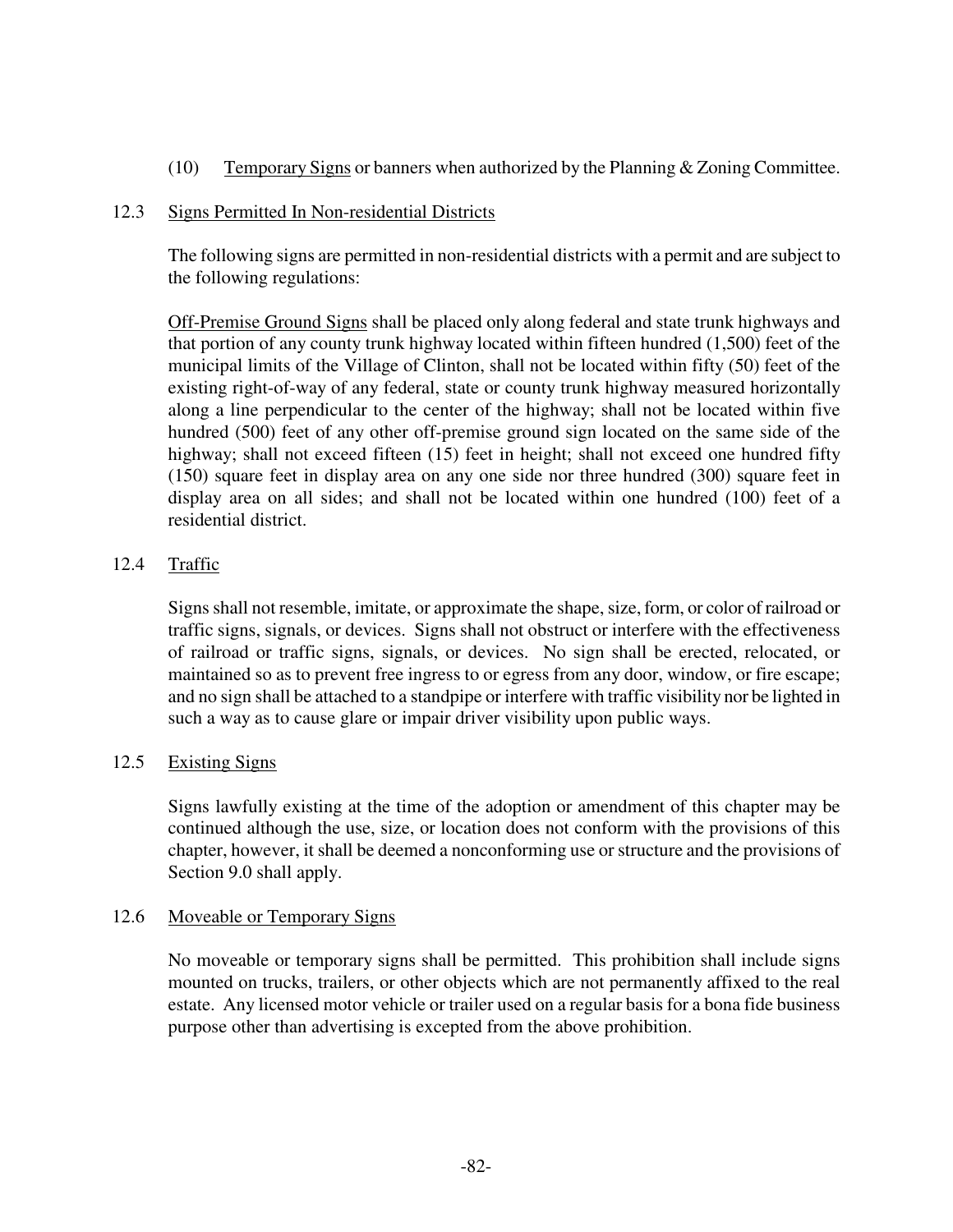## 12.7 Lighting of Signs

Illuminated signs are permitted when the lighting is one sustained impulse. No blinking lights or group of lights shall be allowed as part of a sign after the effective date of this chapter.

## 12.8 Roof-mounted Signs

Signs erected on the roof of a building are prohibited.

### 12.9 Areas of Special Control

Areas of special control may be designated by the Town Board. In such areas, the Town Board may establish special regulations for signs which may be more or less restrictive than this section. The areas of special control shall be as follows:

Architectural, historic, or scenic areas whose special and unique characteristics or whose natural beauty requires special sign regulations to insure that all signs used within the area are compatible with each other and with the area.

### 12.10 Maintenance of Signs

The structures and the faces of all signs shall be regularly maintained in good and safe condition. Sign faces which have begun to deteriorate shall be promptly cleaned and re-faced with new paint or paper.

### 12.11 Permit Fees for Signs

The applicant, upon issuance of any requested building permit for a sign, shall pay a fee to the Town Clerk in accordance with the following schedule:

- (1) \$1.00 per square foot up to and including 150 square feet; and
- (2) \$2.00 per square foot for all square footage in excess of 150 square feet.

The above schedule of building permit fees for signs may be increased or decreased at any time by resolution of the Town Board.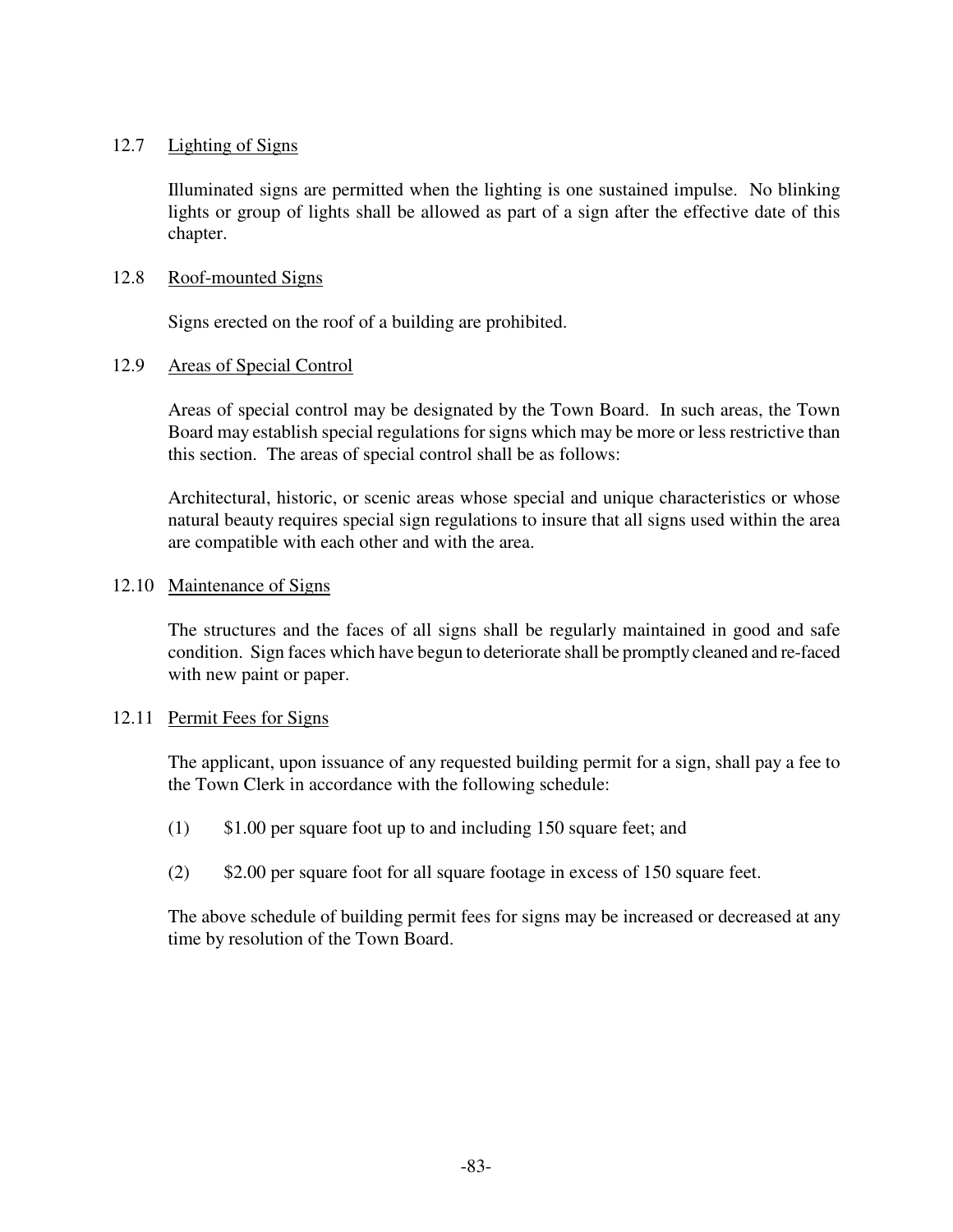(This page intentionally left blank)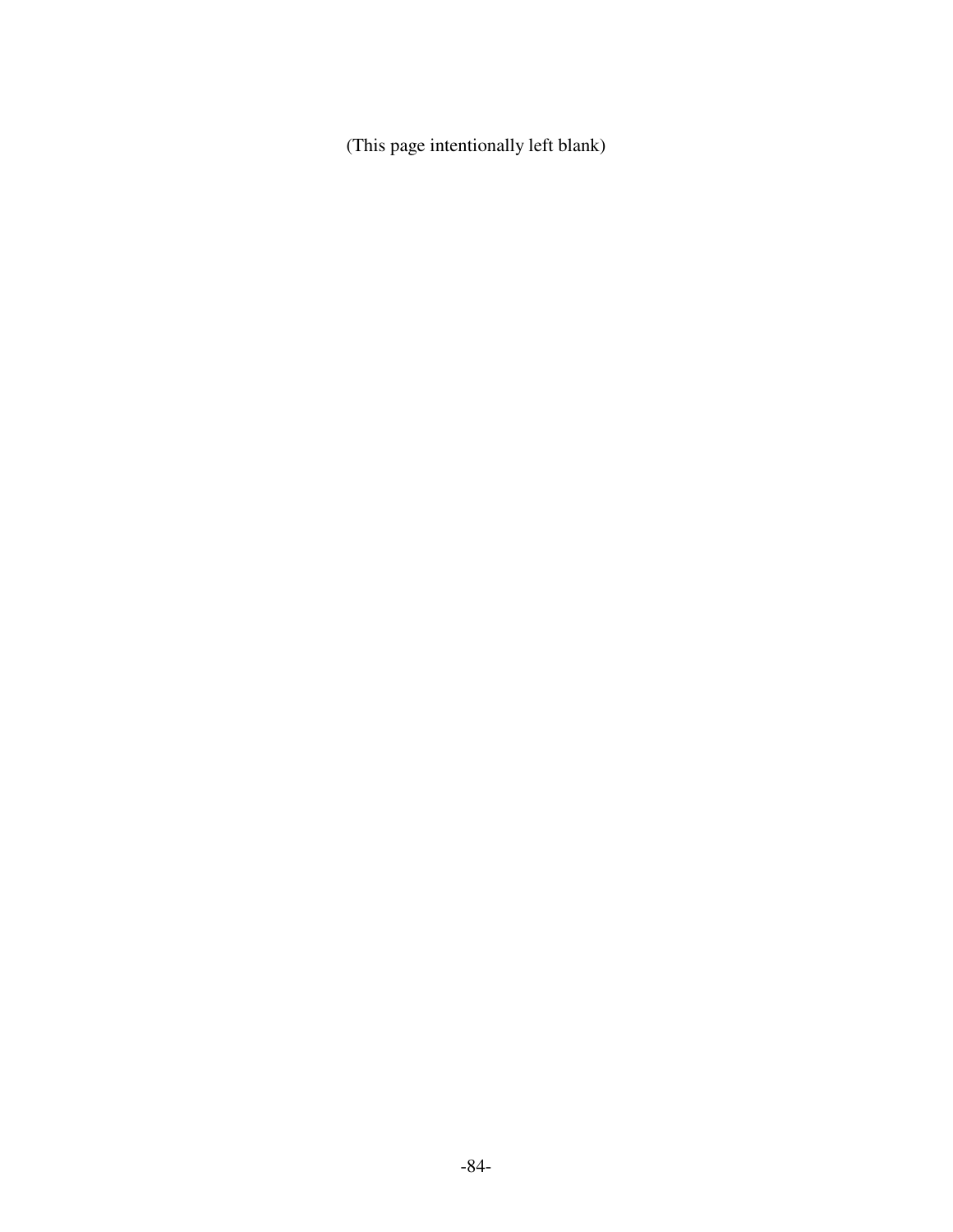# **SECTION 13.0 HOME OCCUPATIONS**

### 13.1 Purpose

The purpose of this section is to guarantee that all residential areas are free from excessive noise, excessive traffic, nuisance, fire hazard and other possible effects of commercial, office, and other non-residential uses. This section also recognizes the need to allow residents of the community an opportunity to use their homes in a limited manner as a place to operate a business which is unobtrusive to the neighborhood.

#### 13.2 Criteria and Development Standards for Home Occupations

In order to ensure that the operations of home occupations do not adversely impact residential areas, criteria and development standards for home occupations have been developed. Home occupations are permitted in any dwelling unit under the following conditions:

- (1) The use is incidental to the principal residential use, the area used to conduct the home occupation does not exceed twenty-five percent (25%) of the gross floor area of such residence, and is conducted within the principal building. Gross floor area includes the basement, and any physically attached garage.
- (2) All business inventory and equipment is kept in the principal building;
- (3) The exterior of the home or yard does not display or indicate any evidence of the home occupation;
- (4) The use produces no noise, odor, vibration or electrical interference;
- (5) The occupants transact no business on the premises which would generate additional traffic or parking problems for the neighborhood;
- (6) Only members of the immediate family residing in the dwelling unit shall be employed on the premises.
- (7) Provided that all conditions of this section are satisfied, permitted home occupations include, but are not necessarily limited to, the following:
	- (A) Artists and sculptors;
	- (B) Authors and composers;
	- (C) Direct sale product distribution (Amway, Avon, Tupperware);
	- (D) Dressmaking, sewing and tailoring;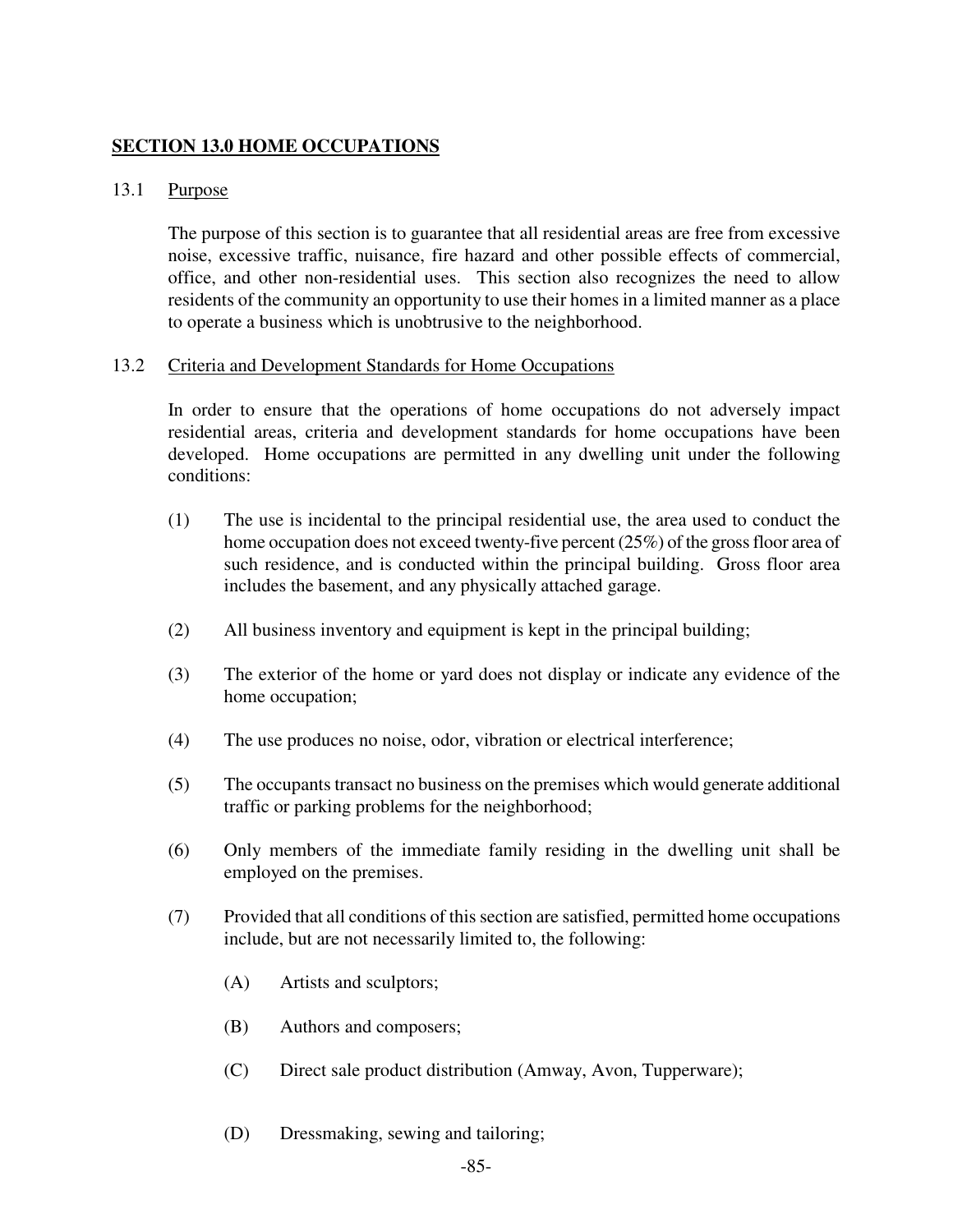- (E) Home crafts for sale off-site;
- (F) Individual tutoring;
- (G) Office facility of a salesman, sales representative, or manufacturer's representative provided that no transactions are made in person on the premises;
- (H) Preserving and home cooking for sales off-site;
- (I) Telephone answering and solicitation.

### 13.3 Unspecified Uses

Any use not listed in subsection 13.2(7) above shall require an interpretation from the Planning  $&$  Zoning Committee upon consultation with the Zoning Officer. The Planning  $&$ Zoning Committee shall evaluate requests for home occupations and determine if they are similar in nature to listed permitted home occupations and are consistent with the purpose of the home occupation provisions. The determination shall be in writing. Anyone aggrieved by a decision of the Planning & Zoning Committee may appeal to the Board of Zoning Appeals.

### 13.4 Home Occupation Permit

An application for a Home Occupation Permit shall be filed with the Zoning Officer on a form approved by the Town Board. No home occupation may be established without first obtaining a Home Occupation Permit and verifying compliance with the conditions specified in this Section.

# 13.5 Home Occupation Permit Fee

The Applicant, upon filing of an application for a Home Occupation Permit with the Zoning Officer, shall pay the following fee to the Zoning Officer:

| amount as shall hereafter be |  |  |  |
|------------------------------|--|--|--|
| determined by Town Board     |  |  |  |
| Resolution.                  |  |  |  |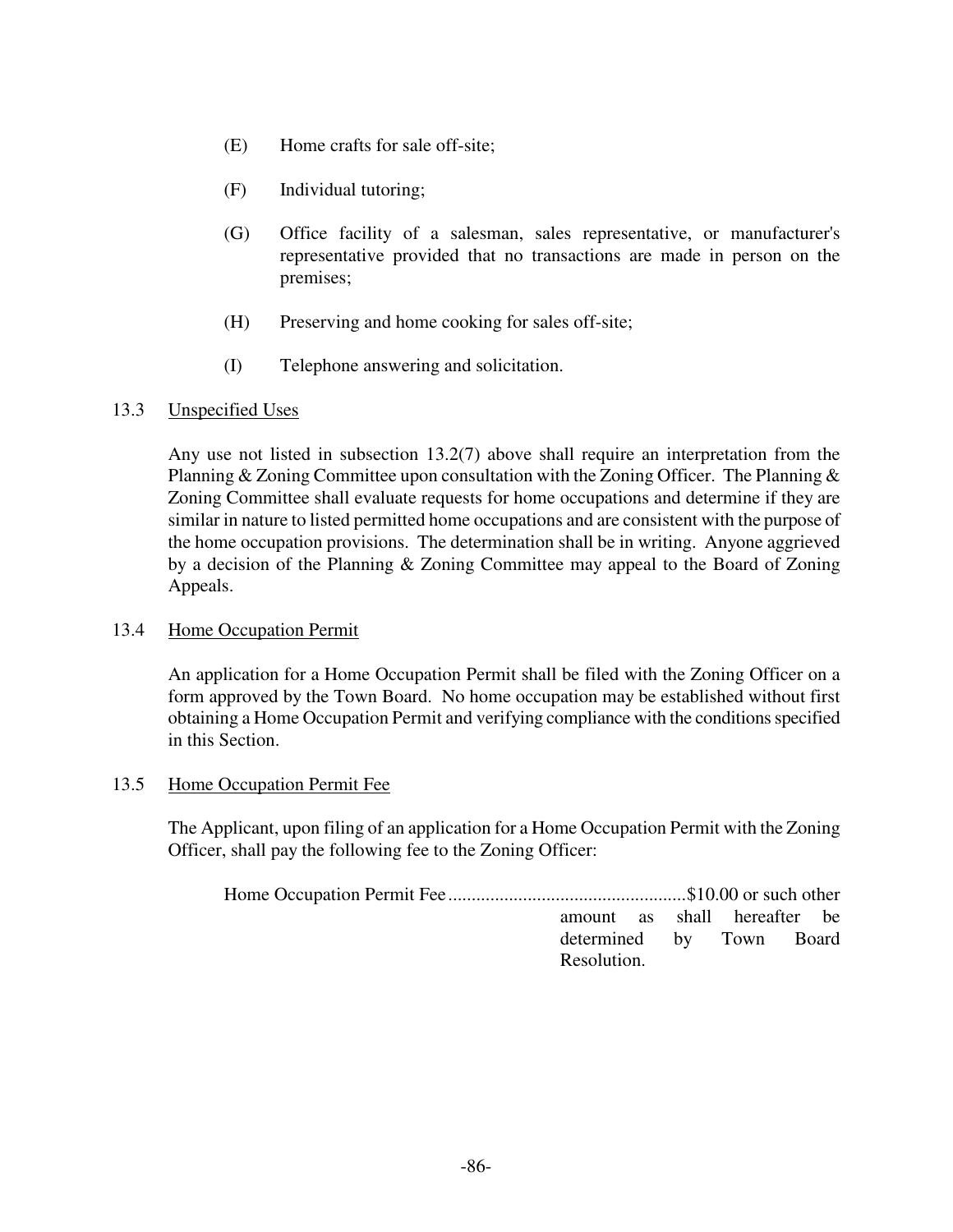# **SECTION 14.0 TELECOMMUNICATIONS TOWERS AND ANTENNAS**

## 14.1 Applicability

The requirements of this section shall apply to all communications towers and antennas except that the ordinance shall not apply to towers and antennas owned and operated by federally licensed amateur radio station operators, and shall not apply to antennas operated solely for the purpose of receiving signals.

### 14.2 Antennas

- (1) No antenna shall be erected or maintained in the Town without a Zoning Permit issued under the provisions of this chapter.
- (2) No antenna may be placed on a tower or alternative tower structure in agricultural district one (A-1) or Transitional Agricultural District One (A-1a) unless it is for personal farm or residential receiving only. No antenna may be placed on a tower or alternative tower structure elsewhere in the town except in the following zoning districts: Agricultural District Two (A-2), Agricultural District Three (A-3), Commercial Highway Interchange District (CHI). (Amended by Ordinance No. 00-04) (Amended by Ordinance 03-4)
- (3) Any accessory building or other supporting equipment associated with an antenna shall not exceed 314 square feet in area except upon issuance of a Conditional Use Permit for additional space by the Planning and Zoning Committee for such purpose.
- (4) If an antenna is installed on an alternative tower structure, the antenna may add no more than 20 feet to the height of such structure except upon issuance of a Conditional Use Permit for additional height by the Planning and Zoning Committee.

### 14.3 Communication Towers

- (1) Communication towers may be constructed only upon issuance of a conditional use permit by the Planning and Zoning Committee, and may be constructed in Agricultural District One (A-1) or Transitional Agricultural District One (A-1a) only if limited to personal farm or residential receiving. Conditional use permits may be issued only in the following additional zoning districts: Agricultural District Two (A-2), Agricultural District Three (A-3), Commercial Highway Interchange District (CHI). (Amended by Ordinance No. 00-04) (Amended by Ordinance 03-4)
- (2) No permit for a new tower shall be issued unless the applicant demonstrates that the telecommunications equipment planned for use on the new tower cannot be accommodated on an existing or approved tower or structure. Reasons why such equipment may not be accommodated on an existing or previously approved tower or structure may include the following: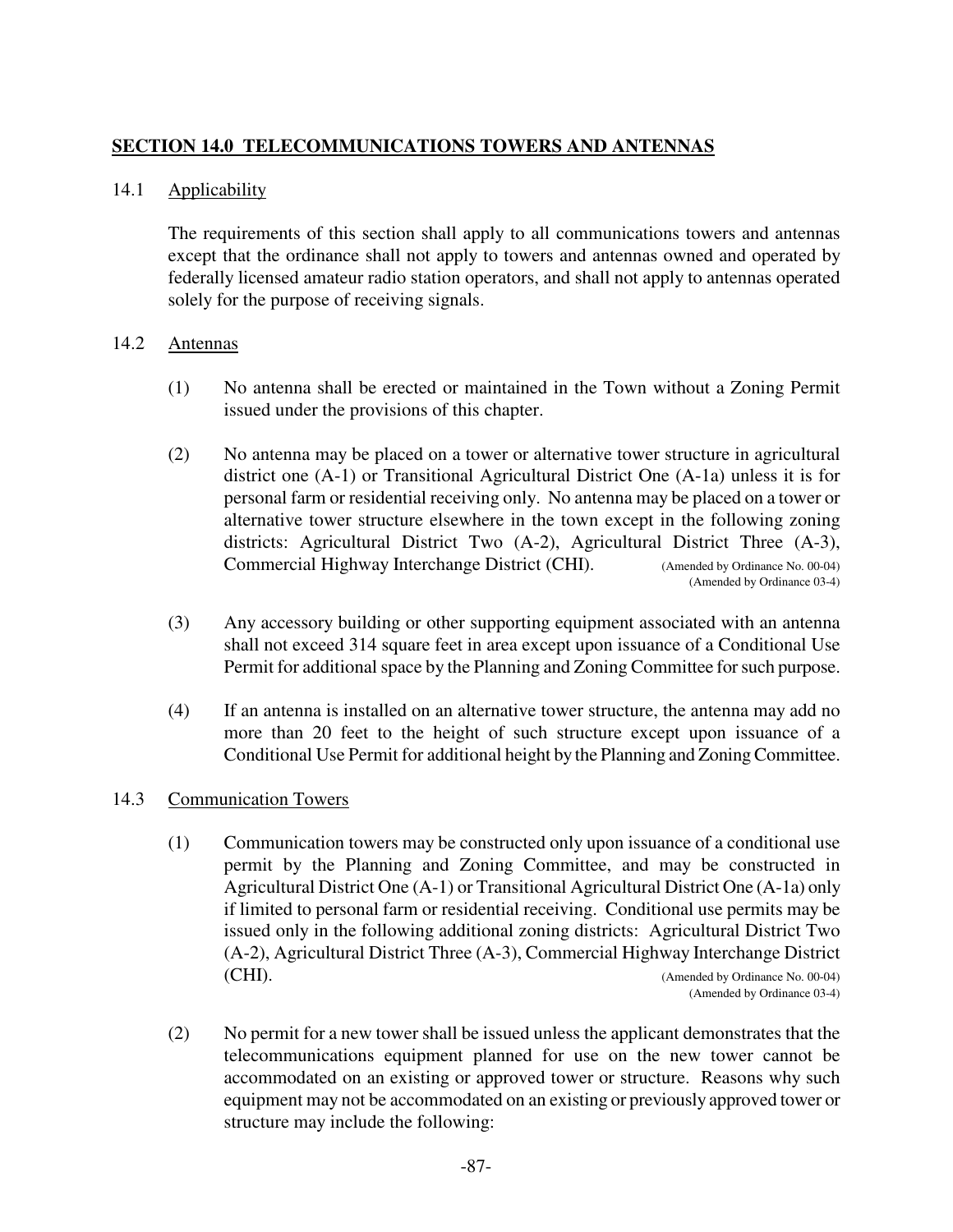- (a) No existing towers or structures are located within the geographic area required to meet the applicant=s engineering requirements.
- (b) Existing towers or structures are not of sufficient height to meet the engineering requirements.
- (c) Existing towers or structures do not have the structural capacity to support the applicant=s proposed antenna and related equipment and the existing tower or structure cannot be reinforced, modified or replaced to accommodate planned equipment at a reasonable cost.
- (d) The planned equipment would cause interference affecting the usability of the other existing or planned equipment at the tower or the existing antennas would cause interference with the applicant=s proposed antenna and the interference cannot be prevented at a reasonable cost.
- (e) The fees, costs or contractual provisions required by the owner to share an existing tower or structure are cost-prohibitive.
- (3) Before issuing a Conditional Use Permit the Planning and Zoning Committee may seek a professional opinion on the suitability of utilizing existing structures and, in such event, the applicant shall be required to pay the cost of obtaining such opinion.
- (4) In addition to the other requirements provided in this ordinance for issuance of a Conditional Use Permit, any application for a Conditional Use Permit for a tower shall include the following:
	- (a) A scaled site plan clearly indicating the location, type and height of the proposed tower and appurtenant equipment, any proposed and existing structures, adjacent land uses and structures, adjacent roadways, on-site parking and driveways, tower and equipment setbacks from property lines, and other information deemed by the Town to be necessary to assess compliance with this ordinance;
	- (b) The setback distance between the proposed tower and the nearest residential unit, and residentially zoned properties;
	- (c) The separation distance from other towers, antennas or sites approved for towers or antennas, that are either within the jurisdiction of the Town, or within one mile of the border thereof, including specific information about the location, height, and design of each tower;
	- (d) Landscape plan showing specific plant materials; and
	- (e) Method of fencing, including location, materials and finished color and, if applicable, vegetative screening.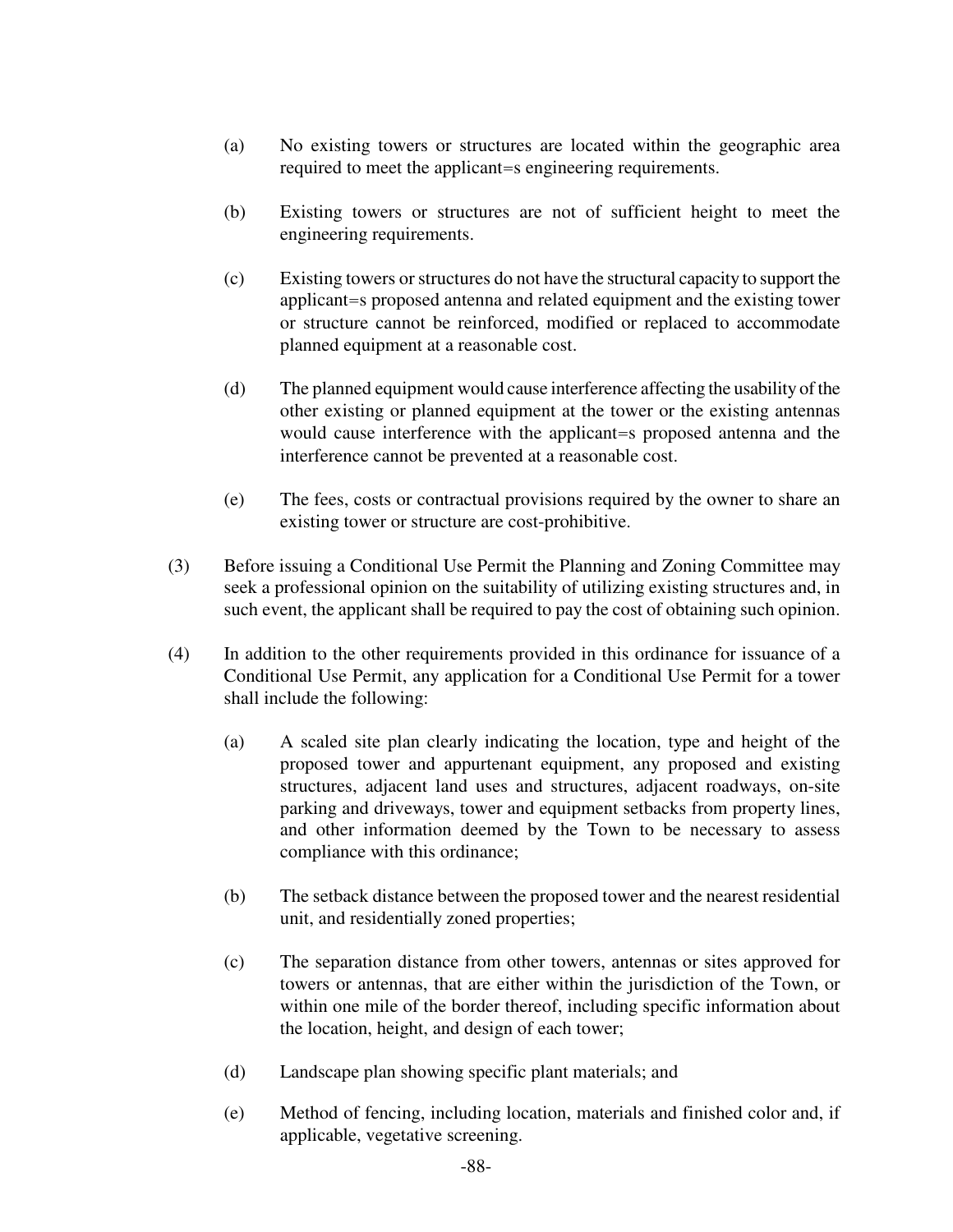### 14.4 General Requirements

The following requirements shall apply to all towers and antennas:

- (1) Building Codes and Safety Standards. To ensure the structural integrity of towers, the owner of a tower shall ensure that it is constructed and maintained in compliance with standards contained in applicable state or local building codes and the applicable standards for towers that are published by the Electronic Industries Association.
- (2) State of Federal Requirements. All towers and antennas shall meet or exceed applicable standards and regulations of the FAA, FCC, and any other agency of the state or federal government with the authority to regulate towers and antennas.
- (3) Co-Location. No permit shall be issued for a tower unless it is structurally and electrically designed to accommodate at least two antennas.
- (4) Height Restrictions. The maximum height of a telecommunication tower shall be 200 feet, including any structures or equipment placed at the top of the tower such as lightning rods.
- (5) Setbacks. A tower shall be located not closer than a distance equal to 100% of height of the tower from any adjoining lot line. Guy wires and appurtenant equipment and buildings shall comply with requirements of the underlying zoning district in which the tower is located.
- (6) Design. Proposed or modified towers shall blend in with the surrounding environment except as may be required by rules of the FAA or FCC. Any associated utility building shall also blend in with the character of the district in which it is located.
- (7) Separation Between Towers. Separation distances between towers shall be measured by a straight line between the base of an existing tower and the base of a proposed tower. No tower may be located within 2500 feet of an existing tower.
- (8) Signs. No advertising material or signage other than warning or equipment information shall be allowed on any antenna or tower. This prohibition shall include the attachment to an antenna or tower of any flag, decorative sign, streamers, pennants, ribbons, spinners or waving, fluttering or revolving devices, but shall not include weather devices.
- (9) Lighting. Towers shall not be artificially illuminated unless required by the FAA or any other government authority. Lighting shall be designed to minimize disturbance to the surrounding area.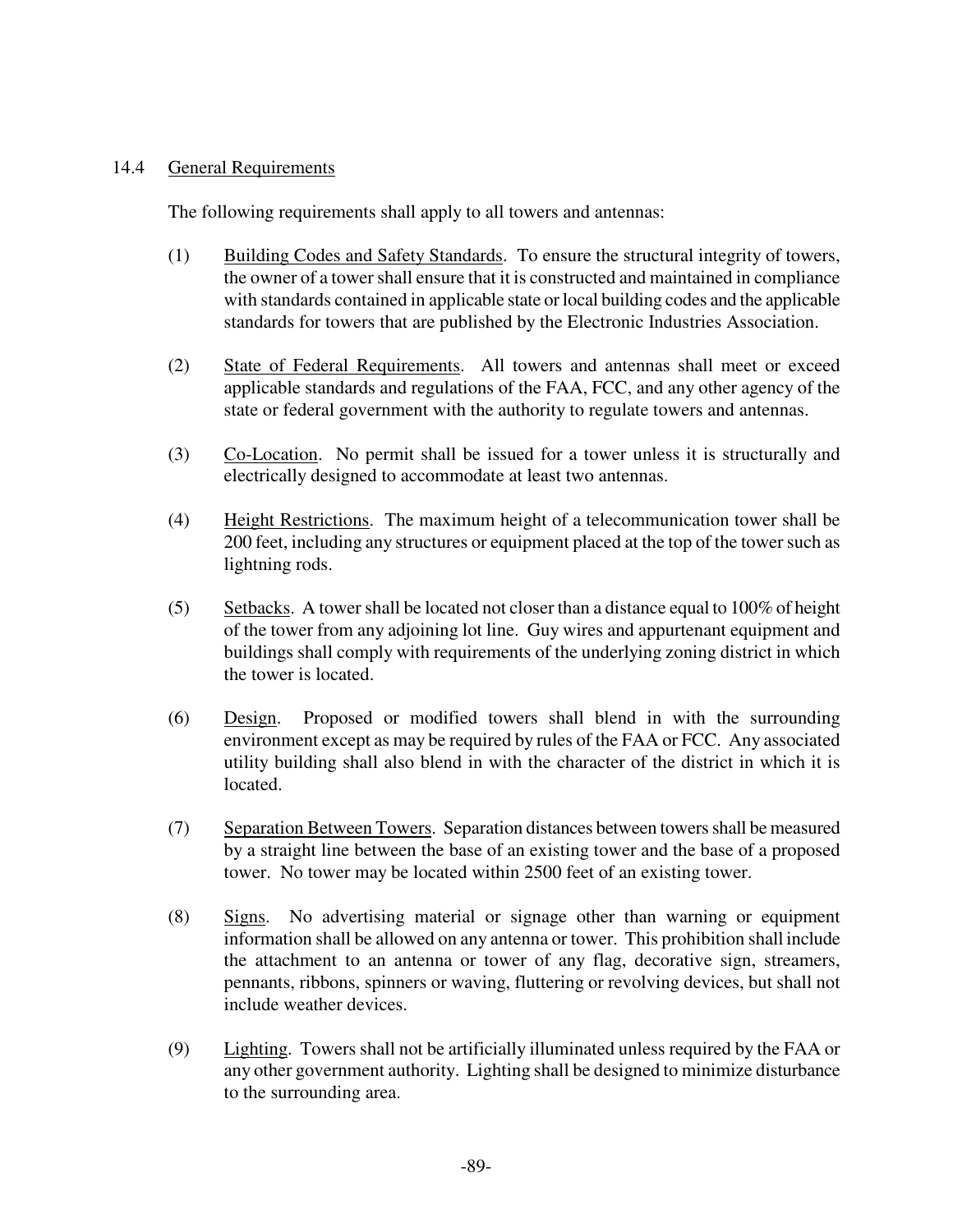- (10) Fencing. A tower shall be enclosed by security fencing not less than 6 feet in height and secured so that it is not accessible by the general public. Fence design, materials and colors shall reflect the character of the surrounding area.
- (11) Landscaping. A buffer of plant materials to effectively screen the tower compound from public view and from adjacent properties shall be provided. The minimum buffer shall consist of a landscaped strip at least 5 feet in width outside the perimeter of the tower compound. In locations where the visual impact of the tower would be minimal, the landscaping requirement may be reduced or waived. Existing mature tree growth and natural land forms shall be preserved to the maximum extent possible.
- (12) Interference. The tower shall be shielded, filtered and grounded in a manner consistent with the FCC and the Electronic Industries Association guidelines so as to minimize the possibility of interference with locally received transmissions. In the event any complaint of interference is received by the Town, and the interference is verified by a qualified engineer to be caused by the tower, the Town shall notify the owner and operator in writing and the owner and operator shall have a period of 30 days to investigate the complaint and respond to the Town. In the event it is determined that the tower is the source of the interference, the owner and operator shall take steps to correct the interference.

### 14.5 Removal of Abandoned Antennas and Towers

- (1) Abandonment. An antenna or tower that is not operated for a continuous period of 12 months shall be considered abandoned, and the owner of such antenna or tower shall remove the same within 90 days of receipt of notice from the Town notifying the owner of such abandonment. If there are two or more users of a single tower, then this provision shall not become effective until all users cease using the tower.
- (2) Removal by Town. Failure to remove an abandoned tower or antenna within such 90 day period shall be grounds for the Town to remove the tower or antenna at the owner=s expense. The Town may place a lien upon the property on which the tower is located for the costs of removal.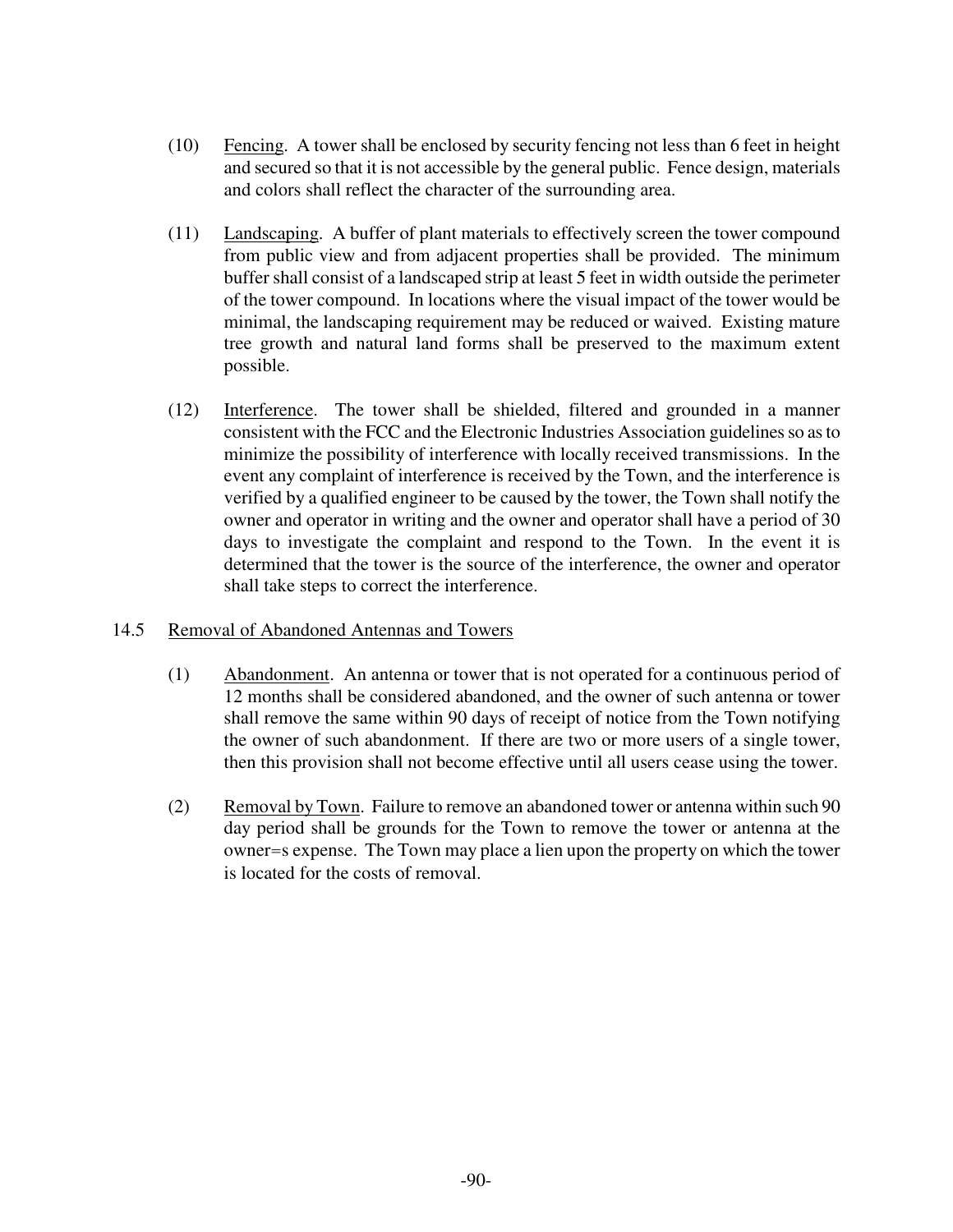# **SECTION 15.0 DEFINITIONS**

## 15.1 Usage

- (1) For purposes of this chapter, certain numbers, abbreviations, terms, and words used herein shall be used, interpreted, and defined as set forth in this section.
- (2) Unless the context clearly indicates to the contrary, words used in the present tense include the future tense; words used in the plural number include the singular; the word "herein" means "in these regulations"; the word "regulations" means "these regulations."
- (3) A "person" includes a corporation, a partnership, a limited liability company and an incorporated association of persons such as a club; "shall" is always mandatory; a "building" includes a "structure"; a "building" or "structure" includes any part thereof; "used" or "occupied" as applied to any land or building shall be construed to include the words "intended, arranged, or designed to be used or occupied."
- (4) Any words not defined herein shall be presumed to have their customary dictionary definitions as provided by the most recent edition of Webster's Collegiate Dictionary.

## 15.2 Words and Terms Defined

Accessory Building or Accessory Structure. Any building or structure except the principal building or structure on a lot. For example, in the case of a house and detached garage on a lot, the garage is an accessory building.

Adjacent. Located on land parcels that touch each other, or on land parcels that are separated only by a river, stream or transportation or utility right-of-way.

(Added by Ordinance No. 4.15)

Agriculture, Animal. The use of land for animal feeding operations, including areas for the storage, treatment and disposal of manure and other related waste products.

(Added by Ordinance No. 4.15)

Agriculture, Crop. The use of land for the production of row crops, field crops, tree crops, timber, bees, apiary productions, and fur-bearing mammals.

(Added by Ordinance No. 4.15)

Agricultural Processing and Packaging. An establishment primarily engaged in refining, processing or otherwise adding value to raw agricultural goods, including but not limited to washing, sorting, cutting, bagging, freezing, canning, packing, bottling or butchering.

(Added by Ordinance No. 4.15)

Agricultural Research and Development. The use of land or buildings for agriculture research and the cultivation of new agricultural products.

(Added by Ordinance No. 4.15)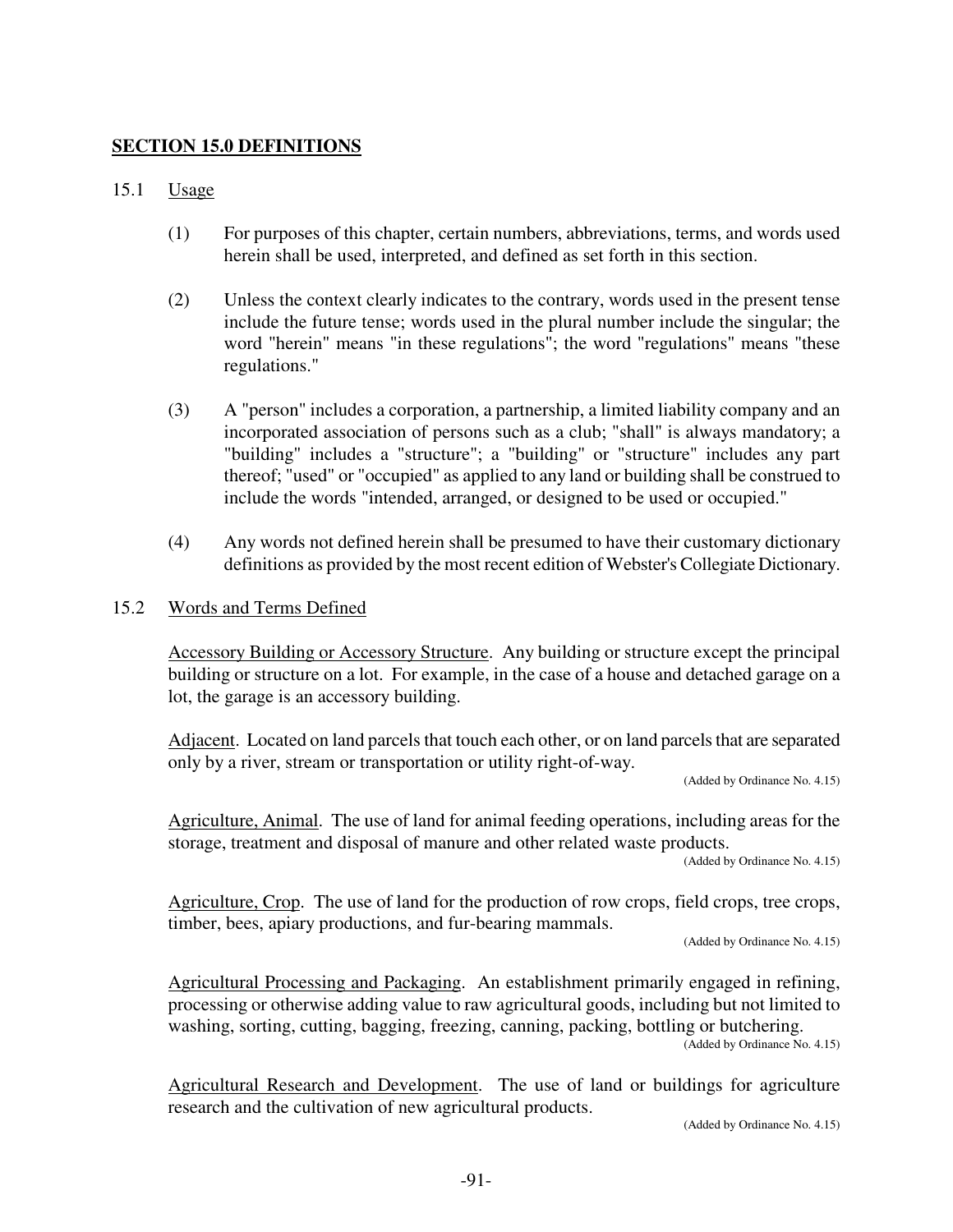Agricultural Sales and Service. An establishment primarily engaged in (1) the sale or rental of farm tools and implements, feed and grain, tack, animal care products, farm supplies and the like, or (2) performing agricultural or horticultural services on a fee or contract basis, including but not limited to crop dusting and spraying services, harvesting and plowing services, agricultural land grading services, farm equipment service and repair, and large animal veterinary services.

(Added by Ordinance No. 4.15)

Agricultural Storage. Grain elevators and other facilities for the warehousing storage of agricultural products.

(Added by Ordinance No. 4.15)

Agricultural Use. Beekeeping; commercial feedlots; dairying; egg production; floriculture; fish or fur farming; forest and game management; grazing; livestock raising; orchards; plant greenhouses and nurseries; poultry raising; raising of grain, grass, mint and seed crops; raising of fruits, nuts and berries; sod farming; placing land in federal programs in return for payments in kind; owning land, at least 35 acres of which is enrolled in the conservation reserve program under 16 USC ss. 3831 to 3836; participating in the milk production termination program under 7 USC s. 1446 (d); and vegetable raising.

(Added by Ordinance No. 4.15)

Agriculturally Related Residence. A residence which is occupied by (1) a person who, or a family at least one member of which, earns a substantial part of his or her livelihood from farm operations on the land, or (2) a parent or child of the owner of the farm.

(Added by Ordinance No. 4.15)

Airport Not Open to the Public. Any airport on privately owned land used solely by the property owner.

Airport Open to the Public. Any airport, whether publicly or privately owned, which is open for use by the general public without the necessity of obtaining prior use approval.

Alley. A street or thoroughfare less than 21 feet wide and affording only secondary access to abutting properties.

Alternative Tower Structure. Clock towers, bell steeples, light poles and similar mounting structures that camouflage or conceal the presence of antennas.

Animal Unit. "Animal unit" has the meaning that was given in s. NR 243.03(3) as of April 27, 2004. A horse or pony shall constitute one animal unit. For any animal unit not named in the above-cited Chapter of the Wisconsin Administrative Code, the equivalent of an animal unit shall be determined by the Planning & Zoning Committee in a manner so as to be generally consistent with the above-specified standards, depending upon the size and use of the animal.

(Amended by Ordinance No. 4.15)

Antenna. Any exterior transmitting or receiving device and mounting appurtenances mounted on a tower, building or structure and used in communications that radiate or capture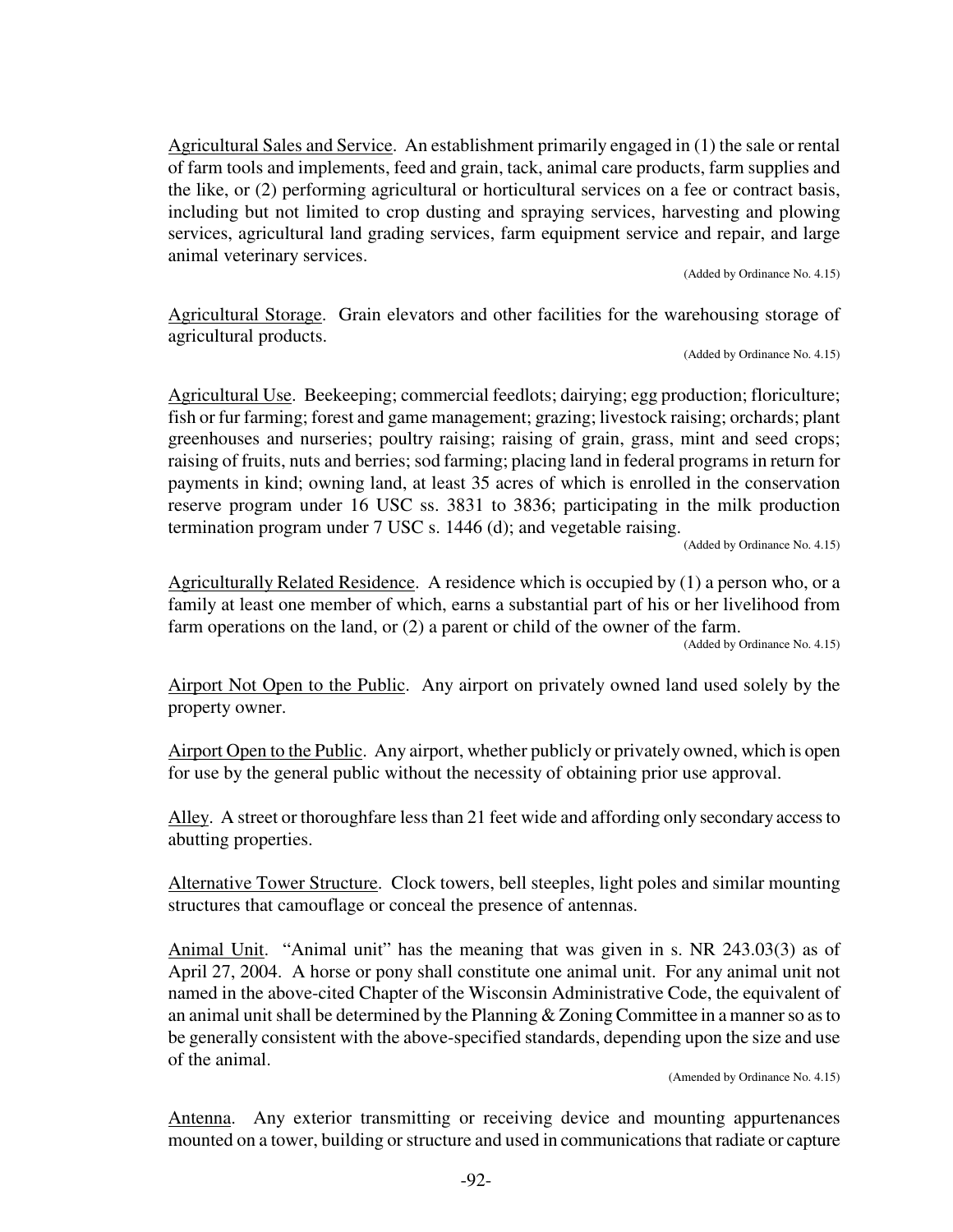electromagnetic waves, digital signals, analog signals, radio frequencies (excluding radar signals), wireless telecommunications signals or other communication signals.

Applicant. The owner of the land or his representative. If the owner's representative is the applicant, consent shall be required in writing from the legal owner of the premises.

Arterial Roads & Highways. A street serving inter-community travel within and outside the area and providing a high level of urban mobility with little variation in operating conditions and forming a continuous system with other arterials as indicated on the Rock County Functional Highway Classification Map.

Basement. A story partly underground.

Boarding House. A building other than a hotel where meals or lodging and meals are provided for compensation for three or more persons not members of the owner's family.

Building. Any structure used, designed or intended for the protection, shelter, enclosure or support of persons, animals or property.

Building Area. Total ground coverage in square feet of all buildings and structures including garages, carports, and other attached or accessory structures.

Building Height. The vertical distance from the top of the building roof to the top of the basement or to the finish grade at the building line, whichever is less.

Campground. Any parcel or tract of land owned by a person, the state or a local government, which is designed, maintained, intended or used for the purpose of providing sites for nonpermanent overnight use by four (4) or more camping units.

Campground operator. The owner of a campground or the person responsible to the owner for the operation of the campground.

Camping unit. Any portable device, used as a temporary dwelling, including but not limited to a camping trailer, travel trailer, motor home, bus, van, pick-up or tent.

Campsite. An individual campsite is a piece of land within a campground for overnight camping use by not more than six (6) campers unless all are members of an individual family. A group campsite is used by more than six (6) campers.

Certified Survey Map. A division of a lot, parcel, or tract of land by the owner thereof or his agent, for the purpose of sale or building development where the act of division creates not more than four (4) parcels of land.

Child or Children. A first degree descendant, not a grandchild or one farther removed in degree of descendence.

Collector Roads & Highways. A street serving intermediate to long trips within an area, collecting and distributing traffic to and from local roads and adjacent land within the area,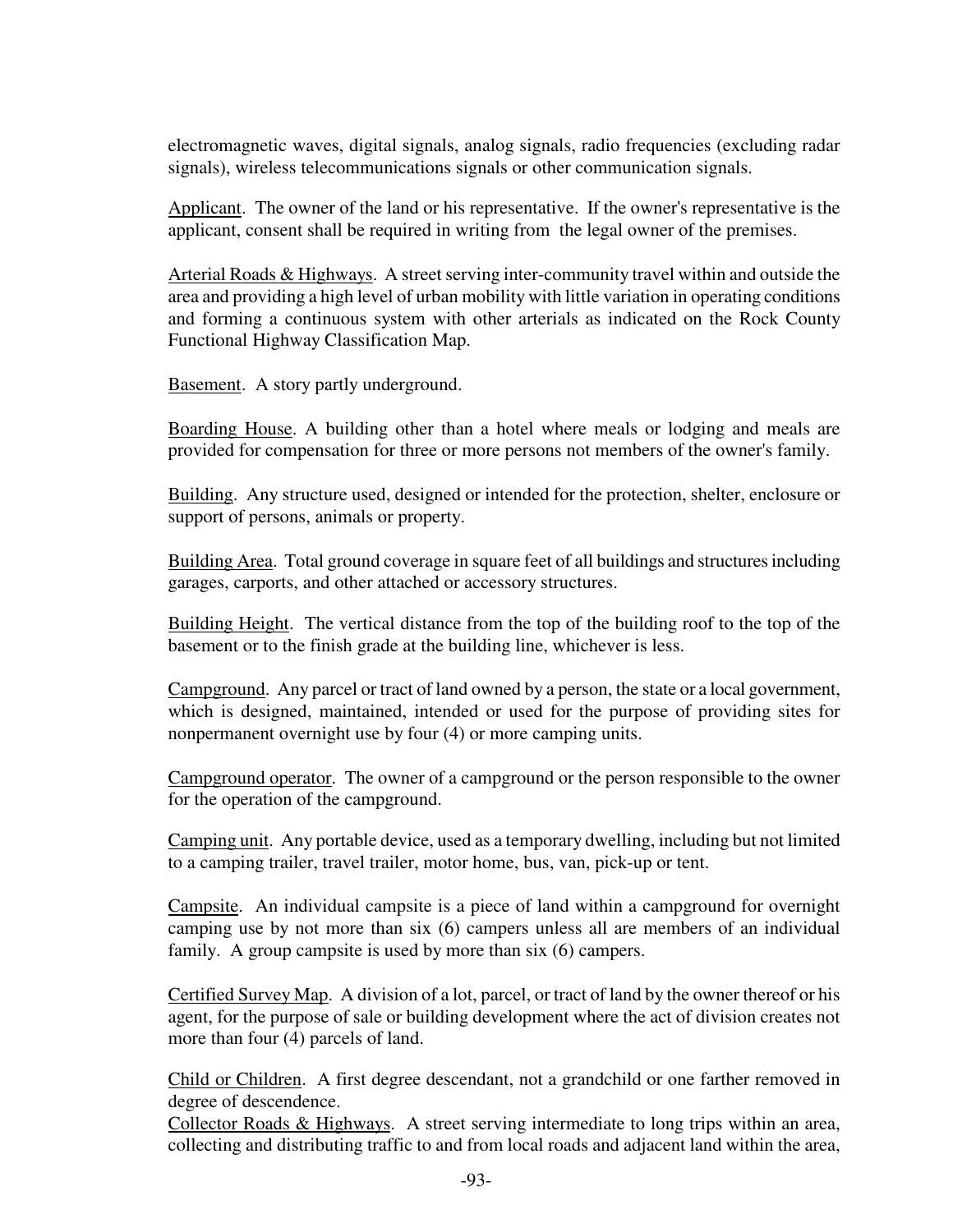providing fair mobility and forming a generally continuous pattern when combined with the arterial system as indicated on the Rock County Functional Highway Classification Map.

Committee. The Planning & Zoning Committee for the Town of Clinton.

Common Area. An area or space designed for joint use of tenants or owners residing in a Planned Unit Development or Condominium Development.

Common Sewerage. A legal sewage system that serves two or more dwelling units.

Community. A legal entity organized under appropriate statutory authority as a body corporate which represents a town, village, city, or county such as the case may be.

Community Living Arrangement. Any of the following facilities licensed or operated, or permitted under the authority of the Wisconsin Department of Health and Social Services: child welfare agencies under Section 48.60 of the Wisconsin Statutes, group foster homes for children under Section 48.02(7) of the Wisconsin Statutes, and community-based residential facilities under Section 50.01 of the Wisconsin Statutes; but does not include day care centers, nursing homes, general hospitals, special hospitals, prisons and jails.

Complete Application for Local Approval. An application that contains everything required under ss. ATCP 51.30(1) to (4).

(Added by Ordinance No. 4.14)

Conditional Use. A use allowed under this chapter, provided that certain conditions are met. A Conditional Use Permit is granted by the Planning & Zoning Committee.

Confinement operation. A high-density large animal feeding operation controlled by regulations of the Wisconsin Department of Natural Resources for waste management purposes.

Density. The number of living units per acre allowable under a schedule of district regulations.

Department. The Department of Agriculture, Trade, and Consumer Protection.

(Added by Ordinance No. 4.15)

Developer. The owner of land proposed for subdivision or his representative. If the owner's representative is the developer, consent shall be required from the legal owner of the premises.

Drive-in Establishment. A place of business in which patrons can be served while remaining in their automobiles.

Driveway. A minor private way used by vehicles and pedestrians for common access to a lot, small group of lots, or facilities.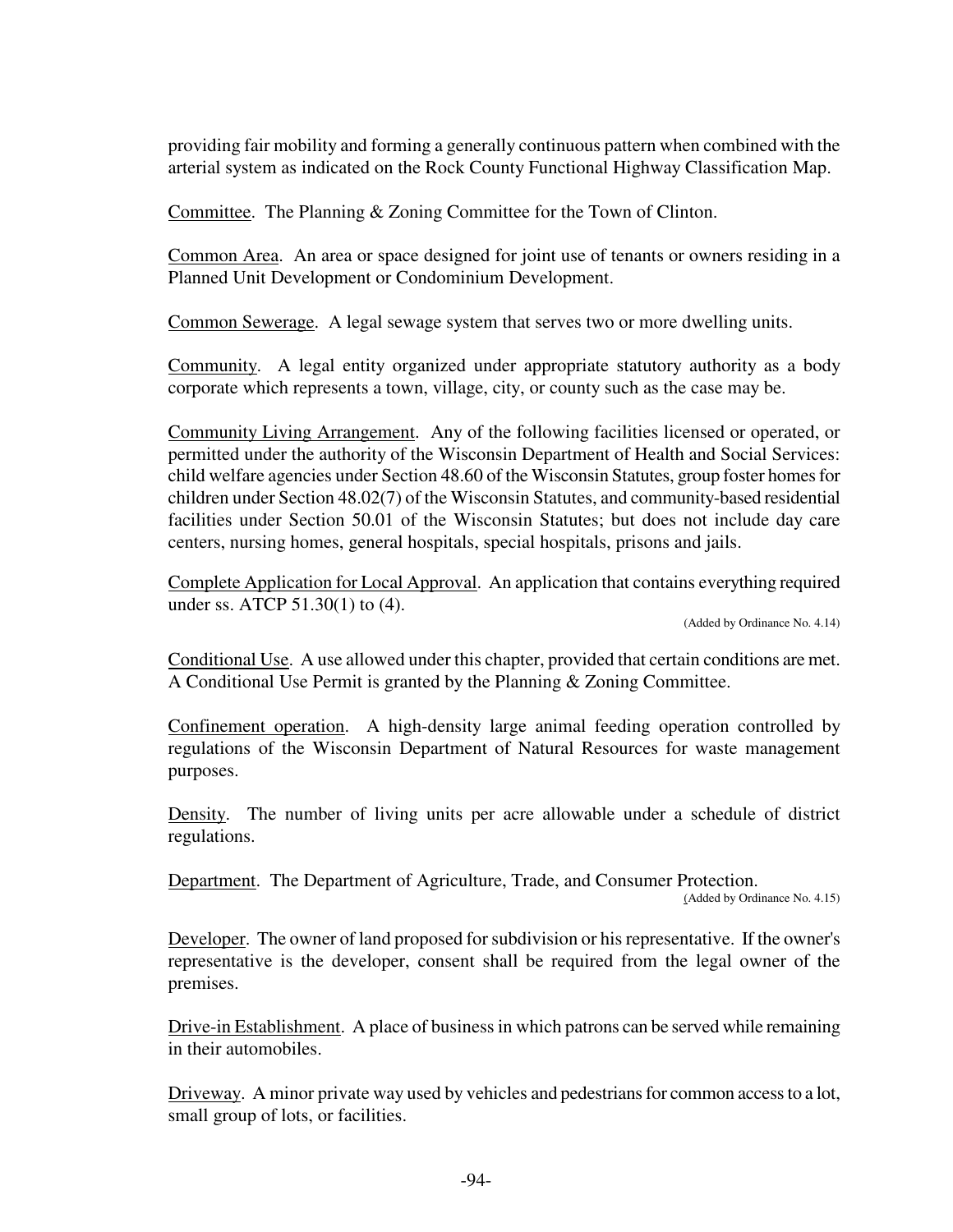Dwelling, Single-Family. A building designed for, or occupied exclusively by, one family or household.

Dwelling, Two-Family. A building designed for, or occupied by, two families or households.

Dwelling, Multiple-Family. A building or portion thereof designed for, or occupied by, three or more families or households.

Earthwork. The moving of more than 2 cubic yards of any type of soils.

Easement. Authorization by a property owner for the use by another and for a specified purpose, of any designated part of his property.

Emergency Shelter. Public or private enclosures designed to protect people from flood, windstorm, fire, riots or invasions; and from aerial, radiological, biological, or chemical warfare.

Essential Services. Services provided by public and private utilities necessary for the exercise of the principal use or service of the principal structure. These services include underground, surface or overhead gas, electricity, steam, water, sanitary sewerage, storm water drainage, and communication systems and accessories thereto, such as poles, towers, wires, mains, drains, vaults, culverts, laterals, sewers, pipes, catch basins, water storage tanks, conduits, cables, fire alarm boxes, police call boxes, traffic signals, pumps, lift stations, and hydrants, but does not include buildings.

Expanded Livestock Facility. The entire livestock facility that is created by the expansion, after May 1, 2006. "Expanded livestock facility includes all livestock structures in the expanded facility, regardless of whether those structures are new, existing or altered.

NOTE: This ordinance applies to local approvals of *new or expanded* livestock facilities that will have 500 or more animal units (or will exceed a lower permit threshold incorporated in a local *zoning* ordinance prior to July 19, 2003). See s. ATCP 5.02. Although this ordinance covers all livestock structures in an "expanded livestock facility," existing structures are subject to less rigorous standards than new or expanded structures, and are completely exempt from certain requirements.

(Added by Ordinance No. 4.15)

Expansion. An increase in the largest number of animal units kept at a livestock facility on at least 90 days in any 12-month period. The acquisition of an existing livestock facility, by the operator of an adjacent livestock facility, does not constitute an "expansion" unless that operator increases the largest number of animal units kept at the combined livestock facilities on at least 90 days in any 12-month period. (Added by Ordinance No. 4.15)

Expressway. A divided arterial street or highway, either with full or partial control of access, and with or without grade separated intersections.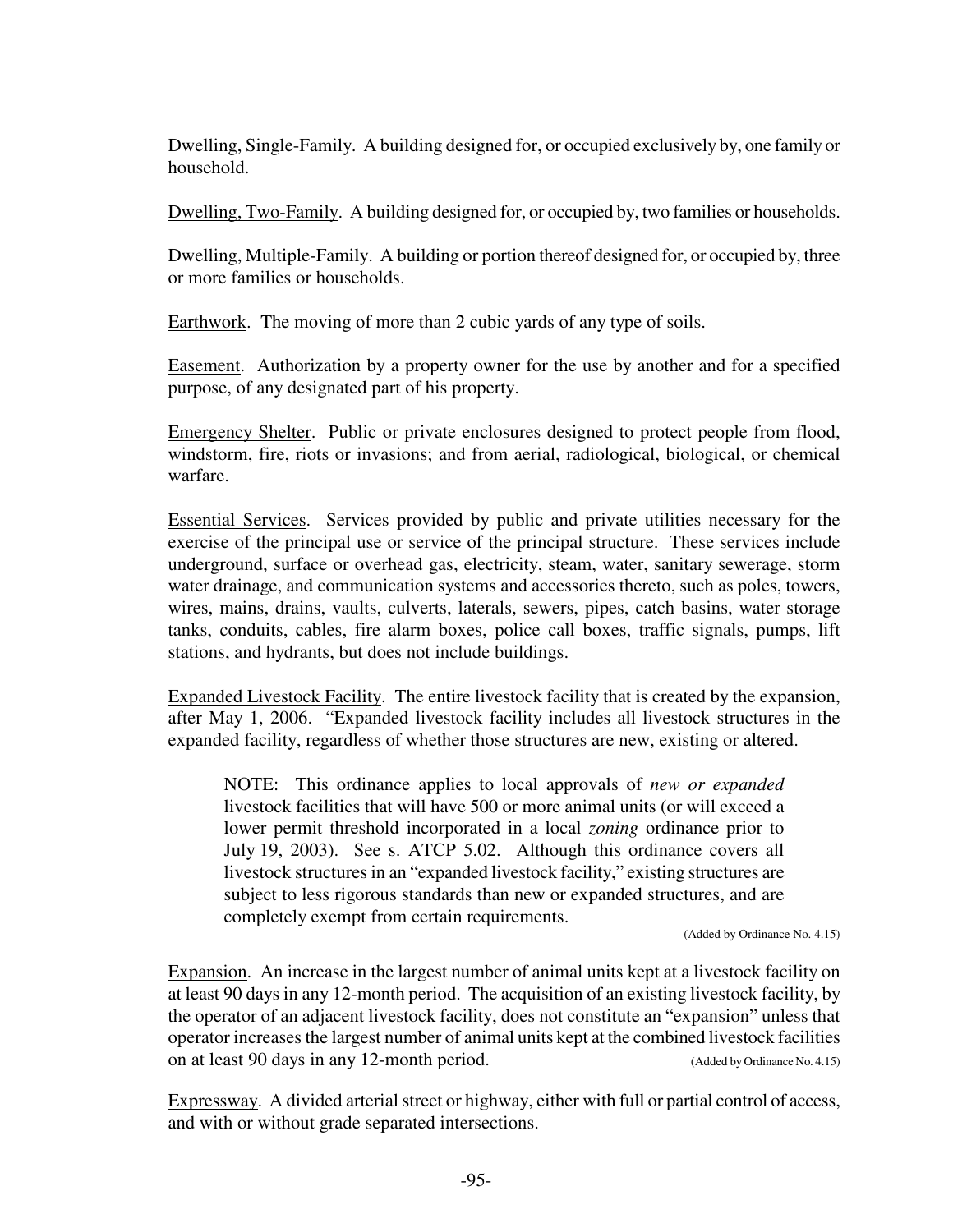FAA. Federal Aviation Administration.

FCC. Federal Communications Commission.

Family. A group of persons related by blood or marriage and living together as a single housekeeping entity.

Farm Consolidation. The sale or acquisition of farm acreage to/from another farm owner. A farm owner is a person who earns at least \$6,000/year in farm income.

Farm Family Business. Farm family business shall be defined as set forth in Section 91.75(8) of the Wisconsin Statutes.

Flood Plain. The land adjacent to a body of water which is subject to periodic overflow therefrom as designated on the official maps of the Rock County Shoreland Zoning Chapter.

Floodway. The channel of a stream and such adjacent portions of the floodplain as are required to accommodate flood flows as designated on the official maps of the Rock County Shoreland Zoning Chapter.

Floor Area. The area within the exterior walls of a building which is usable as living quarters.

Freeway. An expressway with full control of access and with fully grade separated intersections.

Frontage. The side of a lot abutting a street or way and ordinarily regarded as the front of the lot, but it shall not be considered as the ordinary side of a corner lot.

Garage, Private. Any building or premises, other than a public or storage garage, where motor vehicles are equipped, repaired, serviced, hired, sold or stored.

Garage, Public. Any building or premises, other than a private or storage garage, where motor vehicles are equipped, repaired, serviced, hired, sold or stored.

Garage, Storage. Any building or premises used for storage only of motor vehicles.

Grade School. A facility used for the education of students, kindergarten through the twelfth grade.

Greenhouse, plant. A greenhouse which is engaged in the raising and selling of plants, not including a retail operation engaged in the sale of products other than plants. A greenhouse which is engaged in the sale of products other than plants is not a plant greenhouse.

(Amended by Ordinance No. 00-04)

Home Occupation. A gainful occupation conducted by members of a family only, within their place of residence, provided that no article is offered for sale on the premises except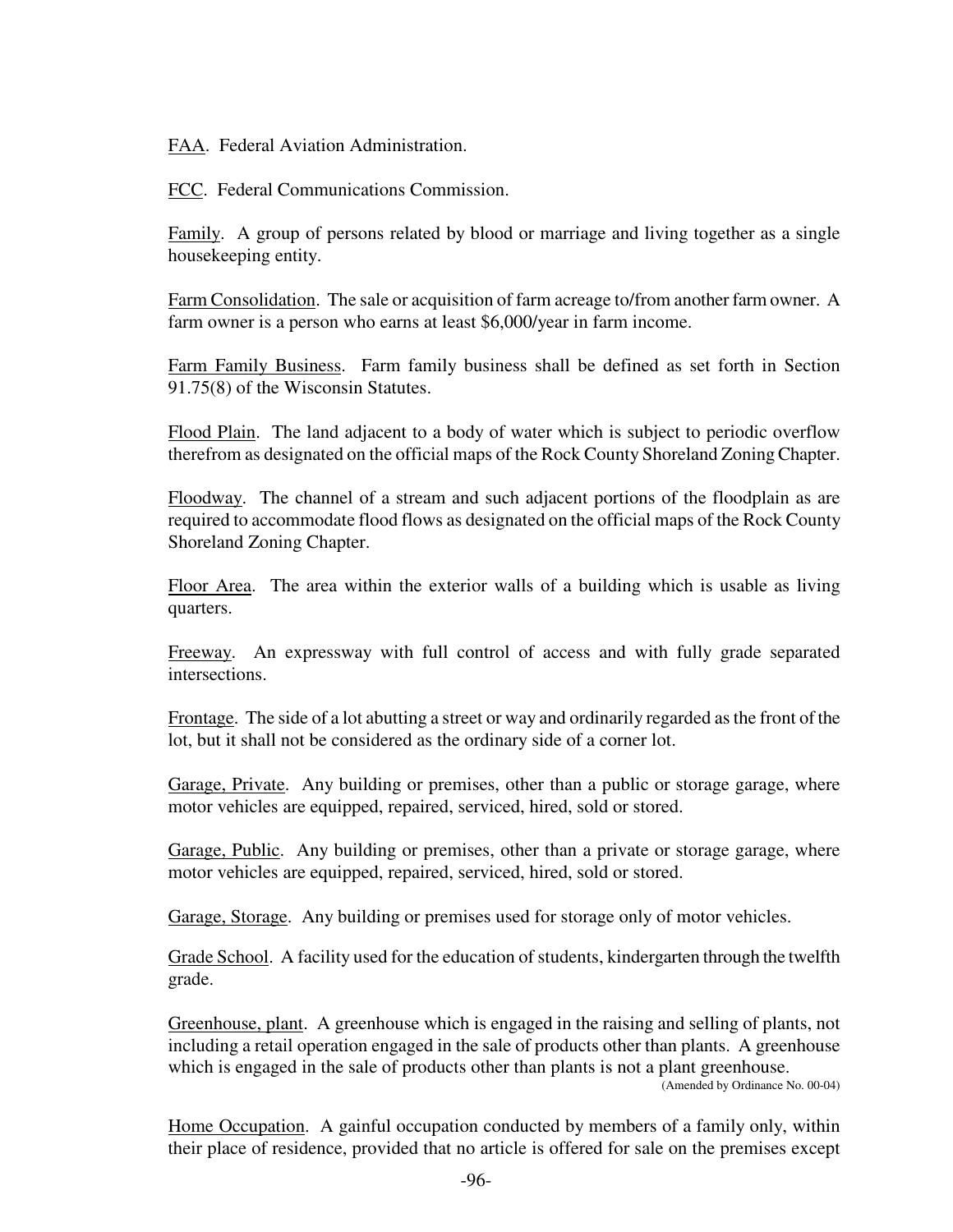such as is produced by such occupation, that no stock in trade is kept or sold, and that except for telephone, facsimile machines, personal computers, stock and/or commodities quote machines and other similar equipment, no mechanical equipment is used other than such as is permissible for purely domestic purposes. Refer to Section 13 of this chapter for the criteria and development standards for home occupations and for a list of permitted and prohibited home occupation uses.

Hotel. A building in which lodging, with or without meals, is offered to transient guests for compensation and in which there are more than five (5) sleeping rooms with no cooking facilities in any individual room or apartment.

Household Pet. Tame animals which have been traditionally kept in the home to include dogs, cats, rabbits, birds, hamsters, and other animals which in their adult life do not exceed 250 pounds, or 4 feet in height at normal posture.

Household Unit. The body of persons who live together in one dwelling unit as a single housekeeping unit.

Incidental. Minor land uses or secondary uses directly supported by the principal or permitted use (i.e. a detached garage is an incidental use to a residential structure).

Intensive Soils Survey. The testing of soil at a particular geographic location as to its individual assets and limitations.

Interchange. A grade-separated highway intersection with one or more turning lanes for travel between intersecting roads or highways.

Kennel. An establishment for the breeding or boarding of dogs.

Land Division. The division of a tract or interest in real property by the owner thereof for the purpose of sale or building development which creates one or more lots, parcels, ownership units, or the need for a public land dedication.

Large Farm Animal. Any horse, head of cattle, pony, sheep, goat or hog.

Livestock Domestic animals traditionally used in this state in the production of food, fiber or other animal products. "Livestock" does not include equine animals, bison, farm-raised deer, fish, captive game birds, ratites, camelids or mink.

(Added by Ordinance No. 4.15)

Livestock Facility. A feedlot, dairy farm or other operation where livestock are or will be fed, confined, maintained or stabled for a total of 45 days or more in any 12-month period. A "livestock facility" includes all of the tax parcels of land on which the facility is located, but does not include a pasture or winter grazing area. Related livestock facilities are collectively treated as a single "livestock facility" for purposes of this chapter, except that an operator may elect to treat a separate species facility as a separate "livestock facility."

(Added by Ordinance No. 4.15)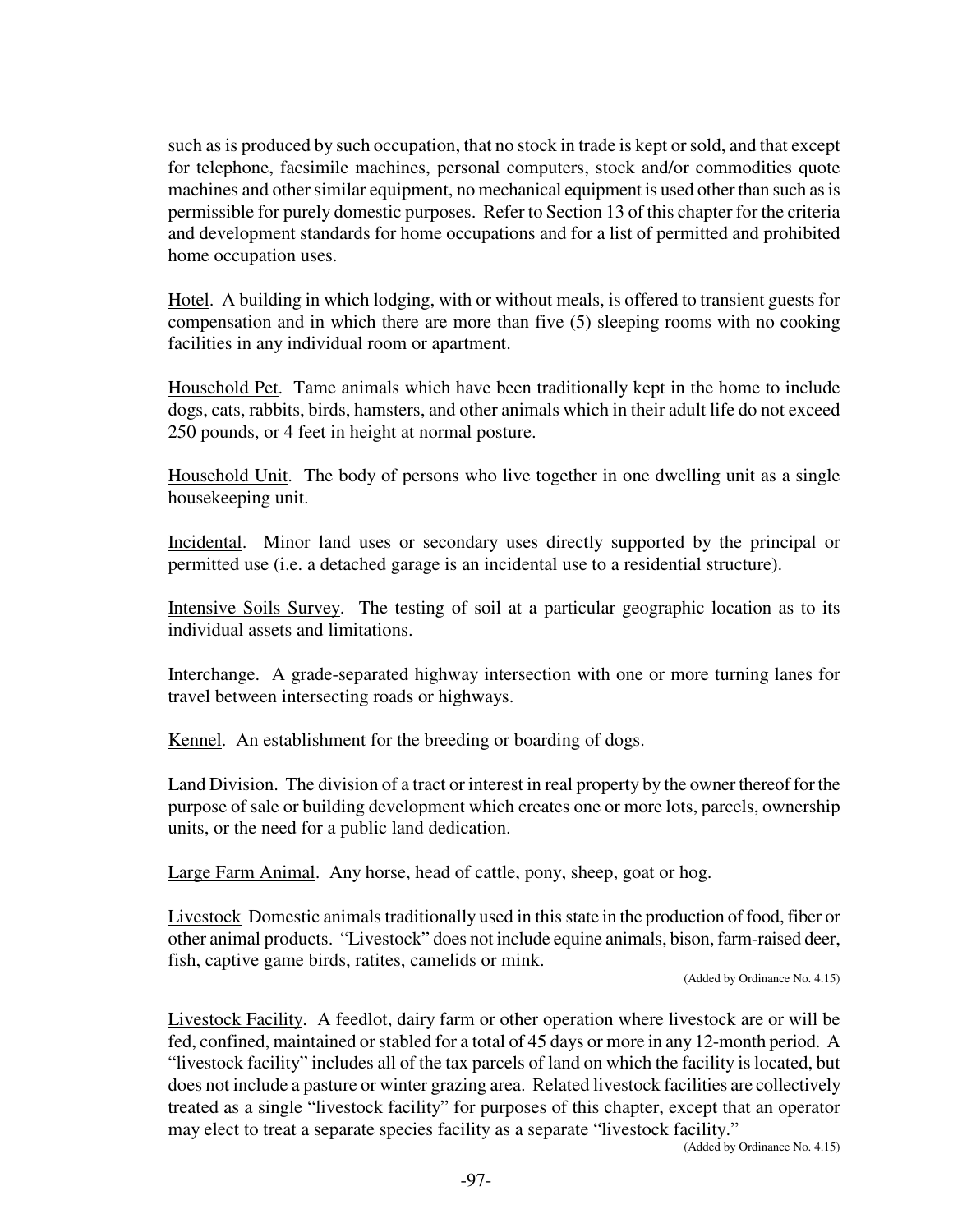Livestock Structure. A building or other structure used to house or feed livestock, to confine livestock for milking, to confine livestock for feeding other than grazing, to store livestock feed, or to collect or store waste generated at a livestock facility. "Livestock structure" includes a barn, milking parlor, feed storage facility, feeding facility, animal lot or waste storage facility. "Livestock structure" does not include a pasture or winter grazing area, a fence surrounding a pasture or winter grazing area, a livestock watering or feeding facility in a pasture or winter grazing area, or a machine shed or like facility that is not used for livestock.

(Added by Ordinance No. 4.15)

Loading Area. A completely off-street space or berth on a lot for the loading or unloading of freight carriers, having adequate ingress and egress to a public street or alley.

Local Roads & Highways. A street serving primarily to provide direct access to adjacent land, providing for short distance travel within the area, and providing access to the Collector and Arterial systems. Through traffic movement on locals is generally discouraged.

Lodging House. A building other than a hotel where lodging only is provided for compensation for not more than twelve (12) persons not members of the owner's family.

Lot. A parcel of land described in a recorded plat or deed.

Lot Area. The total area reserved for exclusive use of the owners of a particular piece of real property.

Lot, Corner. A lot abutting on two or more streets at their intersection.

Lot Lines and Area. The peripheral boundaries of a parcel of land and the total area lying within such boundaries.

Lot Depth. The mean horizontal distance between the front and rear lot lines.

Lot Width. The width of a parcel of land measured at the front of the specified road side of the parcel.

Master Plan. A comprehensive plan for development of the local government, prepared and adopted by the local government, pursuant to state law, and including any part of such plan separately adopted and any amendment to such plan, or parts thereof.

Minor Structures. Any small, moveable accessory structure or construction such as a bird house, a tool house or pet house not exceeding 144 square feet in area, play equipment, an arbor, on a wall or fence under four feet in height. (Amended by Ordinance 02-01)

Mobile Home. A vehicle manufactured or assembled before June 15, 1976, designed to be towed as a single unit or in sections upon a highway by a motor vehicle and equipped and used, or intended to be used, primarily for human habitation, with walls of rigid uncollapsible construction, which has an overall length in excess of 45 feet. "Mobile home" includes the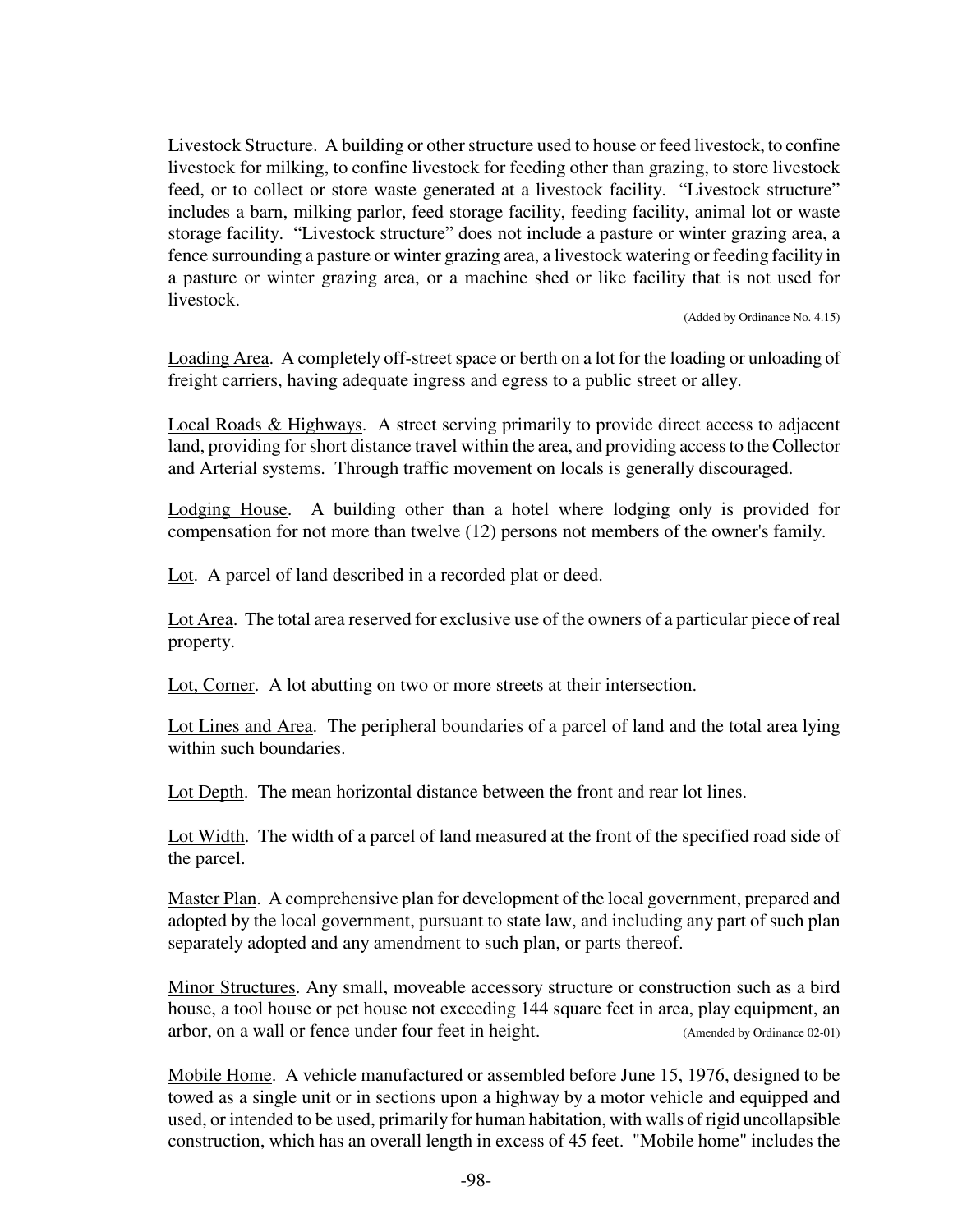mobile home structure, its plumbing, heating, air conditioning and electrical systems, and all appliances and all other equipment carrying a manufacturer's warranty.

Motel. A series of attached, semi-attached, or detached sleeping units for the accommodation of transient guests.

Navigable Waters. "Navigable waters" has the meaning given in s. 30.01(4m), Wis. Stats. (Added by Ordinance No. 4.15)

New Livestock Facility. A livestock facility that will be used as a livestock facility for the first time, or for the first time in at least 5 years. "New livestock facility" does not include an expanded livestock facility if any portion of that facility has been used as a livestock facility in the preceding 5 years.

(Added by Ordinance No. 4.15)

Non-conforming Structure. A building or premises lawfully used, occupied, or erected at the time of the passage of this chapter or any amendments thereto, which does not conform to the regulations of this chapter, or any amendments thereto, with respect to frontage, width, height, area, yard, parking, loading, or distance requirements.

Non-conforming Use. The use or occupancy of a building or premises, which is lawful at the time of the passage of this chapter or any amendments thereto, but which use or occupancy does not conform to the provisions of this chapter or any amendments thereto.

Nursery. A retail or wholesale business engaged in the production and sale of trees, shrubs and/or plants grown on the premises.

Operator. A person who applies for or holds a local approval for a livestock facility. (Added by Ordinance No. 4.15)

Ordinance. Any legislative action, however denominated, of a local government which has the force of law, including any amendment or repeal of any ordinance.

Owner. Any person, group of persons, firm or firms, corporation or corporations, or any other legal entity having legal title to or sufficient proprietary interest in the land or water which is subject to the terms of this chapter, or in any building or structure located thereon.

Permit. A written zoning permit or certification issued by the Zoning Officer or the Planning & Zoning Committee pursuant to the provisions of Section 6.0 of this chapter.

Permitted Use. Uses listed under this heading are permitted as of right. This means that an applicant for a zoning permit must be given a permit if he meets the other requirements of the ordinance, e.g., yards, setbacks, and so forth.

Person. An individual, corporation, partnership, cooperative, limited liability company, trust or other legal entity.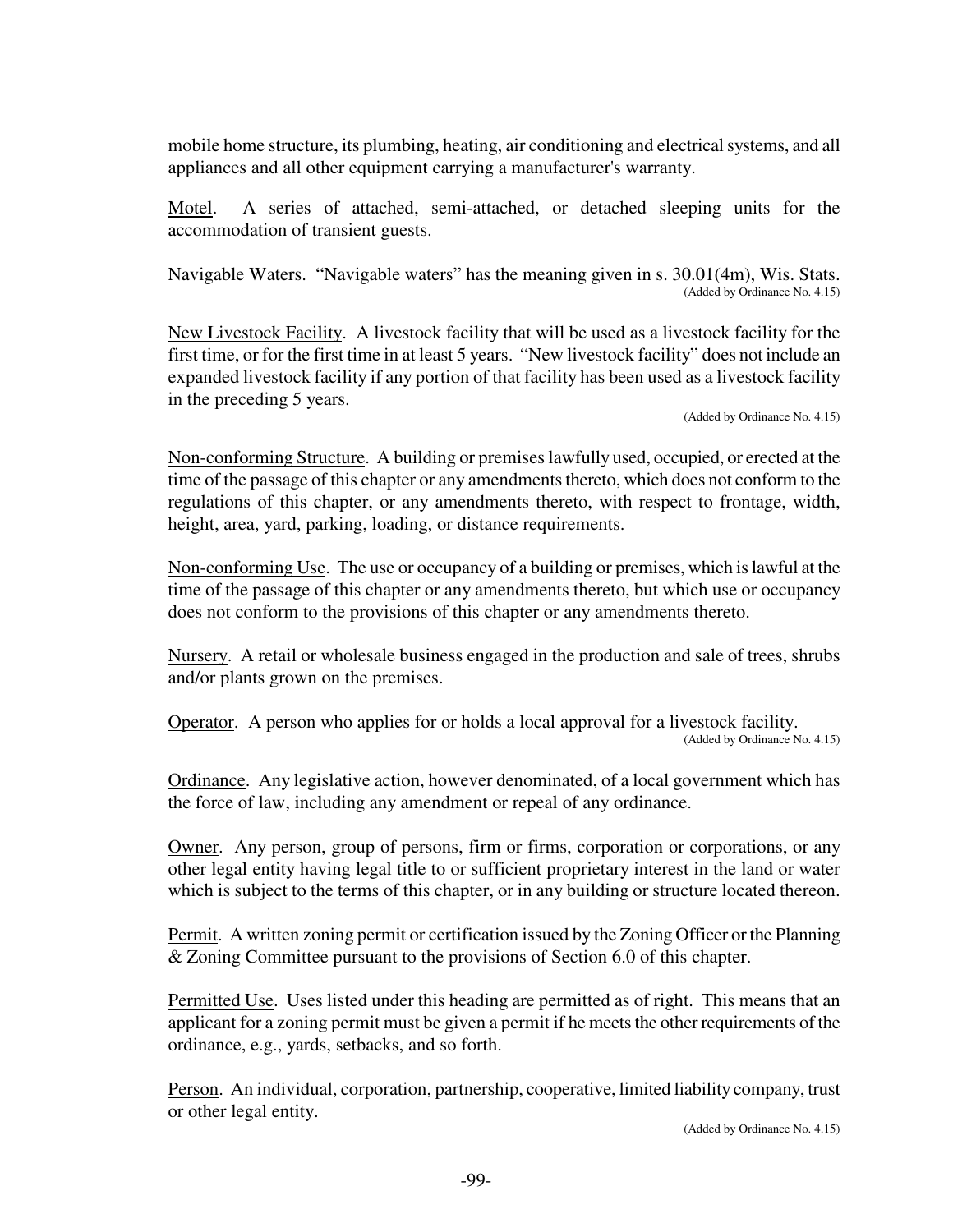Populate. To add animal units for which a permit or other local approval is required. (Added by Ordinance No. 4.15)

Principal Structure. The building of primary importance or permitted use on a parcel of land, in contrast to those which are accessory or of secondary importance. In an agricultural district a barn for agricultural use or swine confinement facilities can be considered a principal structure.

Property Line. A line that separates parcels of land owned by different persons.

(Added by Ordinance No. 4.15)

Qualified Nutrient Management Planner. A person qualified under s. ATCP 50.48 of the Wisconsin Administrative Code.

(Added by Ordinance No. 4.15)

Recreational Vehicle. A touring or recreational unit other than a primary housing unit designed to be either self-propelled or towed which does not exceed the minimum statutory size of a mobile home under Section 348.07(2) of the Wisconsin Statutes. Commonly referred to as a motor home, pop-up-camper, fifth wheel mobile home, or similar type of vehicle being equipped and used or intended to be used for temporary human habitation. A unit may or may not include plumbing, heating, and electrical systems or appliances.

Related Livestock Facilities. Livestock facilities that are owned or managed by the same person, and related to each other in at least one of the following ways:

(a) They are located on the same tax parcel or adjacent tax parcels of land.

NOTE: A mere acquisition of a neighboring livestock facility does not constitute an "expansion" unless more animal units are added to the combined facilities.

- (b) They use one or more of the same livestock structures to collect or store manure.
- (c) At least a portion of their manure is applied to the same landspreading acreage.

NOTE: Compare definition of "animal feeding operation" under s. NR 243.03(2) of the Wisconsin Administrative Code. "Related livestock facilities" are treated as a single livestock facility for purposes of local approval, except that a "separate species facility" may be treated as a separate livestock facility.

(Added by Ordinance No. 4.15)

Roadside Stand. A building or part of a building no more than 500 square feet used for the retail sale of agricultural and related incidental products, excluding livestock, produced on the farm where the stand is located.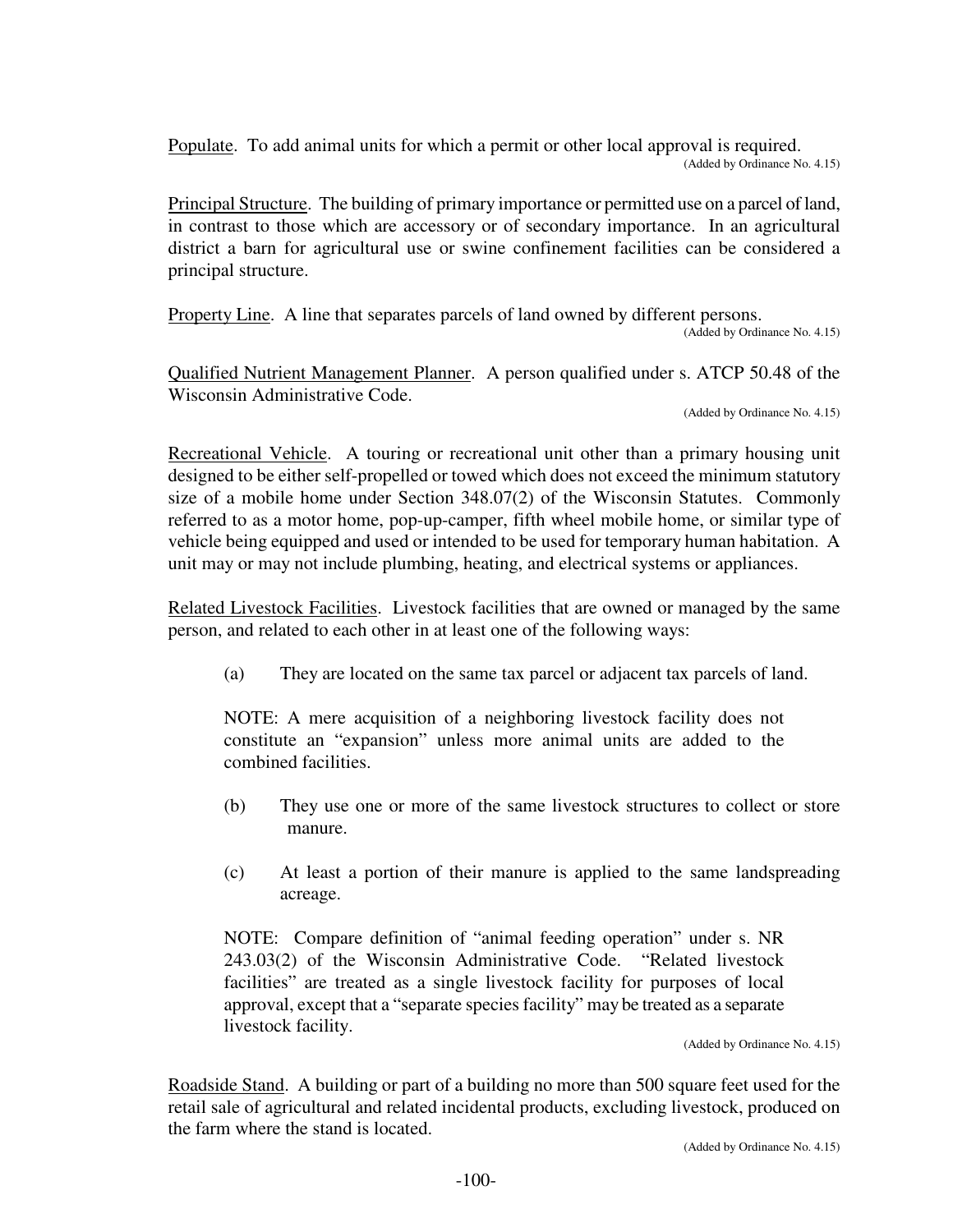Rooming House. A building other than a hotel where lodging only is provided for compensation to three or more persons not members of the owner's family.

Separate Species Facility. A livestock facility that meets all of the following criteria:

- (a) It has only one of the following types of livestock, and that type of livestock is not kept on any other livestock facility to which the separate species facility is related (see definition of a "related livestock facility"):
	- (i) Cattle;
	- (ii) Swine;
	- (iii) Poultry;
	- (iv) Sheep;
	- (v) Goats.
- (b) It has no more than 500 animal units.
- (c) Its livestock housing and manure storage structures, if any, are separate from the livestock housing and manure storage structures used by livestock facilities to which it is related.
- (d) It meets one of the following criteria;
	- (i) Its livestock housing and manure storage structures, if any, are located at least 750 feet from the nearest livestock housing or manure storage structure used by a livestock facility to which it is related.
	- (ii) It and the other livestock facilities to which it is related have a combined total of fewer than 1,000 animal units.

(Added by Ordinance No. 4.15)

Setback. The minimum horizontal distance between the lot line and the nearest point of a building or any projection thereof, excluding uncovered steps.

Sign. A structure or devise on which advertising is displayed, or by which attention is directed to advertising on the same or any other structure, by any means visible to the eye.

Single Family Residence. The principal use of a lot only for one dwelling unit.

(Added by Ordinance No. 4.15)

Stable, Commercial. A building or land where horses are kept for remuneration, hire, sale, boarding, riding, or show.

(Added by Ordinance No. 4.15)

Standards. The setbacks, vision corners, sideline requirements, height limitations, square footage requirements and other specifications as required by this chapter.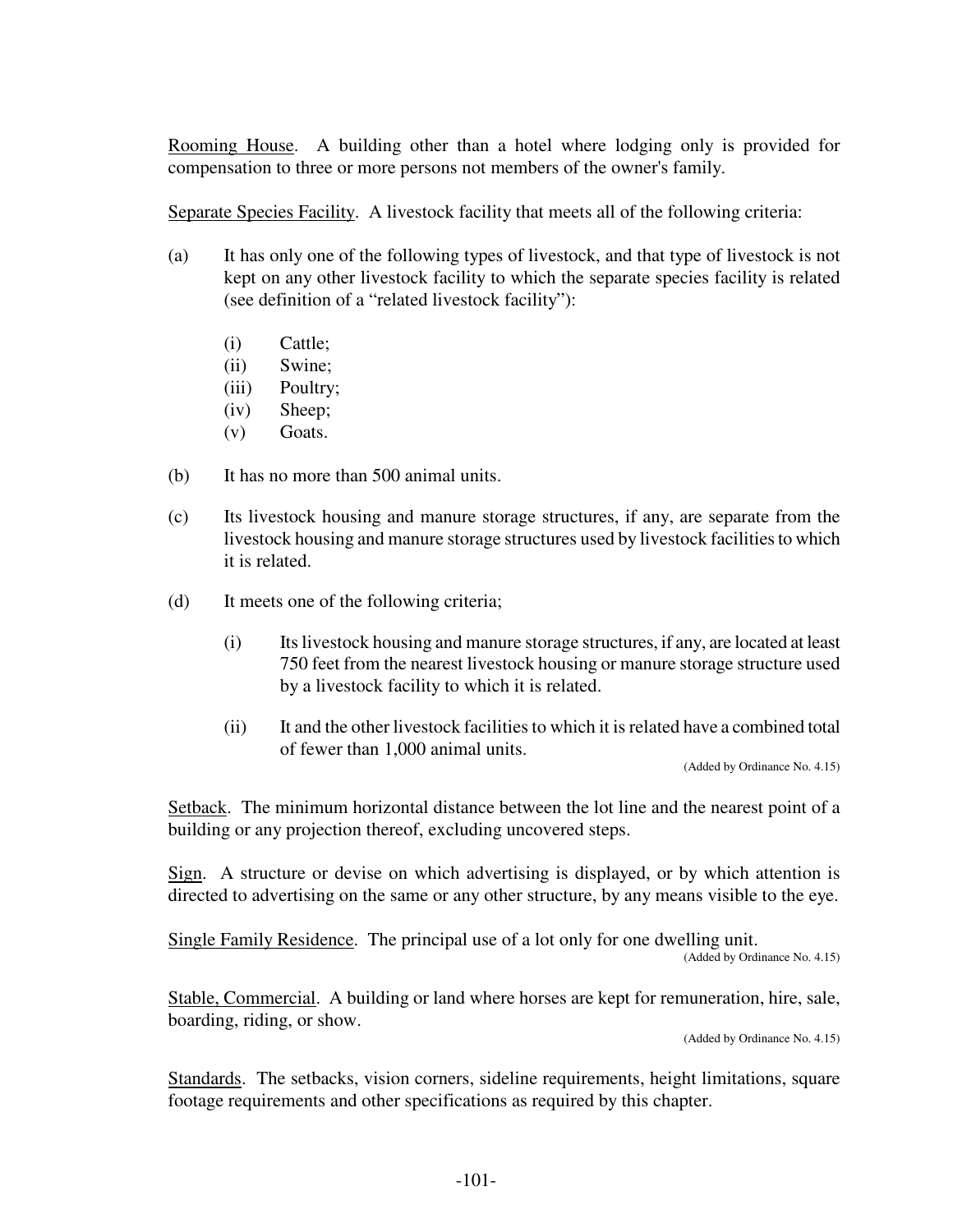Standard Soils Survey. A soils survey of Rock County by the Soil Conservation Service, U.S. Department of Agriculture.

Story. That portion of a building included between the surface of the floor and the surface of the floor next above it or the space between the floor and the ceiling next above it, if there be no floor above it. A basement or cellar having one-half or more of its height above grade is a story for purposes of height regulation.

Story, Half. The space under any roof except a flat roof, the wall plates of which on at least two opposite exterior walls are not more than four feet above the floor of such story.

Street. All property dedicated or intended for public or private street purposes or subject to public easements 21 feet or more in width.

Street Right-of-Way Line. The dividing line between a lot, tract or parcel of land and an abutting street.

Structure. Anything constructed or erected having location on the ground.

Structural Alteration. Any change in the supporting members of a structure, such as foundations, bearing walls, columns, beams, or girders, or any substantial change in the roof structure or in the exterior or interior walls.

Structure, Single Family. A building designed for or occupied by, one family or household.

Structure, Two-Family. A building designed as two separate dwelling units and occupied by two families or households.

Subdivision Plat. Any divisions of a lot, parcel, or tract of land by the owner thereof or his agent for the purpose of sale or building development where:

- (a) The act of division creates five (5) or more parcels, or building sites,
- (b) Five or more parcels or building sites are created by successive divisions within a period of five years, or
- (c) Where there is a dedication or reservation for public improvements.

Taper. Point at which the access road to or from a highway interchange meets another intersecting road.

Temporary Structure. A removable structure not designed for human occupancy, not for the protection of goods or chattels and not forming an enclosure.

Toilet and Shower Building. A structure housing toilet, washing, and bathing facilities and such other facilities as may be required by this chapter.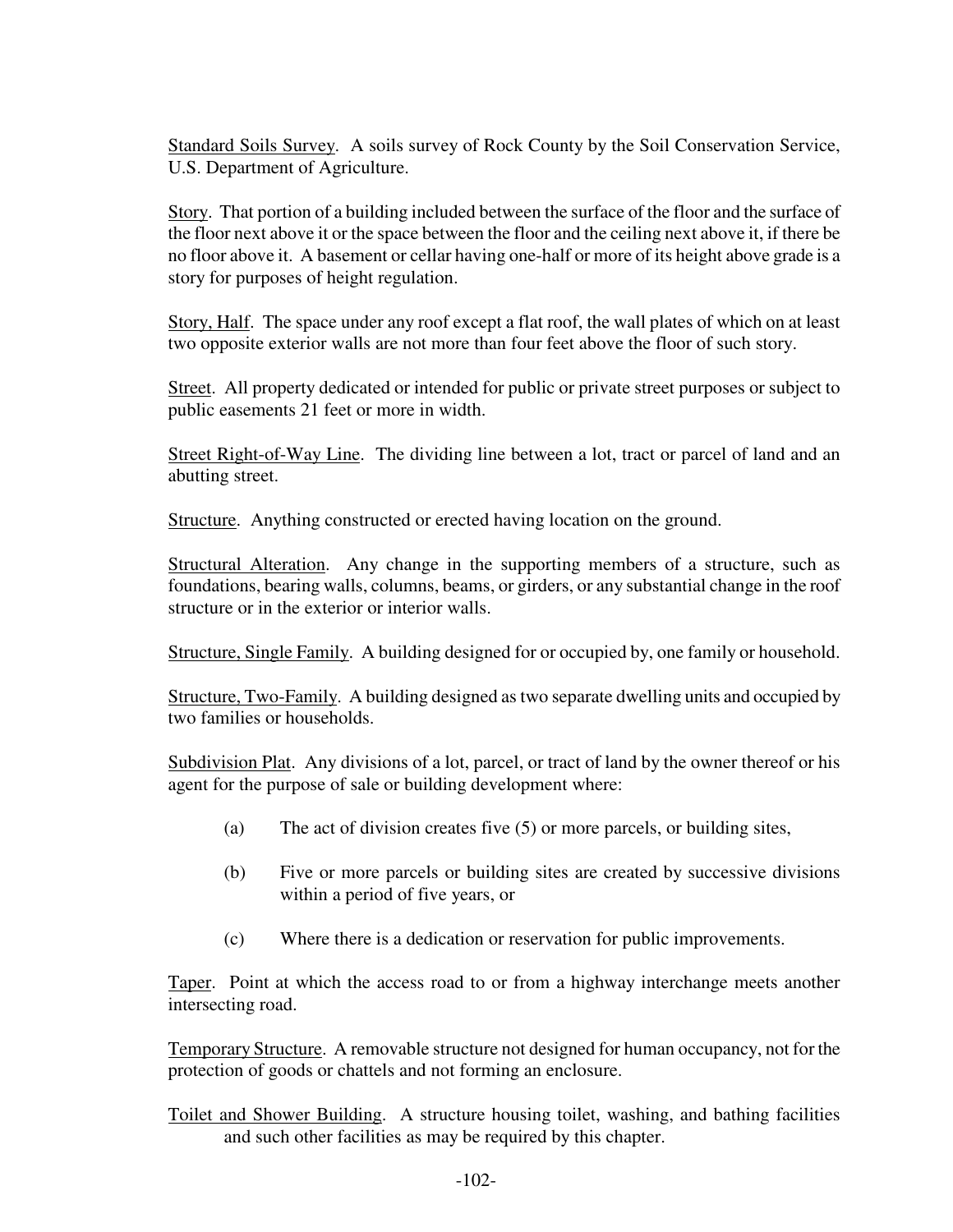Tourist Camp. A tract of land of at least one acre upon which two or more camp cottages are located or where temporary accommodations are provided for two or more trailers or house cars, open to the public either free or for a fee.

Tower. Any structure that is designed and constructed for the purpose of supporting one or more antennas for telephone, radio and similar communication purposes, including selfsupporting lattice towers, guyed towers, or mono-pole towers. The terms includes radio and television transmission towers, microwave towers, common-carrier towers, cellular telephone towers, alternative tower structures, and the like. The term includes the structure and any support thereto.

Travel Trailer. A vehicular, portable unit designed as a temporary living unit for travel, recreation and vacation, which may take one of the following forms, or a similar form: (a) a unit built on a chassis, having a body width not exceeding twelve (12) feet and body length not exceeding forty-four (44) feet; (b) a unit designed to be mounted on a truck chassis; (c) a unit constructed as an integral part of a self-propelled vehicle; or (d) a canvas, folding unit mounted on wheels.

Travel Trailer Park. A parcel of land in which two or more spaces are occupied, or intended for occupancy (not over 7 days), by travel trailers for transient dwelling purposes.

Turning Lanes. An existing or proposed connecting roadway between an arterial street and any other street. Turning lanes include grade-separated interchange ramps.

Unit. A part of a condominium intended for any type of independent use, including one or more cubicles of air at one or more levels of space or one or more rooms or enclosed spaces located on one or more floors (or parts thereof) in a building. A unit may include two (2) or more noncontiguous areas.

Use. (Land Use) That which is customarily or habitually done, may include seasonal uses, and need not have extended to the entire tract of land at the time of the adoption of the ordinance.

Variance. A departure from the terms of the zoning ordinance where it is shown that unique physical circumstances applying to a land parcel causes a hardship to the owner, and that the condition permitted by the departure still will be in fundamental harmony with surrounding uses.

- (a) Area Variance: Is one which does not involve a use which is prohibited by the zoning ordinance. Area variances involve matters such as setback lines, frontage requirements, height limitations, lot size restrictions, density, density regulations, and yard requirements.
- (b) Use Variance: Is one which permits a use of land other than that which is prescribed by the zoning ordinance. It is primarily a grant to erect, alter or use a structure for a permitted use in a manner other than that prescribed by the chapter. A Use Variance shall not be granted under this chapter.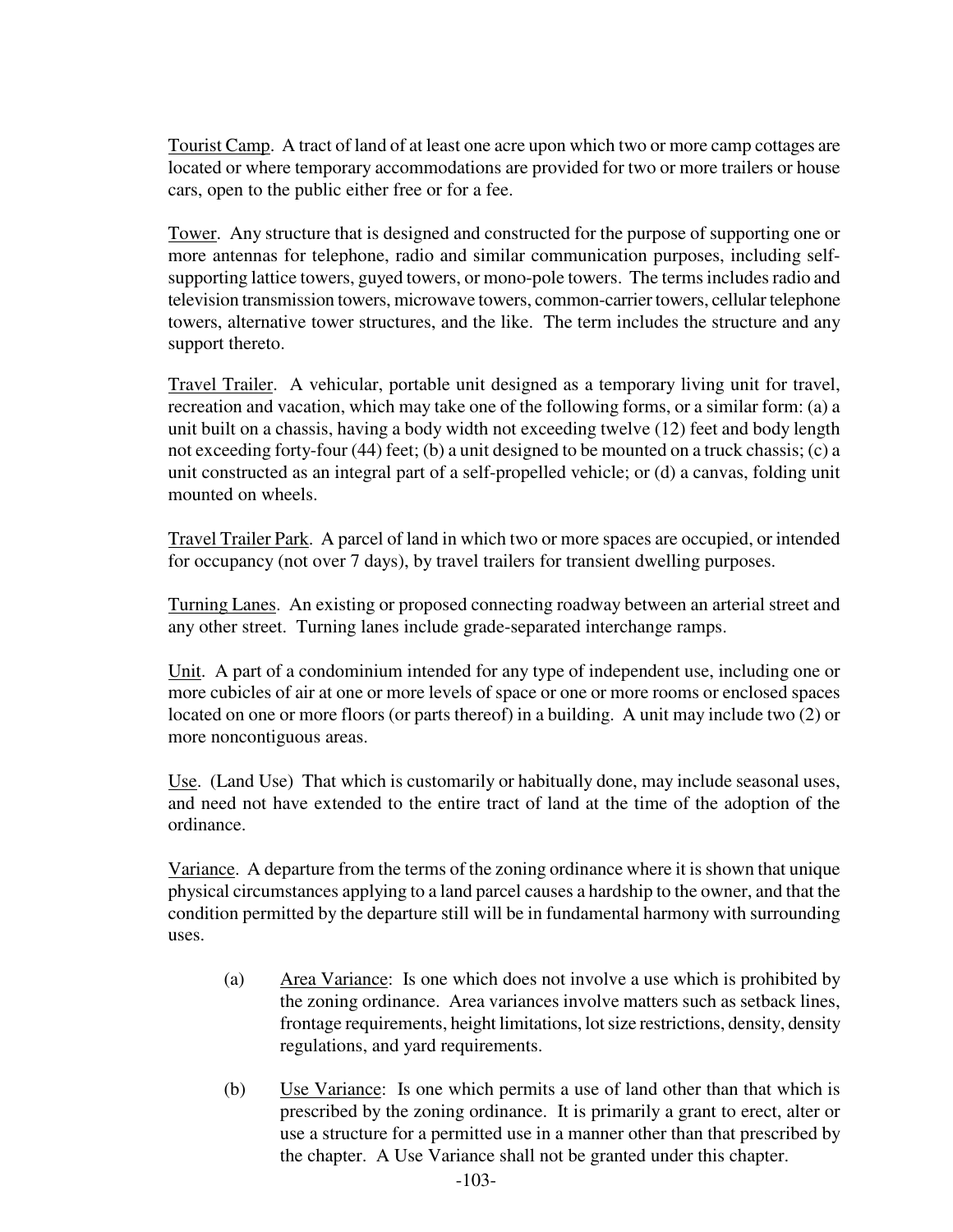Vehicles and Equipment. Any motor vehicles, including but not limited to automobiles, trucks, buses and motorcycles, and any machinery, equipment, trailers, semi-trailers and mobile homes.

- (a) Abandoned Vehicles and Equipment. Any vehicles and equipment which remain in one location on public property for more than forty-eight (48) hours. Also included is any vehicles and equipment which remain in one location on private property without any permission of the occupant of the private property for more than one (1) hour. Any substantial part or parts of any vehicles and equipment are included in the above definition.
- (b) Non-operable Vehicles and Equipment. Any vehicles and equipment or any substantial part or parts thereof which are incapable of being operated.
- (c) Unlicensed Vehicles and Equipment. Any vehicles and equipment subject to a license law which does not have affixed thereto a current license under the applicable licensing law.

Vision Clearance Triangle. An unoccupied triangular space at the corner lot which is bounded by the street lines and a setback line connecting points determined by measurement from the corner of each street line.

Waste. Manure, milking center waste and other organic waste generated by a livestock facility.

(Added by Ordinance No. 4.15)

Waste Storage Facility. One or more waste storage structures. "Waste storage facility" includes stationary equipment and piping used to load or unload a waste storage structure if the equipment is specifically designed for that purpose and is an integral part of the facility. "Waste storage facility" does not include equipment used to apply waste to land.

(Added by Ordinance No. 4.15)

Waste Storage Structure. A waste storage impoundment made by constructing embankments, excavating a pit or dugout, or fabricating a structure. "Waste storage structure" does not include equipment used to apply waste to land. For purposes of ss. ATCP 51.12(2) and 51.14, "waste storage structure" does not include any of the following:

- (a) A structure used to collect and store waste under a livestock housing facility.
- (b) A manure digester consisting of a sealed structure in which manure is subjected to managed biological decomposition.

(Added by Ordinance No. 4.15)

Water Line. The shortest straight line at the waterfront end of a stream lot that lies wholly within the lot, provided that not less than 75 percent of the length of such water line shall be on, or on the landward side of, the normal high watermark of such stream.